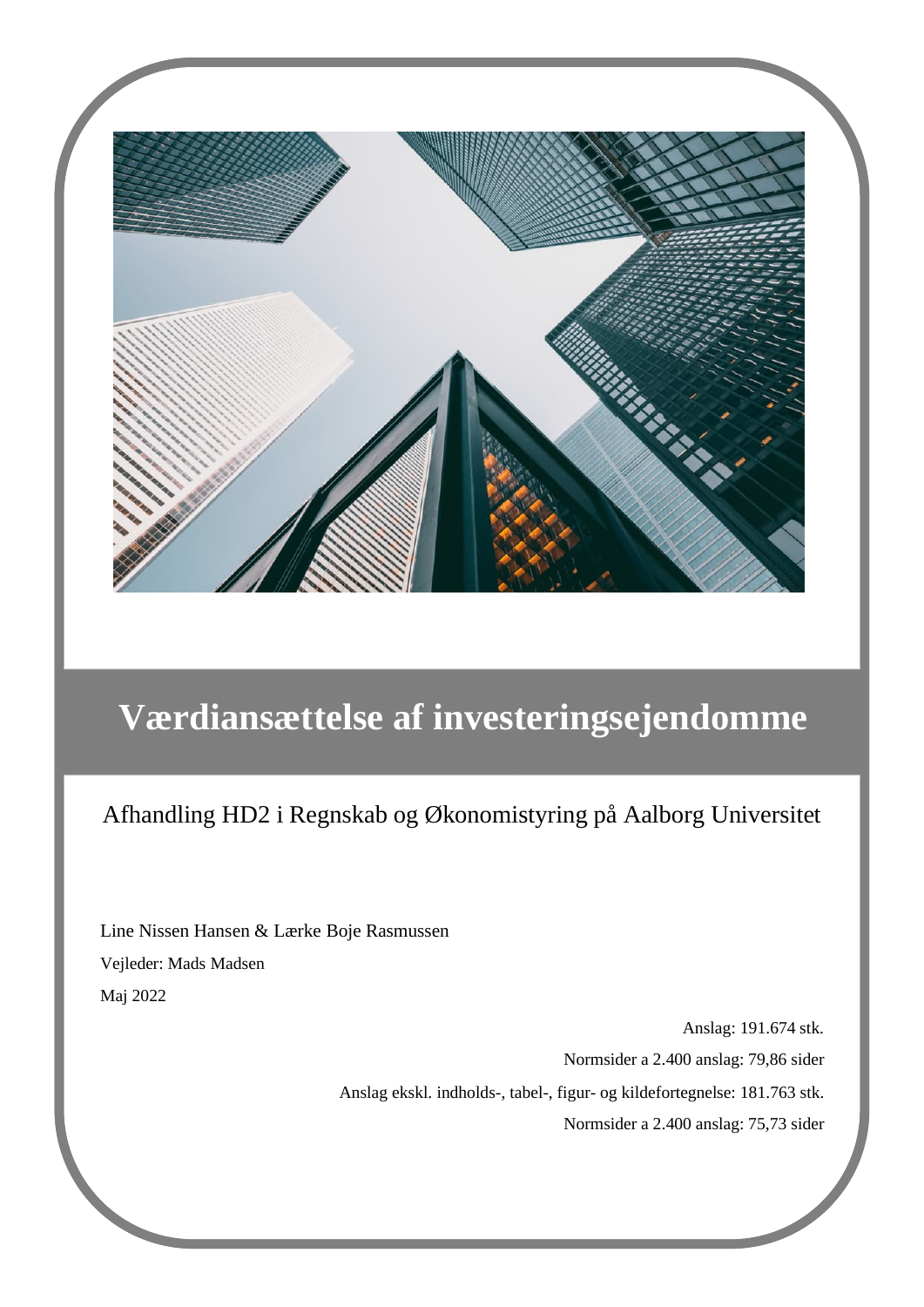## **Abstract**

The present project is prepared in connection with the finalization of HD2 in Accounting and Economic management at Aalborg University. The project is prepared in the period between January and May 2022 and has been concluded by reliable information, which primarily exist from legislation relating to the recognition and accounting consequences regarding investment properties. The project is based on the hypothesis that companies with investment properties find it difficult to achieve the general accounting standards regarding "the fair view", mainly from the Danish Financial Statements Acts if the valuation measurement of the properties are calculated on the behalf of subjective estimates. The project will define the challenges and risks by the valuation measurement of investment properties and the effect it will have on the users of the financial statements.

The first chapters are focused on the general accounting standards regarding investment properties by the Danish Financial Statements Act and some effects from the International Financial Reporting Standard. The accounting standards define fair value as the amount at which the property can change hands between two independent parties. Thus, the fair value is the market value of the property. The fair value can be calculated based on an active market with equivalent assets or it can be calculated based on equivalent assets without an active market. Typically, the fair value of investment properties will be estimated based on DCF models or return calculations, because it is difficult to find equivalent properties with the same market value.

With the knowledge from the first chapters of the project there will be an analysis of 6 companies with an auditor from big 4, and an analysis of 2 companies with a smaller and unknown auditor. The analysis is created on a common framework for fair value measurements, which will contribute to more useful information to users. Companies must have the fair presentation in focus when they present their financial statement. This will help in completing the financial information needs of users and thus reduce the risk factors. This will allow users of financial statements to have relevant and reliable information for their financial decisions and ultimately will contribute to increased confidence and credibility.

With the findings from the analysis there will be a conclusion of whether the fair value accounting and valuation is made accurate and valid to the users and however they meet the rules of information regarding the central conditions of the fair value.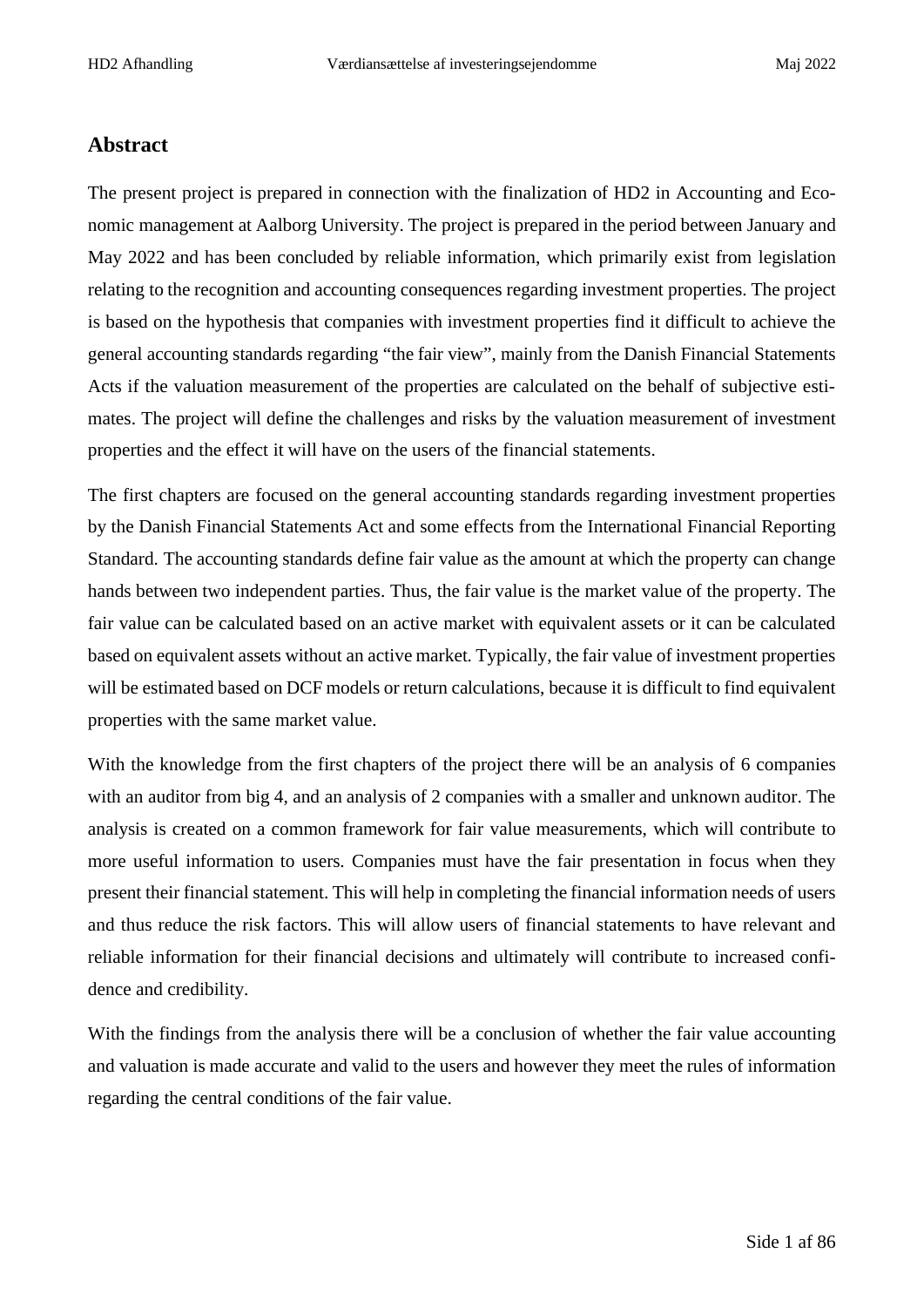## Indholdsfortegnelse

| $\mathbf{1}$   |                                                                           |
|----------------|---------------------------------------------------------------------------|
| $\overline{2}$ |                                                                           |
| 3              |                                                                           |
|                |                                                                           |
|                |                                                                           |
|                |                                                                           |
| 4              |                                                                           |
| 5              |                                                                           |
|                |                                                                           |
|                | 5.1.1                                                                     |
|                |                                                                           |
|                |                                                                           |
|                |                                                                           |
|                | 5.4.1                                                                     |
|                | 5.4.2                                                                     |
|                | 5.4.3                                                                     |
| 6              |                                                                           |
|                |                                                                           |
|                |                                                                           |
|                |                                                                           |
|                |                                                                           |
| 7              |                                                                           |
|                |                                                                           |
|                |                                                                           |
|                | Regnskabsmæssig indregning og måling af investeringsejendomme 24<br>7.2.1 |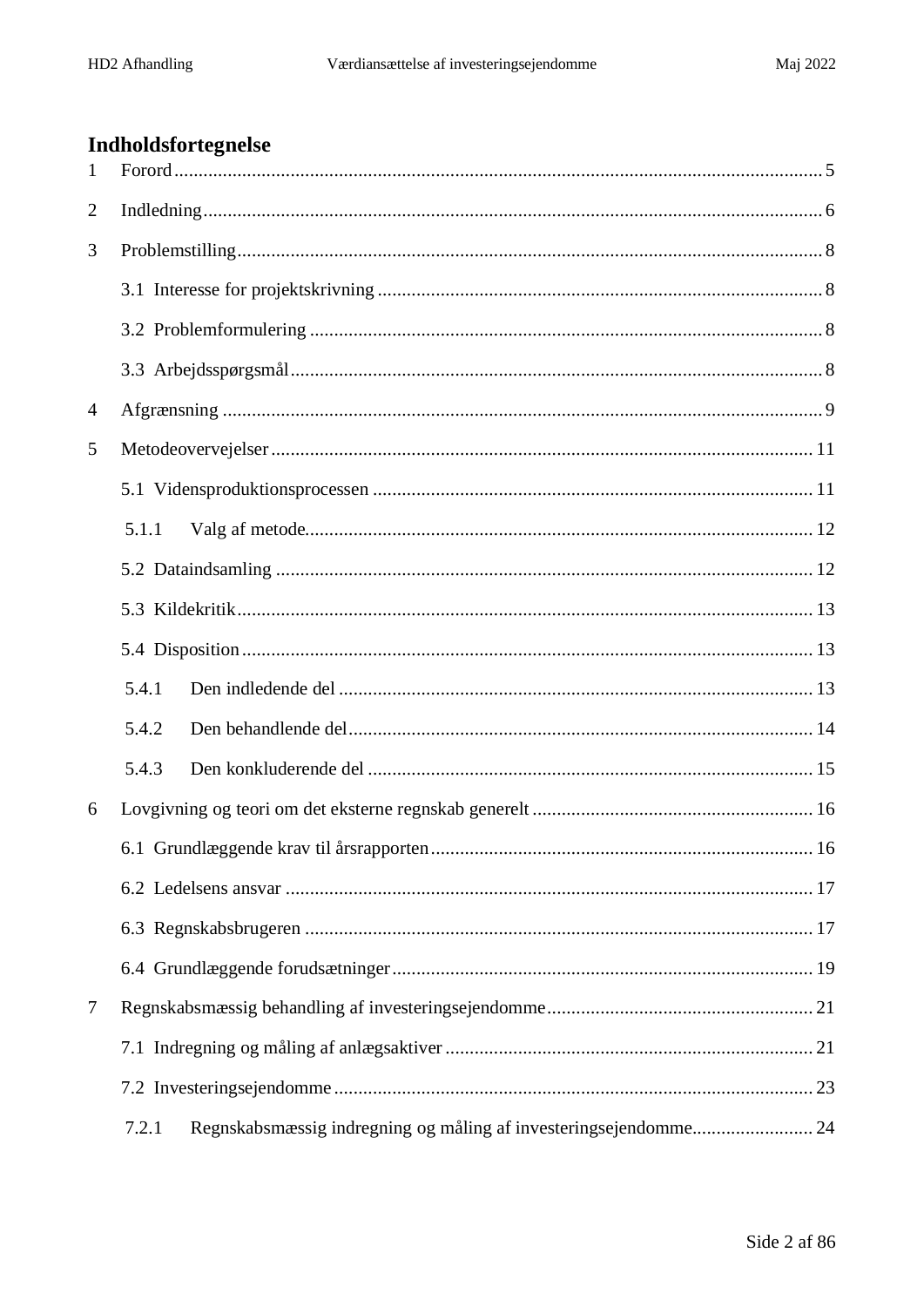|    | 7.2.2 |  |  |  |
|----|-------|--|--|--|
| 8  |       |  |  |  |
|    |       |  |  |  |
|    | 8.1.1 |  |  |  |
|    | 8.1.2 |  |  |  |
|    | 8.1.3 |  |  |  |
|    | 8.1.4 |  |  |  |
|    |       |  |  |  |
|    |       |  |  |  |
| 9  |       |  |  |  |
|    |       |  |  |  |
|    |       |  |  |  |
|    | 9.2.1 |  |  |  |
|    | 9.2.2 |  |  |  |
|    | 9.2.3 |  |  |  |
|    | 9.2.4 |  |  |  |
|    |       |  |  |  |
|    |       |  |  |  |
| 10 |       |  |  |  |
|    |       |  |  |  |
|    |       |  |  |  |
|    |       |  |  |  |
|    |       |  |  |  |
|    |       |  |  |  |
|    |       |  |  |  |
|    |       |  |  |  |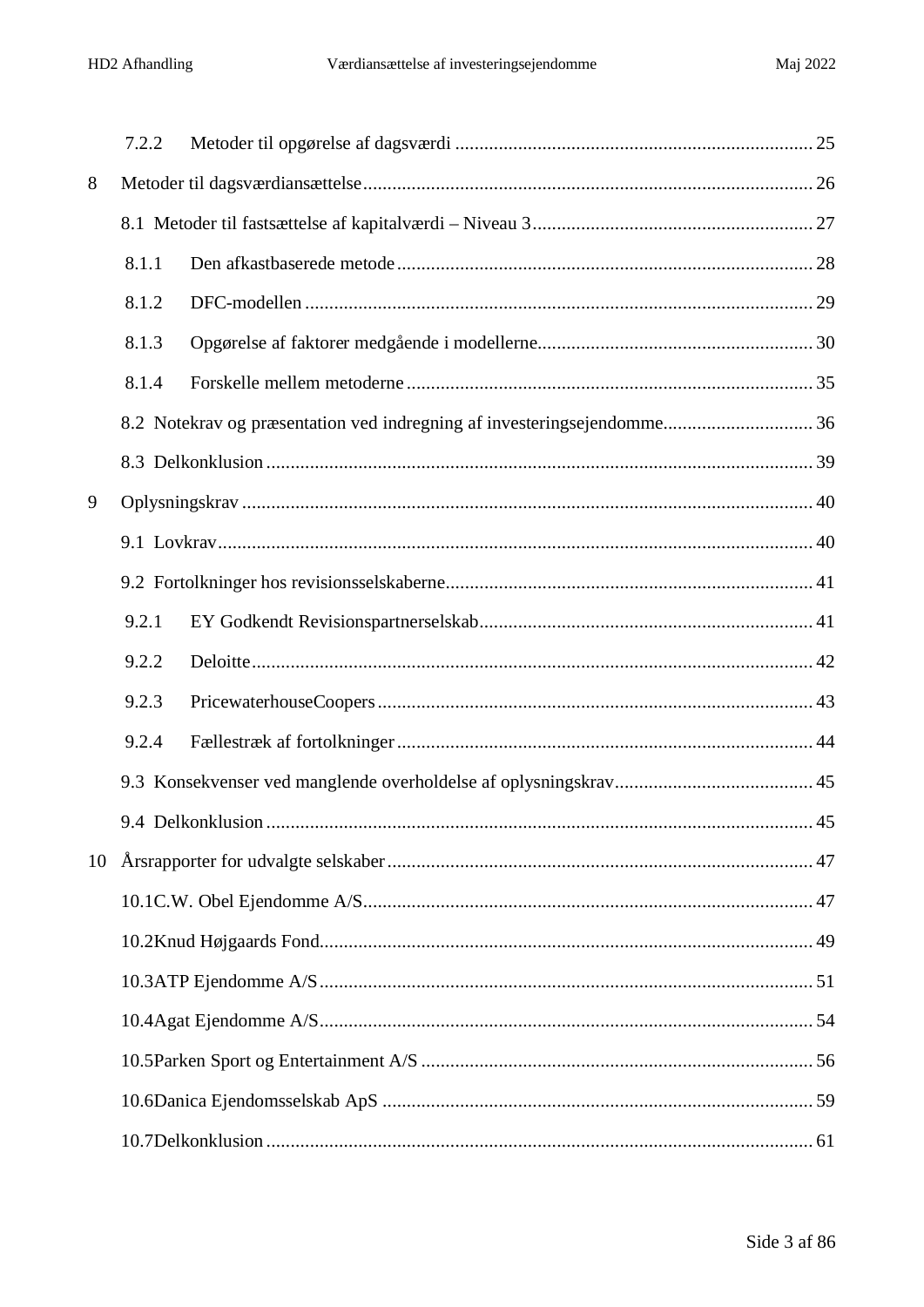| 12 |  |
|----|--|
|    |  |
|    |  |
|    |  |
|    |  |
| 13 |  |
|    |  |
|    |  |
|    |  |
|    |  |
|    |  |
| 14 |  |
|    |  |
| 15 |  |
| 16 |  |
| 17 |  |
| 18 |  |
|    |  |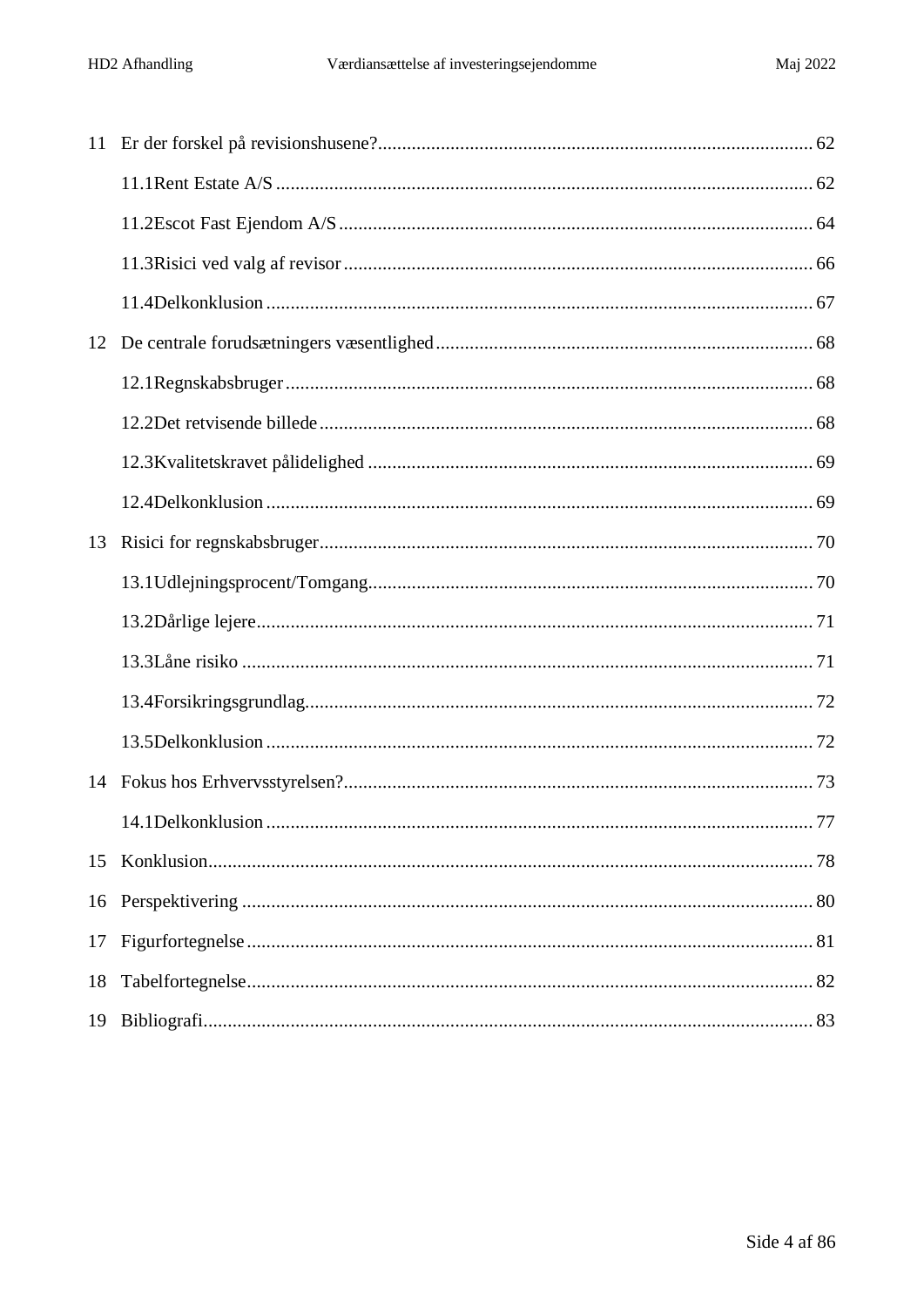## **1 Forord**

Det indeværende projekt er udarbejdet i forbindelse med afslutning af HD2 i Regnskab og Økonomistyring ved Aalborg Universitet i perioden fra januar til maj 2022.

Dette projekt beror på et formål om at demonstrere evnerne til at identificere, analysere, diskutere og vurdere på en kompleks problemstilling indenfor uddannelsens fagområder. Projektet bygger på faget eksternt regnskab med tillæg af dele fra faget regnskabsanalyse og virksomheders finansielle planlægning.

Projektet skal med udgangspunkt i de ovennævnte fag dokumentere og synliggøre færdighederne, som er blevet tilegnet over det samlede HD-studie. Færdighederne indeholder, at kunne anvende videnskabelige teorier, analyserer lovgivninger og det at kunne anvende metoder indenfor det valgte og afgrænsede emne "Værdiansættelse af investeringsejendomme til dagsværdi". Projektet omhandler derfor en teoretisk og en praktisk behandling af selskabers indregning af investeringsejendomme til dagsværdi, samt hvorledes denne indregning medgår i det retvisende billede.

Derudover skal vejleder Mads Madsen have tak, da han igennem hele processen for projektet har været behjælpelig med faglig sparring og guidning, som dermed har medvirket til muliggørelsen af udarbejdelsen af projektet.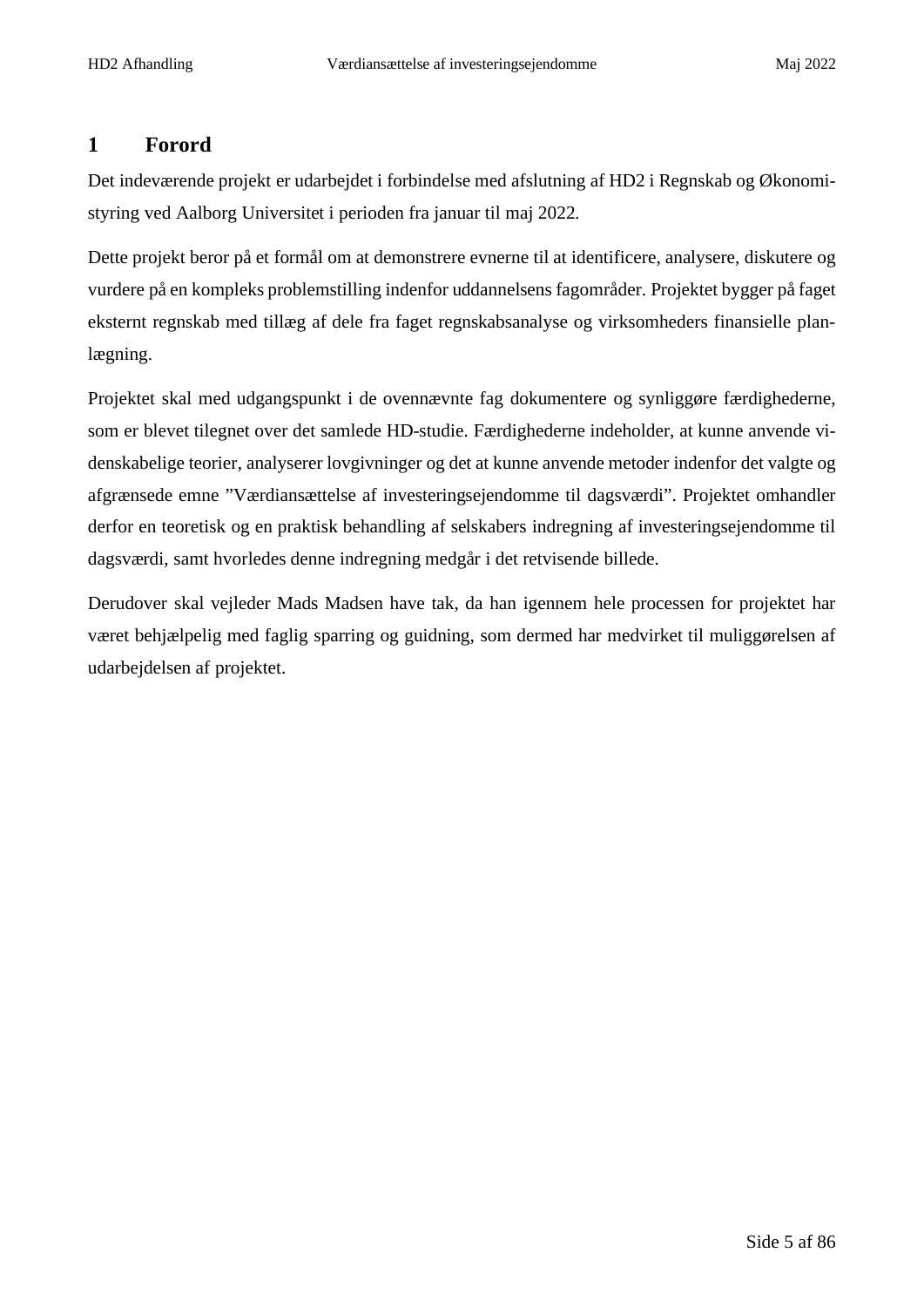## **2 Indledning**

Danmark har igennem mange år været i økonomisk højkonjunktur, hvilket har kunne mærkes i bankerne, hvor opsparingerne i en årrække har været stigende. Danskerne er generelt kendt for at have store opsparinger, og effekterne af den seneste covid-19 pandemi har resulteret i endnu større opsparinger blandt nogle danskere. Covid-19 pandemien og følgerne heraf har resulteret i, at danskernes opsparinger steg kraftigt (Nationalbanken, 2021). En del af forklaringen er, at danskerne grundlæggende har haft svært ved at bruge penge under pandemien grundet restriktioner og smittefrygt. Der har ikke været de samme muligheder for at gå på restaurant, rejse og deltage i kulturlivet. Bestilte rejser, koncertbilletter og lignende er derfor blevet refunderet til danskerne, da de ikke har haft mulighed for at benytte dem grundet restriktioner og nedlukning. Derudover har ændringen i den danske ferielov også haft indflydelse på danskernes opsparing, da der blev åbnet for udbetaling af indefrosne feriepenge. Marts 2021 blev dermed rekorden på danskernes opsparing hos bankerne, da de var på det højeste nogensinde jævnfør offentliggjorte tal fra nationalbanken. De rekordhøje opsparinger giver dog intet afkast, da den negative rente fandt frem i den finansielle sektor (Dansk Erhverv, 2021). De negative renter har for alvor gjort deres indtog i bankerne til stor gene for, ikke mindst de danskere, der har store formuer stående. Den negative sats lyder på 0,75 procent, og det kan hurtigt blive en bekostelig affære at parkere pengene i sikkerhed i banken med tanke på, at både renten og inflationen nu spiser af formuen. Den negative rente skyldes, at bankernes indtjening bliver presset, fordi de selv skal betale 0,75 procent i rente til nationalbanken for at have pengene stående der. Den regning sender man altså i mange danske banker videre til kunderne (Obton, 2020). De negative renter har medført, at flere og flere private personer samt erhvervsdrivende er blevet interesseret i at placere sine penge i investeringer, for at undgå at betale negative renter for at have likvider stående i banken (Dansk Erhverv, 2021).

*"Den negative rente betyder, at man som investor er nødt til at bevæge sig ud af risikokurven for at få noget afkast, og det er ikke nogen let manøvre i øjeblikket. Gør man ingenting, svinder pengene lige så stille i banken,"* siger direktør i analysehuset Aktieinfo John Stihøj.

For at undgå at der bliver spist af formuen i banken, kan man være tvunget til at investere pengene, hvilket også kommer til udtryk i ovenstående udsagn fra direktør John Stihøj. Boligmarkedet har siden sommeren 2020 været kendetegnet ved mange bolighandler og kraftigt stigende priser. På landsplan er priserne allerede steget med 15 procent for enfamiliehuse og 14 procent for ejerlejligheder fra 2. kvartal 2020 til 2. kvartal 2021. De mange handler har reduceret antallet af boliger udbudt til salg,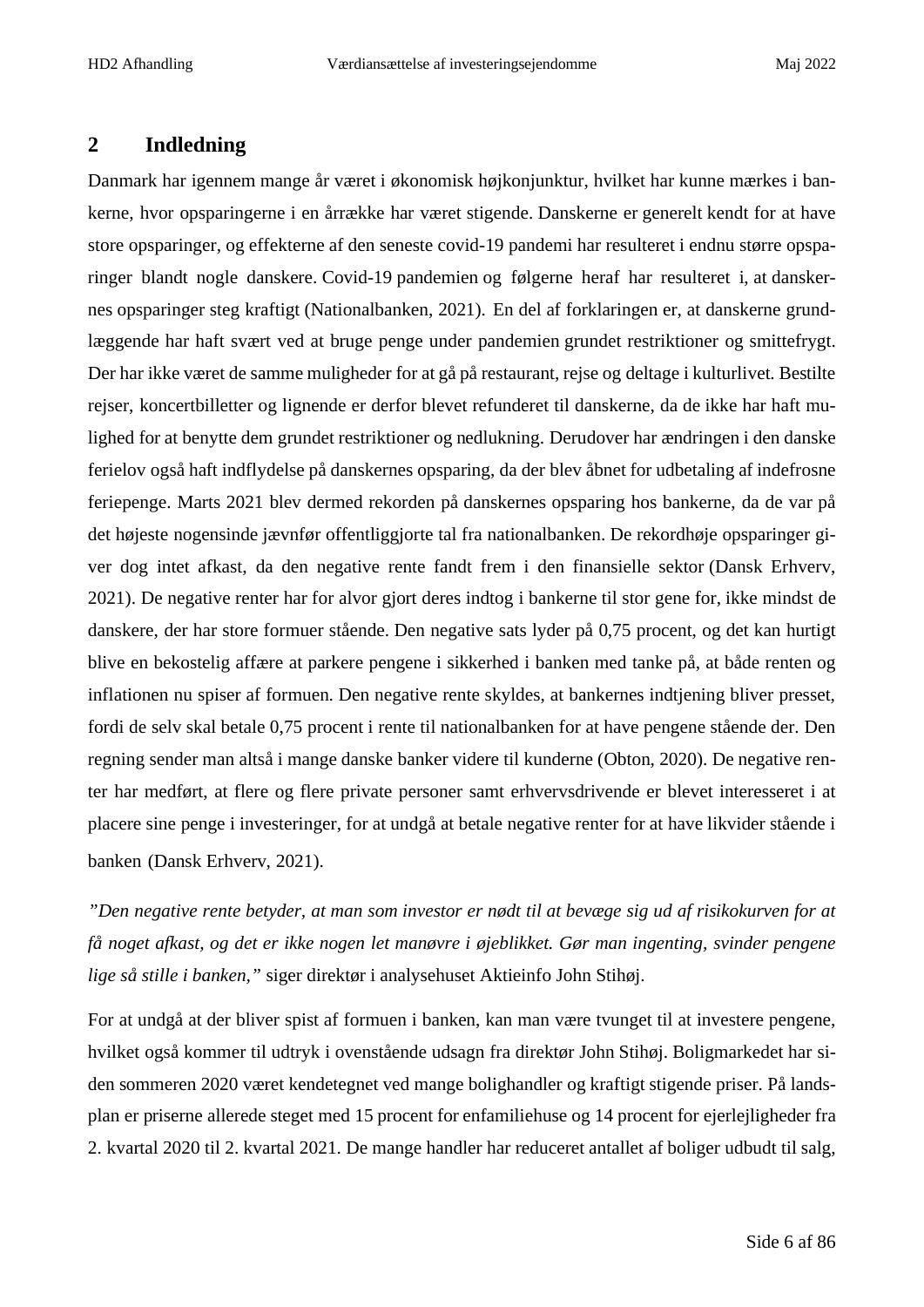og liggetiderne er faldet betydeligt. Store prisstigninger på boligmarkedet er en tendens, der ses i mange lande. Stigningerne i boligpriserne har været understøttet af øgede indkomster under pandemien, der blandt andet er holdt oppe af hjælpepakker. Samtidig har renterne været lave og faldende. Boligpriserne er steget mere, end indkomst- og renteudviklingen tilsiger. De kraftige prisstigninger og det faldende antal boliger til salg vurderes i høj grad at være drevet af, at mange husholdninger har prioriteret deres boligsituation højere under pandemien. Mange husholdninger har brugt mere tid i eget hjem som følge af pandemien, og det har sandsynligvis medført en øget efterspørgsel efter mere udendørs areal og plads til hjemmekontor. Den forøgede påskønnelse af bolig vil i sig selv give anledning til stigende priser. Skiftet i boligpræferencer kan desuden lede til tidsmæssige forskydninger i købs- og salgsbeslutninger. Husholdninger, som alligevel havde tanker om at flytte inden for de kommende år, kan have fremrykket beslutninger. Samtidig kan husholdninger, der stod med salgstanker i nærmeste fremtid, have været mere tilbageholdende med at sætte deres bolig på markedet. Det er foreneligt med den meget høje handelsaktivitet og det drastisk faldende antal boliger til salg. Prisstigningerne har gennem det seneste år været på højde med årene op til finanskrisen. Samtidig er boligbyrden lav, og realkreditudlånet til husholdningerne er indtil nu steget på linje med husholdningernes indkomster, og er således ikke fulgt med boligpriserne op. Det har derfor været interessant at placere sine penge på boligmarkedet, da afkastet potentielt kunne blive lukrativt. Markedsværdien er dermed høj på mange ejendomme, hvilket har medført, at ejendomme der er indregnet til dagsværdi, har høje værdier i de eksterne regnskaber. De kraftige boligprisstigninger kan medføre en hurtig acceleration i kreditvæksten og øger risikoen for efterfølgende store udsving på boligmarkedet, hvilket gør dagsværdierne usikre (Nationalbanken, 2021).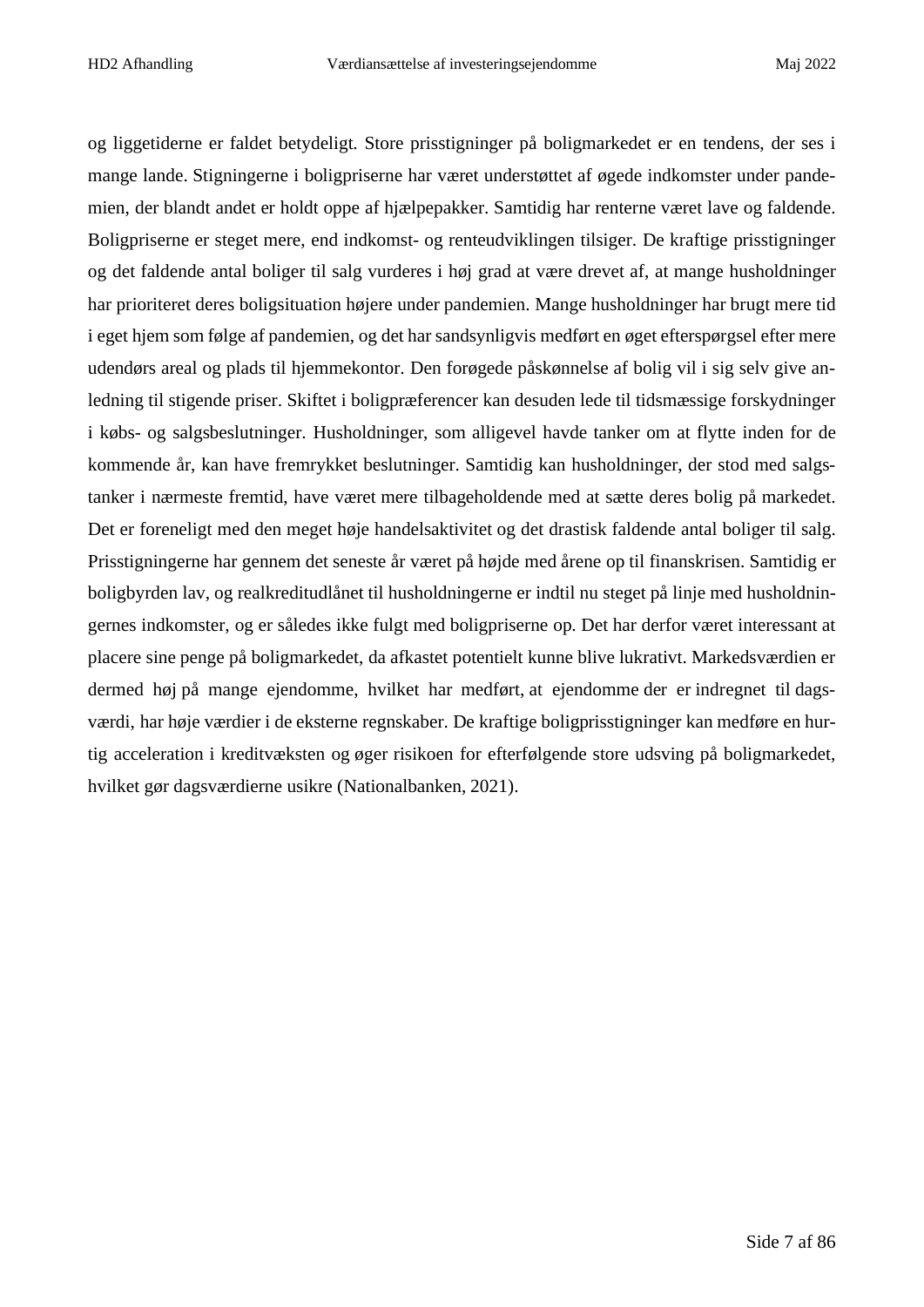## **3 Problemstilling**

#### **3.1 Interesse for projektskrivning**

Den ovenfor nævnte udvikling i boligmarkedet har vækket en interesse i forbindelse med det daglige arbejde som revisorer. Dette skyldes, at flere kunder begynder at investere i forskellige ting, men i særdeleshed også investeringsejendomme. Det er derfor meget interessant, at denne udvikling i boligmarkedet er meget usikker, og derfor kan afspejle mange forskellige retninger eller billeder af ejendomme i investeringsmarkedet. Dette marked er i øjeblikket med meget høje markedsværdier, som medfører store værdiansættelser samt eventuelle fortjenester på ejendomme. Dette kan ligge som grund til en forkert eller et ikke retvisende billede af indregning af investeringsejendomme i virksomhedernes årsregnskaber. Dette vækker en naturlig interesse hos revisorer, da det retvisende billede er alt overskyggende i aflæggelsen af virksomheders årsregnskaber. Der er derfor en stor interesse i at opretholde det retvisende billede. Dette kan sikres med forskellige metoder til indregning af investeringsejendomme, hvorfor det findes interessant at undersøge disse metoder samt værdiansættelsesmodeller i dette projekt. Der er endvidere en interesse for yderligere udfordringer med indregning af investeringsejendomme, nemlig de oplysninger som regnskabsbruger får i årsrapporterne og om disse er tilstrækkeligt for vurderingen af ejendommene.

## **3.2 Problemformulering**

Det ønskes, ud fra indledningen samt interessen for investeringsejendomme, at kunne yde rådgivning om investeringsejendomme samtidig med, at det retvisende billede opretholdes og regnskabsbruger får tilstrækkelige oplysninger. Til dette er nedenstående problemformulering udledt.

*"Hvilke udfordringer er der ved værdiansættelse af investeringsejendomme og hvordan opfyldes kravene i årsregnskabsloven samt hvorledes dækkes informationsbehovet for regnskabsbrugeren?"*

## **3.3 Arbejdsspørgsmål**

Til besvarelse af problemformuleringen er nedenstående arbejdsspørgsmål udarbejdet:

- Hvilke krav er der til indregning, måling og oplysninger for selskaber, der investerer i investeringsejendomme efter den danske årsregnskabslov?
- Hvilke metoder kan anvendes til værdiansættelsen, og hvilke underliggende faktorer har indflydelse herpå?
- Hvilke oplysninger i årsrapporten er væsentlige for regnskabsbrugeren til en eventuel vurdering af investeringsejendomme?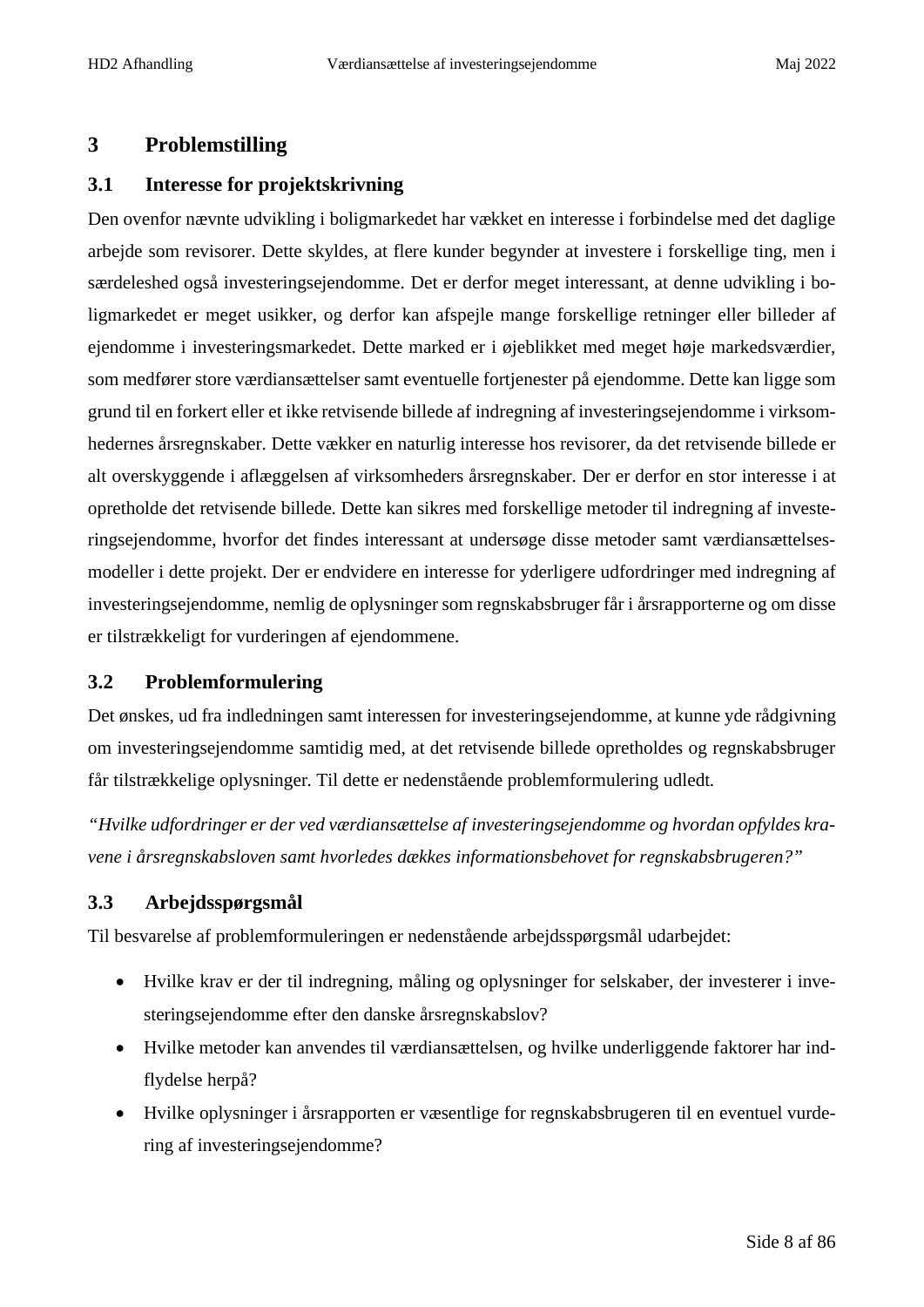## **4 Afgrænsning**

Projektet vil hovedsageligt blive udarbejdet på baggrund af de danske regnskabsstandarder jf. årsregnskabsloven. Det er derfor den danske regnskabspraksis, som bliver inddraget i projektet. De danske bestemmelser på dette område er den tidligere IAS 39, hvorefter Erhvervsstyrelsen har anført, at IFRS 13 skal anvendes som fortolkningsgrundlag under loven (EY, 2022). Projektets fokus er herunder som udgangspunkt med udspring i Årsregnskabsloven og dennes bestemmelser, hvorfor der afgrænses fra redegørelse om de indregnings- og oplysningsbestemmelser, der fremgår af IFRS. Problemstillinger og udfordringer ved aflæggelsen under IFRS vil derfor ikke blive behandlet yderligere i projektet.

Indregning af aktiver til dagsværdi kan omfatte flere forskellige slags aktiver herunder både finansielle, immaterielle og materielle aktiver. Der vil i projektet udelukkende blive fokuseret på indregning af investeringsejendomme, hvorfor andre aktiver som fx dattervirksomheder, der også kan indregnes til dagsværdi, ikke vil blive berørt i projektet. Dette skyldes, at udbredelsen af indregning af investeringsejendomme til dagsværdi vurderes at være større end indregning af andre aktiver til dagsværdi.

Der er i projektet tale om en indregningsmetode, der har samme krav og generelle bestemmelser i årsregnskabsloven uanset regnskabsklasse. Det afgrænses derfor fra redegørelse om de forskellige regnskabsklasser, størrelsesgrænser og de andre krav, som der kan være til forskel mellem regnskabsklasserne, da dette ikke vurderes at have en værditilvækst til projektet. Der er endvidere ikke forskel på indregning og oplysninger ved den udvalgte indregningsmetode i et stand-alone regnskab samt i et koncernregnskab. Der kan dog i forbindelse med indregning af dattervirksomheder, som besidder investeringsejendomme, i et koncernregnskab opstå problematikker – disse afgrænses der fra, da det vurderes ikke at have relevans for projektet.

Investeringsejendomme kan dække flere anvendelsesformål end blot ét. Dette kan for eksempel bestå af en blanding af arealer, der anvendes til udlejning og/eller besiddes med henblik på at opnå en løbende lejeindtægt og/eller en langsigtet kapitalgevinst. Der kan i samme ejendom være arealer, der anvendes i virksomhedens administration eller andet i virksomhedens tjeneste. Der vil i projektet kun blive arbejdet med 100% investeringsejendomme, hvorfor der ikke foretages redegørelse, analyse eller diskussion om blandede formåls ejendomme. De problemstillinger der kan være med indregnings- og oplysningsbestemmelser ved disse slags ejendomme vil derfor ikke blive behandlet i projektet.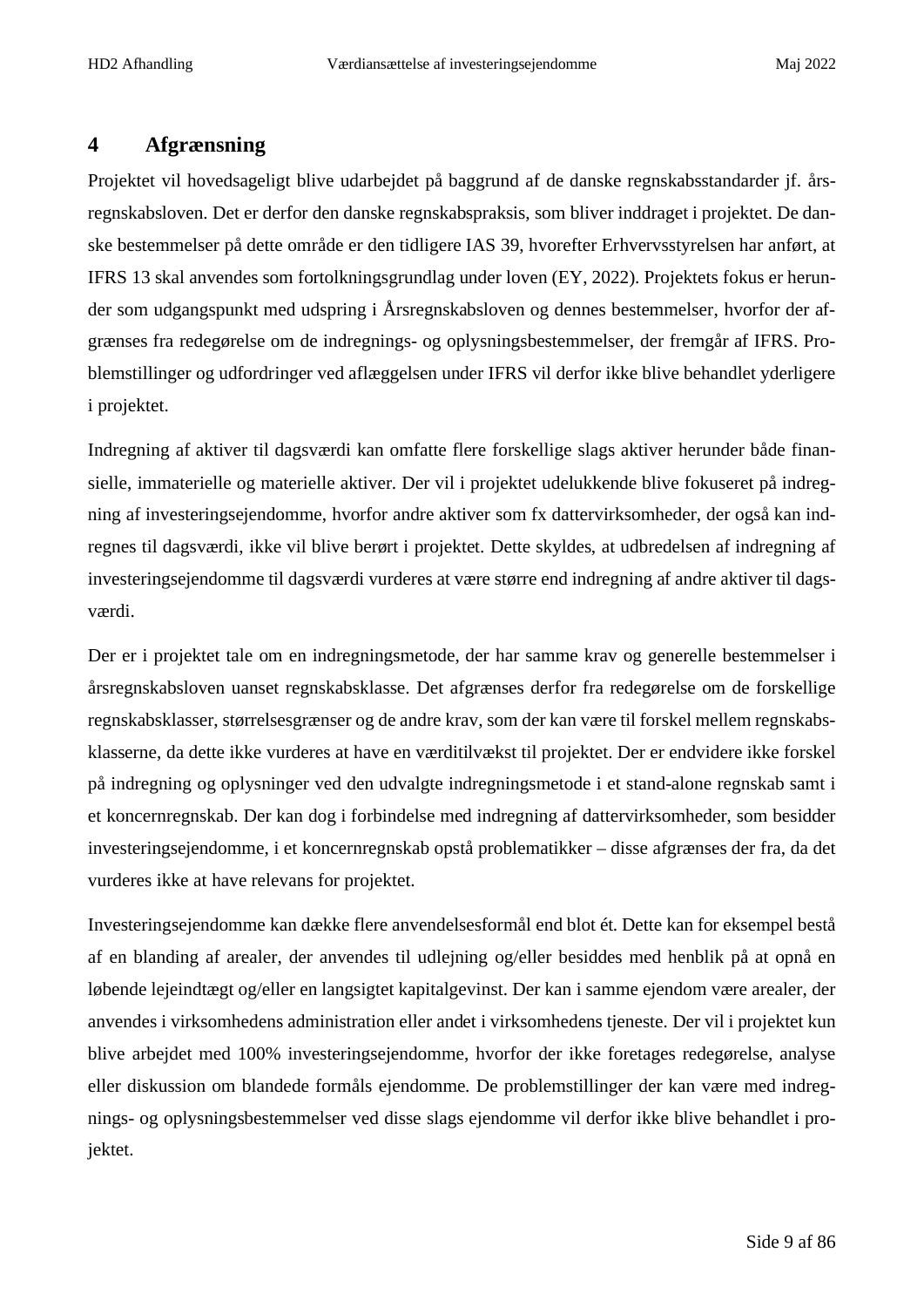Det har i analysen af udvalgte selskaber og deres årsrapporter ikke været muligt, at berøre flere end de i projektet udvalgte selskaber henset til begrænsningen af projektets omfang. Der kunne være udfaldet andre konklusioner ved en større udvælgelse. Dette har dog ikke været muligt at medtage i projektet. Det vurderes, at der i projektet er medtaget selskaber af en sådan størrelse, at disse er gode eksempler, hvorfor der afgrænses fra yderligere selskaber hertil.

Der er i analysen af de udvalgte selskaber og deres årsrapporter udelukkende lagt fokus på, hvorvidt disse overholder kravene i Årsregnskabsloven § 58 a. Det har i projektet ikke været muligt at indeholde, berøre eller analysere samtlige oplysninger i årsrapporterne. Dette medfører, at der i de udvalgte årsrapporter er en risiko for andre mangler i forbindelse med overholdelsen af Årsregnskabsloven, som ikke er berørt i projektet. Der er i de udvalgte årsrapporter, hvor det analyserede er et koncernregnskab, endvidere ikke testet konsolidering af hvorvidt ejendommene klassificeres korrekt eller der på anden måde indeholder fejl/mangler. Dette vurderes ikke at være tilfældet, da alle årsrapporter er underskrevet af en uafhængig revisor uden anmærkninger i revisionspåtegningen.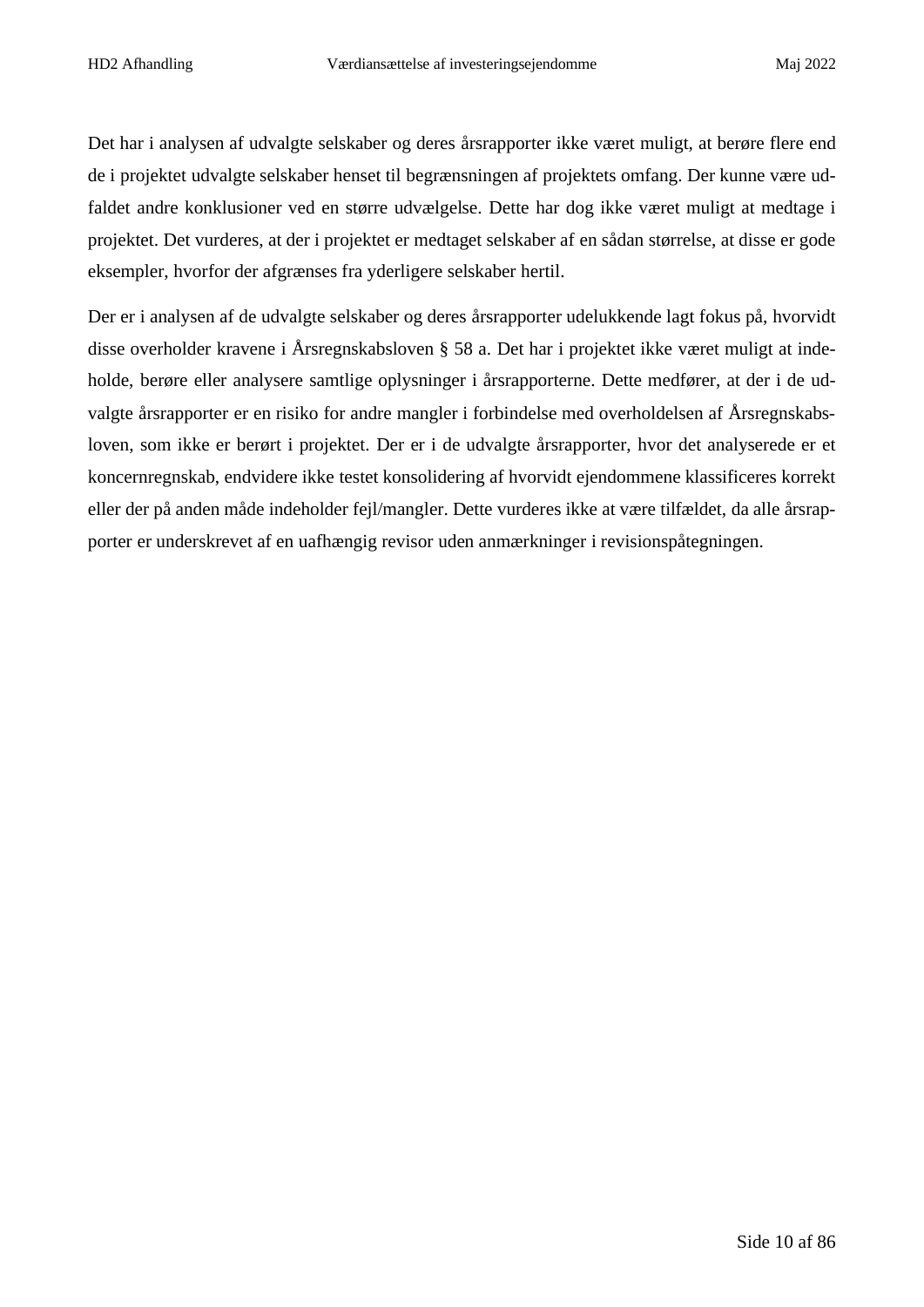## **5 Metodeovervejelser**

Metodevalg, der er foretaget i forbindelse med udarbejdelsen af problemformuleringen og de dertilhørende arbejdsspørgsmål, vil blive defineret og gennemgået i nedenstående afsnit. Der vil hertil forekomme en redegørelse af de overvejelser, der har været fokus på i forbindelse med kildebehandling og struktur igennem projektet. Den videnskabelige metode, som finder anvendelse, defineres og vil have effekt på besvarelsen af problemformulering samt sikre validitet af konklusionen.

#### **5.1 Vidensproduktionsprocessen**

I ovenstående afsnit vedrørende projektets problemstilling er der fastlagt en problemformulering samt foretaget en afgrænsning af denne problemformulering. Dette afsnit vil derfor redegøre for den metode, der er benyttet i projektet til at tilegne viden. Der er overordnet to metoder, som udspringer af de konventionelle måder, hvorpå der søges at generere ny viden på. Disse to metoder er: Den deduktive metode og den induktive metode (Darmer, Jordansen, Madsen, & Thomsen, 2010).

Den deduktive metode producerer viden med baggrund i de generelle principper, for at kunne konkludere på noget, der er empirisk målbart. Metoden består af gennemførelse af undersøgelse, analysere data ved hjælp af forskellige kvantitative metoder med henblik på at be- eller afkræfte de opstillede hypoteser. De kvantitative tilgange inkluderer, men er ikke begrænset til eksperimenter og surveys samt digitale analyser af store mængder tekst. Kvantitativ forskning forbindes med reduktionisme, tal og statistik. Det er dermed en deduktiv metode med en lav grad af fortolkning og en høj grad af generaliserbarhed. I kvantitativ forskning tilstræbes beskrivelsen af objektive lovmæssigheder. Ambitionen er at beskrive verden så objektiv som muligt ved hjælp af kontrollerede variabler og statistiske analyser (Arhus Universitet, 2022).

Den induktive metode vil fokusere på nogle andre mere kvalitative forhold end dem, der sandsynligvis kan indfanges ved hjælp af kvantitative mål. Dette kunne være et undersøgelsesdesign, som for eksempel casestudier, der muliggør indsamling af data. De kvalitative tilgange inkluderer, men er ikke begrænset til deltagerobservation og semistrukturerede interviews samt fortolkningsbaserede tekstanalyser, men forbindes derimod med komplekst empirisk materiale, sprog og ord. Den induktive metode understøttes af en høj grad fortolkning, en lav grad af generaliserbarhed. I kvalitativ forskning anerkendes det, at der ikke findes en objektiv virkelighed, og at hver kultur konstruerer sin egen virkelighed, som forskeren kan forsøge at forstå gennem kvalitativ forskning (Arhus Universitet, 2022).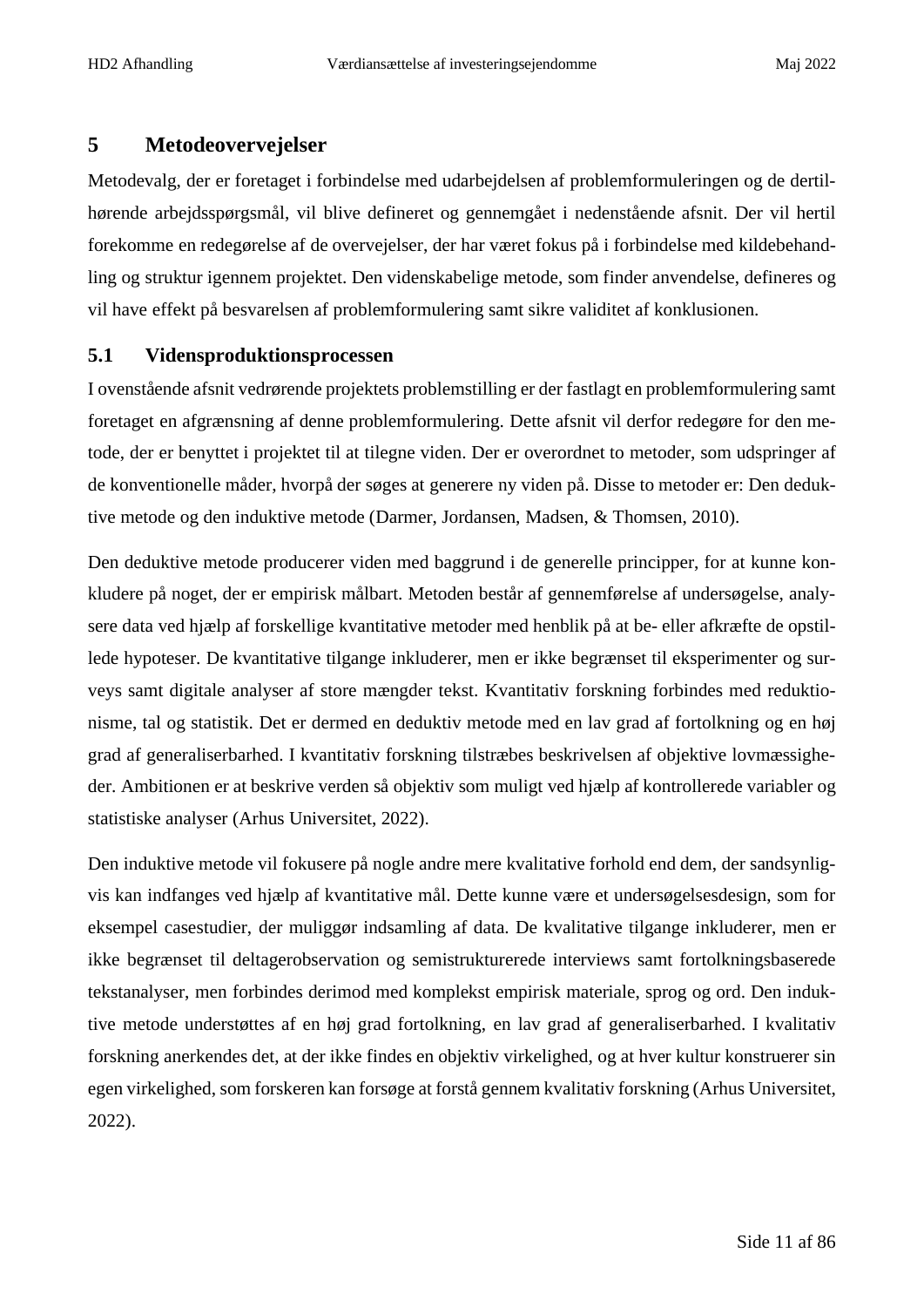#### **5.1.1 Valg af metode**

Der skelnes traditionelt mellem kvalitative og kvantitative tilgange inden for empirisk forskning. I dette projekt er der lagt vægt på den deduktive metode, da den indledende del og den behandlende del vil blive opbygget af objektive lovmæssigheder ved hjælp af kontrollerede variabler og statistiske analyser. Der vil i forbindelse med diskussionen samt den konkluderende del blive benyttet den induktive metode, da denne del af projektet vil have stor fokus på fortolkning af de tidligere analyser og dermed skabe en lav grad af generaliserbarhed.

#### **5.2 Dataindsamling**

Der vil i dette afsnit blive redegjort for, hvordan dataindsamlingen til udarbejdelse af projektet vil foregå. Der vil i forbindelse med dataindsamling både blive benyttet kvalitativt og kvantitativt data. Anvendelsen af kvalitativt og kvantitativt data afhænger af projektets disposition. Derudover vil kilder bestå af sekundært data.

Teorien, som benyttes i den indledende del af projektet, vil dermed danne grundlag for projektets analyserende del. Teorien i den indledende del vil hovedsageligt bestå af kvantitativt data i form af lovgivning og regnskabsstandarder. Disse vil blive underbygget af faglige artikler og lignende. Projektets behandlende del tager udgangspunkt i den indledende del. Der vil derfor i forlængelse af den indledende del blive udvalgt praktiske eksempler, som vil tage udgangspunkt i statistikker og regnskaber, som er den primære kvantitative del af projektet. Disse kvantitative data forventes at understøtte de kvalitative data i den indledende del. Den anvendte data vil hovedsageligt bestå af følgende kilder:

- Lovsamlinger (Årsregnskabsloven)
- Udvalgte årsrapporter
- Notater og afgørelser fra Erhvervs- og Selskabsstyrelsen
- Publikationer fra anerkendte revisionshuse og ejendomsforeninger
- Fagbøger
- Fagartikler

Ved anvendelse af disse kilder er der fokuseret på kildernes validitet og reliabilitet, hvorfor det anvendte materiale udelukkende er fra anerkendte fagpersoner. Den benyttede litteratur i projektet er dannet på baggrund af lovgivning og regnskabsstandarder samt bøger, publikationer og artikler. Disse vil fremgå af projektets bibliografi. Det er muligt, at sekundært materiale er underlagt forfatterens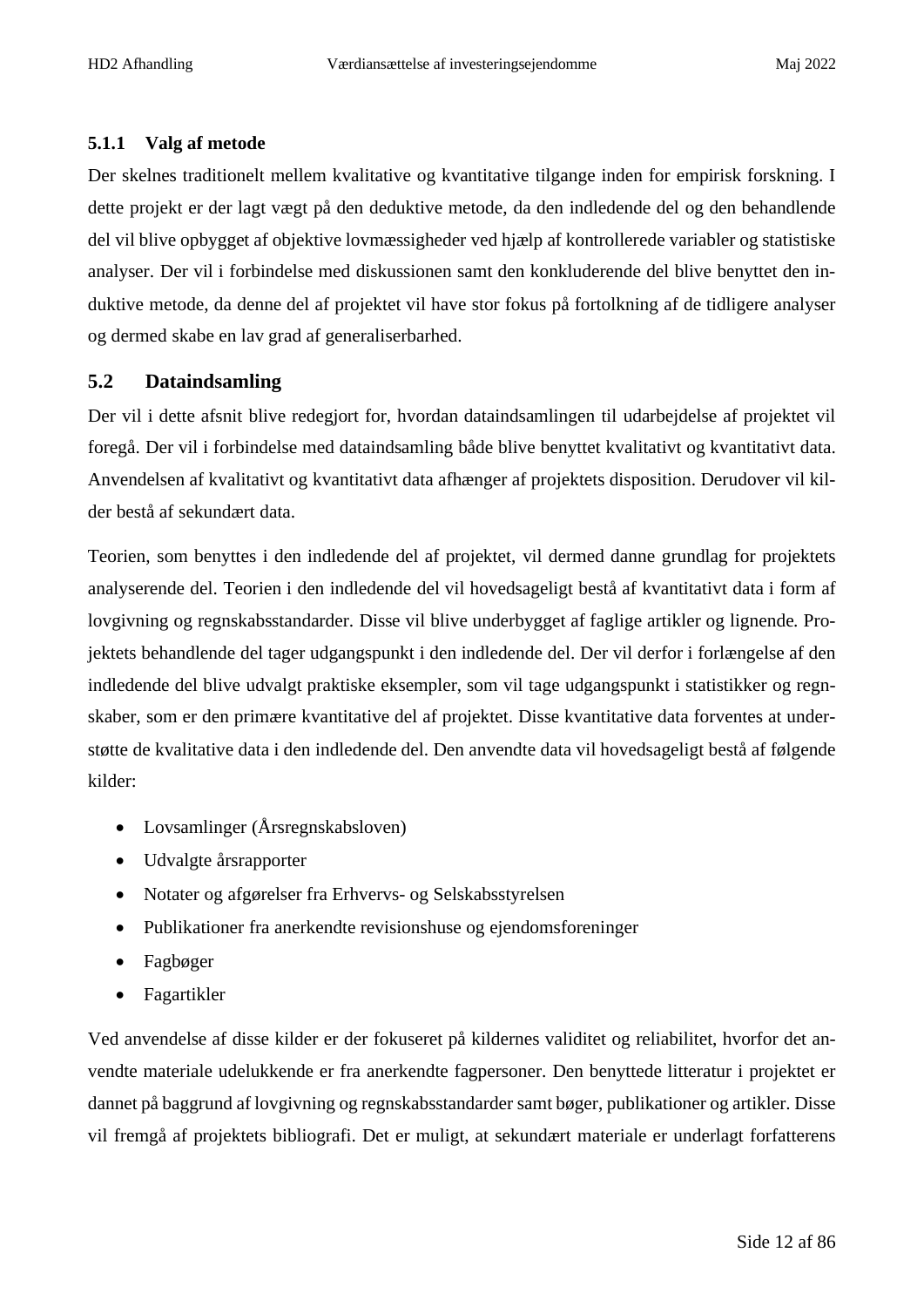holdninger, hvorfor der er øvrig litteratur i form af flere kilder til understøttelse af projektet. Projektets teori er endvidere understøttet af praktiske eksempler, som blandt andet ses i analysedelen, hvor forskellige virksomheder er udvalgt til test ved valg af værdiansættelsesmodeller samt opfyldelse af oplysningskrav hertil.

## **5.3 Kildekritik**

Dette afsnit har til formål at beskrive de kildekritiske overvejelser, der vil blive foretaget i forbindelse med udarbejdelse af projektet.

Der vil i forbindelse med udarbejdelse af projektet blive foretaget mange kildekritiske overvejelser. Det betyder, at der hovedsageligt vil blive benyttet teoribøger og faglige tidsskrifter. Dette skyldes, at disse kilder har en høj grad af validitet. Der vil også blive indhentet kvantitativt data i forbindelse med indhentelse af tal fra offentliggjorte årsrapporter. Det vurderes også, at denne data har en høj grad af validitet, da denne data skal følge bestemmelserne i blandt andet årsregnskabsloven, bogføringsloven, selskabsloven og lignende. Det er muligt, at sekundært materiale bærer præg af forfatterens subjektive holdning, hvorfor der i disse tilfælde vil blive indhentet yderligere empiri til understøttelse af denne data.

#### **5.4 Disposition**

Der vil i dette afsnit blive redegjort for projektets disposition, hvilket er den fremgangsmåde, hvorpå problemformuleringen og de dertilhørende arbejdsspørgsmål vil blive besvaret. Det vil derfor fremkomme, hvordan strukturen over besvarelsen vil dannes fra problemformulering til konklusion. Projektet er opbygget i tre hovedområder, som består af følgende inddelinger: Den indledende del, Den behandlende del og Den konkluderende del.

#### **5.4.1 Den indledende del**

I den indledende del vil læser blive introduceret til indledningen af projektet, samt hvad der ligger til grund for interessen af dette projekt. Dette vil udlede en problemformulering med dertilhørende arbejdsspørgsmål, som vil blive besvaret gennem projektets faser. Læser vil opnå en overordnet grundlæggende forståelse for lovgivning indenfor regnskab, herunder det retvisende billede og særlige forhold omkring den regnskabsmæssige behandling af investeringsejendomme, samt de forskellige metoder til opgørelse af dagsværdiansættelsen af investeringsejendomme. Der vil i den forbindelse udelukkende blive redegjort for den lovgivning, der direkte og indirekte vedrører investeringsejendomme, som er indregnet til dagsværdi. Derigennem vil læser få et indblik i den teoretiske baggrund, som ligger til grund for den behandlende del. Den indledende del vil derfor tage udgangspunkt i en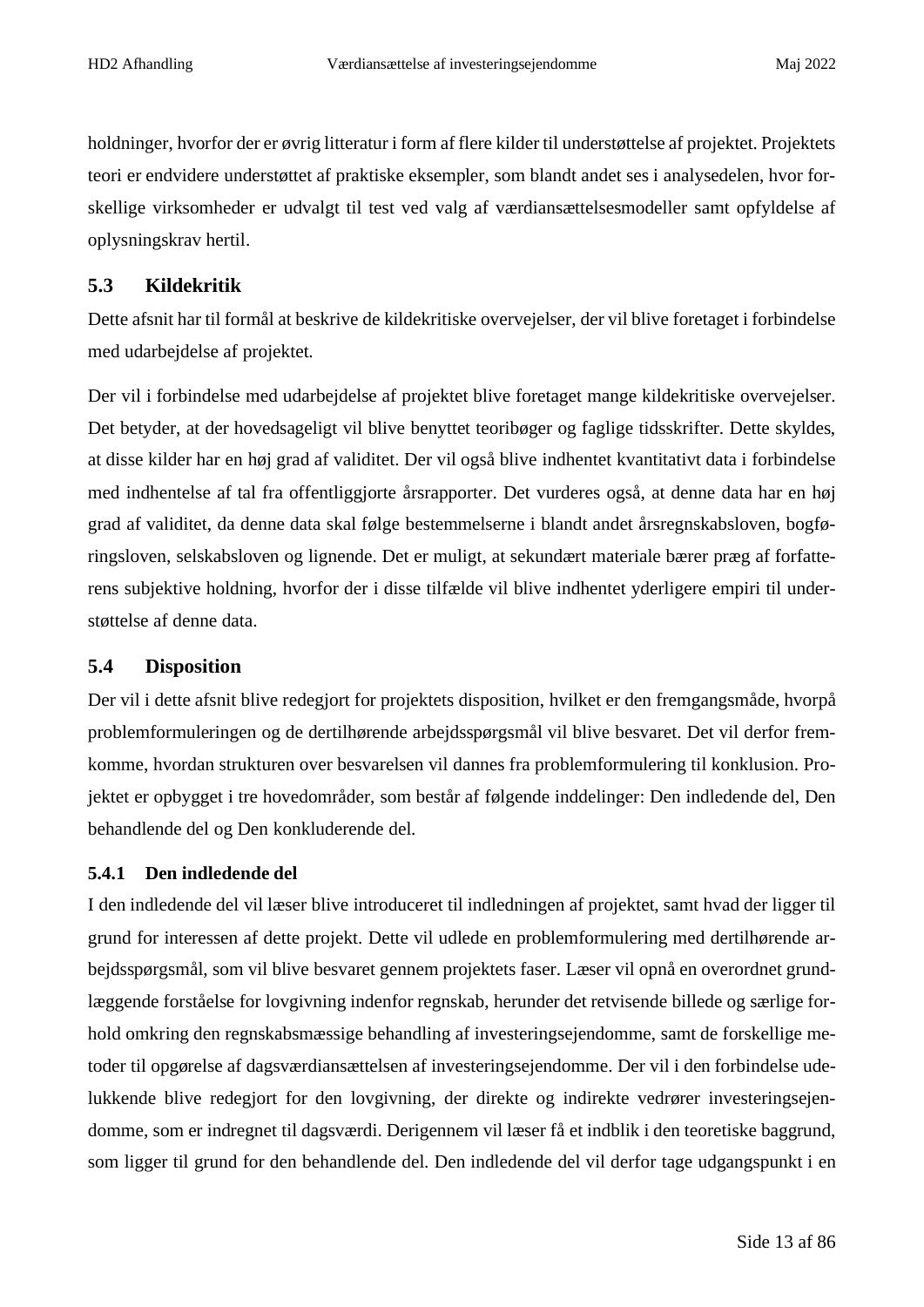teoretisk tilgang til årsregnskabslovens bestemmelser samt regnskabsstandarder. Regnskabsstandarderne består af de danske såvel som internationale standarder i forhold til den regnskabsmæssige behandling af investeringsejendomme indregnet til dagsværdi. Det vil derfor give læseren et indblik i de regnskabsmæssige problemstillinger, som omhandler investeringsejendomme, der er indregnet til dagsværdi. Den indledende del vil ikke danne grundlag for den endelige konklusion i den konkluderende del, men derimod danne grundlag for den behandlende del af projektet.

#### **5.4.2 Den behandlende del**

Den behandlende del består både af en analyse-del samt en diskuterende-del. I projektets analyserende del vil læser dermed blive introduceret til en dybere introduktion ved indregning af investeringsejendomme til dagsværdi, samt hvilke faktorer der har indflydelse herpå. I den forbindelse vil læser også få et indblik i, hvad der er lovkrav for virksomheder med investeringsejendomme i forbindelse med regnskabsaflæggelse. Derudover vil læser blive introduceret til praktiske eksempler af virksomheder med investeringsejendomme, der er indregnet til dagsværdi, samt hvilke indregningsmetoder og oplysningsgrundlag de har offentliggjort i deres årsrapporter. Denne del af projektet vil bestå af en kvalitativ og kvantitativ analyse af 8 udvalgte selskabers årsrapporter, som er fordelt på 6 store og 2 små revisionsselskaber. De regnskabsmæssige værdier af de 6 store selskabers investeringsejendomme gennemgås og analyseres med fokus på beregningen af dagsværdien samt oplysningerne vedrørende beregningen. De 2 små årsrapporter vil udelukkende blive gennemgået for informationsniveauet i årsrapporten, da disse skal understøtte en forudsætning, der foretages i forbindelse med udarbejdelse af analysen. Det vil sige, at der arbejdes ud fra en deduktiv metode. Der vil i den forbindelse blive udarbejdet en kvalitativ analyse, hvor der er fokus på de væsentlige forudsætninger og gennemskuelighed i årsrapporterne. Der vil i den forbindelse blive udarbejdet en gennemgang af oplysningerne, som derefter analyseres i forhold til informationsniveauet i årsrapporten. Disse sammenlignes med regnskabslæsers informationsbehov for at opnå en forståelse af den opgjorte dagsværdi for investeringsejendommene. Derudover vil der være fokus på, hvorvidt der er en forskel på opfyldelse af dette informationsbehov samt informationsniveau afhængig af revisionshus. Der vil i forbindelse hermed være stort fokus på, at de 6 store udvalgte selskabers årsrapporter er reviderede, og underskrevet af en statsautoriseret revisor uden bemærkninger, og dermed ikke behæftet med væsentlige fejl og mangler. Dette gøres for at sikre det bedste grundlag for analysen og derigennem sikre validitet af projektet samt analysen.

I projektets diskuterende afsnit vil det, der er identificeret i forbindelse med udarbejdelse af analysen blive diskuteret. Udfaldet af disse analyser vil blive diskuteret yderligere for at afdække eventuelle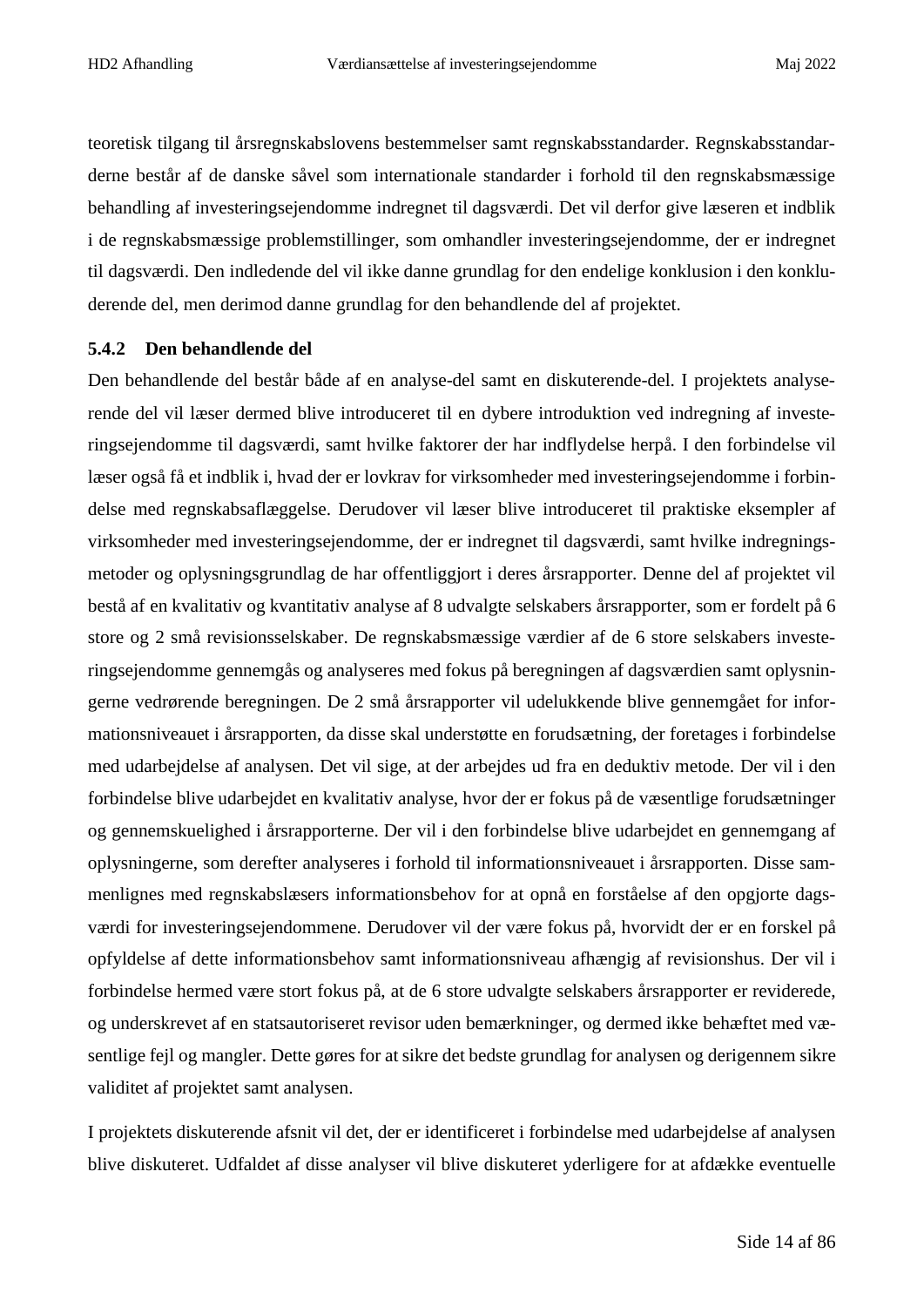problemstillinger. Der vil i den forbindelse blive fastlagt risici og udfordringer, som både virksomheden og regnskabsbrugeren kan stå overfor samt givet eksempler på, hvordan disse risici og udfordringer kan afdækkes eller formindskes. Heri vil fordele og ulemper ved den nuværende lovgivning blive diskuteret. Derudover vil der blive givet forslag til eventuelle tiltag, der kan forbedre behandlingen af investeringsejendomme i årsrapporten.

#### **5.4.3 Den konkluderende del**

Den konkluderende del består af en konklusion på problemformuleringen samt de underliggende arbejdsspørgsmål og til sidst en perspektivering af hvorfor dette netop er relevant nu. Der vil i det konkluderende afsnit blive udarbejdet en opsamling på alle delkonklusioner, som er udarbejdet løbende igennem den indledende og den behandlende del, for at kunne konkludere på problemformuleringen. Projektets perspektiverende afsnit vil benyttes til at gennemgå yderligere problemstillinger, som er identificeret i forbindelse med udarbejdelsen af projektet. Disse problemstillinger vil kunne undersøges yderligere for at opnå en endnu bedre forståelse for emnet.

Ovenstående tre hovedområder kan udledes til følgende disposition, som kan afledes i nedenstående figur. Denne figur giver dermed et visuelt overblik over projektets disposition.

## Den indledende del

- Introduktion
- Lovgivning og teori
- Regnskabsmæssig behandling

## Den behandlende del

- Værdiansættelsesmetode
- Oplysningskrav
- Analyse af udvalgte virksomheder
- Forskelle revisionshuse
- De centrale forudsætningers væsentlighed
- Fokus hos erhvervsstyrelsen

#### *Figur 1; Disposition over projektet*

## Den konkluderende del

- Besvarelse problemformulering
- Hvorfor er dette relevant nu?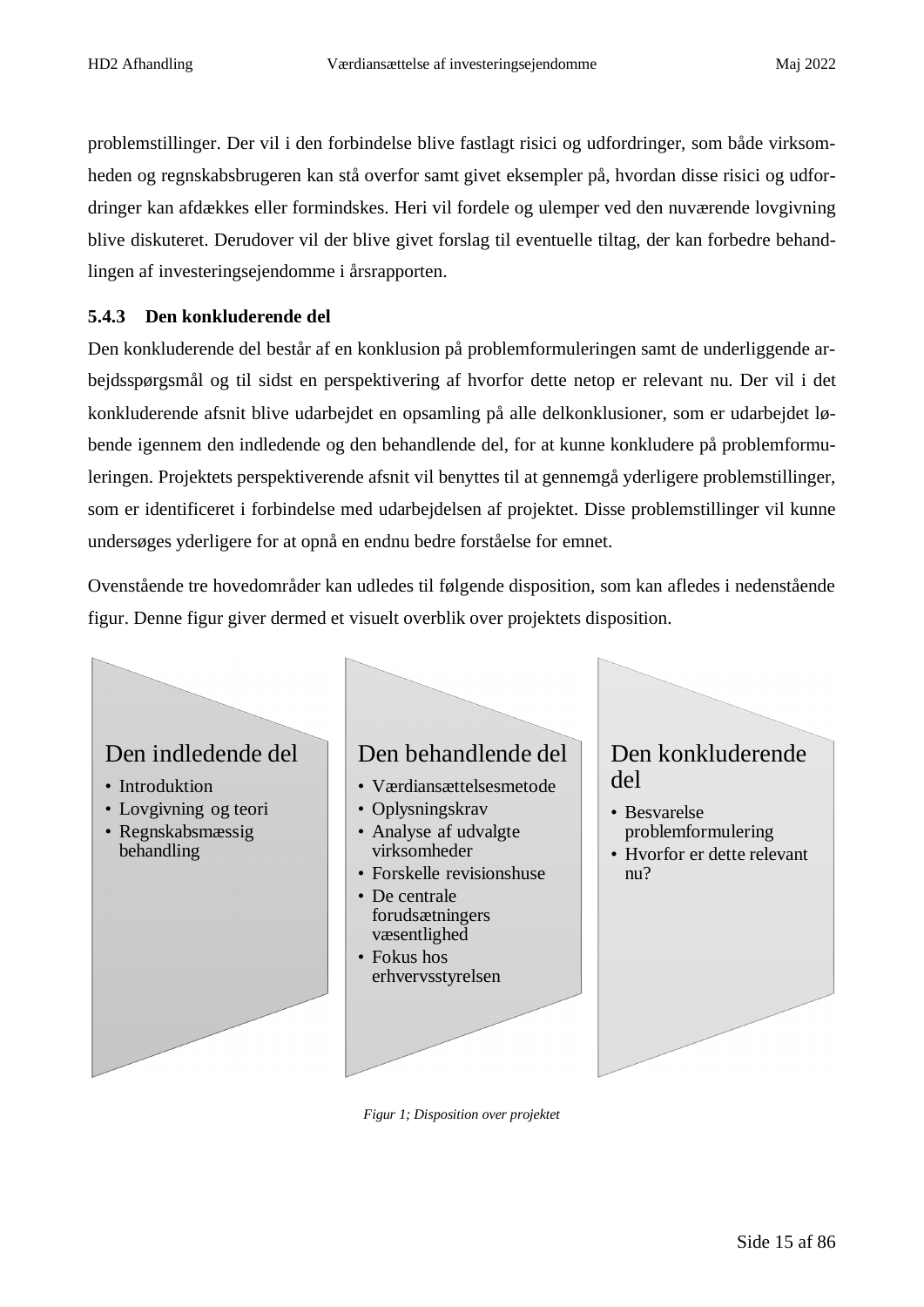## **6 Lovgivning og teori om det eksterne regnskab generelt**

Årsregnskabsloven er den grundlæggende lovgivning i forhold til aflæggelse af årsrapporten. Denne er som hovedregel gældende for alle erhvervsdrivende virksomheder. Der er dog undtagelser af visse offentlige- og finansielle virksomheder. Alle danske erhvervsdrivende virksomheder er underlagt årsregnskabsloven uanset virksomhedsform jf. årsregnskabsloven §1. Det er dog ikke alle erhvervsdrivende virksomheder, der er underlagt regnskabspligt. De regnskabspligtige virksomheder er jf. årsregnskabsloven §3 kapitalselskaber, erhvervsdrivende fonde, interessentselskaber, kommanditselskaber samt virksomheder med begrænset ansvar. Der fremgår dog visse undtagelser jf. årsregnskabsloven §4 og årsregnskabsloven §5.

## **6.1 Grundlæggende krav til årsrapporten**

De grundlæggende krav til årsrapporten er præciseret i en begrebsramme, der underbygger det retvisende billede for årsregnskabets vedkommende og en retvisende redegørelse for ledelsesberetningens vedkommende. Derudover underbygger de grundlæggende krav en præcisering af regnskabsbrugerne, deres informationsbehov og kvalitetskravene. Det er blandt andet et krav, at medlemmerne af virksomhedens ansvarlige ledelsesorganer skal afgive en ledelsespåtegning i årsrapporten. Virksomhedens ledelse skal vurdere, om talopstillingerne og oplysningerne i balance, resultatopgørelse, pengestrømsopgørelse, egenkapitalopgørelse og noter er retvisende. De grundlæggende krav giver således generelle retningslinjer for, hvordan en årsrapport skal udformes, så den bliver informativ for regnskabsbrugerne. Årsregnskabsloven indeholder en generalklausul, altså en overordnet målsætning for regnskabsaflæggelsen, som er målsætningen om et retvisende billede (EY, 2022). I loven er generalklausulen formuleret således jf. årsregnskabsloven §11:

*Ӂrsregnskabet og et eventuelt koncernregnskab skal give et retvisende billede af virksomhedens og, hvis der udarbejdes koncernregnskab, koncernens aktiver og passiver, finansielle stilling samt resultatet. Ledelsesberetningen skal indeholde en retvisende redegørelse for de forhold, som beretningen omhandler."*

Årsrapporten skal som udgangspunkt omfatte følgende lovpligtige dele; Ledelsespåtegning, Erklæringer afgivet af virksomhedens uafhængige revisor, Ledelsesberetning for virksomheden og eventuelt koncern, Årsregnskab og eventuelt koncernregnskab, som skal indeholde resultatopgørelse, balance, egenkapitalopgørelse, pengestrømsopgørelse, noter samt anvendt regnskabspraksis. De lovpligtige dele skal indeholdes i årsrapporten afhængig af, hvilken regnskabsklasse virksomheden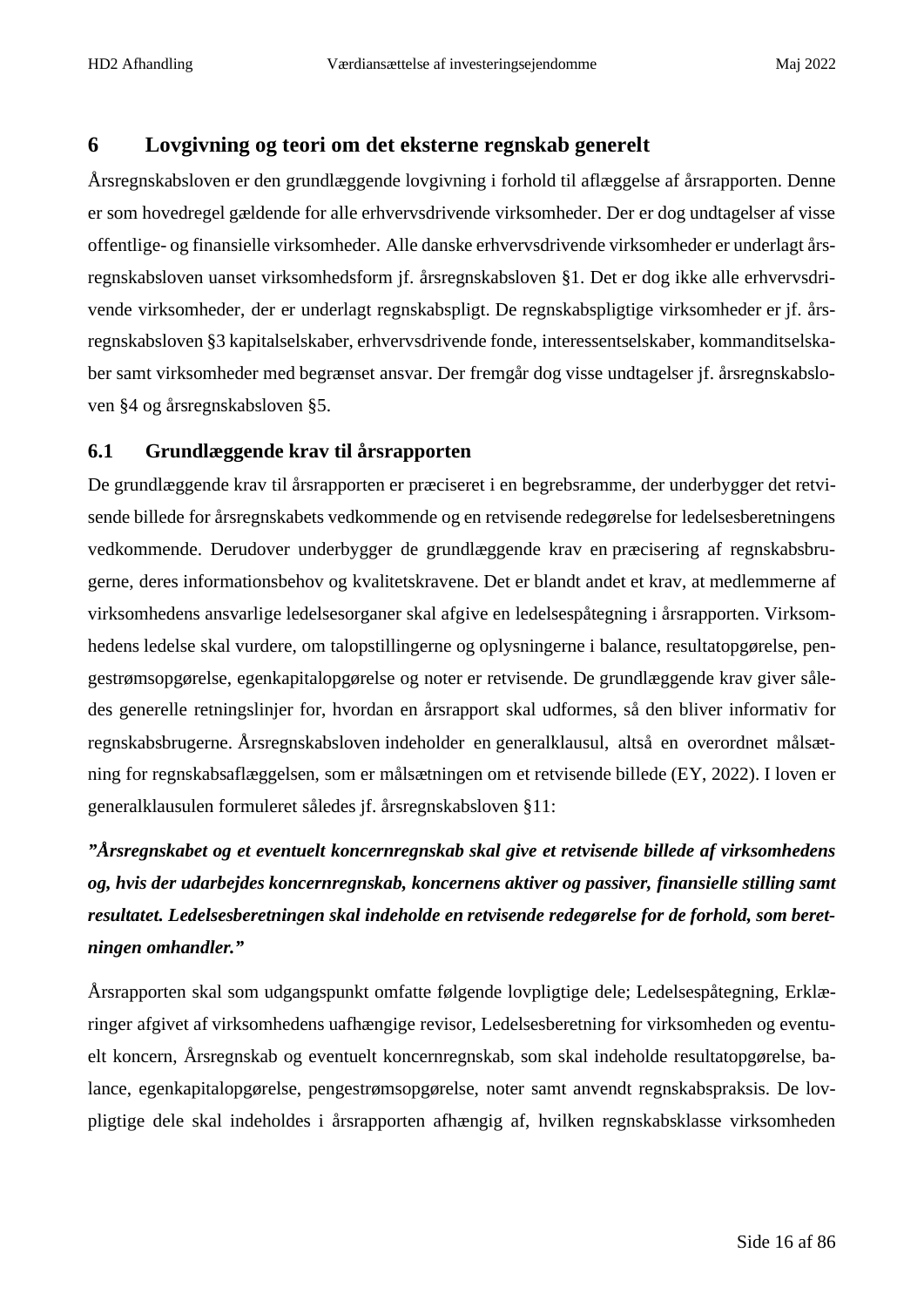tilhører. Regnskabsreglerne for de enkelte regnskabsklasser fra A til D gør herefter de generelle implementeringsregler mere konkret anvendelige (EY, 2022).

#### **6.2 Ledelsens ansvar**

Kravene til ledelsesberetningen er også forskellige alt efter hvilken regnskabsklasse, virksomheden er omfattet af. Fælles for alle virksomheder er dog, at der skal udarbejdes en ledelsesberetning, som skal give en retvisende redegørelse. Ledelsesberetningen må derfor ikke indeholde oplysninger, som er i strid med årsregnskabet eller koncernregnskabet. Herudover skal oplysningerne i ledelsesberetningen leve op til lovens generelle kvalitetskrav. Loven præciserer jf. årsregnskabsloven §§8-10 ledelsens ansvar ved aflæggelse af årsrapporten, hvor loven fastslår, at det er virksomhedens ledelse, der har ansvaret for aflæggelsen af årsrapporten og herunder, at årsregnskabet opfylder kravet om et retvisende billede, og ledelsesberetningen opfylder kravet om en retvisende redegørelse. Formålet med erklæringen er at markere ledelsens ansvar for årsrapporten i forhold til revisors ansvar for revisionen. Oplysningerne i ledelsesberetningen må derfor ikke give en ensidig positiv fremstilling af virksomheden, men skal derimod afspejle den reelle situation. Der vil typisk være en udtalelse om ledelsens forventninger til fremtiden, hvor der oplyses om ledelsens bedste bud, som skal kunne sandsynliggøres. Virksomhedens årlige regnskabsrapportering til eksterne brugere skal præsenteres i en årsrapport, der samler årsregnskab, beretninger og påtegninger (EY, 2022).

#### **6.3 Regnskabsbrugeren**

Kravene baseres på antagelser om regnskabsbrugernes typiske informationsbehov og tilsigter at markere årsrapportens formål og udviklingsretningen for et retvisende billede. Årsrapporten skal, for at give et retvisende billede, indrettes efter regnskabsbrugernes typiske informationsbehov. Efter lovbemærkningerne jf. årsregnskabsloven §12, stk. 2, omfatter de typiske brugere virksomhedsdeltagere, herunder aktionærer, anpartshavere, interessenter og kommandister, medarbejdere, alliancepartnere, långivere, leverandører, kunder, skattemyndigheder og tilskudsmyndigheder. Opremsningen omfatter en bred kreds af mulige regnskabsbrugere, men kan ikke anses for udtømmende. Kredsen af regnskabsbrugere afhænger af virksomhedens art, størrelse og offentlighedens interesse. Børsnoterede virksomheder har en større og mere forskelligartet kreds af regnskabsbrugere end eksempelvis en enkeltmandsvirksomhed (EY, 2022). De eksterne brugere af årsrapporten for en virksomhed med investeringsejendomme vil typisk være banker, kreditinstitutter, investorer og andre långivere, lejere samt samarbejdspartnere. Det er typisk meget omkostningstungt at drive investeringsejendomme, hvorfor finansiering typisk vil have en signifikant betydning i årsrapporten. Man vil typisk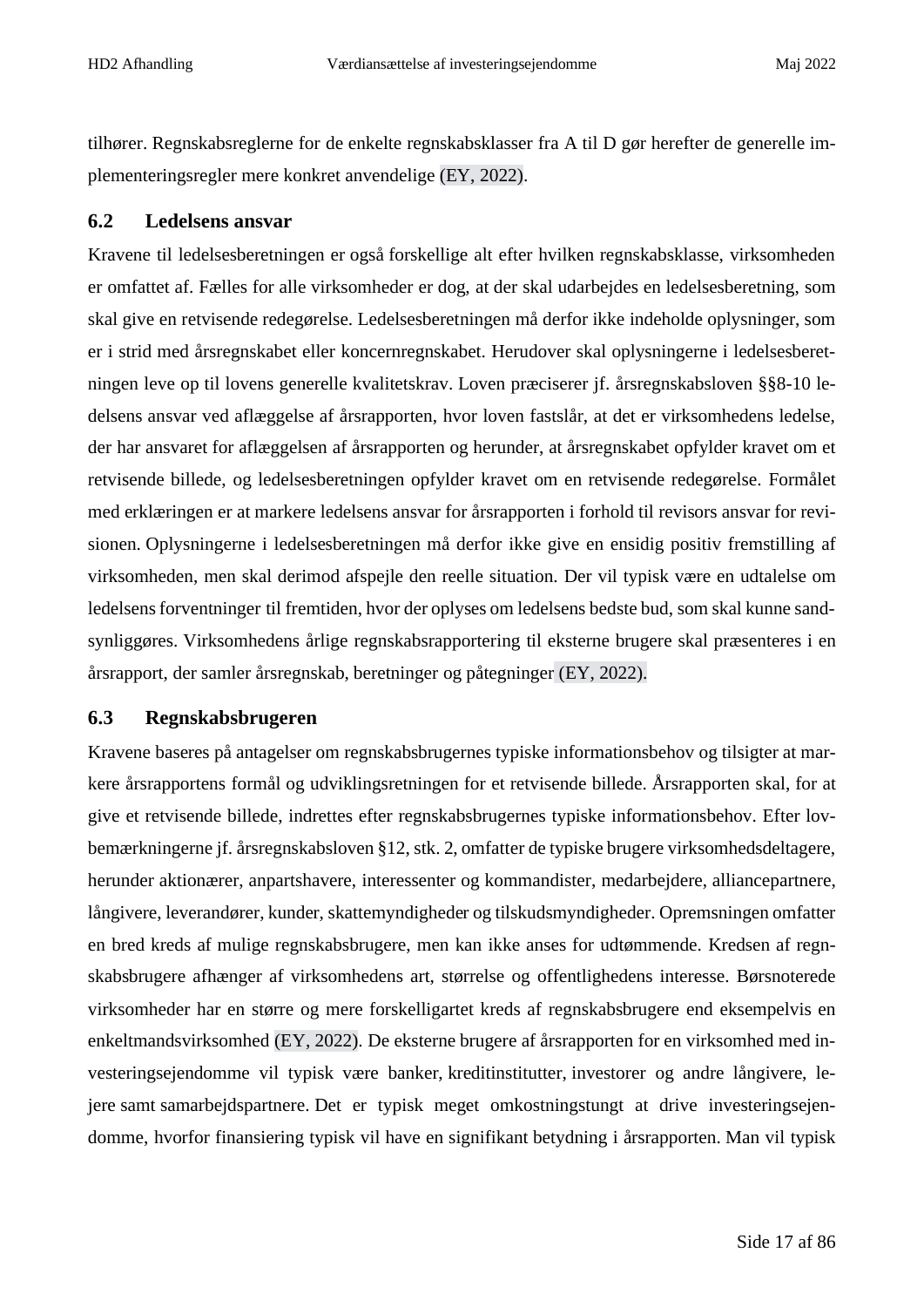se store lån til kreditinstitutter, banker og investorer, hvorfor de vil være de primære regnskabsbrugere. De vil være de primære regnskabsbrugere, da de typisk har en interesse i at følge med i virksomhedens drift for at se, hvorvidt det er sandsynligt, at de får deres udlånte penge tilbage inden for de aftaler, de har med virksomheden.

For at årsrapporten kan opfylde regnskabsbrugernes informationsbehov, er det en forudsætning jf. årsregnskabsloven §12, stk. 3, at årsrapporten er indrettet til at kunne anvendes til formålet og er tilstrækkelig pålidelige i forhold til, hvad regnskabsbrugerne normalt forventer. Disse kvalitetskrav til regnskabsinformation skal være en støtte for virksomhedernes overvejelser om valg af regnskabspraksis og om behovet for at supplere de lovkrævede oplysninger med yderligere oplysninger, herunder i særlige tilfælde at fravige lovens detailbestemmelser, hvis et retvisende billede ikke kan opnås ved at følge lovens bestemmelser. Kvalitetskravene bygger dermed hovedsageligt på tre grundelementer, nemlig relevans, pålidelighed og sammenlignelighed, som er uddybet nedenfor. Loven følger den internationale udvikling, som bærer i retning af, at relevans opprioriteres i forhold til pålidelighed. Dette ses blandt andet ved, at flere regnskabsposter i stigende omfang måles til dagsværdi fremfor historisk kostpris (EY, 2022).

Relevans vedrører de beslutninger, regnskabsbrugeren skal træffe. Relevante informationer skal medtages i årsrapporten, mens informationer, der til brug for regnskabsbrugerens beslutningsproces er mindre betydende, bør udelades eller have en sekundær placering. Relevante informationer skal medtages, også selvom der ikke kan sættes tal på. Relevans antages at foreligge, hvis regnskabsbrugeren ville disponere anderledes, hvis en udeladt information havde været indarbejdet i årsrapporten (EY, 2022). Relevante informationer for en virksomhed med investeringsejendomme kunne for eksempel være følgende: Udløb på lejeperiode af virksomhedens største og måske eneste lejer, omfattende vedligeholdelse af ejendomme, tinglyste rettigheder på ejendomme, beboelsespligt, byggepligt, udlejningsprocent, lokalplan og lignende.

Pålidelighed indebærer, at oplysningerne i rimeligt omfang kan efterprøves. Årsrapporten må ikke indeholde urealistiske og usandsynlige forhold, som kan forvride regnskabsbrugernes indtryk af virksomheden (EY, 2022). Pålidelighed for en virksomhed med investeringsejendomme kunne for eksempel være dagsværdien af virksomhedens investeringsejendomme. Værdien må ikke fastsættes ud fra urealistiske og usandsynlige forhold, som kan have indflydelse på udfaldet.

Loven omtaler ikke sammenlignelighed særskilt, men krav herom anses som et naturligt kvalitetskrav til regnskabsinformation og synes implicit at være adresseret i lovens grundlæggende forudsætninger.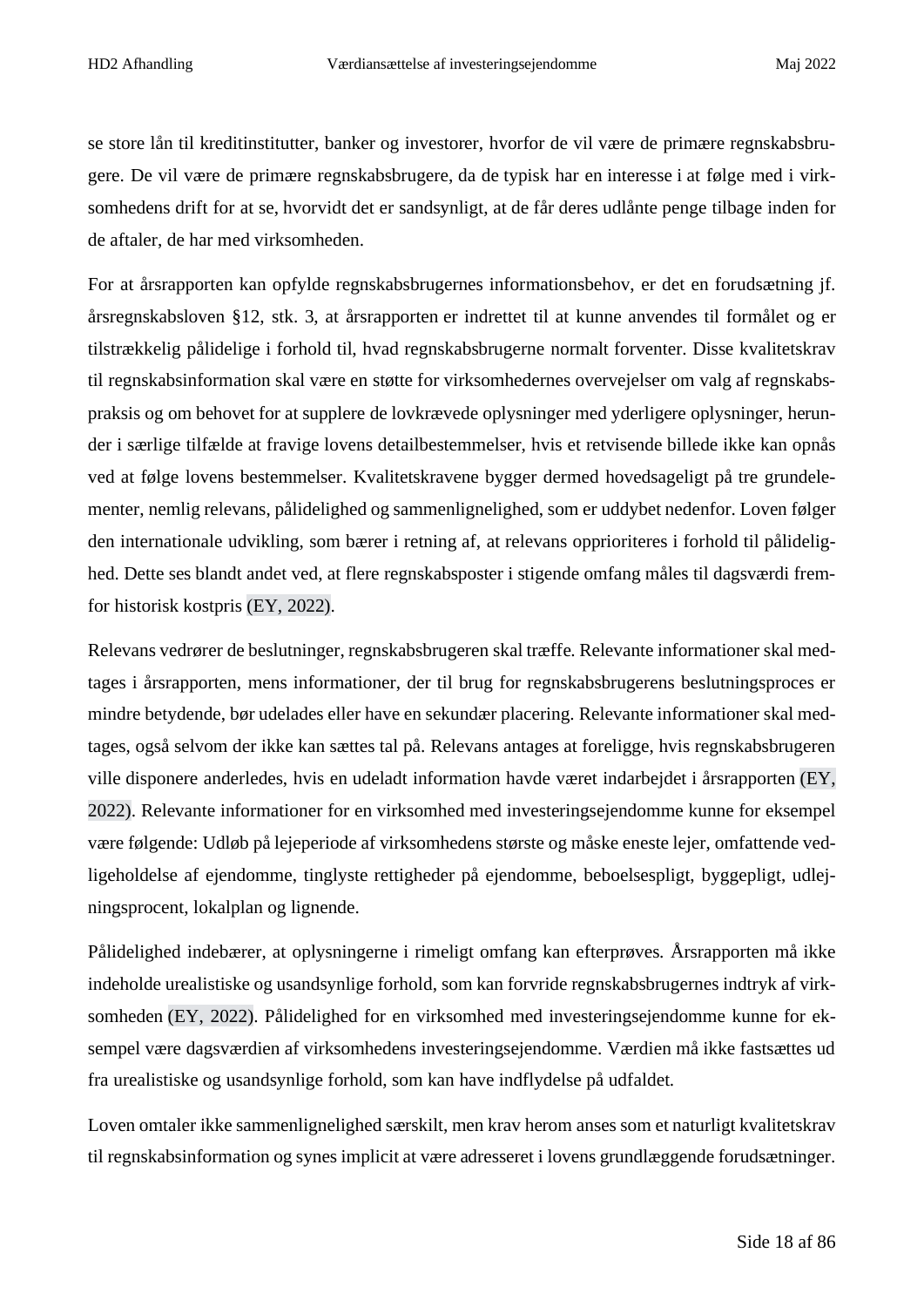Sammenlignelighed vedrører både forholdet mellem to eller flere ens poster, når de skal sammenlignes over tid og mellem to eller flere virksomheder eller aktiviteter (EY, 2022). Sammenlignelighed for en virksomhed med investeringsejendomme omfatter f.eks. beregningsgrundlaget af dagsværdien af virksomhedens investeringsejendomme. Det bør være det samme forudsætninger, der danner grundlag for dagsværdiberegningen hvert år, så værdien er sammenlignelig i regnskabet. Det retvisende billede skal dog stadig være opfyldt, så grundlaget kan ændre sig med tiden, men ikke hvert år.

## **6.4 Grundlæggende forudsætninger**

Loven indeholder nogle grundlæggende forudsætninger jf. årsregnskabsloven §13 for, at årsrapporten kan opfylde sit formål. Disse forudsætninger bygger på klarhed, substans, væsentlighed, going concern, neutralitet, periodisering, konsistens, bruttoværdi, formel kontinuitet og reel kontinuitet. Disse grundlæggende forudsætninger er med til at sikre regnskabslæserens informationsbehov, kvalitetskrav samt sikre det retvisende billede af virksomheden. Regnskabsposterne i resultatopgørelse og balance skal anføres særskilt og i den rækkefølge, som de er angivet i skemaerne jf. årsregnskabsloven §23 vedrørende skemakravet. Opstillingen skal tilpasses, hvis virksomhedens særlige karakter gør det påkrævet. Dette kan være nødvendigt i eksempelvis holdingselskaber og investeringsselskaber (EY, 2022). Der gælder særlige notekrav, når en investeringsejendom ønskes indregnet i årsregnskabet til dagsværdi i stedet for til kostpris med fradrag af af- og nedskrivninger. Det gælder især, hvis der er væsentlig usikkerhed om værdien (BDO, 2020).

En investeringsejendom kan indregnes i årsregnskabet til dagsværdi, også selvom selskabet ikke har investeringsvirksomhed som en af sine væsentligste aktiviteter. Den mulighed gør mange brug af, hvis ejendommens faktiske værdi overstiger kostprisen i væsentligt omfang. Der findes to typer af notekrav i forhold til ejendomme, der indregnes til dagsværdi med regulering over resultatopgørelsen, nemlig noten om de centrale forudsætninger og noten om usikkerhed (BDO, 2020).

Noten om de centrale forudsætninger er et generelt krav for den fastsatte dagsværdi, som der altid skal oplyses i en note. Samtidig skal der under "Anvendt regnskabspraksis" gives en beskrivelse af de anvendte målemetoder for værdifastsættelsen. Oplysningerne om de centrale forudsætninger for værdiansættelsen vil ofte være placeret i anlægsnoten for investeringsejendomme, hvis denne er medtaget, hvilket er et krav for virksomheder i regnskabsklasse C og D. Kravet om noteoplysning af de centrale forudsætninger for dagsværdifastsættelsen indebærer, at der skal oplyses på en sådan måde, at regnskabslæseren forstår, hvilke faktorer, der har påvirket dagsværdiberegningen. Oplysningerne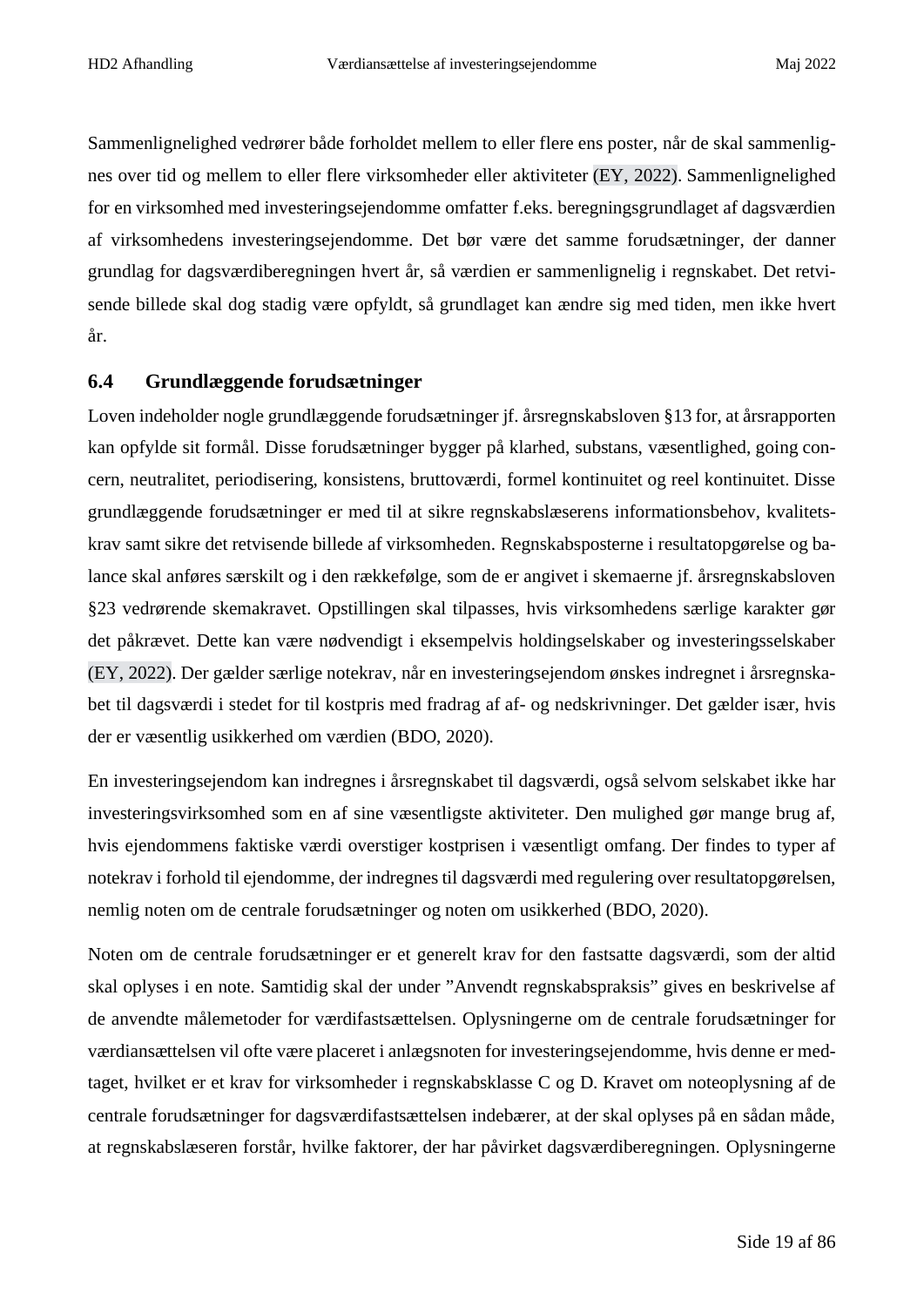skal gives, også selvom dagsværdien beror på en valuar-vurdering. Det er ikke tilstrækkeligt med en overordnet beskrivelse af forudsætningerne. I de fleste tilfælde vil der efter BDO's vurdering som minimum skulle oplyses om følgende forhold: Ejendommens art eller type, Ejendommens beliggenhed, Afkastkrav eller diskonteringsfaktor, Normalindtjening altså den afkastbaserede model (BDO, 2020).

Noten om usikkerhed gælder kun i de tilfælde, hvor der er væsentlig usikkerhed om værdien. I så fald skal der oplyses herom i noten "Usikkerhed ved indregning og måling". Samtidig skal usikkerheden omtales i ledelsesberetningen, fx ved et sammendrag af indholdet af noten og med en henvisning til denne for yderligere information. Hvorvidt der foreligger væsentlig usikkerhed om værdien af en investeringsejendom, der optages til dagsværdi, beror naturligvis på et skøn, men det kan for eksempel foreligge, hvis der i ejendommen er tomme lejemål og dermed usikkerhed om fremtidige forhold. Et andet eksempel kan være en ubebygget grund, der måske ligger i et område, hvor der sjældent handles jord, eller hvor lokalplaner kan have indflydelse på værdien. Noten skal indeholde en beskrivelse af arten af usikkerheden og så vidt muligt en angivelse af den beløbsmæssige betydning af denne (BDO, 2020).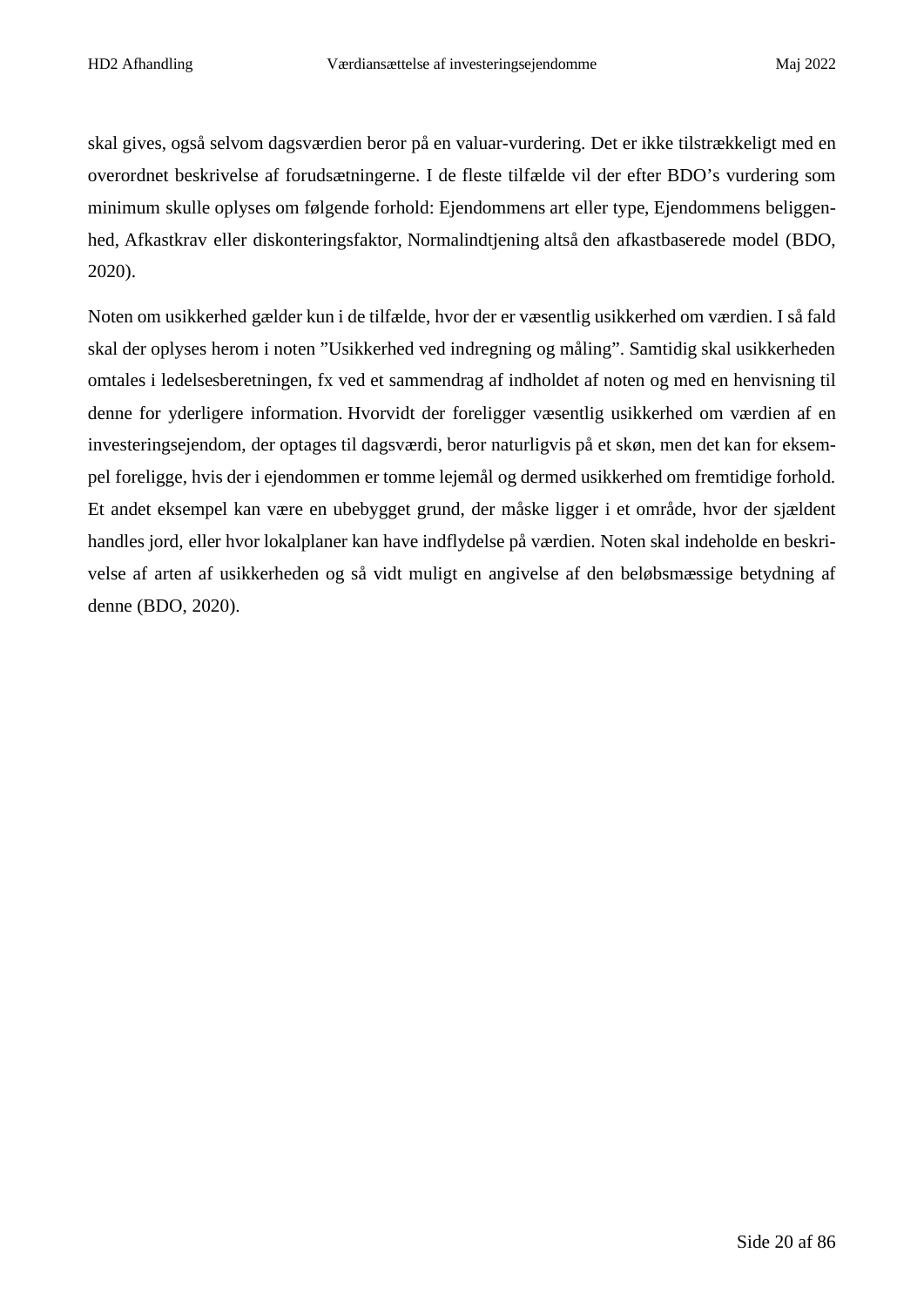## **7 Regnskabsmæssig behandling af investeringsejendomme**

Selskaber skal aflægge et regnskab inden for lovens skemakrav. Dette skal indeholde en balance med aktiver, der er opdelt på hovedgrupperne anlægsaktiver og omsætningsaktiver, samt passiver, der er opdelt på hovedgrupperne egenkapital, hensatte forpligtelser, lang- og kortfristede gældsforpligtelser. Virksomheder kan dog alternativt vælge at foretage anvendelse af et IFRS-tilpasset balanceskema, hvor aktiverne opdeles på lang- og kortfristede aktiver, samtidig bliver passiverne opdelt på egenkapital, lang- og kortfristede gældsforpligtelser. Der er valgfrihed i forhold til, hvilket balanceskema virksomheden vælger at anvende. Derudover er det muligt at skifte mellem disse to balanceskemaer, når anvendelsen af det andet skema giver et bedre retvisende billede af virksomhedens balance (EY, 2022).

Som det tidligere er nævnt, består en balance af aktiver, forpligtelser og egenkapital, der alle medgår i regnskabet. Aktiver defineres i årsregnskabsloven i bilag, I, C, nr. 1 således: *"Aktiver er ressourcer, som er under virksomhedens kontrol som et resultat af tidligere begivenheder, og hvorfra fremtidige økonomiske fordele forventes at tilflyde virksomheden."* Der bliver ved kontrol lagt vægt på, at kontrollen sikrer, at fremtidige økonomiske fordele af aktivet tilfalder virksomheden, og at virksomheden er i stand til at afskære andre adgangen til disse fordele. I årsregnskabsloven § 33 fastsættes kriterierne for, hvornår aktiver, der opfylder definitionen herpå, kan indregnes i balancen. Disse bestemmelser fastslår, at aktiver kun skal og må indregnes i balancen, hvis værdien af disse kan måles pålideligt. Det skal endvidere være sandsynligt, at der vil tilflyde virksomheden fremtidige økonomiske fordele af aktivet, før dette kan indregnes. Dette betyder i praksis, at det skal være mere end 50% sandsynligt, at økonomiske fordele vil tilflyde virksomheden (EY, 2022).

Lovens udgangspunkt ved første indregning af aktiver i balancen er at disse måles til kostpris. Der er efter første indregning fastsat i loven bestemmelser for den efterfølgende måling af aktiver, der er afhængig af typen af aktivet (EY, 2022). Aktiverne kan som nævnt inddeles i to hovedgrupper nemlig anlægsaktiver og omsætningsaktiver. Anlægsaktiver er defineret som aktiver, der er bestemt til vedvarende eje eller brug for virksomheden. Omsætningsaktiver er afgrænset negativt fra anlægsaktiver ved at være aktiver, der ikke er anlægsaktiver. Omsætningsaktiver omfatter typisk varebeholdninger og tilgodehavender fra salg, disse sælges og realiseres som et led i den normale drift.

## **7.1 Indregning og måling af anlægsaktiver**

Anlægsaktiver er i regnskabet opdelt i to kategorier værende immaterielle og materielle anlægsaktiver.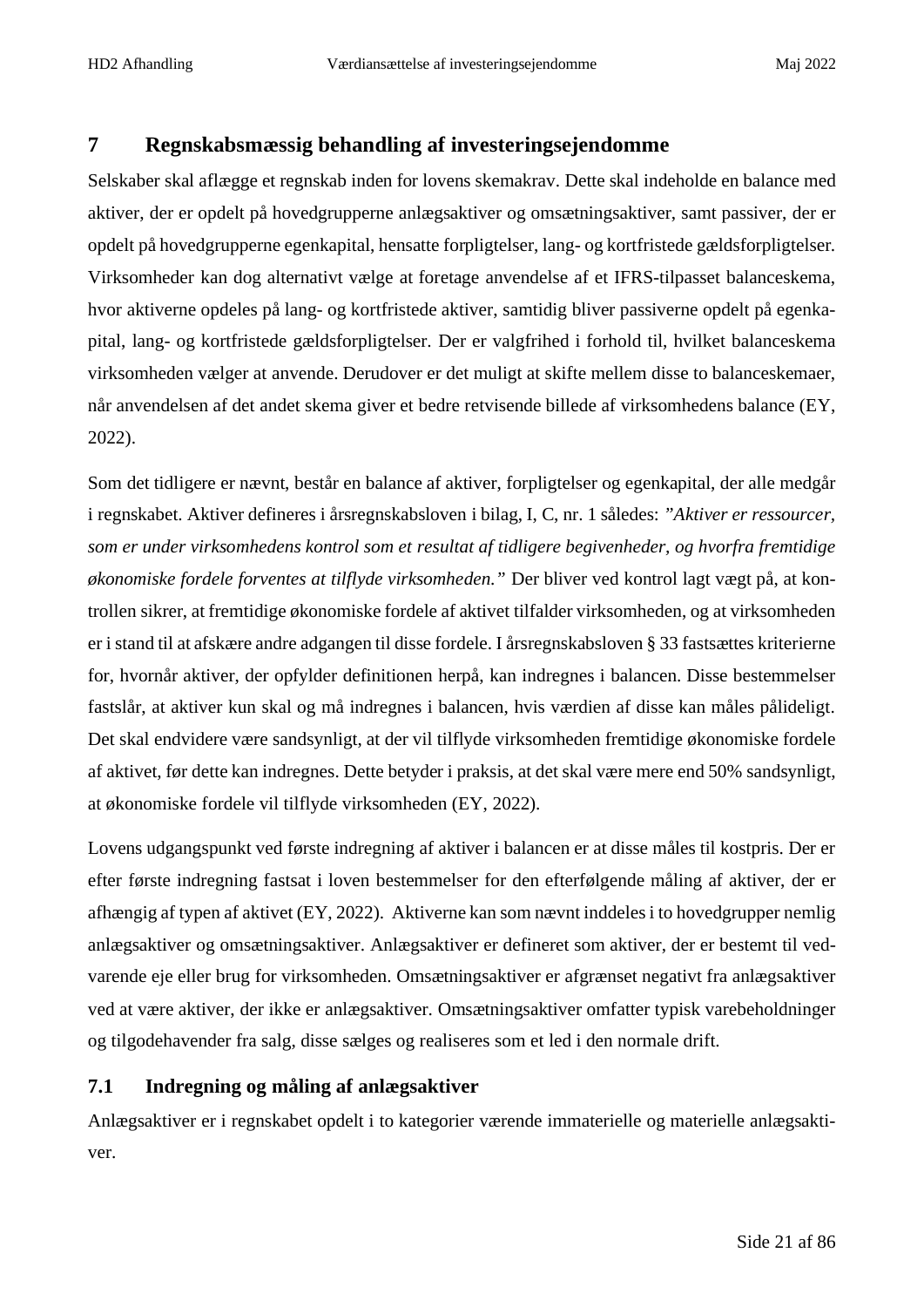De immaterielle aktiver er identificerbare ikke-monetære aktiver uden fysisk substans (EY, 2022). Der er for alle erhvervede immaterielle aktiver krav om indregning af disse i balancen for virksomheder i regnskabsklasse B, C og D. Endvidere skal egenudviklede udviklingsprojekter indregnes for virksomheder i regnskabsklasse, C (stor) og D. Hvorimod der for regnskabsklasse B og C (mellem) ikke er krav herom, under forudsætningen af at omkostningsførsel af udviklingsomkostningerne ikke modstrider det retvisende billede.

De immaterielle aktiver måles ved første indregning til kostpris, der kan omfatte indirekte produktionsomkostninger samt finansieringsomkostninger udover de omkostninger, der er direkte henførbare til anskaffelsen af aktivet (EY, 2022). Disse aktiver skal afskrives over den fastlagte forventede forbrugstid. Forbrugstiden og restværdien af aktivet skal løbende revurderes, sådanne at dette altid er retvisende. Der skal herudover foretages nedskrivning af aktiverne, såfremt at genvindingsværdien er lavere end den regnskabsmæssige værdi. Genvindingsværdien er den højeste værdi af kapitalværdien eller salgsværdien fratrukket forventet omkostninger ved et salg. Immaterielle aktiver kan endvidere måles til dagsværdi som alternativ til kostpris, såfremt at aktiverne handles på et aktivt marked – der skal dog fortsat afskrives på disse.

De materielle aktiver er fysiske aktiver, der besiddes af virksomheden til brug i produktionen, til distributionen af varer og tjenesteydelser eller besiddes med henblik på udlejning og administrative formål, og som forventes anvendt i mere end én regnskabsperiode (EY, 2022).

Materielle aktiver skal ved første indregning måles til kostpris. Kostprisen for eventuelle egen fremstillede aktiver opgøres som de direkte medgåede omkostninger, men kan derudover også omfatte indirekte omkostninger samt finansieringsomkostninger. Der skal ved indregningen af det materielle anlægsaktiv foretages en dekomponering, således at et aktivs bestanddele behandles som særskilte aktiver, hvis de enkelte bestanddeles brugstider afviger væsentligt fra hinanden. De materielle anlægsaktiver skal afskrives over den fastlagte forventede brugstid. Brugstiden og restværdien af aktivet skal løbende revurderes, sådanne at dette altid er retvisende. Der skal herudover foretages nedskrivning af aktivet, såfremt at genvindingsværdien er lavere end den regnskabsmæssige værdi (EY, 2022).

Materielle aktiver kan endvidere også måles til dagsværdi som alternativ til kostpris. Dette kræver dog, at der foretages konsekvente og systematiske opskrivninger for samtlige aktiver indenfor den samme kategori. Opskrivningerne skal indregnes direkte på egenkapitalen på den bundne reserve for opskrivninger. Såfremt det opskrevne aktiv realiseres, overføres opskrivningsreserven direkte via egenkapitalen til virksomhedens frie reserver.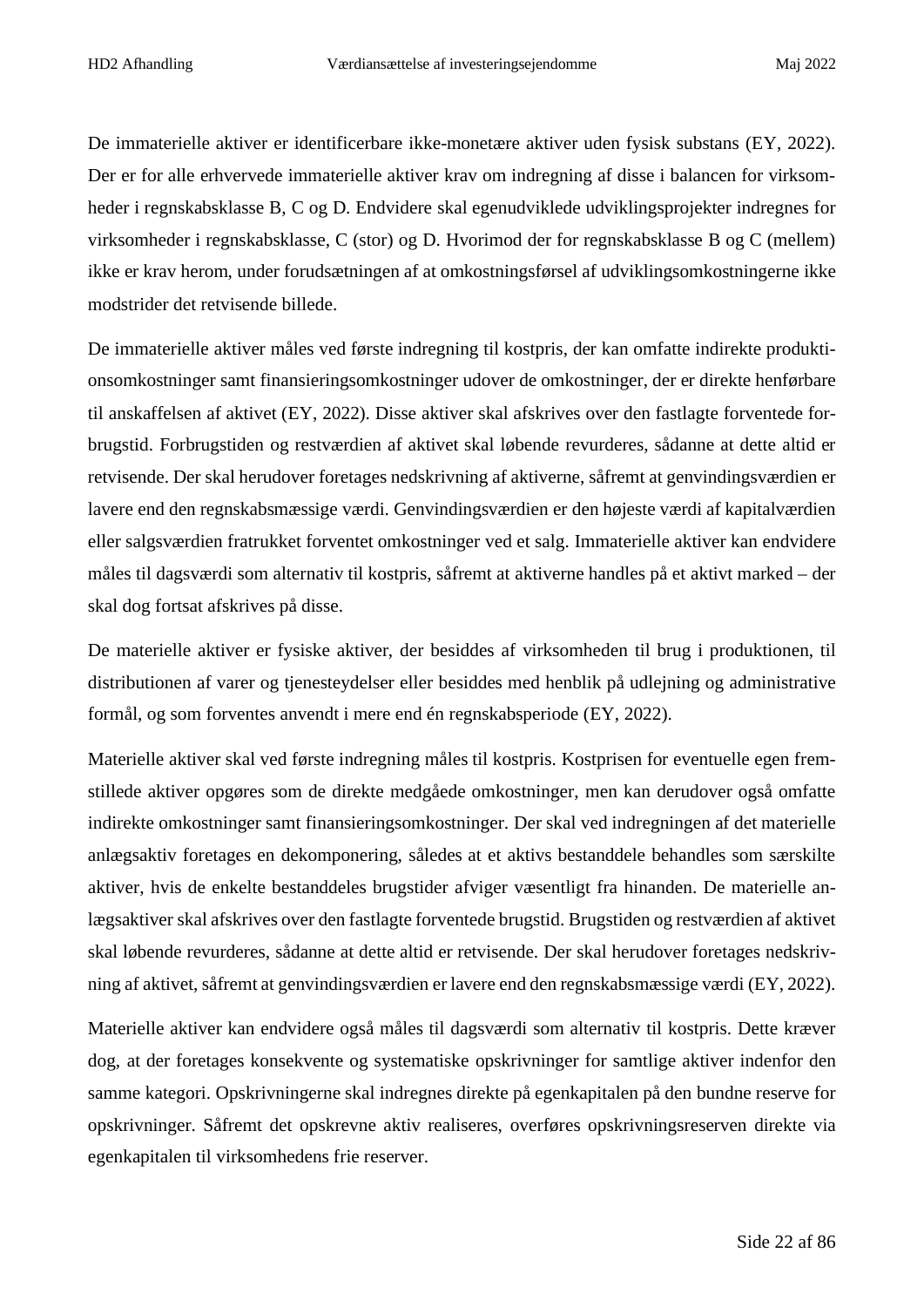I materielle aktiver kan der være tale om ejendomme, herunder handelsejendomme, domicilejendomme eller investeringsejendomme. Denne klassifikation af ovennævnte ejendomme skal foretages under hensyntagen til formålet og den forventede anvendelse af aktivet og skal foretages ejendom for ejendom.

## **7.2 Investeringsejendomme**

Ejendomme, der opfylder definitionen på en investeringsejendom, kan som alternativ til de almindelige regler om måling af anlægsaktiver indregnes til dagsværdi, hvor dagsværdien løbende reguleres over resultatopgørelsen (EY, 2022).

Definitionen på en investeringsejendom er ikke medtaget i årsregnskabsloven, men hertil benyttes IAS 40, hvor definitionen er følgende: *"En investeringsejendom er en investering i grunde, bygninger, en del af en bygning eller i både grunde og bygninger med det formål at opnå afkast af den investerede kapital i form af leje indtægter og/eller opnå en kapitalgevinst ved videresalg."*

En investeringsejendom besiddes altså med henblik på at opnå et afkast af den investerede kapital. Dette afkast kan bestå af lejeindtægter med fradrag af omkostninger forbundet med udlejning af ejendommen, og/eller den kapitalgevinst der vil være ved et videresalg. I modsætning til en domicilejendom genererer en investeringsejendom pengestrømme, som er stort set uafhængige af virksomhedens øvrige aktiver (EY, 2022).

Det er væsentligt for en bestemmelse af ejendomsklassifikationen, hvilken tidshorisont som investeringen indebærer. Altså om der er tale om en besiddelse af ejendom med henblik på at opnå løbende indtægter i flere år, eller om der blot er tale en kortsigtet ejerperiode hvor ejendomme ejes med henblik på hurtigt videresalg.

Eksempler på investeringsejendomme kunne være:

- Ejendomme, som ejes med henblik på en langsigtet kapitalgevinst, og ikke med henblik på et kortsigtet salg som en del af den ordinære drift.
- Ejendomme, der endnu står tomme, men som besiddes med henblik på udlejning.

Eksempler på ejendomme, som ikke er investeringsejendomme:

- Handelsejendomme, altså ejendomme som er købt med henblik på hurtigt videresalg, eller ejendomme som er købt med henblik på renovering eller ombygning og derefter videresalg.
- Ejendomme som er under opførsel for tredjemand, altså entreprisekontrakter.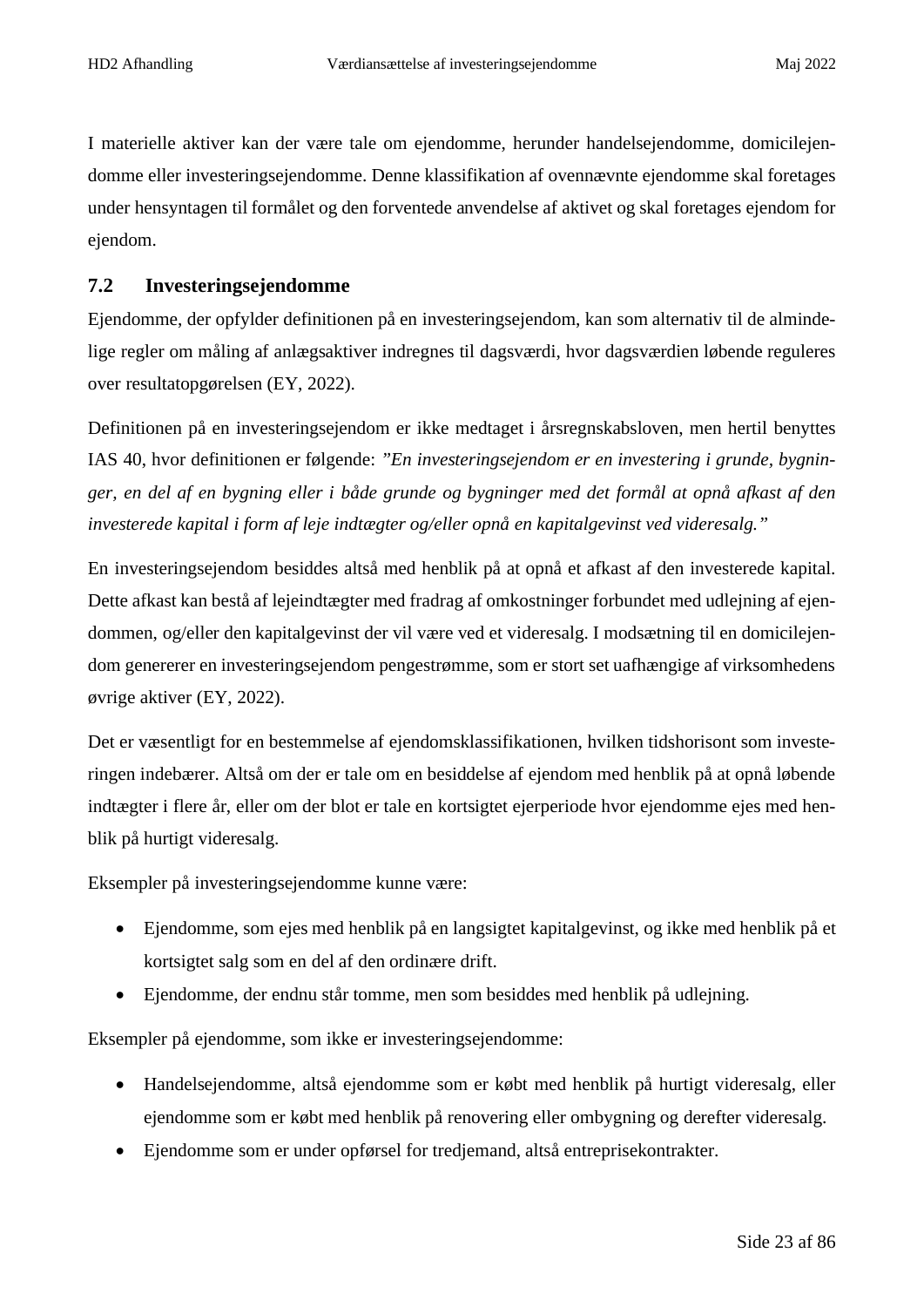Domicilejendomme, der ejes med henblik på at huse en virksomheds administration, produktion eller andet i forbindelse med den almindelige drift af virksomheden.

Der kan for nogle virksomheder være ejendomme, som har flere anvendelsesformål end blot ét. Der kan altså i samme ejendom både være tale om investeringsejendom og domicilejendom. Der er til indregning af disse ejendomme en mulighed for opdeling af ejendommen. Såfremt der er tale om, at de enkelte arealer i ejendommen kan opdeles og sælges særskilt, indregnes disse også særskilt. Såfremt ejendommen ikke kan opdeles og sælges særskilt, behandles ejendommen kun som investeringsejendom, hvis en ubetydelig del af denne benyttes som domicilejendom. Der benyttes hertil i praksis en grænse på omkring 10% for bestemmelse af en uvæsentlig andel (EY, 2022).

#### **7.2.1 Regnskabsmæssig indregning og måling af investeringsejendomme**

Første indregning af en investeringsejendom foretages på det tidspunkt, når fordele og risici ved ejerskabet af ejendommen overgår til køber af ejendommen. Fordelene ved ejerskabet kan omfatte retten til at modtage lejeindtægter eller andre indtægter forbundet med besiddelsen af ejendommen. Overgangen af risici betyder typisk, at forpligtelser kan pålægges køberen, altså fx forpligtelsen til at betale ejendomsomkostninger. Der er i praksis tale om, at fordele og risici for investeringsejendomme oftest overgår fra sælger til køber på overtagelsesdatoen (EY, 2022).

Første indregning af investeringsejendomme sker til kostpris. Kostprisen omfatter for en erhvervet ejendom prisen for grund og bygninger, omkostninger der kan direkte tilknyttes til anskaffelsen samt andre omkostninger, som tilknytter sig anskaffelsen af ejendommen. Derefter tilgår endvidere efterfølgende forbedringer af investeringsejendommen i kostprisen.

Den efterfølgende måling af investeringsejendommen kan ske enten til kostpris med fradrag af afskrivninger samt eventuelle nedskrivninger som de øvrige materielle anlægsaktiver. Der kan også måles til dagsværdi, dog vil der, hvis der i kostprisen indgår transaktionsomkostninger, blive efterfølgende reguleret i resultatopgørelsen for disse. Dette skyldes, at der i dagsværdien ikke kan indeholdes sådanne omkostninger. Dagsværdien af investeringsejendomme vil skulle vurderes ud fra de faktiske forhold, som befinder sig på balancedagen. Reguleringen af dagsværdien vil blive foretaget over virksomhedens resultatopgørelse, samtidig med dette er der intet krav om afskrivninger på investeringsejendomme. Dette skyldes, at den værdiforringelse som foreligger på ejendommen, vil blive medtaget i investeringsejendommens dagsværdi, og dermed ikke igennem løbende afskrivninger. Dette er til trods for at investeringsejendomme, ligesom de øvrige materielle anlægsaktiver har en begrænset økonomisk levetid (EY, 2022).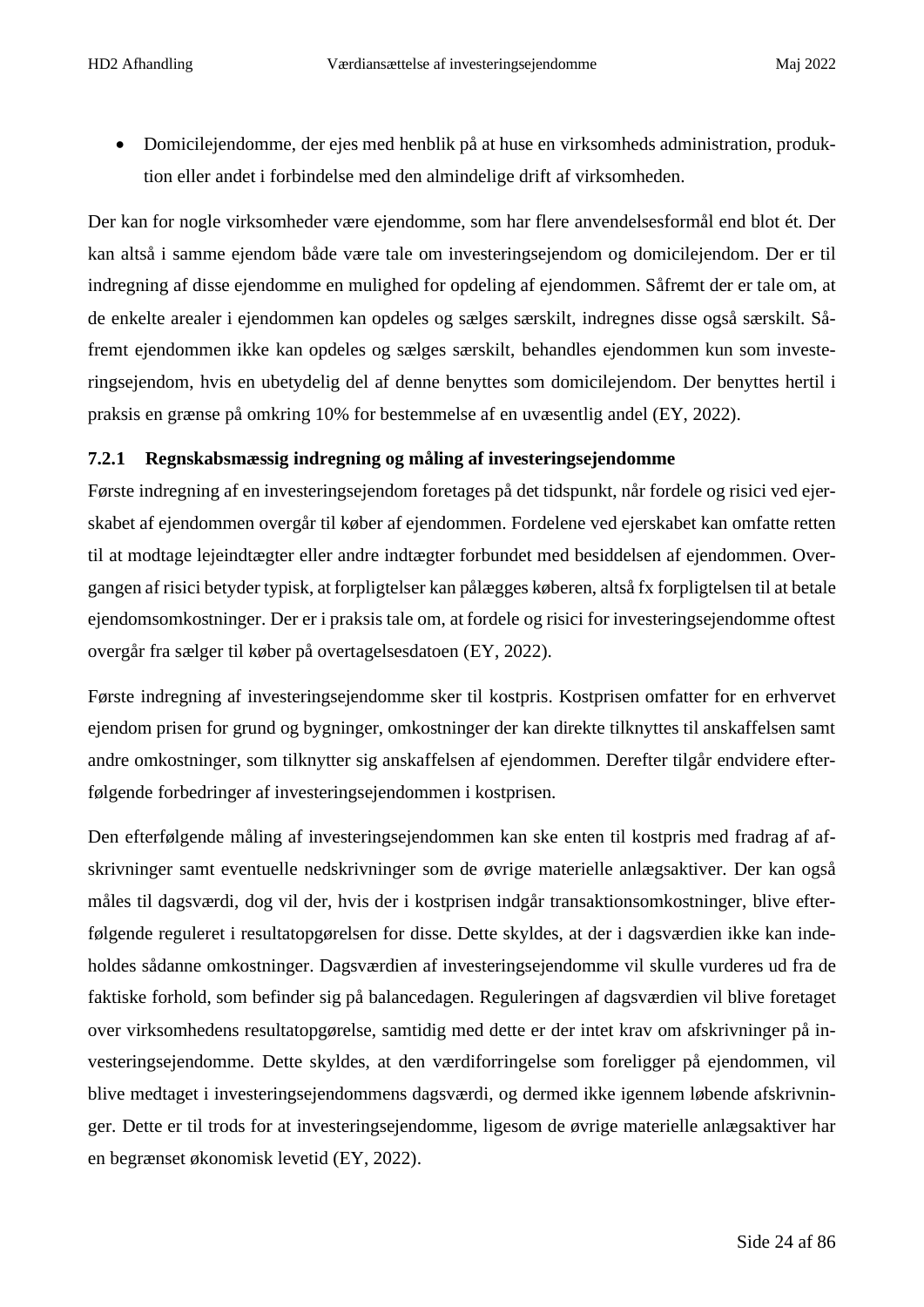#### **7.2.2 Metoder til opgørelse af dagsværdi**

Årsregnskabsloven definerer dagsværdi på følgende måde: "Dagsværdien er det beløb, hvormed et aktiv kan udveksles eller en forpligtelse kan udlignes ved transaktioner mellem af hinanden uafhængige parter." Formålet med måling til dagsværdi er at udarbejde et estimat på den pris, som ville bruges i en realiseret transaktion, hvor køber og sælger udveksler et aktiv eller en forpligtelse på balancedagen med de på balancedagen nuværende markedsvilkår og betingelser (EY, 2022).

Der er i årsregnskabsloven ej fastsat metoder til opgørelse af dagsværdien. Dette skyldes, at hver dagsværdi måling er forskellig, og hertil skal det overvejes, hvilken værdiansættelsesmetode som vil give det bedste estimat af værdien samt det mest retvisende billede. Der er dog i IFRS 13 opstillet 3 forskellige overordnet metoder til opgørelse af dagsværdier.

- Markedsmetoden:
	- o Denne anvender kurser og andre relevante oplysninger, som er genereret af markedstransaktioner, hvori der indgår identiske eller sammenlignelige aktiver eller forpligtelser.
- Indkomstmetoden:
	- o Konverterer fremtidige beløb, fx pengestrømme eller indtægter og omkostninger, til et enkelt diskonteret beløb.
- Omkostningsmetoden:
	- o Afspejler det beløb, som på nuværende tidspunkt ville kræves for at erstatte et aktivets genanskaffelsesværdi.

Den metode som benyttes til opgørelse af dagsværdier, skal sikre at der sker maksimal anvendelse af de relevante observerbare input og minimere benyttelsen af ikke-observerbare input. Dagsværdimålingen efter IFRS 13 opstilles i 3 niveauer, hvor niveau 1 er det højest opnåelige, og det dermed tilsigtes at dagsværdi målingen sker på et så højt niveau som muligt (EY, 2022).

Niveau 1: Der er for visse aktiver et aktivt marked med præcis samme aktiver, som dagsværdimålingen kan tage udgangspunkt i, uden at der opstår behov for justering af markedspriserne.

Niveau 2: Når der ikke findes et aktivt marked, kan dagsværdimålingen i stedet tage udgangspunkt i markedspriser for lignende aktiver eller transaktioner på markedet.

Niveau 3: Når der hverken findes markedspriser for samme typer af aktiver eller markedspriser for lignende aktiver, bliver der i praksis ofte anvendt DCF-modeller eller afkastbaserede modeller.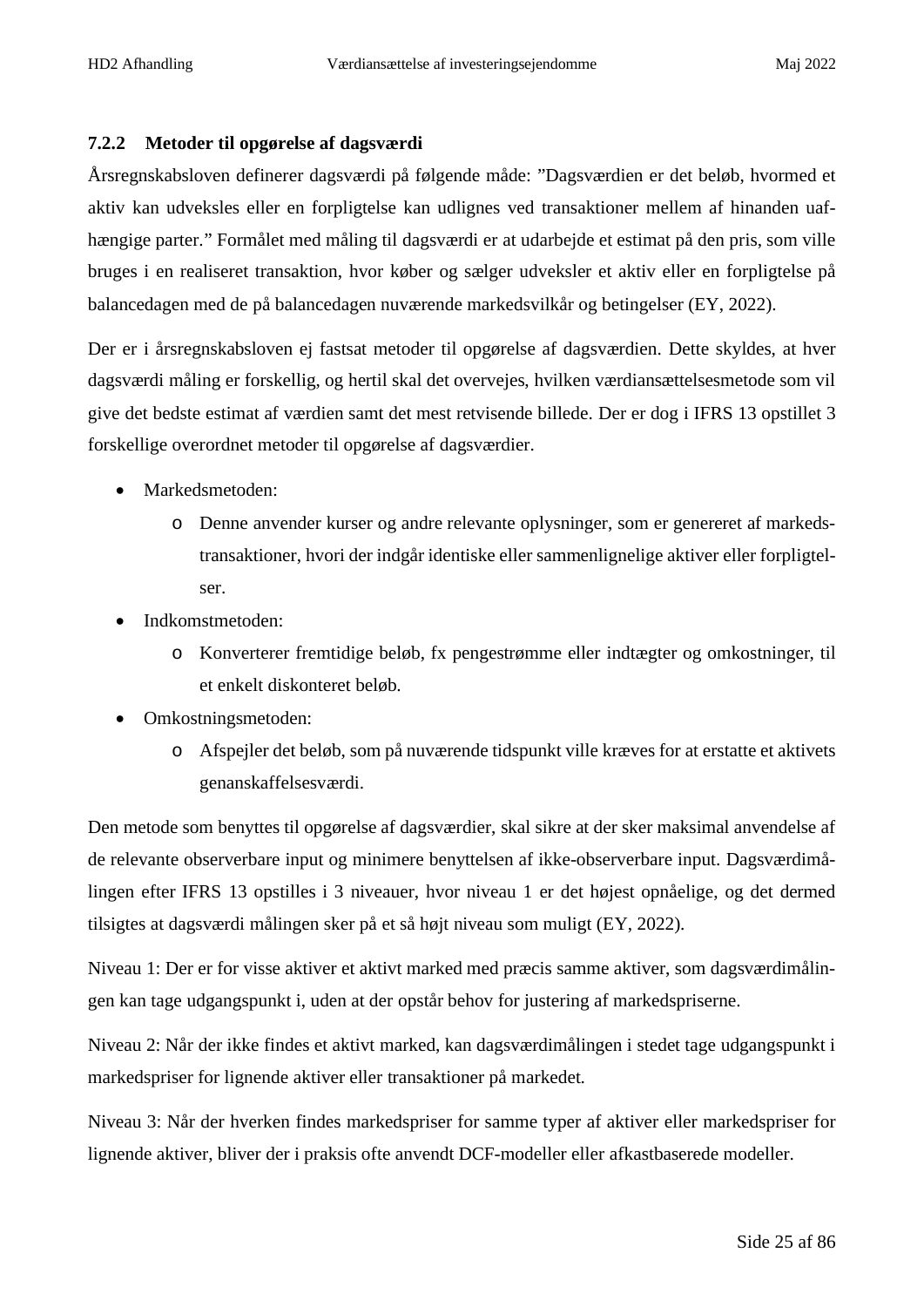## **8 Metoder til dagsværdiansættelse**

Der vil i forlængelse af ovenstående afsnit vedrørende dagsværdiansættelse efter principperne i IFRS 13 blive gennemgået dagsværdihierarkiet i årsregnskabsloven §37 og sammenhængene samt forskellene ved anvendelse af disse to principper i det kommende afsnit.

#### Dagsværdihierarkiets niveauer

En investeringsejendom der indregnes til dagsværdi, skyldes oftest en opfattelse af, at en dagsværdi er med til at give et mere retvisende billede af virksomhedens økonomiske stilling end hvis investeringsejendommen var indregnet til kostpris med fradrag af af- og nedskrivninger. Der findes forskellige metoder til indregning af investeringsejendomme til dagsværdi. Dagsværdihierarkiet jf. årsregnskabsloven §37 er alene indarbejdet i loven til brug for værdiansættelsen af finansielle instrumenter, hvilket ikke omfatter investeringsejendomme, hvorfor virksomheden som tidligere nævnt kan finde inspiration i dagsværdimåling efter IFRS 13. Denne er dog identisk med dagsværdihierarkiet jf. årsregnskabsloven §37 bortset fra, at IFRS 13 består af 3 niveauer tilsvarende niveau 1-3 i dagsværdihierarkiet. Det er dermed niveau 4 i dagsværdihierarkiet der udgør forskellen. Nedenstående indledning tager udgangspunkt i dagsværdihierarkiet, som fremgår af årsregnskabsloven §37, der består af følgende fire niveauer: Salgsværdi, der kan konstateres på et aktivt marked. Salgsværdi for enkelte bestanddele eller for lignende aktiver. Kapitalværdi beregnet efter DCF-model, afkastbaseret model eller lignende. Kostpris. Hierarkiet afspejler forskellige værdiansættelsesmetoder oplistet i prioriteret rækkefølge ud fra, hvilken metode, der er bedst. Niveauet vælges på baggrund af de oplysninger, der foreligger på den pågældende ejendom (BDO, 2020). Det er her vigtigt at pointere, at dagsværdien ikke skal reduceres med skønnede salgsomkostninger, samt at regnskabsaflæggere skal søge det højst mulige niveau i dagsværdihierarkiet til måling af dagsværdi og kan derfor ikke vælge niveau 3, hvis der foreligger data til en værdiansættelse efter niveau 1 (EY, 2022).

#### Salgsværdi – niveau 1 og 2

Det højst mulige niveau i årsregnskabslovens dagsværdihierarki er "salgsværdi, der kan konstateres på et aktivt marked", hvorefter "Salgsværdi for enkelte bestanddele eller for lignende aktiver" er det næstbedste niveau. Værdiansættelse på basis af observerbare priser i et aktivt marked vil som udgangspunkt ikke være muligt for ejendomme. Der kan dog forekomme i enkelte tilfælde, at salgsværdien for en ejendom, der er direkte sammenlignelig, og som har de samme egenskaber kan bruges som dagsværdi. Hertil hvis en ejendom er solgt umiddelbart efter statusdagen, vil handelsprisen under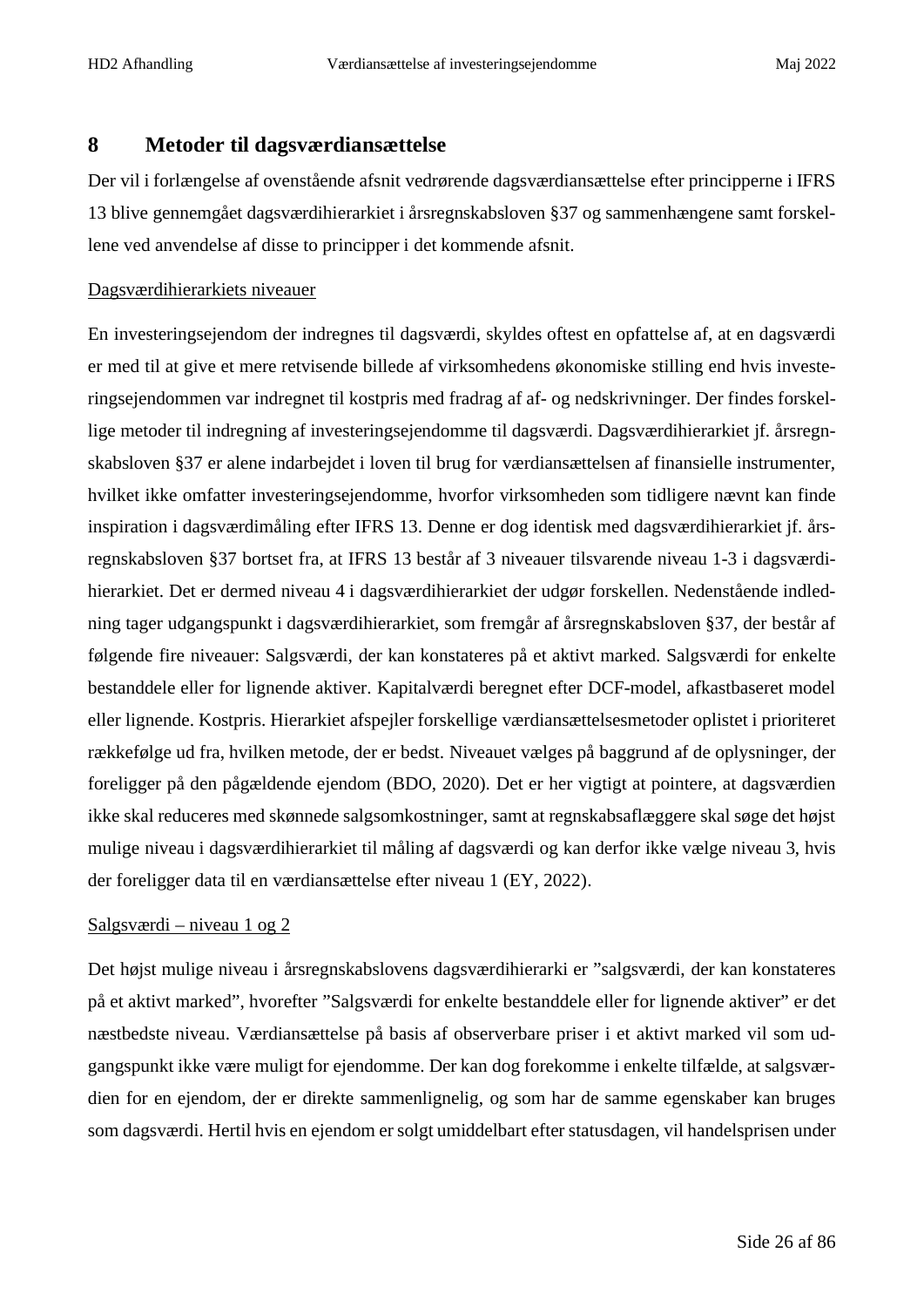normale omstændigheder være udtryk for ejendommens dagsværdi under den forudsætning, at der ikke er sket væsentlige ændringer mellem handels- og statustidspunktet (BDO, 2020).

#### Kapitalværdi – niveau 3

Det er typisk "kapitalværdi beregnet efter DCF-model, afkastbaseret model eller lignende" der bliver anvendt til at fastsætte dagsværdien på en investeringsejendom, da det som tidligere nævnt kan være en udfordring at finde en salgsværdi ud fra niveau 1 og 2. Beregning af kapitalværdi ud fra disse modeller kan eventuelt foretages med assistance fra en valuar, men der er ikke noget krav herom i årsregnskabsloven. Ved brug af disse beregningsmodeller er de valgte forudsætninger afgørende for den endelige værdi. I den forbindelse er især afkastkravet afgørende for investeringsejendommens dagsværdi, hvor selv små udsving kan have en afgørende betydning. Hertil skal der tages stilling til en række forudsætninger, som for eksempel forventet inflation, tomgang i ejendommen, ændringer i huslejeniveau og vedligeholdelse for ejendommen (BDO, 2020). Alt dette vil blive uddybet yderligere senere i rapporten, hvor der vil forekomme en mere uddybende analyse af de forskellige metoder og faktorer til beregning af kapitalværdien af virksomhedens investeringsejendomme.

#### Kostpris – niveau 4

Hvis der ikke foreligger de grundlæggende oplysninger vedrørende investeringsejendommen, som skal bruges til at fastlægge ejendommens salgsværdi eller kapitalværdi må kostprisen anvendes som værdien i regnskabet. Det vil sige, at hvis dagsværdien for en investeringsejendom ikke kan opgøres pålideligt, skal aktivet måles til kostpris med fradrag for afskrivninger under de almindelige målingsbestemmelser for tilsvarende aktiver, altså materielle anlægsaktiver (EY, 2022).

## **8.1 Metoder til fastsættelse af kapitalværdi – Niveau 3**

Dagsværdien af investeringsejendomme skal vurderes ud fra de faktiske forhold på balancedagen. Den værdiansættelsesmetode, der anvendes ved måling af dagsværdi, skal sikre maksimal anvendelse af relevante observerbare input og minimere anvendelsen af ikke-observerbare input (EY, 2022). Det er som tidligere nævnt typisk niveau 3, der benyttes til fastsættelse af dagsværdien på investeringsejendomme, hvor DFC-modellen og den afkastbaserede model er de mest anvendte metoder for investeringsejendomme. Det er dermed tilsvarende indkomstmetoden jf. dagsværdimåling efter IFRS 13, hvor der foretages skøn over økonomiske fordele fra investeringsejendommen, hvilket er gennemgået nedenfor i henholdsvis den afkastbaserede metode og DCF-modellen.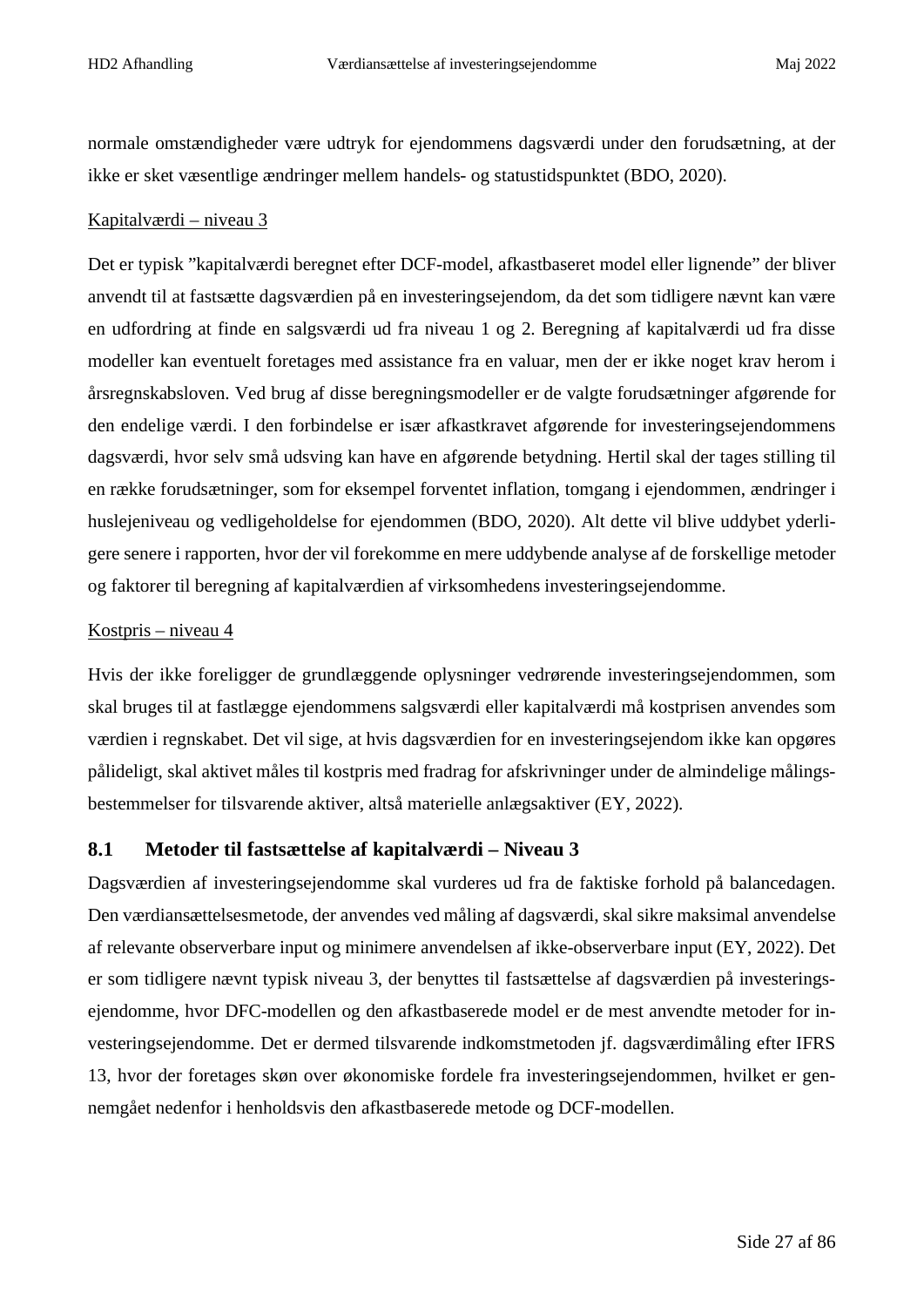#### **8.1.1 Den afkastbaserede metode**

Målingen af dagsværdien af ikke-finansielle aktiver tager som oftest udgangspunkt i en markedsdeltagers mulighed for at generere økonomiske fordele, herved indkomstmetoden, ved at anvende aktivet til det formål, der giver den højeste og bedste udnyttelse. Det gælder uanset, om virksomheden har intentioner om at anvende aktivet til dette formål (EY, 2022). En afkastbaseret metode til måling af investeringsejendomme til dagsværdi opgøres værdien med baggrund i investeringsejendommens forventede driftsafkast, afkast før renter, og et forrentningskrav, der er fastsat på basis af det generelle renteniveau og individuelle forhold for den enkelte ejendom (Erhvervsstyrelsen, 2009). Fastsættelsen af forrentningskravet afgør virksomhedens værdi og er afhængig af samfundsforhold og ejendomsspecifikke forhold. Samfundsforhold indebærer obligationsrenten, konjunktursituationen, inflationen og den forventede udvikling heri. Ejendomsspecifikke forhold omfatter ejendomstype og anvendelsesmuligheder, beliggenhed, indretning mv. Forrentningskravet er dermed den forrentning, man vil kræve for en ejendom, hvis man skulle købe den. Det betyder altså, at investeringsejendomme, der har en eftertragtet beliggenhed, har et lavt forrentningskrav, da de typisk er nemme at udleje, og man derfor ikke risikerer tomgang. Hvorimod investeringsejendomme, der ofte kræver ombygning, hvis lejer opsiger kontrakten, for at undgå tomgang typisk vil have et højt forrentningskrav (Ejendom Danmark, 2021). Det er dermed forrentningskravet, der er en risiko ved den afkastbaserede metode. Forrentningskravet skal repræsentere den forrentning af investeringen, som det må forventes, at en villig og uafhængig part vil kræve ved køb af ejendommen, hvorfor den hverken må være urealistisk lav eller høj.

Ved benyttelse af den afkastbaserede metode er værdien af en investeringsejendom givet ved hjælp af nedenstående formel, hvor V er værdien af en investeringsejendom, NI er nettoindtægter, Rreal er forrentningskrav og S er særlige forhold:

$$
V = \frac{NI}{R_{real}} * 100 \pm S
$$

Nettoindtægterne, NI, består af markedsleje fratrukket markedskonforme driftsomkostninger. Forrentningskravet, R<sub>real</sub> er individuel for hver investeringsejendom, hvorfor den vil afspejle beliggenhed, risiko, type og lignende, hvilket er beskrevet i det ovenstående afsnit. Særlige forhold, S, kan for eksempel indebære tillæg for udbetalinger og deposita, tillæg eller fradrag for mer- eller mindreleje, fradrag for tomgang samt fradrag for udskudt vedligeholdelse (Ejendom Danmark, 2021).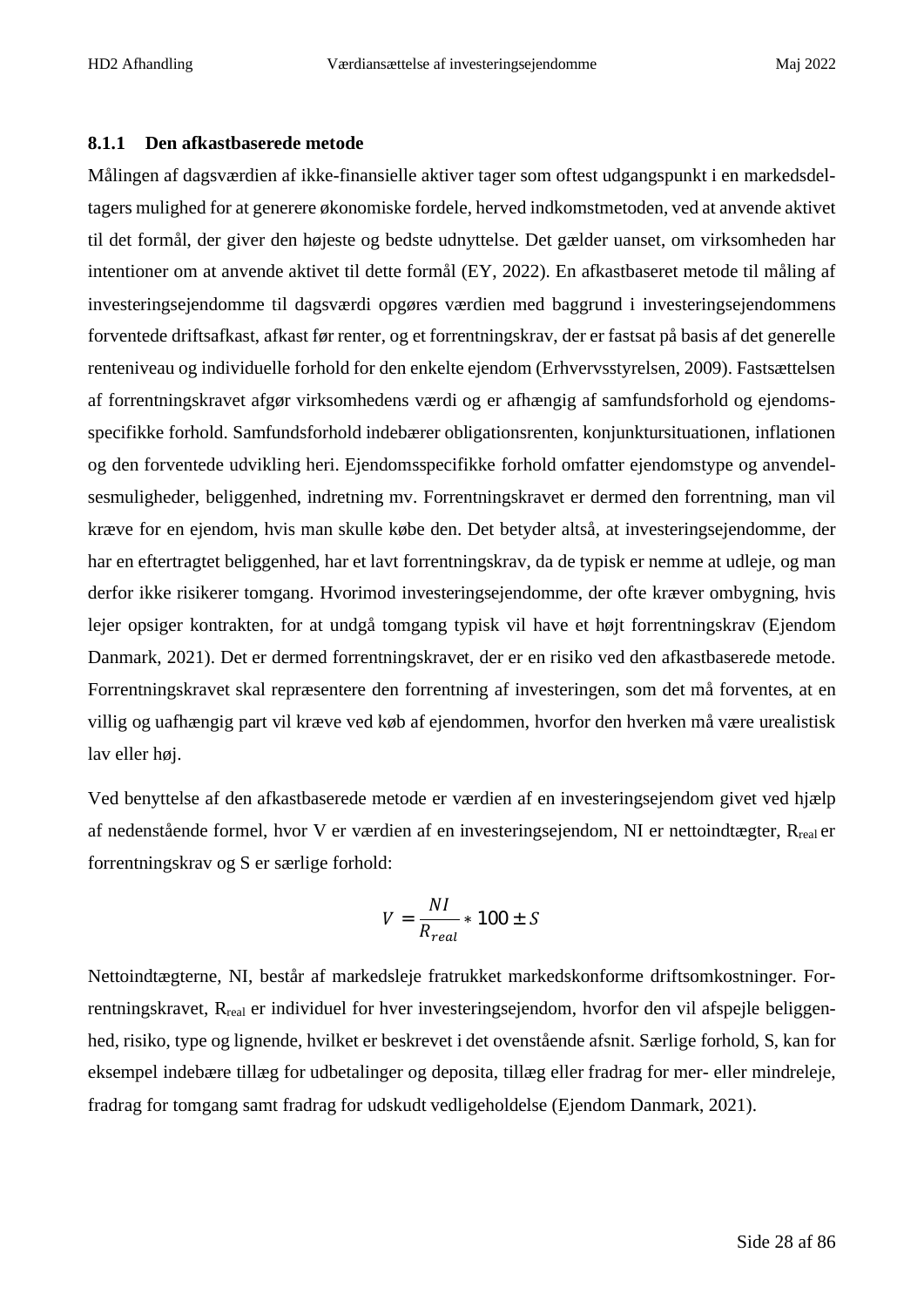Forrentningskravet kan have stor betydning for værdiansættelsen af investeringsejendommen, hvorfor den skal fastsættes efter faste principper, da små afvigelser kan have stor betydning på den regnskabsmæssige værdi. Dette er illustreret i nedenstående eksempel, hvor forrentningskravet varierer med henholdsvis 0,5 og 1 procent. Eksemplet er beregnet under den forudsætning, at forrentningskravet er 5%, nettoindtægter er 650 t.kr. og særlige forhold udgør fradrag for tomgang på 500 t.kr. Disse forudsætninger er indsat i formlen for den afkastbaserede metode, hvilket giver en dagsværdi  $\text{p\AA: } V = \frac{650.000}{5}$  $\frac{1000}{5}$  \* 100 – 500.000 = 12.500.000 kr.

|                    | Eksempel 1 | Eksempel 2 | Eksempel 3 |
|--------------------|------------|------------|------------|
| Lejeindtægt        | 1.000.000  | 1.000.000  | 1.000.000  |
| Vedligeholdelse    | 200.000    | 200.000    | 200.000    |
| Administration     | 50.000     | 50.000     | 50.000     |
| Driftsomkostninger | 100.000    | 100.000    | 100.000    |
| Nettoindtægter     | 650.000    | 650.000    | 650.000    |
| Afkastkrav         | 5,0        | 5,5        | 6,0        |
| Særlige forhold    | 500.000    | 500.000    | 500.000    |
| Dagsværdi          | 12.500.000 | 11.318.182 | 10.333.333 |

*Tabel 1; Eksempel på den afkastbaserede metode*

Det fremgår af ovenstående eksempel at en afvigelse på 1% i forrentningskravet udgør en forskel i dagsværdien på (12.500.000-10.333.333) 2.166.667 kr., hvilket ender med at give en dagsværdi, der er (12.500.000/2.166.667\*100) 5,77% mindre end den oprindelige dagsværdi på 12,5 mio.kr. Forretningskravet har dermed stor indflydelse på det retvisende billede af den regnskabsmæssige værdi ved indregning af investeringsejendomme til dagsværdi.

#### **8.1.2 DFC-modellen**

En anden metode til at beregne kapitalværdien af en investeringsejendom er DCF-modellen. DCF er en forkortelse af "Discounted Cash Flow", som er en diskonteret pengestrøm. DCF-modellen er dermed en indkomstbaseret værdiansættelsesmodel, hvor værdien af en virksomhed, et aktiv eller et forretningsprojekt opgøres som den tilbagediskonteret værdi af de forventede fremtidige frie pengestrømme, der kan henføres til det pågældende værdiansættelsessubjekt, som i dette tilfælde er en investeringsejendom (SKAT, 2019).

Ved benyttelse af DCF-modellen er værdien af en investeringsejendom givet ved hjælp af nedenstående formel, hvor V er værdien af en investeringsejendom, NI er nettoindtægter, t er tid, n er analyseperioden, som typisk vil være 5-10 år,  $R_{nom}$  er diskonteringsrenten og  $T_n$  er terminalværdien: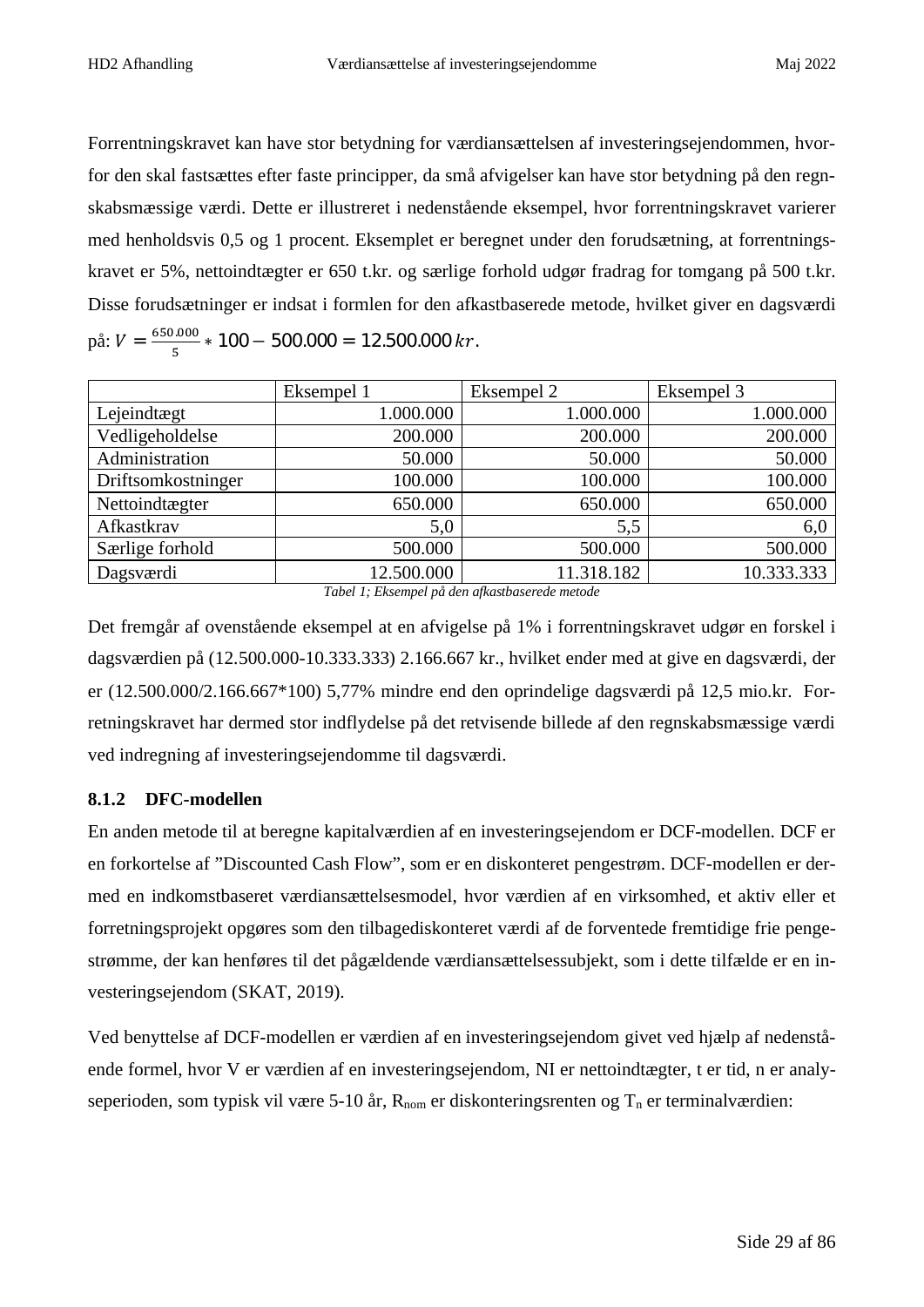$$
V = \sum_{t=1}^{n} \frac{NI_t}{(1 + R_{nom})^t} + \frac{T_n}{(1 + R_{nom})^n}
$$

Diskonteringsrenten, R<sub>nom</sub>, er investeringsejendommens nominelle forretningskrav, hvilket består af benchmark afkastkravet inklusive inflation. Denne adskiller sig fra den afkastbaserede metode, hvor diskonteringsrenten er lig forretningskravet fratrukket inflation (Ejendom Danmark, 2021).

Ved anvendelse af DCF-modeller til fastsættelse af dagsværdier på investeringsaktiver, er det afgørende, at der udarbejdes en fornøden dokumentation, der understøtter de enkelte forudsætninger i beregningen, herunder anvendt forrentningskrav og de fremtidige pengestrømme (EY, 2022).

#### **8.1.3 Opgørelse af faktorer medgående i modellerne**

Værdiansættelse af investeringsejendomme er præget af væsentlig usikkerhed, da der er mange faktorer, som indgår i værdianættelsesmodellerne på niveau 3 i dagsværdihierarkiet. Disse faktorer er opbygget af observerbare input, som er indhentet på grundlag af observerbare markedsdata, men også ikke-observerbare input, hvor markedsdata ikke er til rådighed, men hvor input derimod er indhentet på grundlag af de bedste tilgængelige informationer. Det er essentielt at maksimere anvendelsen af relevante observerbare input og minimere anvendelsen af ikke-observerbare input (EY, 2022). Det er dermed interessant at se nærmere på, hvordan disse faktorer, der benyttes i modellerne, opgøres. De input og faktorer, der indgår i værdiansættelsesmodellerne, er i grove træk identiske, hvorfor de beskrives samlet nedenfor.

#### Nettoindtægter

Virksomhedens nettoindtægter, der fremgår som NI i både DCF-modellen samt den afkastbaserede model, fra investeringsejendomme består som tidligere nævnt af markedsleje fratrukket markedskonforme driftsomkostninger (Ejendom Danmark, 2021). Der er i nedenstående afsnit derfor set nærmere på opgørelsen af markedslejen, som fremgår under afsnittet huslejeindtægter og markedskonforme driftsomkostninger, som fremgår under afsnittet driftsomkostninger.

#### *Huslejeindtægter*

Huslejeindtægter kan bestå af hovedsageligt tre kategorier: Husleje i henhold til lejekontrakten, Regulering til markedslejen samt Tomgang, hvilket består af skønnet markedsleje for ikke udlejede lokaler. Disse tre kategorier vil blive beskrevet særskilt nedenfor.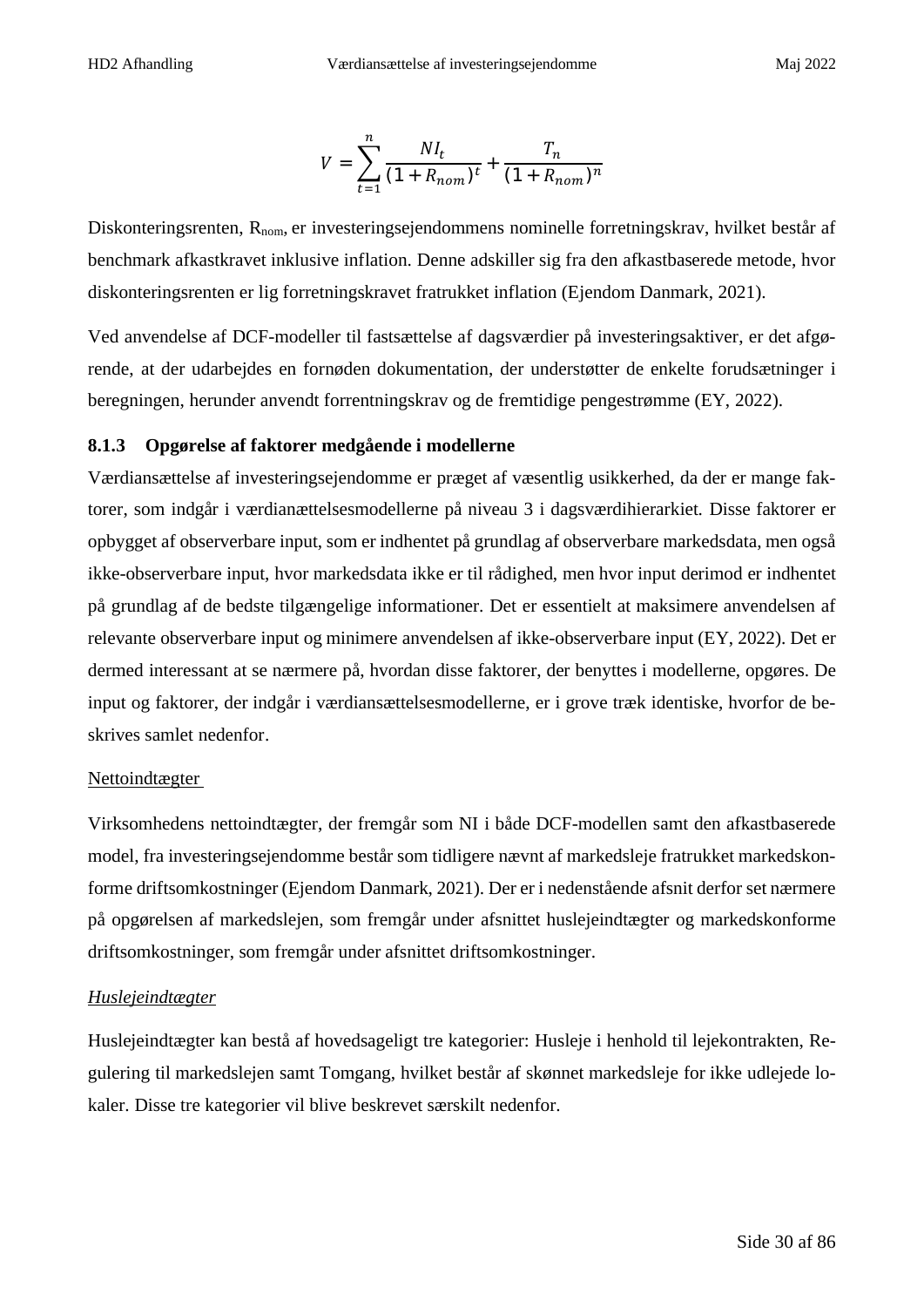Husleje i henhold til lejekontrakten består af den leje, der er aftalt i henhold til allerede indgåede lejekontrakter. Disse huslejeindtægter er defineret under den forudsætning, at alle lejekontrakter på opgørelsestidspunktet løber i 12 måneder. Det er her væsentligt at bemærke, at der er en lille forskel på opgørelsen af den afkastbaserede model og DCF-modellen. Den afkastbaserede model tager udgangspunkt i huslejeindtægterne fra driften i et stabilt år, hvorimod DCF-modellen består af en budgetperiode og en terminalperiode. Det har den effekt, at huslejen budgetteres over en længere årrække i DCF-modellen, hvilket muliggør en høj detaljeringsgrad, i og med huslejeindtægterne kan budgetteres pr. lejemål. I DCF-modellen er det derfor muligt at opstille pengestrømme pr. lejer og hermed tage højde for individuelle lejereguleringer, opsigelsesperioder med videre. Der er dog visse usikkerheder forbundet med budgetperioden i DCF-modellen. En ukendt faktor i forbindelse med budgetperioden ved DCF-modellen vil kunne være "dårlige lejere", som ikke betaler deres husleje, hvilket gør metoden en anelse mere usikker, da den er baseret på skøn i en længere årrække.

Regulering til markedslejen opstår, hvis den aktuelle husleje i henhold til lejekontrakten afviger væsentligt fra markedslejen. Hvis virksomheden i den forbindelse forventer, at lejen skal reguleres på et senere tidspunkt, bør der ske en regulering herfor, således den forventede lejeindtægt i opgørelsen afspejler markedslejen. I den afkastbaserede metode indregnes effekten af reguleringen i nettoindtægterne, hvorefter der under særlige forhold korrigeres for den tidsperiode, der fremgår af lejekontrakten indtil markedslejen forventes at finde sted. I DCF-modellen indregnes reguleringen til markedslejen i budgetperioden fra det år, hvor det forventes, at reguleringen til markedslejen finder sted (Ejendom Danmark, 2021).

Tomgang skal medtages i opgørelsen af investeringsejendommens driftsafkast, hvilket fremgår som investeringsejendommens nettoindtægter. Det betyder, at virksomhedens skønnede huslejeindtægt for hele tomgangsarealet indregnes i nettoindtægterne, hvorefter denne trækkes fra i særlige forhold ved den afkastbaserede metode. Den tomgang, der trækkes fra under særlige forhold, er den periode, der forventes at forløbe indtil lejemålet, er genudlejet. I DCF-modellen indregnes tomgangen i pengestrømmene. Lejeindtægterne for perioden, hvor investeringsejendommen ikke er udlejet, skal derfor indregnes fra det tidspunkt, hvor lejemålet forventes genudlejet. Det er her vigtigt at pointere, at usikkerheden ved fremtidig, men ikke kendt tomgang, indgår som en risiko i forrentningskravet. Generelt kan risikoen for tomgang lettere vurderes ud fra uopsigeligheden i den eksisterende lejekontrakt og lejerbonitet. Tomgangsperioden skal vurderes på baggrund af lejemålets stand, størrelse, indretning og beliggenhed, da det har indflydelse på efterspørgslen af investeringsejendommen. En ejendom med flere lejere vil uopsigeligheden i lejekontrakterne typisk være kortere og lejemålene mindre. I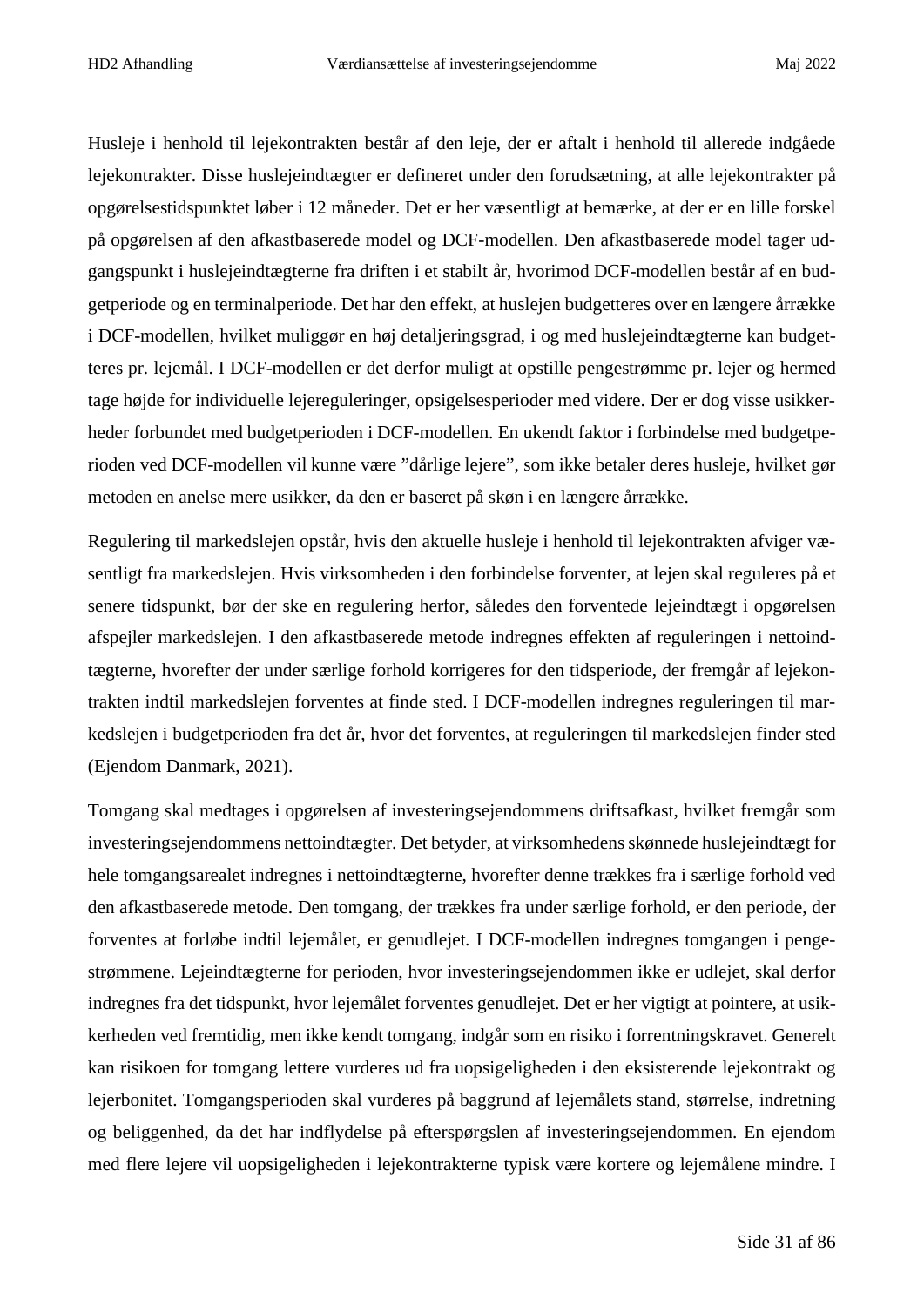dette tilfælde vil der kunne foretages en gennemsnitsbetragtning i tomgang fra historiske data på markedet (Ejendom Danmark, 2021).

#### *Driftsomkostninger*

Markedskonforme driftsomkostninger for investeringsejendomme indeholder typisk omkostninger til vicevært, administration, forsikringer, ejendomsskat og renovation, forventede omkostninger til tomgang samt vedligeholdelse. Ved den afkastbaserede metode skal nettoindtægterne afspejle et stabilt år, hvorfor de indregnede driftsomkostninger ligeledes skal afspejle et stabilt år. Driftsomkostningerne vil typisk være uden store udsving år for år, men hvis driftsomkostningerne svinger meget over årene, kan det være relevant at se på en periodes gennemsnit til brug for opgørelsen. I DCF-modellen opgøres driftsomkostningerne både for budgetperioden og terminalperioden. I terminalperioden opgøres driftsomkostningerne som de forventede omkostninger pr. år i hele investeringsejendommens forventede levetid. I budgetperioden vil driftsomkostningerne derimod blive budgetteret for hvert år. I praksis vil disse driftsomkostninger kun variere markant i budgetperioden, hvis virksomheden har allerede planlagte vedligeholdelsesprojekter og dermed eventuelle tomgangsperioder. Det betyder, at budgettet for år 1 typisk vil være udgangspunktet, hvorefter de efterfølgende år tillægges en forventet stigning, som for eksempel afspejler inflationen. DCF-modellen kan derfor være mere præcis end den afkastbaserede metode, da den afkastbaserede metode tager udgangspunkt i et stabilt år og dermed ikke kan budgettere for kendte fremtidige vedligeholdelsesprojekter. Denne type omkostninger vil dog fremgå under de særlige forhold i stedet, så der også tages højde for disse ved den afkastbaserede model (Ejendom Danmark, 2021).

Usikkerheden ved driftsomkostningerne afhænger af hvilken type omkostning, der er tale om. Ejendomsskatten er opgjort af SKAT, hvor den opgøres som en fast promille af den afgiftspligtige grundværdi efter fradrag for forbedringer. Da denne er opgjort efter faste principper af en tredjepart, vurderes det ikke, at der er en stor usikkerhed i budgetteringen af denne omkostning. Vedligeholdelse er derimod en omkostning, som er præget af en langt større usikkerhed og skøn, da det kan være svært at forudsige hvilke vedligeholdelsesomkostninger, der vil forekomme på investeringsejendommen i fremtiden. Det kan derfor være oplagt at tage udgangspunkt i historiske data, og derudfra danne et overblik over fremtidige vedligeholdelsesomkostninger. Usikkerheden ved driftsomkostningerne samt effekten af værdiansættelsen afhænger af, hvorvidt omkostningerne skal betales af lejer eller udlejer. Hvis driftsomkostningerne betales af lejer, vil usikkerheden blive mindre, da de ikke vil have effekt på investeringsejendommens pengestrømme, da omkostningen vil blive dækket af lejer.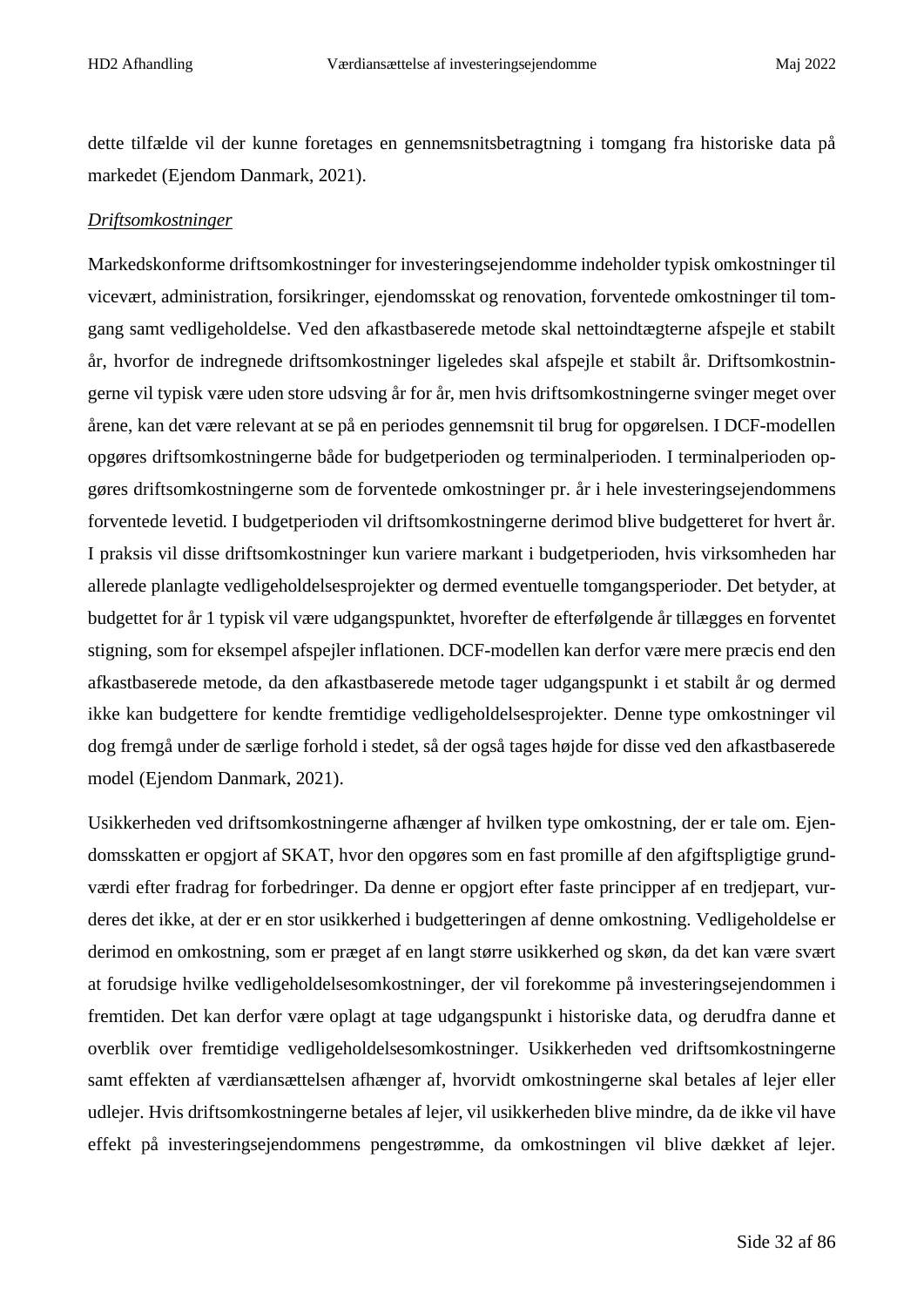Usikkerheden ved vedligeholdelsesomkostninger er også præget af ejendommens stand. Hvis investeringsejendommen er gammel, bygget af materialer af dårlig kvalitet eller generelt i dårlig stand vil usikkerheden være stor, da der skal budgetteres med flere omkostninger til vedligeholdelse og renovering. Det kan samtidig være vanskeligt at budgettere de fremtidige omkostninger, da det ikke vides, hvornår omkostningerne vil falde, for at ejendommen fortsat kan udlejes. Det kan derfor hurtigt blive en subjektiv vurdering, der består af ikke-observerbare input, da der ikke er markedsdata til rådighed, men hvor input er indhentet på grundlag af de bedste tilgængelige informationer, som typisk vil være fra virksomhedens ledelse. Ledelsen har selvfølgelig en holdning til værdiansættelsen af ejendommen, hvorfor ledelsen ikke nødvendigvis vil fremtræde objektivt. Derudover er det vigtigt at sondre imellem vedligeholdelse og forbedringer. Forbedringer vil have en afledt effekt på huslejestigninger, som dermed har effekt på de fremtidige pengestrømme. Disse bør derfor være sandsynlige og velbegrundede (Ejendom Danmark, 2021).

#### Forrentningskrav/diskonteringsrente

Forrentningskravet ved den afkastbaserede metode, fremgår i formlen som R<sub>real</sub>, og diskonteringsrenten ved DCF-modellen, fremgår i formlen som  $R_{nom}$ , opgøres begge ud fra makroøkonomiske forhold og ejendomsspecifikke faktorer. Fastsættelsen af forrentningskravet afgør investeringsejendommens værdiansættelse. De makroøkonomiske forhold indebærer obligationsrenten, konjunktursituationen, inflationen og den forventede udvikling heri. Ejendomsspecifikke forhold omfatter ejendomstype og anvendelsesmuligheder, beliggenhed, indretning og lignende. Forrentningskravet er dermed den forrentning, man vil kræve for en ejendom, hvis man skulle købe den (Ejendom Danmark, 2021). Alle disse forhold skal vurderes for den enkelte ejendom, der ønskes værdiansat, ved fastsættelse af forrentningskravet. Alle forholdene vægter forskelligt i forhold til forrentningskravet, og er en subjektiv vurdering, der typisk foretages af ledelsen. Det kræver derfor, at ledelsen har kendskab til ejendomsmarkedet, når forrentningskravet skal fastsættes ud fra det retvisende billede. En række ejendomsmæglere udsender dog jævnligt analyser på gennemførte ejendomshandler, der kan anvendes til brug for fastsættelse af forrentningskravet. Analyserne er ofte fordelt på forskellige ejendomstyper samt beliggenheder og kan benyttes som inspiration for et passende niveau for ejendommens forrentningskrav. Alternativt kan en indikator for blandt andet renteniveauet være den lange obligationsrente på realkreditobligationer (EY, 2022).

Generelt er der mulighed for at regulere for risici i både forrentningskravet samt pengestrømmene. Det er dog væsentligt, at der skelnes mellem hvorvidt disse risici medtages i nettoindtægterne og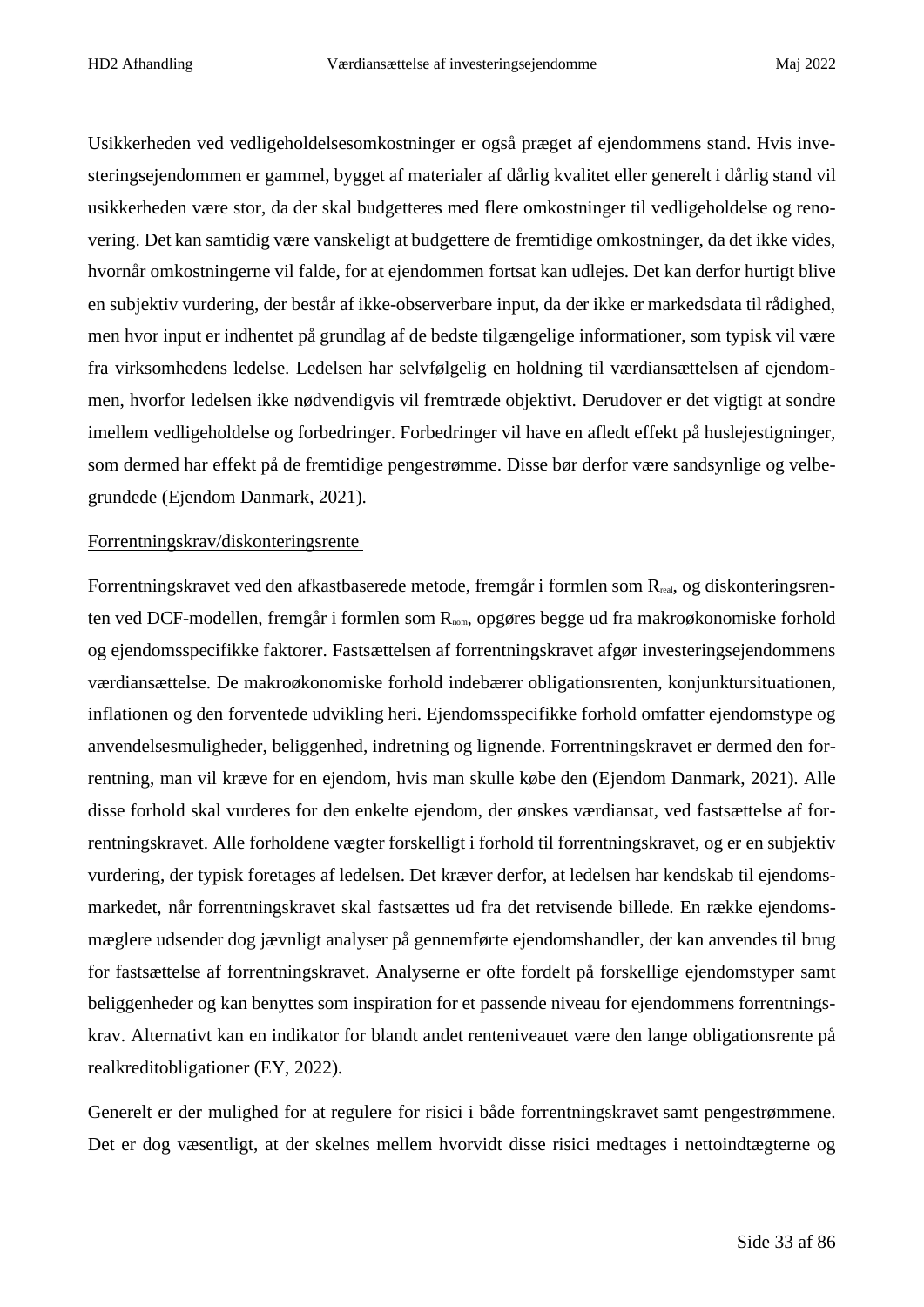pengestrømmene eller i forretningskravet, så der ikke er taget højde for de samme risici begge steder. Ejendom Danmark har udarbejdet et skema, som kan benyttes som rettesnor for hvor de forskellige risici skal medtages i forhold til værdiansættelse af investeringsejendomme. Nedenstående tabel viser, hvorvidt de nedenstående risici skal medtages i forrentningskravet og diskonteringsrenten eller nettoindtægterne, som fremgår som pengestrømme (Ejendom Danmark, 2021).

|                                  | Forrentningskrav   | Nettoindtægter |
|----------------------------------|--------------------|----------------|
|                                  | Diskonteringsrente | Pengestrømme   |
| Ejendomsrelaterede faktorer:     |                    |                |
| Type af ejendom                  | X                  |                |
| Beliggenhed                      | X                  |                |
| Lejers bonitet                   | X                  |                |
| Kontraktlængde                   | X                  |                |
| Faktisk leje ift. markedsleje    |                    | X              |
| Genudlejningsrisiko og restværdi |                    | X              |
| Tomgang                          |                    | X              |
| Indretningsudgifter              |                    | X              |
| Deposita                         |                    | X              |
| Udskudt vedligeholdelse          |                    | X              |
| Makroøkonomiske faktorer:        |                    |                |
| BNP, beskæftigelse m.m.          | X                  |                |
| Inflation                        | X                  | X              |
| Risiko renter                    | X                  |                |
| Udbud og efterspørgsel           | X                  |                |

*Tabel 2; Overblik faktorer v. forretningskrav og nettoindtægter*

#### Terminalværdi

DCF-modellen indeholder som tidligere nævnt en budgetperiode og en terminalperiode. Terminalperioden træder i kraft når budgetperioden ophører. I praksis er der typisk foretaget budgettering i 10 år, hvorefter terminalværdien udgør mellem 40-60 procent af den samlede ejendomsværdi (Ejendom Danmark, 2021). Det er dermed væsentligt, at terminalværdien opgøres så præcis som muligt. Faktorerne, der påvirker terminalværdien, er fremtidige pengestrømme samt diskonteringsrenten i terminalperioden, hvorfor disse er beskrevet nedenfor.

#### *Fremtidige pengestrømme*

De fremtidige pengestrømme i DCF-modellen er et udtryk for de forventede pengestrømme i investeringsejendommens restlevetid. Terminalperioden betragtes som et "normal år", som er et udtryk for perioden, hvor der ikke længere skal indregnes specifikke forhold i nettoindtægterne. DCF-modellens terminalperiode kan derfor sammenlignes med den afkastbaserede models nettoindtægter fra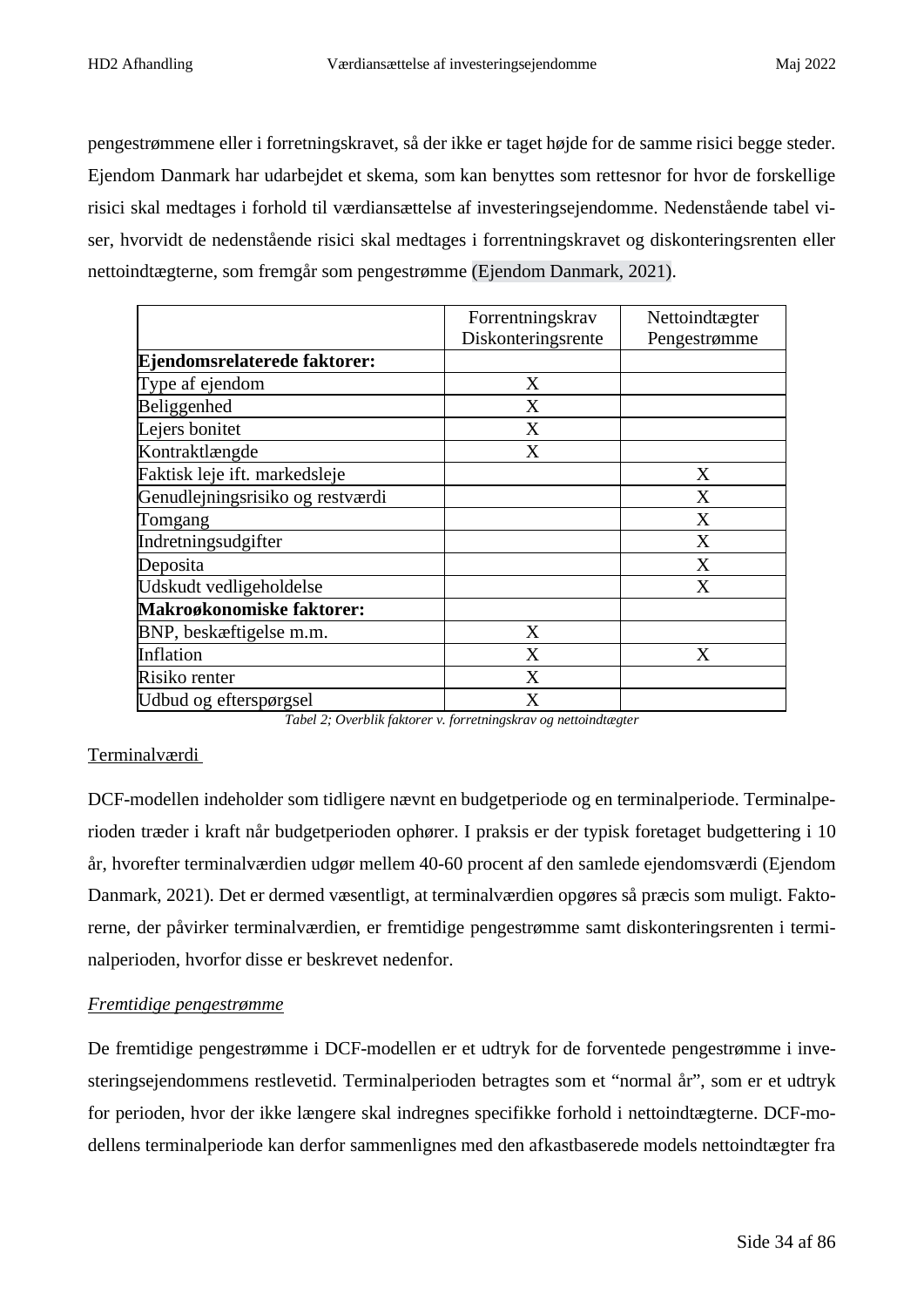driften i et stabilt år. Det er derfor vigtigt i DCF-modellen, at alle indtægter og udgifter normaliseres ligesom ved den afkastbaserede model. Det betyder, at hvis driftsomkostningerne til for eksempel vicevært, administration, forsikringer, ejendomsskat og renovation, forventede omkostninger til tomgang samt vedligeholdelse har været højere i budgetperioden, end de forventes at blive i terminalperioden, skal der ikke tages et gennemsnit eller lignende, men fastsættes til den forventede "faste" omkostning i terminalåret. Omkostninger til tomgang skal medtages i opgørelsen af investeringsejendommens pengestrømme i terminalperioden. Den tabte lejeindtægt og omkostningerne til genudlejning, istandsættelse med videre skal derfor opgøres. Dette kan være svært at estimere, hvorfor den baseres på historiske data for tomgang, forventningen til fremtiden samt øvrigt markedskendskab. Terminalperioden udgør dermed driften fra et stabilt år (Ejendom Danmark, 2021). Ved estimering af fremtidige pengestrømme fra investeringsejendomme er det selvfølgelig væsentligt at tage hensyn til, om huslejen kan reguleres med for eksempel inflationen, og om lejen af andre årsager forventes at gå op eller ned. Forventninger om lejeforhøjelser skal således indgå i beregningen af de fremtidige pengestrømme. En reguleringsmekaniske reducerer risikoen i en investering og vil derigennem kunne reducere afkastkravet. På samme måde vil langsigtede lejekontrakter med solide lejere kunne reducere risikoen og dermed afkastkravet. Det er derfor væsentligt, at virksomheden nøje vurderer hvilket forrentningskrav, der er det mest realistiske (EY, 2022).

#### *Diskonteringsrenten*

Diskonteringsrenten i terminalperioden ved DCF-modellen bør være den samme som i budgetperioden blot fratrukket inflation. Det vil sige, at den er tilsvarende med forrentningskravet ved den afkastbaserede metode. Diskonteringsrenten i terminalperioden kan dog ændres, hvis det forventes, at risikofaktorerne ændres i terminalperioden. Det skal dog udgøre væsentlige ændringer i risici, før diskonteringsrenten bør ændres. Væsentlige ændringer kan for eksempel udgøre store renoveringer, der blandt andet vil forbedre ejendommen og resultere i ændrede lejeindtægter (EY, 2022).

#### **8.1.4 Forskelle mellem metoderne**

Det bør ikke have nogen betydning for værdiansættelsen om virksomheden anvender DCF-modellen eller den afkastbaserede metode. Der skal derfor kunne opnås konsistens mellem de to modeller, hvis input til modellerne behandles ens (Ejendom Danmark, 2021).

Den eneste faktuelle forskel på de to metoder er en forskel på forrentningskravet i DCF-modellen og den afkastbaserede model. Forrentningskravet skal repræsentere den forrentning af investeringen, som det må forventes, at en villig og uafhængig markedsdeltager vil kræve ved køb af det konkrete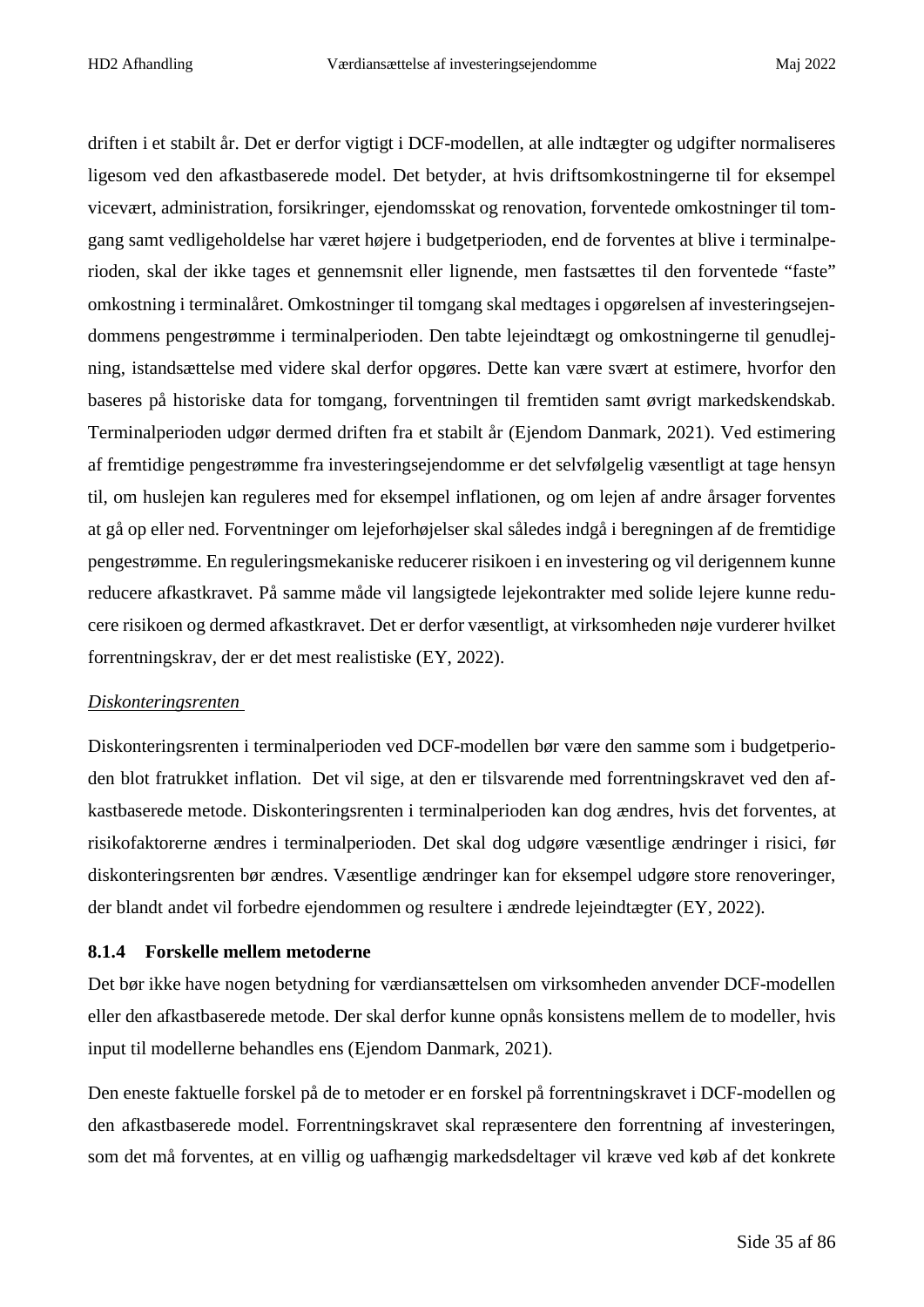aktiv. Fastsættelsen af forrentningskravet afgør aktivets værdi, og selv mindre udsving kan have betydelig effekt på aktivets værdi. Forrentningskravet er som tidligere nævnt baseret på en række samfundsmæssige og konjunkturbetingede forhold, såsom renteniveau og inflation, herunder høj- eller lavkonjunktur, og dels på grundlag af en række individuelle kvalitetsforholde for det enkelte aktiv. Kvalitetsforholde for en investeringsejendom kan udgøre investeringsejendommens beliggenhed, type, lejeres bonitet, vilkår i lejekontrakten, alternative anvendelsesmuligheder samt udbud og efterspørgsel. Renteniveauet kan defineres af den lange obligationsrente på realkreditobligationer (EY, 2022).

Forrentningskravet i den afkastbaserede model er dannet på baggrund af den risikofri realrente og et risikotillæg, som er sammenlagt. Forrentningskravet ved DCF-modellen er dannet på baggrund af den risikofri realrente, forventet inflation og et risikotillæg, som er sammenlagt. Det betyder altså, at det kun er i DCF-modellen, at den forventede inflation er medregnet, og dermed udgør forskellen på de to metoder (Ejendom Danmark, 2021).

## **8.2 Notekrav og præsentation ved indregning af investeringsejendomme**

En investeringsejendom kan indregnes i årsregnskabet til dagsværdi, også selvom virksomheden ikke har investeringsvirksomhed som en af sine væsentligste aktiviteter jf. årsregnskabsloven §38. Dette gør mange virksomheder brug af, hvis deres ejendommes faktiske værdi overstiger kostprisen i væsentligt omfang og dermed ikke giver det mest retvisende billede af virksomheden. I den forbindelse findes der to typer af notekrav i forhold til ejendomme, der indregnes til dagsværdi med regulering over resultatopgørelsen (BDO, 2020).

Det ene krav er, at de centrale forudsætninger for den fastsatte dagsværdi altid skal oplyses i en note. Samtidig er det et krav, at der i afsnittet om anvendt regnskabspraksis skal der redegøres for anvendte indregningskriterier og målegrundlag jf. årsregnskabsloven §53. EYs indsigt i årsregnskabsloven har et eksempel på, hvordan en virksomhed med investeringsejendomme kan opfylde lovkravet vedrørende redegørelse for anvendte indregningskriterier og målegrundlag i afsnittet om anvendt regnskabspraksis, hvilket formuleres således:

*"Investeringsejendomme måles ved første indregning til kostpris, og ved efterfølgende måling til dagsværdi. Investeringsejendomme måles ejendom for ejendom til en skønnet dagsværdi. Målingen sker ved anvendelse af en afkastbaseret cash flow-model, hvor de fremtidige pengestrømme ved ejerskab af investeringsejendommene tilbagediskonteres. Afkastkravet (tilbagediskonteringsfaktoren) fastsættes ejendom for ejendom. Omkostninger, der tilfører en investeringsejendom nye eller*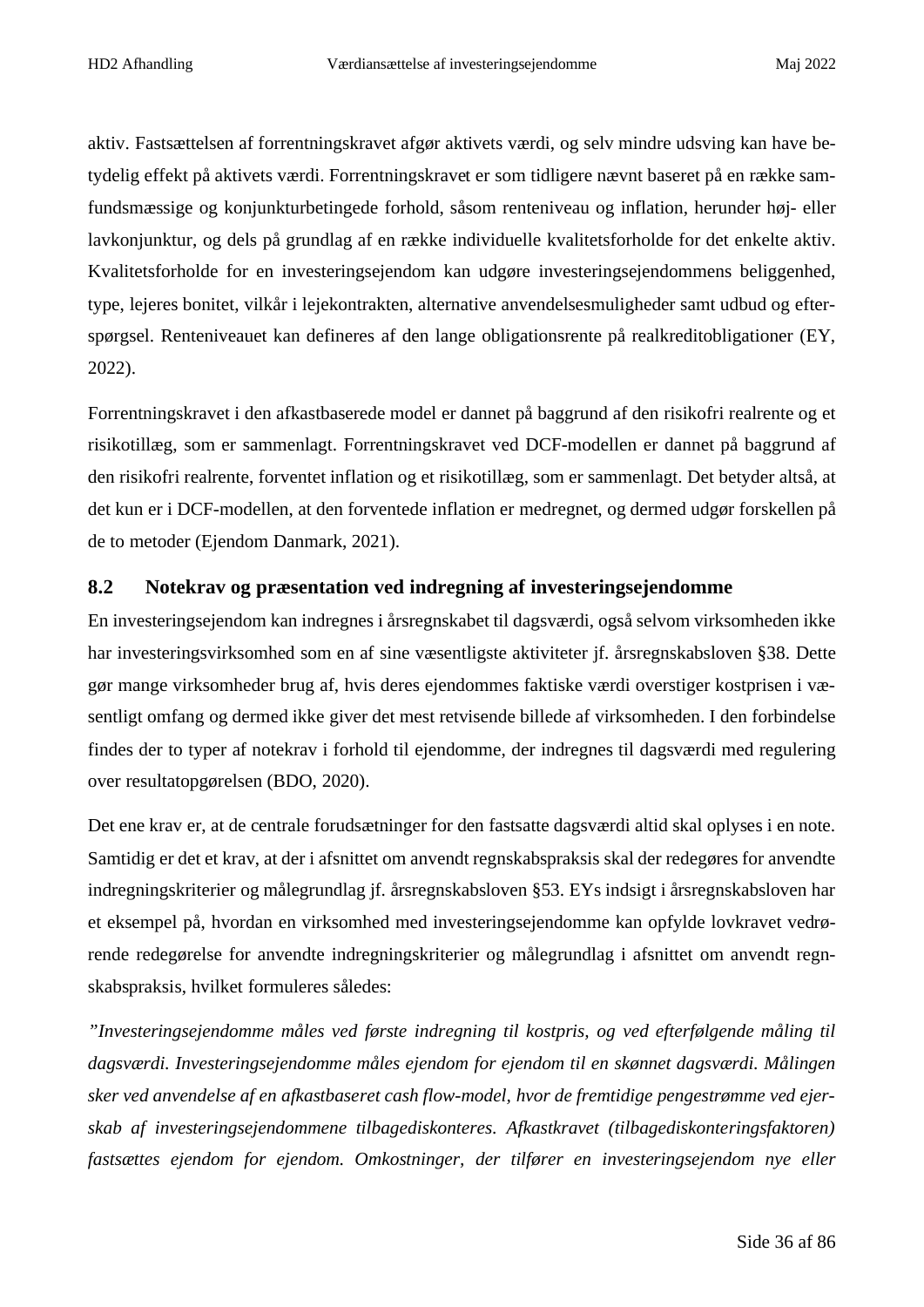*forbedrede egenskaber i forhold til anskaffelsestidspunktet, og som derved forbedrer ejendommens fremtidige afkast, tillægges kostprisen som en forbedring. Omkostninger, der ikke tilfører en investeringsejendom nye eller forbedrede egenskaber, indregnes i resultatopgørelsen under ejendomsomkostninger. Investeringsejendomme har som øvrige materielle aktiver, bortset fra grunde, en begrænset levetid. Den værdiforringelse, der finder sted, efterhånden som en investeringsejendom forældes, afspejles i investeringsejendommens løbende måling til dagsværdi. Der foretages derfor ikke systematiske afskrivninger over investeringsejendommens brugstid. Værdireguleringer indregnes i resultatopgørelsen under posten "Værdiregulering af investeringsejendomme"* (EY, 2022)*.*

Værdireguleringer af investeringsejendomme til dagsværdi skal sammen med eventuelle gevinster og tab ved salg af sådanne ejendomme vises på en særskilt linje i resultatopgørelsen jf. BDO. Der gælder særlige notekrav, når en investeringsejendom ønskes indregnet i årsregnskabet til dagsværdi i stedet for kostpris med fradrag for af- og nedskrivninger. Dette gør sig specielt gældende, hvis der er en væsentlig usikkerhed vedrørende ejendommens værdi, hvilket leder videre til det andet notekrav. Ved væsentlig usikkerhed om værdien skal der oplyses herom i noten "Usikkerhed ved indregning og måling" samtidig med at denne usikkerhed skal omtales i ledelsesberetningen. Dette kan gøres ved at udarbejde et sammendrag af indholdet af noten og så henvise til noten for yderligere information. Hvorvidt der foreligger væsentlig usikkerhed om værdien af en investeringsejendom, der indregnes til dagsværdi, er fastsat på baggrund af et skøn, men det kan være tilfældet, at der i ejendommen er tomme lejemål og dermed usikkerhed om fremtidige forhold. Det kan også være tilfældet at en ubebygget grund ligger i et område, hvor der sjældent handles jord eller lokalplaner har indflydelse på ejendomsværdien. Noten skal derfor indeholde en beskrivelse af arten af usikkerheden og hvis muligt en angivelse af den beløbsmæssige betydning af usikkerheden (BDO, 2020).

For regnskabsår, der starter 1. januar 2020 eller senere, er der indført et oplysningskrav jf. Årsregnskabsloven §58a, stk. 1, der blandt andet gælder for investeringsejendomme, der måles til dagsværdi, uanset hvilket niveau i dagsværdihierarkiet aktiverne tilhører. For hver kategori af investeringsejendomme, som måles til dagsværdi, skal følgende oplyses i årsregnskabet: Dagsværdien ultimo regnskabsåret, Urealiserede ændringer af dagsværdien, der er indregnet direkte i resultatopgørelsen. Der stilles i paragraffen ikke krav om oplysning vedrørende realiserede gevinster og tab, men sådanne oplysninger kan være relevante at oplyse efter årsregnskabsloven §67a (EY, 2022). Denne paragraf i årsregnskabsloven siger, at virksomheden skal oplyse om størrelsen og arten af indtægts- eller omkostningsposter, som er særlige på grund af deres størrelse eller art. Virksomheden skal i den forbindelse afgive oplysninger om årets nedskrivninger på investeringsejendommen og tilbageførsler af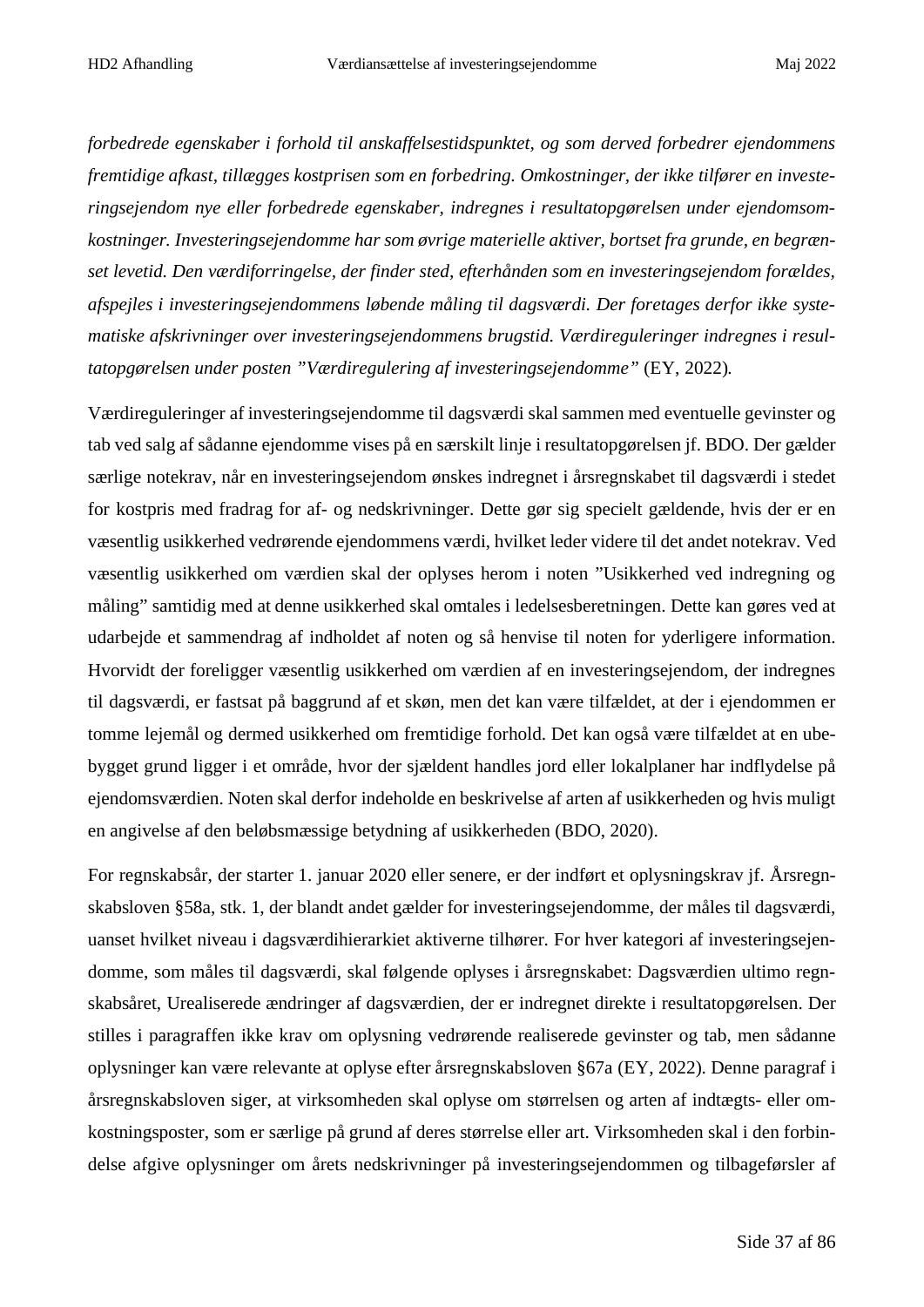nedskrivninger på investeringsejendomme (Danske love, 2022). Opdeling af investeringsejendomme i kategorier er ikke lovbestemt, hvorfor det vil være muligt for virksomheden selv at bestemme disse opdelings-kategorier af investeringsejendommene. Kategorierne skal dog forstås som de aktiver og forpligtelser, som på grund af deres fælles karakteristika vil kunne defineres som en kategori. Det kunne for eksempel være boligejendomme og erhvervsejendomme, som er to forskellige kategorier. Det skal dog bemærkes, at jf. årsregnskabsloven §58a, stk. 3, definerer, at oplysningerne kan gives samlet for en kategori af investeringsejendomme eller for en gruppe af investeringsejendomme, hvis de centrale forudsætninger for dagsværdiberegningen i kategorien ikke afviger væsentligt indbyrdes. Der skal derfor foretages en konkret vurdering af, hvorvidt betingelserne for aggregering er opfyldt. Herudover er det bestemt jf. årsregnskabsloven §58a, stk. 2, at opfyldelse af kravene, der er gældende for alle virksomheder i regnskabsklasse B-D, som minimum skal oplyse følgende i årsregnskabet: Den eller de anvendte målemetoder til opgørelse af dagsværdi. Altså hvorvidt den er værdiansat på baggrund af en valuarvurdering, DCF-model, afkastbaseret model, sammenlignelige transaktioner og lignende. Derudover er det også et krav, at der oplyses om de centrale forudsætninger til opgørelse af dagsværdier, hvilket jf. EY vil være; afkastkrav eller diskonteringsfaktor, forventede inflationsrater, diskonteringsperiode og terminalværdi, hvis DCF-model er benyttet, principper for opgørelse af afkast- eller diskonteringsgrundlag, hvilket omfatter tomgang, lejereserve, vedligeholdelsesomkostninger, deposita og lignende (EY, 2022). Kravet om noteoplysning af de centrale forudsætninger for dagsværdifastsættelsen indebærer, at der skal oplyses på en sådan måde, at regnskabsbrugeren forstår, hvilke faktorer, der har påvirket dagsværdiberegningen. Oplysningerne skal gives, uanset om dagsværdien er fastsat på baggrund af en valuar-vurdering. Det er ikke tilstrækkeligt med en overordnet beskrivelse af forudsætningerne, hvorfor der som minimum skal oplyses følgende jf. BDO: Ejendommens art/type, Ejendommens beliggenhed, afkastkrav eller diskonteringsfaktor, normalindtjening, hvilket er den afkastbaserede model (BDO, 2020).

Det er som nævnt ovenfor et generelt krav, at de centrale forudsætninger for den fastsatte dagsværdi altid skal oplyses i en note, hvorfor denne ofte vil være placeret i anlægsnoten for investeringsejendomme. Dette skyldes, at investeringsejendomme har et oplysningskrav i noterne til årsregnskabet jf. årsregnskabsloven §88, hvor virksomheder i regnskabsklasse C og D skal præsentere anlægsnoter for investeringsejendomme, der er langfristede aktiver. Oplysninger efter årsregnskabsloven §58a om centrale forudsætninger for opgørelse af dagsværdi kan med fordel anføres i tilknytning til denne anlægsnote, så oplysningerne om investeringsejendomme præsenteres samlet, og dermed giver det bedste retvisende billede af virksomhedens investeringsejendomme. Det betyder, at det er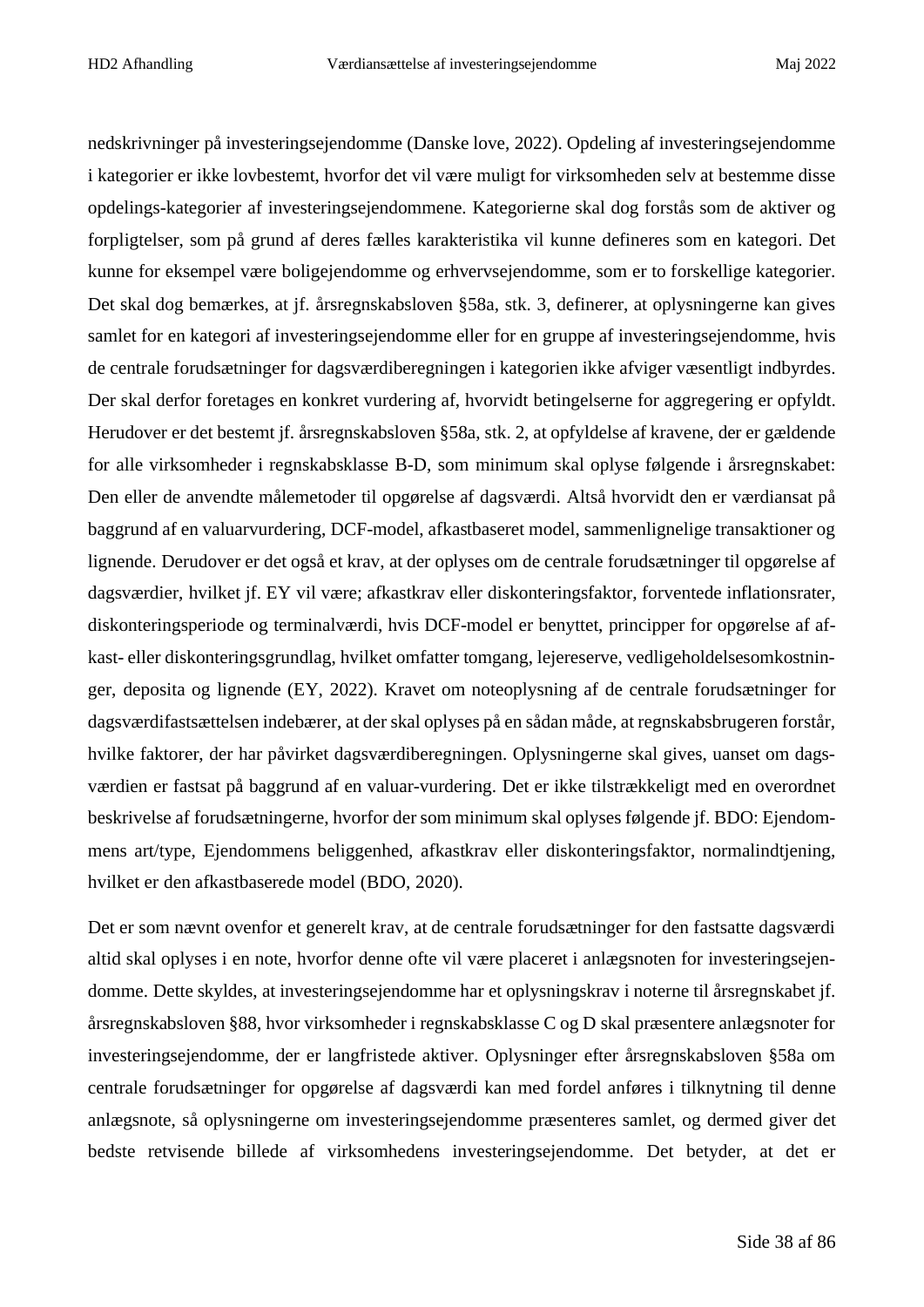oplysninger, som er nødvendige, for at regnskabsbrugeren skal kunne forstå hvilke faktorer, som har påvirket dagsværdien, samt kunne vurdere, om regnskabsbrugeren er enig i de anvendte forudsætninger, eller om disse eventuelt virker for optimistiske eller pessimistiske (EY, 2022).

# **8.3 Delkonklusion**

Det fremgår af ovenstående afsnit hvilke overvejelser, der bør tages stilling til ved valg af værdiansættelsesmetode efter niveau 3 i dagsværdihierarkiet. Det bør ikke have nogen betydning for værdiansættelsen om virksomheden anvender den ene model fremfor den anden, da der skal kunne opnås konsistens mellem de to modeller, hvis input til modellerne behandles ens. Det kan ud fra modellernes faktorer konkluderes, at der er mange forskellige faktorer, der kan være svære at fastsætte på baggrund af observerbare input. Dette skyldes, at faktorerne indeholder mange forudsætninger, der er præget af skøn. Det kan gøre det svært at fastsætte værdien af en investeringsejendom, da flere faktorer er dannet på baggrund af forudsætninger, der er fremskaffet gennem ikke-observerbare input, da der ikke nødvendigvis er markedsdata til rådighed. Nogle faktorer i værdiansættelsen relaterer sig til ejendommen mens andre skyldes makroøkonomisk data. Det er derfor vigtigt, at værdiansættelsen bliver udarbejdet på baggrund af en grundig analyse af både markedet samt investeringsejendommen. Dette er vigtigt for at opnå den mest præcise værdiansættelse, som vil give det mest retvisende billede af regnskabet. Disse analyser kan foretages på baggrund af historiske data, kontraktuelle forhold, markedsrapporter udarbejdet af tredjemand samt indsigt i makroøkonomiske forhold. Faktorerne kan ikke udarbejdes uden virksomhedens forventninger til fremtiden, hvorfor dette medfører usikkerheder i opgørelsen af disse faktorer. Dette skyldes, at forventningerne udelukkende vil være subjektive, da ingen kan forudsige, hvad der vil ske i fremtiden, men udelukke danne et billede heraf på baggrund af tendenserne i markedet. Det er derfor vigtigt, at virksomheden udarbejder en fyldestgørende beskrivelse af de centrale forudsætninger i årsregnskabet af de faktorer, der indgår i beregningen af værdiansættelsen af virksomhedens investeringsejendomme. Derudover er det vigtigt, at virksomhederne oplyser den anvendte metode vedrørende indregningskriterier og målegrundlag under anvendt regnskabspraksis. Disse oplysninger er essentielle for regnskabsbrugeren og det retvisende billede.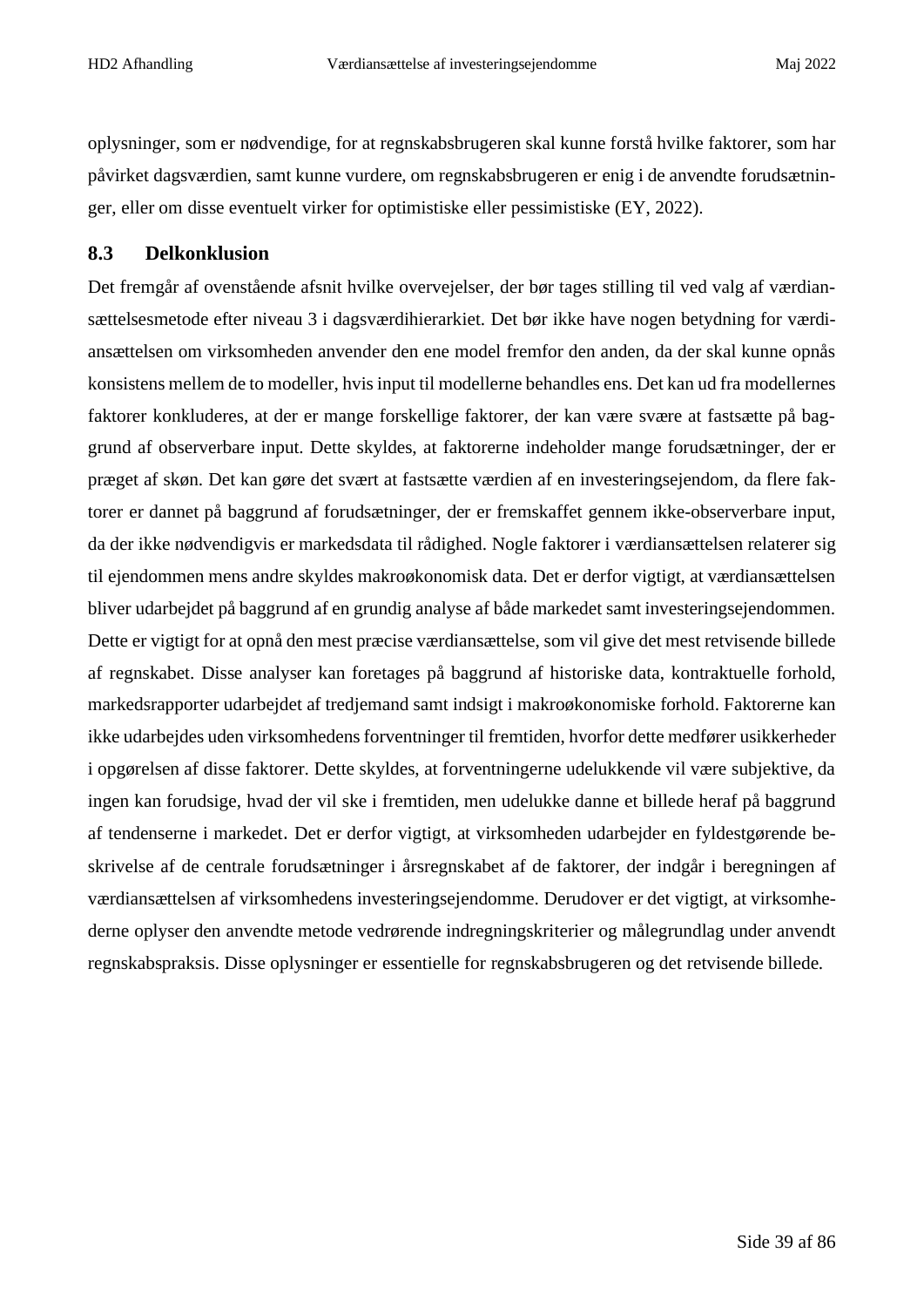# **9 Oplysningskrav**

Der er i det ovenstående afsnit medtaget forskellige oplysningskrav vedrørende aktiver m.v. Det er for investeringsejendomme således, at der i årsregnskabsloven kun er medtaget få krav og dermed opstår der flere forskellige holdninger til, hvad der bør oplyses i årsregnskabet vedrørende dagsværdiansættelsen af virksomheders investeringsejendomme. Disse er forskellige afhængig af, hvilket revisionshus kilden er baseret på. Det er derfor relevant at undersøge, hvad der faktisk er lovkrav i årsregnskabsloven, samt hvad der er et fortolkningsspørgsmål. Dette vil blive sammenlignet over de største revisionshuse i Danmark for at få et indblik i, hvor stor en forskel der er på oplysningskravene. Derudover er det relevant at undersøge, hvilke konsekvenser der vil være ved ikke at overholde disse krav, samt om det har indflydelse på regnskabsbrugeren og derved det retvisende billede.

## **9.1 Lovkrav**

Investeringsejendomme er som tidligere nævnt indregnet i årsrapporten til dagsværdi jf. årsregnskabsloven §37, hvorfor der er følgende oplysningskrav jf. årsregnskabsloven §58a; *"for hver kategori af aktiver eller forpligtelser, som måles til dagsværdi jf. Årsregnskabsloven §§37-38, skal oplyse følgende;*

- *Dagsværdien ultimo regnskabsåret*
- *Ændringer af dagsværdien, der er indregnet direkte i resultatopgørelsen, og*
- *Ændringer, der er indregnet i dagsværdireserven, jf. §49, stk. 3, under egenkapitalen"*

Investeringsejendomme måles typisk til dagsværdi på grundlag af kapitalværdien, hvorfor dette ikke er på grundlag af observationer på et aktivt marked. Det er dermed yderligere et lovkrav, at der oplyses om de centrale forudsætninger, som er anvendt ved beregningen. Dette er lovbestemt i årsregnskabsloven §58a, stk. 2, som siger: *"måles aktiver eller forpligtelser til dagsværdi, jf. §§37-38, og måles dagsværdien ikke på grundlag af observationer på et aktivt marked, skal der oplyses om de centrale forudsætninger, som er anvendt ved beregningen."* Det fremgår ikke af årsregnskabsloven hvilke oplysninger, der skal fremgå af de centrale forudsætninger, blot disse som er anvendt ved beregningen. Hvad der udgør de centrale forudsætninger, er derfor et fortolkningsspørgsmål, som er en subjektiv beslutning, virksomheden skal foretage. Dette valg kan i nogen tilfælde træffes sammen med revisor i forhold til, hvad der findes relevant. Det fremgår af oplysninger fra de store revisionshuse, hvilke interne retningslinjer de har, hvorfor disse vil blive gennemgået og sammenlignet i det nedenstående afsnit til brug for den senere analyse.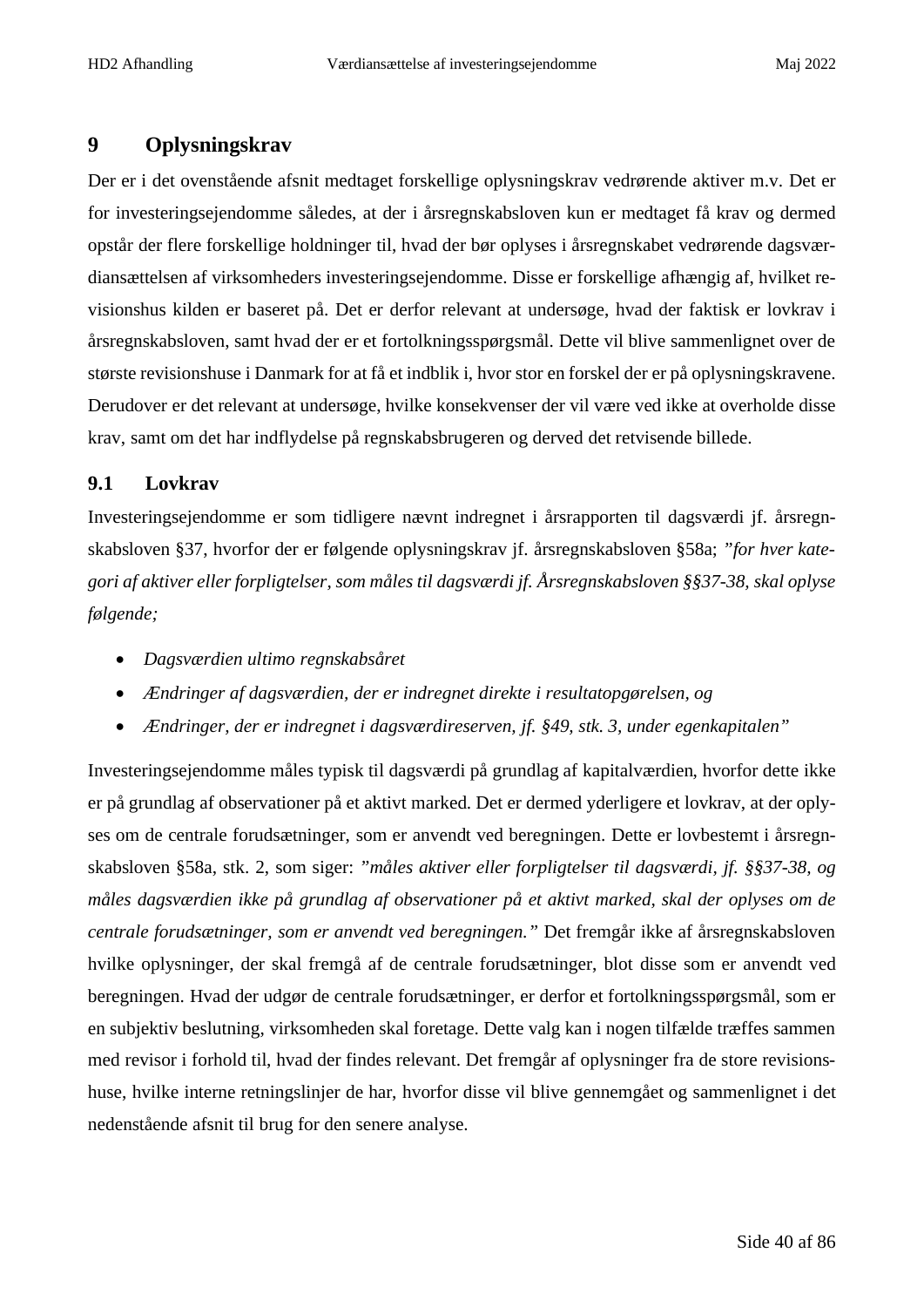#### **9.2 Fortolkninger hos revisionsselskaberne**

Der er i forlængelse af de ovennævnte lovkrav og den faktor, at de enkelte revisionshuse har forskellige interne retningslinjer for, hvad der bør oplyses i noten om de centrale forudsætninger, i det kommende afsnit oplistet interne retningslinjer. Disse er opdelt på de større revisionshuse, EY, Deloitte og PwC. Dette betyder dog ikke, at retningslinjerne er ens mellem de store revisionshuse, hvorfor der er udarbejdet en tabel nedenfor, som er baseret på deres offentliggjorte oplysningskrav. Der vil på baggrund heraf blive defineret fælles oplysningskrav, som vil danne grundlag for den senere analyse af udvalgte virksomheder med tilvalgte revisorer fra EY, Deloitte og PwC med henblik på at identificere, hvorvidt retningslinjerne ved oplysningskravene er overholdt.

#### **9.2.1 EY Godkendt Revisionspartnerselskab**

EY beskriver i deres indsigt i årsregnskabsloven, at for investeringsejendomme der måles til dagsværdi, at den eller de anvendte målemetoder til opgørelse af dagsværdier skal fremgå af oplysningerne. Dette kan være en valuar-vurdering, DCF-model, afkastbaseret model, sammenlignelige transaktioner og lignende. Derudover betyder oplysningskravet efter EYs opfattelse om de centrale forudsætninger, at der som minimum skal oplyses følgende for alle virksomheder i regnskabsklasse B-D (EY, 2021/22):

- Metode
- Vurderingsmand
- Afkastkrav
- Diskonteringsfaktor (DCF-model)
- Forventet inflationsrater (DCF-model)
- Diskonteringsperiode (DCF-model)
- Terminalværdi (DCF-model)
- Principper for opgørelse af afkast- eller diskonteringsgrundlag
	- o Tomgang i ejendommen
	- o Lejereserve
	- o Deposita
	- o Vedligeholdelsesomkostninger

EY henviser yderligere til, at virksomhederne bør søge inspiration i oplysningskravene i IFRS 13 om dagsværdimåling, som er følgende (EY, 2021/22):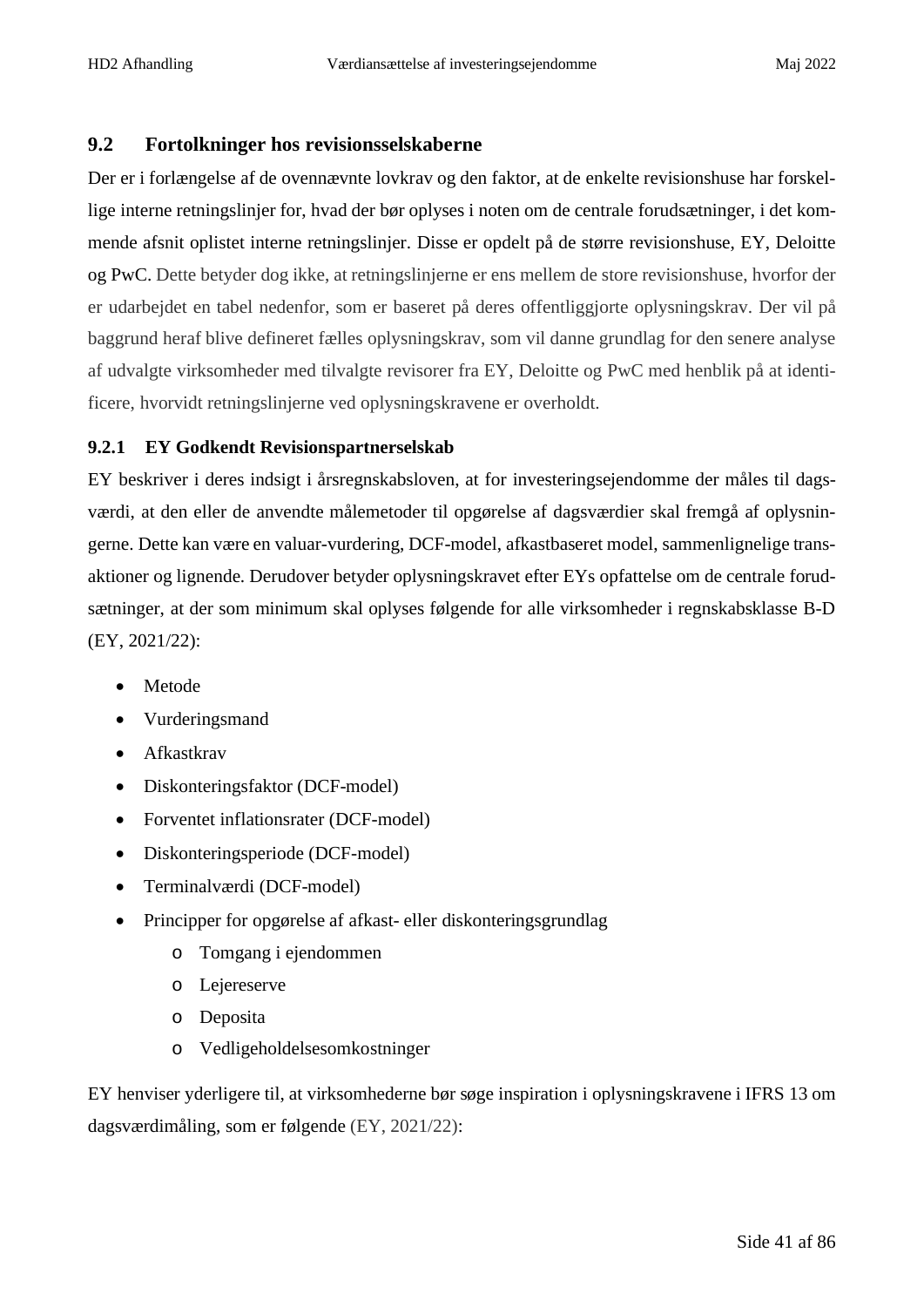- Dagsværdi
- Beliggenhed
- Antal kvadratmeter
- Karakteristika f.eks. opførelses år, anvendelse og vedligeholdelsesstand
- Lejeindtægter og driftsomkostninger
- Udlejningsgrad
- Lejekontrakternes løbetid og opsigelsesvarsel for lejemål
- Modtagne sikkerheder for lejeindtægter, garantier, deposita og faste forudbetalinger
- Følsomhedsoplysninger i relation til udsving i dagsværdier ved anvendelse af alternative diskonteringsfaktorer

De interne retningslinjer for hvad EY anser som fyldestgørende oplysninger i årsregnskabet om de centrale forudsætninger udgør ovenstående, hvorfor disse vil blive sammenlignet med de interne retningslinjer for Deloitte og PwC sidst i dette afsnit.

# **9.2.2 Deloitte**

Deloitte redegør i et offentliggjort notat for hvilke oplysninger, der efter Deloittes opfattelse bør medtages i årsrapporten for virksomheder, som besidder investeringsejendomme, der måles til dagsværdi efter årsregnskabsloven §38 med dagsværdireguleringer indregnet i resultatopgørelsen. Det fremgår af deres opsummering, at der skal oplyses følgende (Deloitte, 2017):

- Type / antal
- Antal kvadratmeter
- Beliggenhed
- Udlejningsprocent
- Resterende (gns.) lejeperiode
- Fremtidig udlejningsprocent (DCF-model)
- Fradrag for nuværende tomgang
- Faktisk årlig leje
- Normaliseret driftsafkast (DCF-model)
- Afkastkrav
- Diskonteringsfaktor inkl. inflations indvirkning (DCF-model)
- Følsomhed på afkastkrav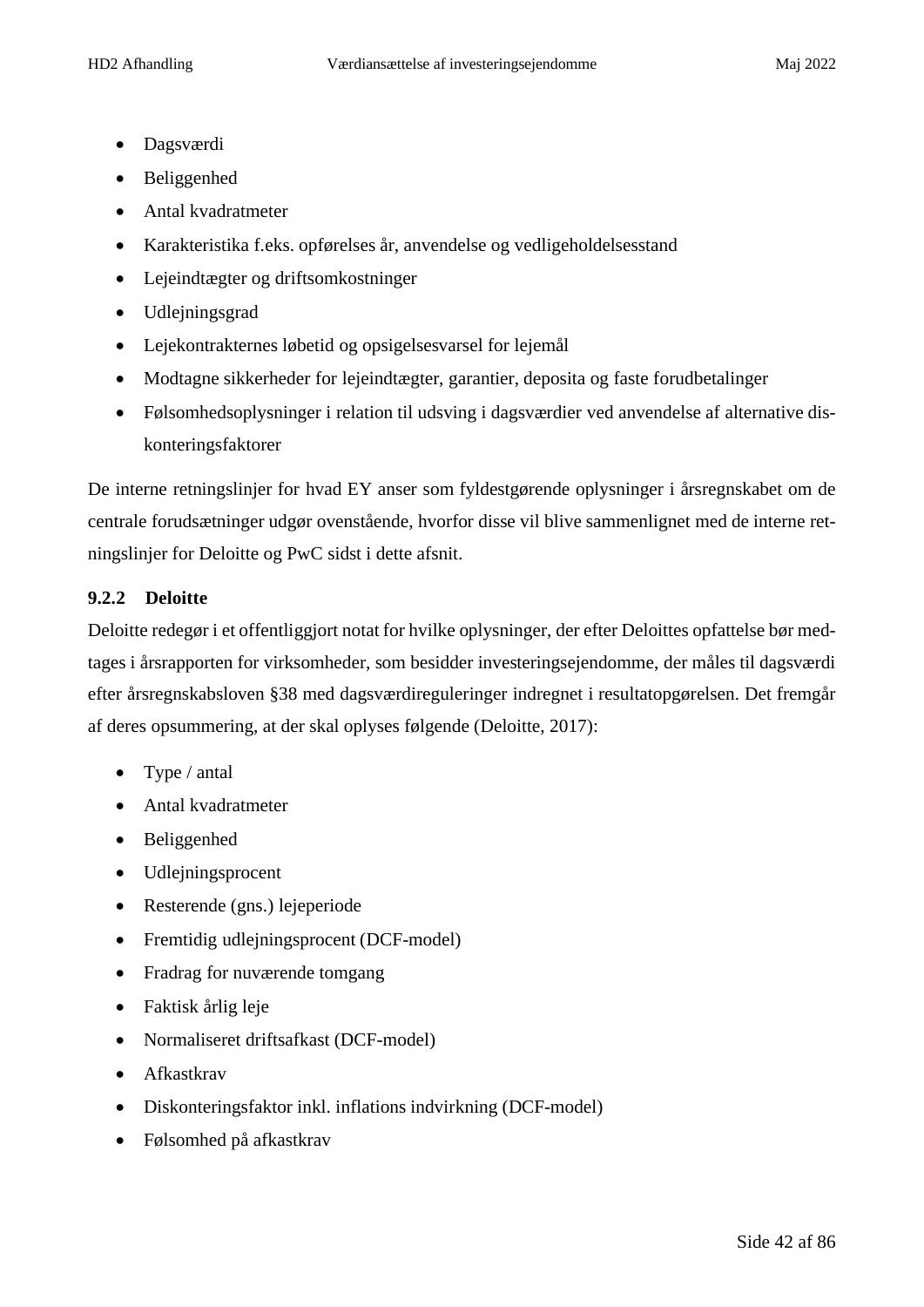- Følsomhed på diskonteringsfaktor (DCF-model)
- Værdi pr. kvadratmeter
- Anvendelse af vurderingsmand
- Forventede renoveringer (DCF-model)

De interne retningslinjer for hvad Deloitte anser som fyldestgørende oplysninger i årsregnskabet om de centrale forudsætninger udgør ovenstående, hvorfor disse vil blive sammenlignet med de interne retningslinjer for EY og PwC sidst i dette afsnit.

# **9.2.3 PricewaterhouseCoopers**

PwC beskriver i deres regnskabshåndbog i ansnittet vedrørende investeringsejendomme, der måles til dagsværdi de generelle lovkrav, hvorefter de skriver et særskilt afsnit vedrørende oplysninger og præsentation, der kun gælder under IFRS. Disse er også medtaget, da de andre revisionshuse har fundet disse relevant for investeringsejendomme målt til dagsværdi. PwC har medtaget nedenstående krav (PWC, 2020):

- Afkastkrav
- Diskonteringskrav (DCF-model)
- Tomgang
- Forventede ændringer i lejeniveau
- Vedligeholdelsesomkostninger
- Type
- Beliggenhed
- Længde af lejeaftaler
- Dagsværdi
- Opgørelsesmetode
- Følsomhedsanalyse
- Anvendelse af vurderingsmand
- Klassifikation af ejendom
- Lejeindtægter
- Driftsomkostninger
- Sikkerhedsstillelser
- Budgetperiode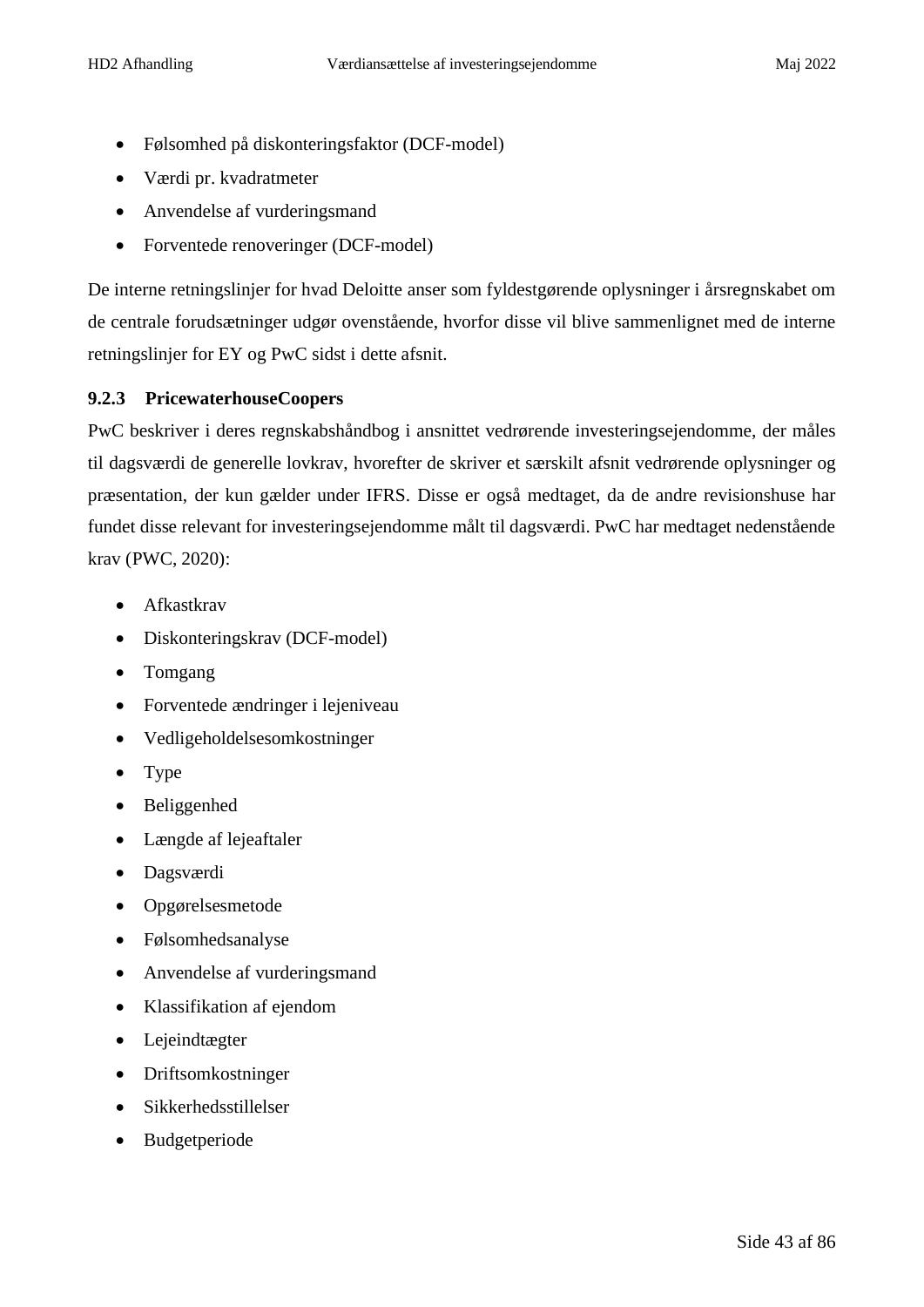De interne retningslinjer for hvad PwC anser som fyldestgørende oplysninger i årsregnskabet om de centrale forudsætninger udgør ovenstående, hvorfor disse vil blive sammenlignet med de interne retningslinjer for EY og Deloitte sidst i dette afsnit.

## **9.2.4 Fællestræk af fortolkninger**

De ovenstående interne retningslinjer er fordelt på, hvad de udvalgte revisionshuse anser som fyldestgørende oplysninger i årsregnskabet om de centrale forudsætninger. Disse er sammenlignet i nedenstående tabel, for at se hvorvidt der er sammenlignelighed blandt dem. Der skal dog tages forbehold for, at der er sket ændringer af teksterne, da de forskellige revisionshuse angiver de samme oplysningskrav, men blot med forskellige beskrivelser heraf.

|                                              | EY | Deloitte | <b>PWC</b>              |
|----------------------------------------------|----|----------|-------------------------|
| <b>Metode for opørelse</b>                   | X  | X        | X                       |
| <b>Ekstern vurderingsmand</b>                | X  | X        | X                       |
| <b>Afkastkrav</b>                            | X  | X        | X                       |
| Diskonteringsfaktor (DCF-model)              | X  | X        | X                       |
| <b>Forventet inflationsrater (DCF-model)</b> | X  | X        | X                       |
| Diskonteringsperiode (DCF-model)             | X  |          | X                       |
| Terminalværdi (DCF-model)                    | X  | X        |                         |
| Principper (Tomgang, lejereserve m.m.)       | X  | X        | X                       |
| Dagsværdi                                    | X  | X        | $\overline{\mathrm{X}}$ |
| <b>Beliggenhed</b>                           | X  | X        | $\overline{\text{X}}$   |
| Antal kvadratmeter                           | X  | X        |                         |
| Værdi pr. kvadratmeter                       |    | X        |                         |
| Anvendelse af ejendomme                      | X  | X        | X                       |
| Lejeindtægter og driftsomkostninger          | X  | X        | X                       |
| Udlejningsprocent                            | X  | X        | X                       |
| Lejekontraktens løbetid og opsigelsesvarsel  | X  | X        | X                       |
| Modtagne sikkerhedsstillelser                | X  |          | X                       |
| Følsomhedsoplysninger                        | X  | X        | X                       |

*Tabel 3; Fællestræk af krav for oplysninger*

Ud fra ovenstående gennemgang kan det konkluderes, at de tre revisionshuse har fællestræk for hvad de vurderer, der er fyldestgørende oplysninger i årsregnskabet om de centrale forudsætninger. Alle tre revisionshuse har taget udgangspunkt i oplysningerne jf. IFRS 13. Overordnet er det samlede overblik, at ejendomsrelevante oplysninger bør oplyses. I den senere analyse af udvalgte virksomheder er der taget udgangspunkt i de oplysningskrav, der er markeret med fed i ovenstående tabel. Disse er udvalgt, da de har indflydelse på beregningen af værdiansættelsen til dagsværdi, samt at de er defineret gennem de interne retningslinjer blandt de store revisionshuse.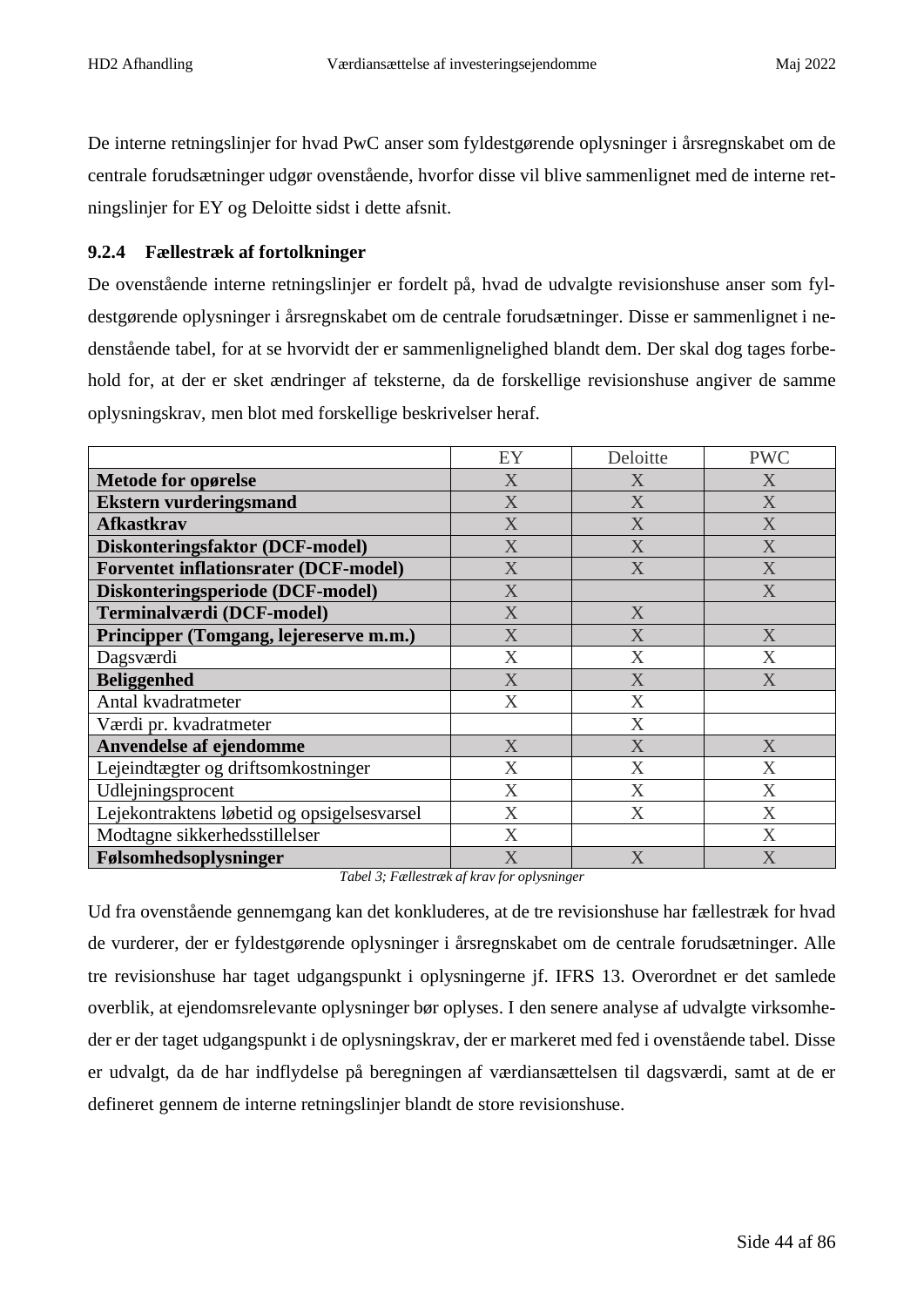#### **9.3 Konsekvenser ved manglende overholdelse af oplysningskrav**

De centrale forudsætninger er som tidligere nævnt ikke defineret gennem lovbestemte oplysninger, hvorfor det er et fortolkningsspørgsmål. Det findes derfor relevant at undersøge, hvilke konsekvenser der vil være ved ikke at overholde disse krav. Det fremgår af årsregnskabsloven §159 at *"Erhvervsog selskabsstyrelsen skal stikprøvevis udtage og undersøge modtagne årsrapporter og de hertil hørende revisionspåtegninger, undtagelseserklæringer m.v., som indsendes i stedet for årsrapporter samt halvårsrapporter for statslige aktieselskaber for at konstatere åbenbare overtrædelser af bestemmelser i eller i henhold til denne lov, bogføringsloven, aktieselskabsloven, anpartsselskabsloven, lov om visse erhvervsdrivende virksomheder, lov om erhvervsdrivende fonde, lov om statsautoriserede revisorer og lov om registrerede revisorer."* Erhvervs- og selskabsstyrelsen har dermed mulighed for at udvælge virksomheder for at undersøge åbenbare overtrædelser. Udvælgelsen til kontrol bliver foretaget på flere forskellige parametre. Dette kan både være fejlmeddelelser i automatiske kontroller, kontrol med børsnoterede virksomheder, temabaserede kvalitetskontroller eller andet. Såfremt en virksomhed bliver udvalgt, hvor der også bliver konstateret fejl, har erhvervs- og selskabsstyrelsen følgende muligheder jf. årsregnskabsloven §161, der siger *"med henblik på at sikre, at den i §159, stk. 1, nævnte lovgivning overholdes, kan erhvervs- og selskabsstyrelsen*

- *1. yde vejledning*
- *2. påtale overtrædelser og*
- *3. påbyde, at fejl skal rettes, og at overtrædelser skal bringes til ophør"*

Hvis virksomheden ikke reagerer på de ovenstående handlingsmuligheder fra erhvervs- og selskabsstyrelsen, kan virksomhedens bestyrelse, direktion eller lignende ansvarligt organ blive pålagt tvangsbøder jf. årsregnskabsloven §162. Det kan dog diskuteres, hvorvidt virksomheden kan blive gjort ansvarlig for manglende oplysninger i de centrale forudsætninger, da der ikke fremgår en klar lovgivning herom. Det kan endvidere diskuteres, hvorvidt Erhvervsstyrelsen har fokus på de centrale forudsætninger, når det ikke fremgår klart af årsregnskabsloven, hvad de centrale forudsætninger bør indeholde.

#### **9.4 Delkonklusion**

I det ovenstående afsnit kan det konkluderes, at der er fællestræk blandt de interne retningslinjer ved de store revisionshuse i forhold til, hvad de vurderer, der er fyldestgørende oplysninger i årsregnskabet om de centrale forudsætninger. Det kan derudover konkluderes, at der ikke er væsentlige konsekvenser ved ikke at overholde disse oplysningskrav, da de ikke er lovbestemte. Erhvervs- og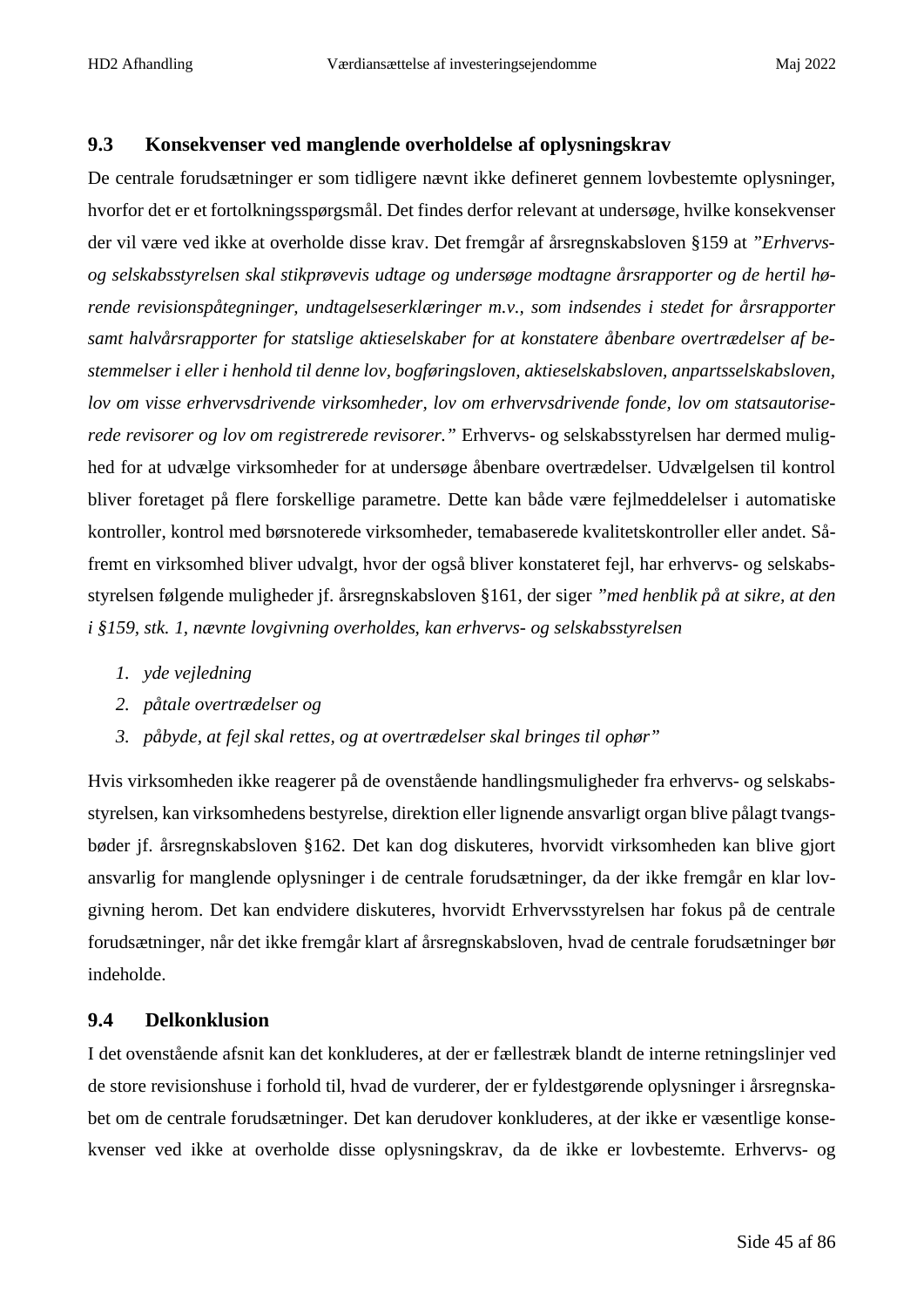Selskabsstyrelsen vil igennem stikprøvekontrol have mulighed for at undersøge åbenbare overtrædelser, hvortil virksomheden vil kunne få en henvendelse om at rette fejlen. Hvis virksomheden ikke reagerer herpå, vil tvangsbøder til virksomhedens bestyrelse, direktion eller lignende ansvarligt ledelsesorgan kunne være en konsekvens. Det kan dog diskuteres, hvorvidt Erhvervs- og Selskabsstyrelsen overhovedet har fokus herpå. I den forbindelse er det undersøgt i nedenstående analyse, hvorvidt de udvalgte virksomheder overholder oplysningskravene med fokus på de centrale forudsætninger, som er anvendt ved beregningen af dagsværdien af virksomhedens investeringsejendomme.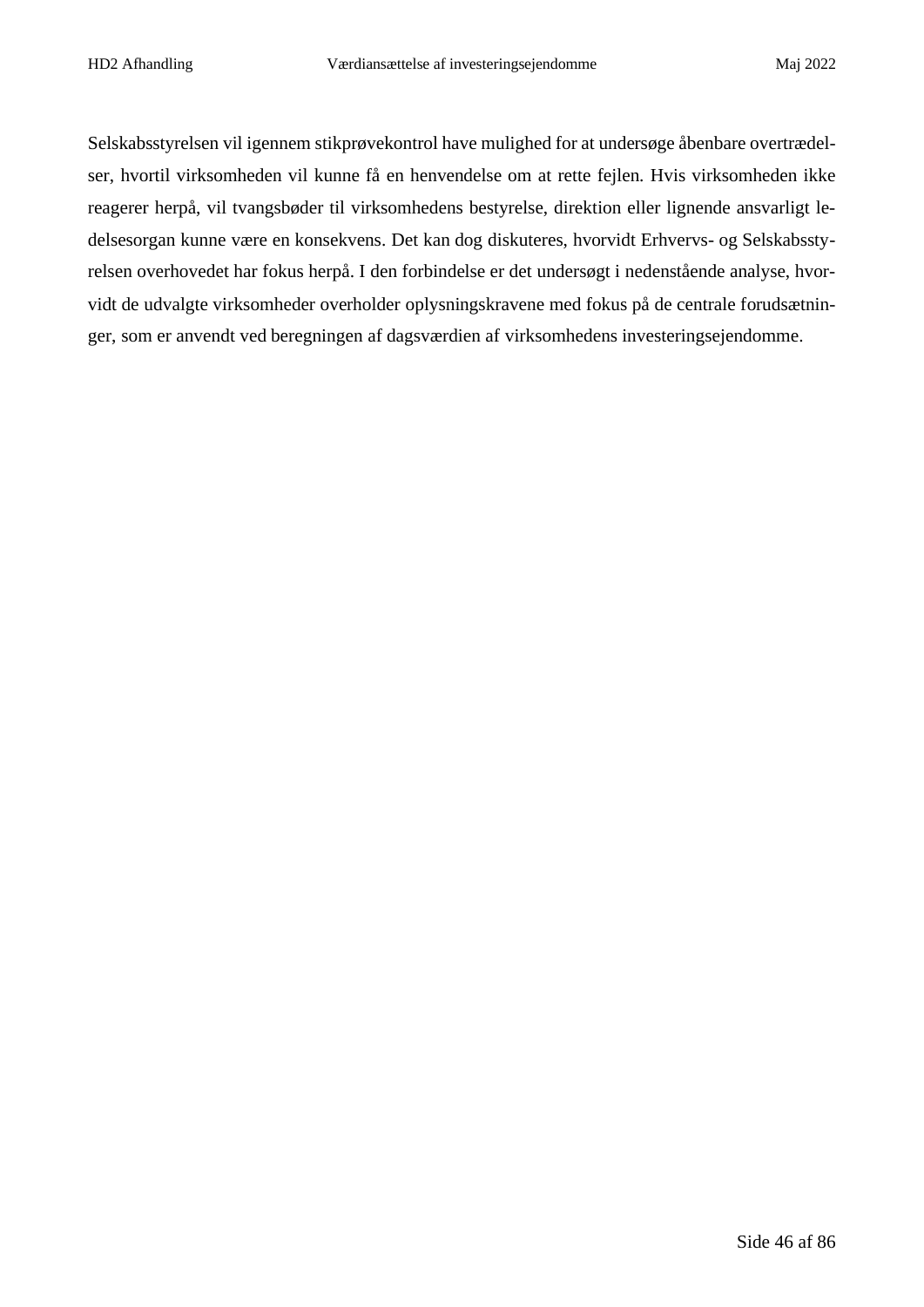# **10 Årsrapporter for udvalgte selskaber**

Der vil i dette afsnit, blive udarbejdet en analyse af årsrapporterne for udvalgte selskaber. Denne analyse udarbejdes med udgangspunkt i, hvorvidt selskaberne overholder de objektive krav, der er i årsregnskabsloven i forhold til oplysninger vedrørende investeringsejendomme, som tidligere er beskrevet i teoriafsnittet. Denne analyse vil endvidere inkludere en efterregning af selskabernes dagsværdier på investeringsejendomme, ud fra de tidligere beskrevne metoder samt faktorer, alt efter hvilken metode selskabet har oplyst, de benytter i årsrapporten.

Der er i de udvalgte årsrapporter ikke oplyst om, hvorvidt der i året er tale om et "normal" år eller om der har været større udsving i de realiserede tal i forhold til den forventede indtjening fremadrettet. Det kan ud fra årsrapportens bestanddele altså ikke udledes, om det er den forventede drift i et normal år, som der benyttes til værdiansættelsen af ejendommene. Det fastsættes dog til den nedenstående analyse, at de realiserede tal i årsrapporterne er sammenlignelige med den forventede drift, hvorfor de realiserede tal benyttes til beregningerne.

# **10.1 C.W. Obel Ejendomme A/S**

C.W. Obel Ejendomme A/S er grundlagt i 1991, og er i dag ejet 100% af C.W. Obel A/S, der er ejet 100% af Det Obelske Familiefond (CVR, 2022). Selskabets formål er at eje, opføre, administrerer og udleje fast ejendom. Selskabet investerer aktuelt i ejendomme i Aalborg og København, der både dækker over erhvervsejendomme samt ejendomme til beboelse. Årsrapporten for regnskabsåret 1. januar til 31. december 2021 er aflagt efter bestemmelserne i årsregnskabsloven for store virksomheder i regnskabsklasse C. Selskabets årsregnskab er i 2021 revideret af PricewaterhouseCoopers uden bemærkninger i revisionspåtegningen.

Koncernens resultatopgørelse udviser huslejeindtægter for 298 mio.kr., samt et driftsresultat på 212 mio.kr. Balancen udviser derudover investeringsejendomme for 6.750 mio.kr., hvortil årets værdiregulering udgør 679 mio.kr., da selskabet indregner investeringsejendomme til dagsværdi, er dette selskab udvalgt til analyse af, hvorvidt dette overholder de objektive krav, som der tidligere er redegjort for. Der er i den nedenstående tabel opridset de generelle krav, som er fastsat tidligere, samt hvorvidt C.W. Obel Ejendomme A/S har oplyst disse eller ej.

| <b>Krav til oplysning</b> | Oplyst |
|---------------------------|--------|
| Metode for opgørelse      | Ja     |
| Anvendelse af ejendomme   | Ja     |
| Beliggenhed               | Jа     |
| Ekstern vurderingsmand    | Iя     |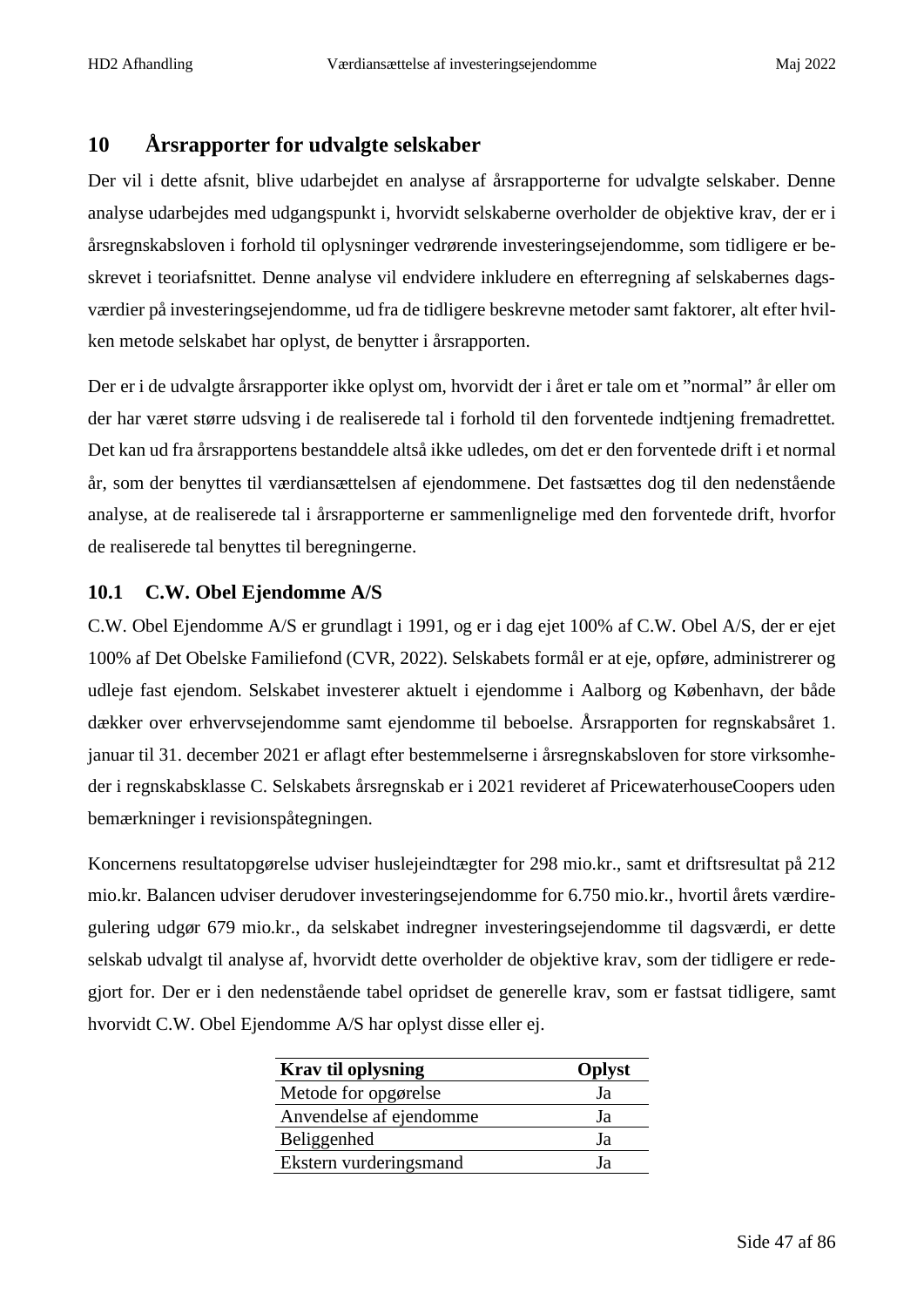| Afkastkrav                       | Ja  |
|----------------------------------|-----|
| Tomgang                          | Ja  |
| Diskonteringsfaktor (DCF)        | N/A |
| Forventede inflationsrater (DCF) | N/A |
| Diskonteringsperiode (DCF)       | N/A |
| Terminalværdi (DCF)              | N/A |
| Følsomhedsanalyse                | Jа  |
| _ _ __ _ _ . _                   |     |

*Tabel 4; C.W. Obel Ejendomme, oplysninger*

Selskabet har oplyst alle de generelle krav i deres årsregnskab. Selskabet benytter sig af den afkastbaserede værdiansættelsesmetode til fastsættelsen af dagsværdien af investeringsejendommene, der er i koncernens besiddelse (C.W. Obel Ejendomme A/S, 2022). Ejendommene benyttes til både erhverv og bolig, under erhverv benyttes disse til kontorudlejning i både Aalborg og København. Det vurderes med disse oplysninger, at kravet om anvendelse af ejendommen samt beliggenhed også opfyldes. Selskabet oplyser, at afkastkravet er forskelligt på ejendommene mellem 3%-6,5%, men at det vægtede gennemsnit udgør 4,17%, samt at dette afkast ikke er fastsat af en ekstern vurderingsperson. C.W. Obel Ejendomme A/S oplyser endvidere hvor meget af erhvervsejendommene, der er udlejet pr. 31. december 2021. Dette er oplyst til 94,6%, hvorfor tomgangen må forudsættes at udgøre 5,4%. Dernæst oplyser selskabet en følsomhedsanalyse, såfremt deres afkastkrav ændres med +/- 0,25 procentpoint. Dette udsving i afkastgraden har en indvirkning på ejendommenes værdiansættelse på +/- 375 mio.kr.

Der vil med baggrund i de ovenstående oplysninger på de grundlæggende faktorer, der er benyttet til fastlæggelsen af dagsværdien, foretages en beregning ud fra den afkastbaserede værdiansættelsesmodel. Denne beregning er foretaget nedenfor, og er opstillet i t.kr.

| Huslejeindtægter                       | 297.674   |
|----------------------------------------|-----------|
| Tomgang, 5,40%                         | 16.074    |
| Ejendomsomkostninger                   | $-70.730$ |
| Netto lejeindtægter                    | 243.018   |
| Afkastkrav                             | 4,17%     |
| Ejendommes beregnede bruttoværdi       | 5.827.779 |
| Depositum                              | 107.201   |
| Ejendommes beregnede værdi             | 5.934.980 |
| Ejendommes værdi jf. årsrapport        | 6.570.140 |
| Forskelsværdi                          | 635.160   |
| Forskelsværdi i %                      | 10%       |
| Tabel 5; Beregning C.W. Obel Ejendomme |           |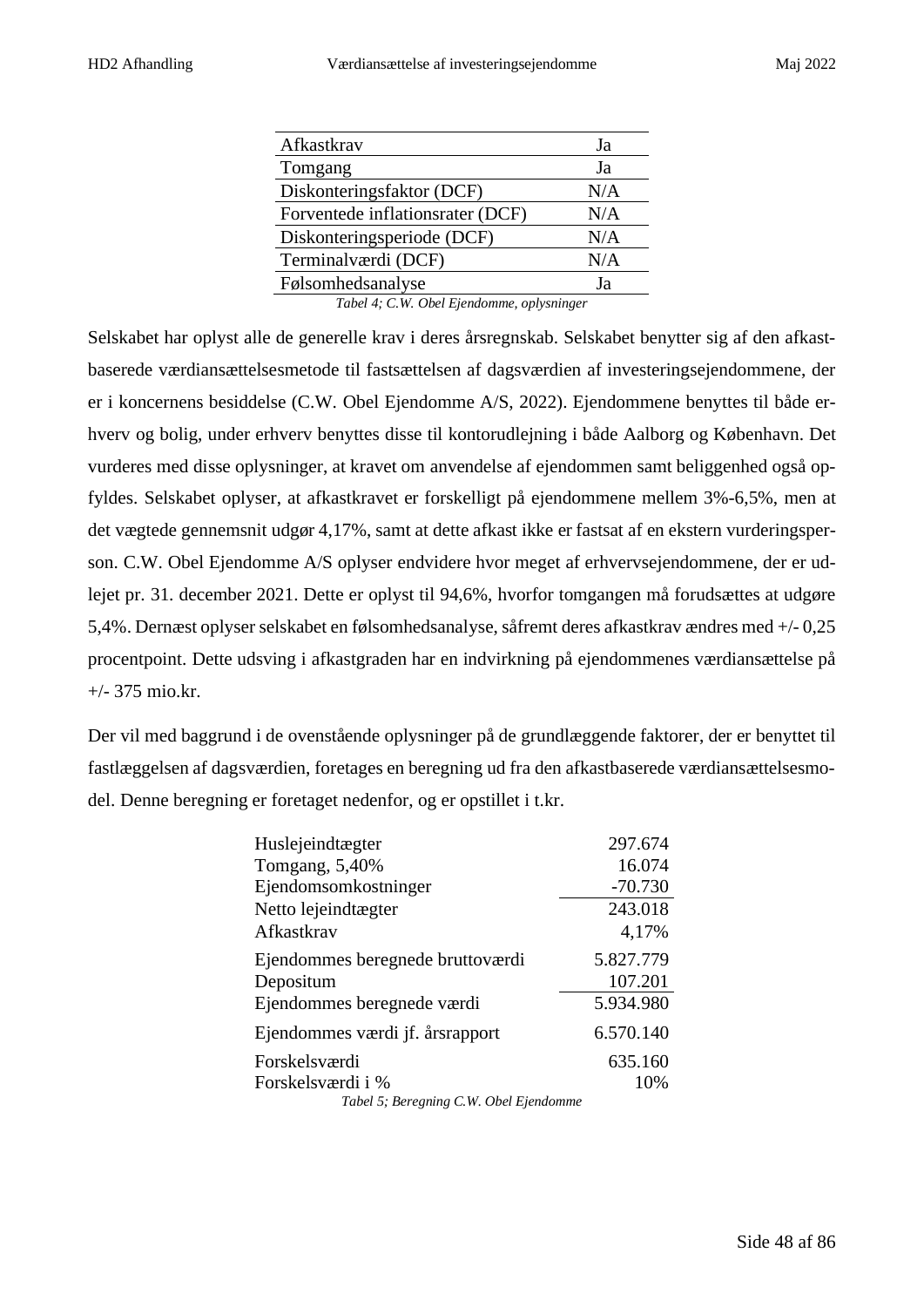Det fremkommer af ovenstående beregning en forskelsværdi på 635 mio.kr., hvis man ud fra de i årsrapporten angivne oplysninger forsøger at regne sig frem til ejendommens dagsværdi. Denne forskel udgør 10% af den samlede ejendomsportefølje jf. årsrapporten for C.W. Obel Ejendomme A/S, hvilket må antages at være en væsentlig forskel for regnskabsbruger. Forskellen kan dog skyldes, at der i den af selskabet anvendte afkastmodel, er foretaget reguleringer til lejen (C.W. Obel Ejendomme A/S, 2022). Disse reguleringer til lejen er jf. årsrapporten ejendomme, hvor den faktiske leje afviger væsentligt fra markedslejen, eller ved ledige arealer hvor der fastsættes en anslået markedsleje.

Det kan for selskabet C.W. Obel Ejendomme A/S konkluderes, at selskabet overholder samtlige krav vedrørende oplysninger om centrale forudsætninger for værdiansættelsen af investeringsejendomme til dagsværdi. Det kan dog samtidigt vurderes, at det på baggrund af de givne oplysninger i årsrapporten kan være svært at komme frem til den samme værdi, som selskabet har indregnet sine investeringsejendomme til.

## **10.2 Knud Højgaards Fond**

Knud Højgaards Fond er grundlagt i 1944, men dog først med virkningsdato fra 1986. Fonden er erhvervsdrivende og har ingen reelle ejere, hvorfor bestyrelsesmedlemmerne anses som reelle ejere. Fondens formål er at støtte erhvervsmæssige, kulturelle, videnskabelige, sociale og kunstneriske formål til gavn for Danmark (Knud Højgaards Fond, 2021). Fonden kan bruge op til 10% af fondens årlige disponible nettoindtægt til velgørende formål. Fondens erhvervsmæssige aktivitet udøves primært gennem den associerede virksomhed MT Højgaard Holding A/S samt gennem dattervirksomhederne Højgaard Industri A/S, EAS Knud Højgaards Hus og Højgaard Ejendomme A/S. Det er her de to sidst nævnte selskaber der indeholder koncernens investeringsejendomme og dermed dem som vurderes at være relevante. Årsrapporten for regnskabsåret 1. januar til 31. december 2020 er aflagt efter bestemmelserne i årsregnskabsloven for mellemstore virksomheder i regnskabsklasse C. Fondens årsregnskab er i 2020 revideret af EY Godkendt Revisionspartnerselskab uden bemærkninger i revisionspåtegningen.

Ejendomsselskabernes resultatopgørelse udviser nettoomsætning (huslejeindtægter) på 32 mio.kr., samt et resultat før skat på 74 mio.kr. Fonden oplyser endvidere, at driftsudgifterne på ejendommen udgør 6,7 mio.kr. i 2020. Balancen udviser derudover investeringsejendomme for 820,4 mio.kr., hvortil årets værdiregulering udgør 59,9 mio.kr., da fonden indregner investeringsejendomme til dagsværdi, er denne udvalgt til analyse af, hvorvidt fonden overholder de objektive krav, som der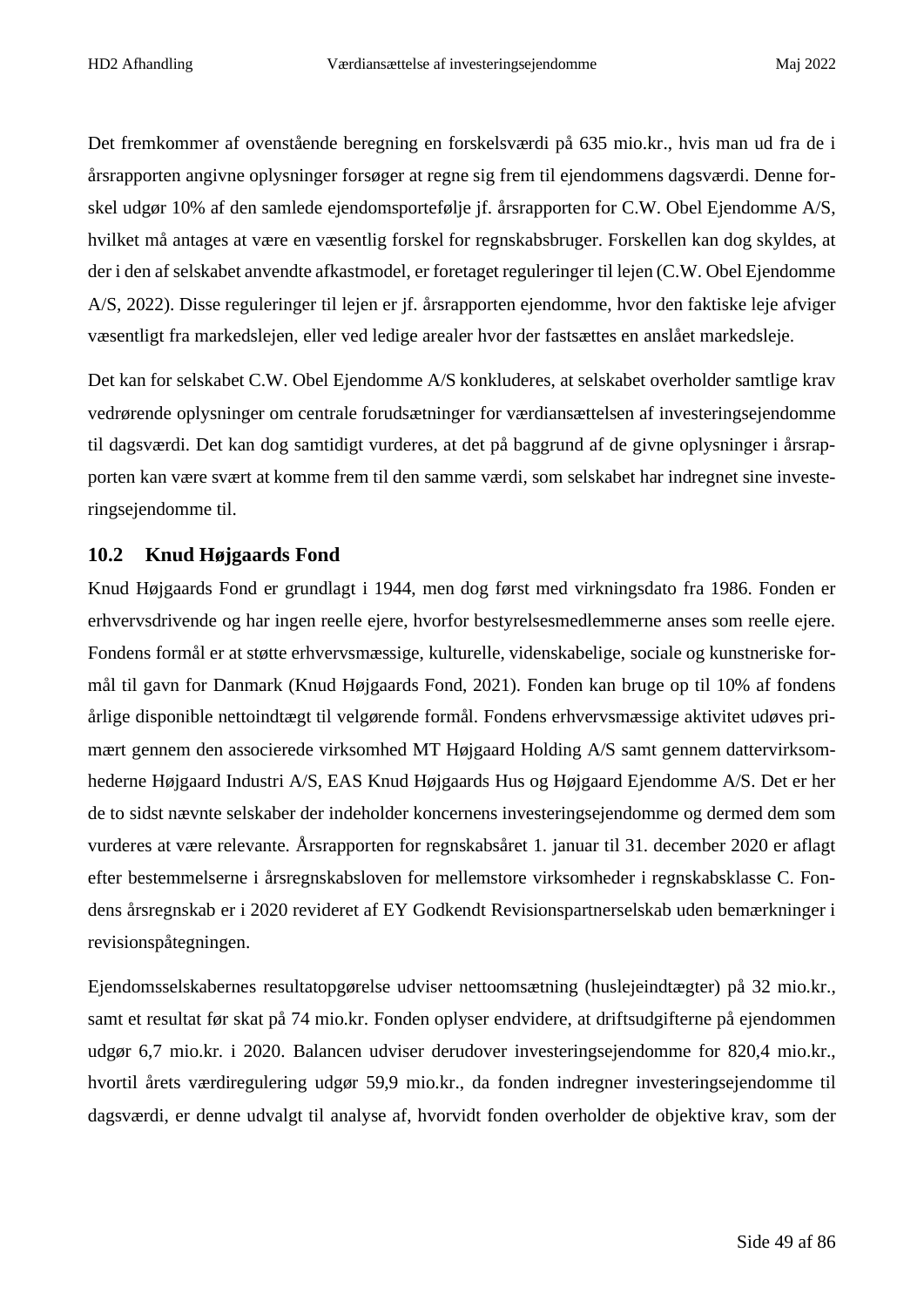tidligere er redegjort for. Der er i den nedenstående tabel opridset de generelle krav, samt hvorvidt Knud Højgaards Fond har oplyst disse eller ej.

| <b>Krav til oplysning</b>        | Oplyst |
|----------------------------------|--------|
| Metode for opgørelse             | Ja     |
| Anvendelse af ejendomme          | Ja     |
| Beliggenhed                      | Ja     |
| Ekstern vurderingsmand           | Nej    |
| Afkastkrav                       | Ja     |
| Tomgang                          | Ja     |
| Diskonteringsfaktor (DCF)        | N/A    |
| Forventede inflationsrater (DCF) | N/A    |
| Diskonteringsperiode (DCF)       | N/A    |
| Terminalværdi (DCF)              | N/A    |
| Følsomhedsanalyse                | Ja     |

*Tabel 6; Knud Højggards Fond, oplysnigner*

Fonden har oplyst 6 ud af de 7 generelle krav i deres årsregnskab. Fonden benytter sig af den afkastbaserede værdiansættelsesmetode til fastsættelsen af dagsværdien af investeringsejendommene, der er i koncernens besiddelse. Ejendommene består af 4 udlejningsejendomme beliggende i København og Århus. Det vurderes med disse oplysninger, at kravet om anvendelse af ejendommen samt beliggenhed også opfyldes. Selskabet oplyser, at afkastkravet er forskelligt på ejendommene mellem 4,5%- 6,5%, men at det vægtede gennemsnit udgør 5,3%. Fonden oplyser dog ikke, hvorvidt dette afkast er fastsat af ledelsen eller en ekstern vurderingsperson. Fonden oplyser dog, hvor meget den gennemsnitlige udlejningsprocent er for investeringsejendommene, og dermed hvor meget tomgangen kan udregnes til at være. Udlejningsprocenten er oplyst til at udgøre gennemsnitligt 74%, hvorfor tomgangen må vurderes at udgøre 26%. I samme note til årsregnskabet oplyser fonden en følsomhedsanalyse, på både udlejningsprocent, apteringsudgifter og afkastkrav. Det oplyses, at den estimerede dagsværdi ændres i begrænset omfang, hvis enten udlejningsprocenten ændrer sig med +/- 5 procentpoint, eller hvis apteringsudgifter på et givet mio. DKK-beløb. Det oplyses dog mere konkret, at hvis den væsentligste faktor i fastlæggelsen af dagsværdien på ejendommene ændrer sig med +/- 0,25 procentpoint vil ejendommenes dagsværdi i alt ændre sig med +/- 40 mio. kr.

Der vil med baggrund i de ovenstående oplysninger på de grundlæggende faktorer, der er benyttet til fastlæggelsen af dagsværdien, foretages en beregning ud fra den afkastbaserede værdiansættelsesmodel. Denne beregning er foretaget nedenfor og er opstillet i t.kr.

| Huslejeindtægter | 32.000 |
|------------------|--------|
| Tomgang, 26%     | 8.320  |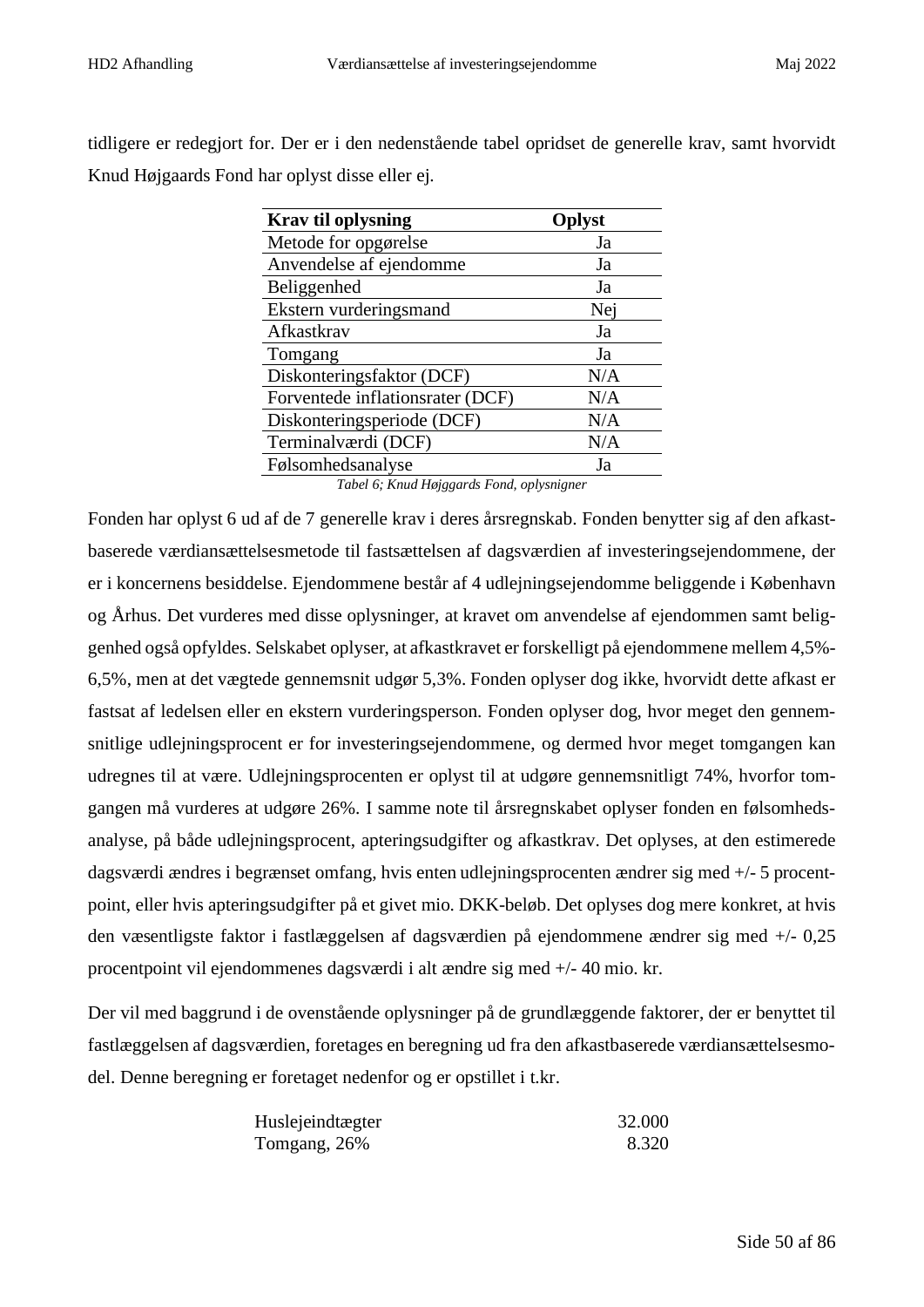| Ejendomsomkostninger             | $-6.700$ |
|----------------------------------|----------|
| Netto lejeindtægter              | 33.620   |
| Afkastkrav                       | 5,30%    |
| Ejendommes beregnede bruttoværdi | 634.340  |
| Depositum                        | 11.800   |
| Ejendommes beregnede værdi       | 646.140  |
| Ejendommes værdi jf. årsrapport  | 820.400  |
| Forskelsværdi                    | 174.260  |
| Forskelsværdi i %                | 21%      |

*Tabel 7; Beregning Knud Højggards Fond*

Det fremkommer af ovenstående beregning en forskelsværdi på 174 mio.kr., hvis man ud fra de i årsrapporten angivne oplysninger forsøger at regne sig frem til ejendommens dagsværdi. Denne forskel udgør 21% af den samlede ejendomsportefølje jf. årsrapporten for Knud Højgaards Fond, hvilket må antages at være en væsentlig forskel for regnskabsbruger. Forskellen kan dog bunde i årets tilgang på investeringsejendomme, samt den omfattende renovering af EAS Knud Højgaards Hus. Denne renovering kommer i 2022 til at have en væsentlig påvirkning på lejeindtægterne i EAS Knud Højgaards Hus.

Det kan for fonden Knud Højgaards Fond konkluderes, at fonden overholder de fleste krav vedrørende oplysninger om centrale forudsætninger for værdiansættelsen af investeringsejendomme til dagsværdi. Det kan dog samtidigt vurderes, at det på baggrund af de givne oplysninger i årsrapporten kan være svært at komme frem til den samme værdi, som selskabet har indregnet sine investeringsejendomme til. Det kan altså her endvidere diskuteres, hvorvidt den omfattende renovering i EAS Knud Højgaards Hus burde afføde flere oplysninger til de centrale forudsætninger for værdiansættelsen af investeringsejendommen heri. Dette skyldes, at denne renovering har en betydelig indflydelse på dagsværdi indregningen, hvorfor det må vurderes, at yderligere informationer herom kan være væsentlige for regnskabsbruger.

#### **10.3 ATP Ejendomme A/S**

ATP Ejendomme A/S er grundlagt i 1993 og er ejet 100% af Arbejdsmarkedets Tillægspension. *"Selskabets formål er - efter samme regler, som til enhver tid gælder for Arbejdsmarkedets Tillægspension - direkte eller indirekte at investere i, opføre, eje og drive fast ejendom samt at administrere ejendomsinvesteringer."* (CVR, 2022)*.* Selskabet investerer i ejendomme i de største byer i Danmark til brug for udlejning til erhverv. Segmenterne i udlejningen består af kontor, hotel og detail.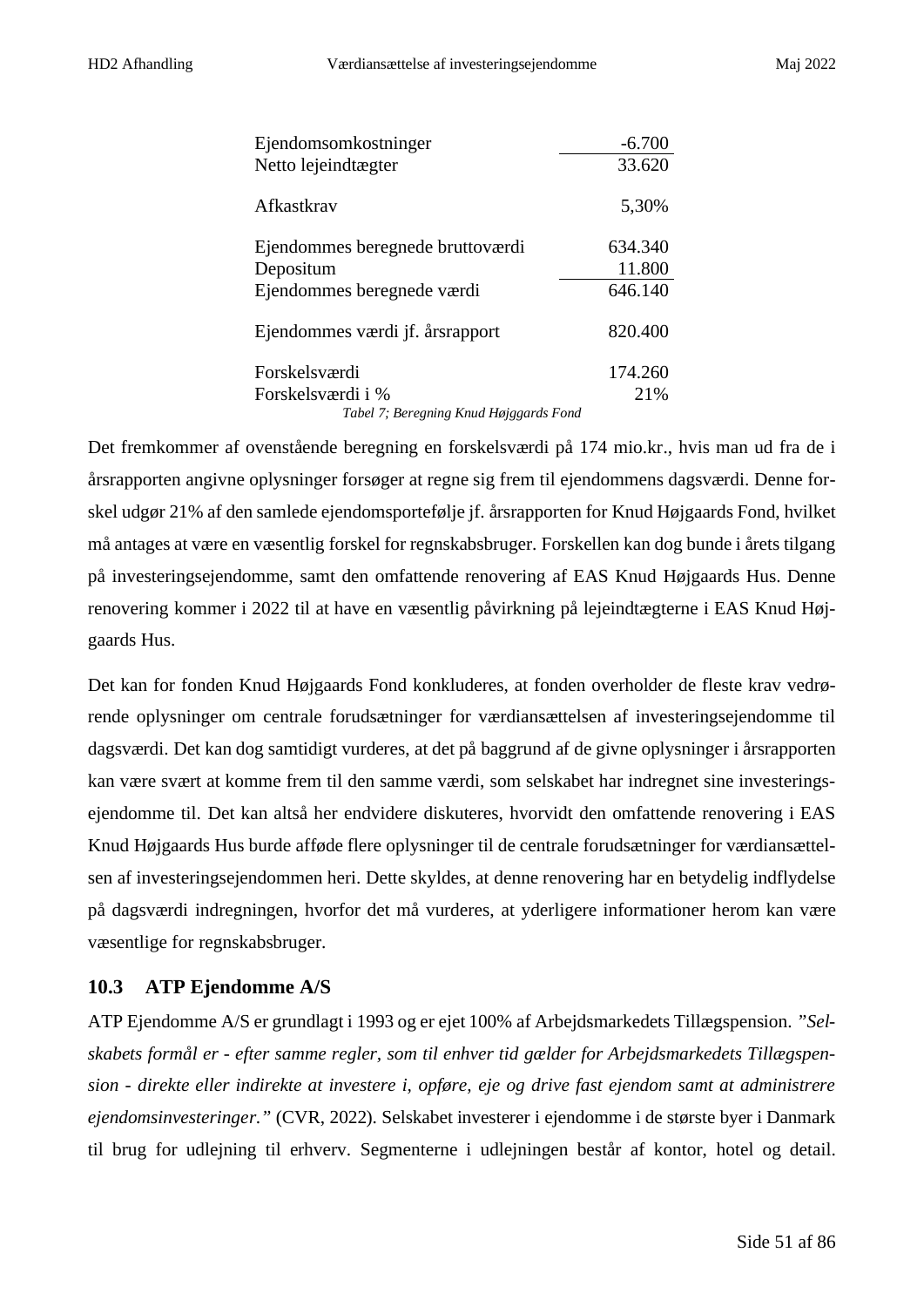Årsrapporten for regnskabsåret 1. januar til 31. december 2021 er aflagt efter bestemmelserne i årsregnskabsloven for store virksomheder i regnskabsklasse C. Selskabets årsregnskab er i 2021 revideret af Deloitte uden bemærkninger i revisionspåtegningen.

Selskabets resultatopgørelse for 2021 udviser huslejeindtægter for 886 mio.kr., udgifter til lejemål på 142 mio.kr., samt et resultat før skat på 1.302 mio.kr. Balancen udviser derudover investeringsejendomme for 15.424 mio.kr., hvortil årets værdiregulering udgør 595 mio.kr., da selskabet indregner investeringsejendomme til dagsværdi, er dette selskab udvalgt til analyse af, hvorvidt dette overholder de objektive krav, som der tidligere er redegjort for. Der er i den nedenstående tabel opridset de generelle krav, samt hvorvidt ATP Ejendomme A/S har oplyst disse eller ej (ATP Ejendomme A/S, 2022).

| <b>Krav til oplysning</b>        | Oplyst |
|----------------------------------|--------|
| Metode for opgørelse             | Ja     |
| Anvendelse af ejendomme          | Ja     |
| Beliggenhed                      | Ja     |
| Ekstern vurderingsmand           | Ja     |
| Afkastkrav                       | Ja     |
| Tomgang                          | Ja     |
| Diskonteringsfaktor (DCF)        | N/A    |
| Forventede inflationsrater (DCF) | N/A    |
| Diskonteringsperiode (DCF)       | N/A    |
| Terminalværdi (DCF)              | N/A    |
| Følsomhedsanalyse                | Ja     |

*Tabel 8; ATP Ejendomme, oplysninger*

ATP Ejendomme A/S har oplyst alle de generelle krav i deres seneste årsrapport. Selskabet benytter sig af den afkastbaserede værdiansættelsesmetode til værdiansættelsen af investeringsejendommene til dagsværdi. Ejendommene benyttes til udlejning til forskellige segmenter, disse segmenter, ejendommenes nøjagtige beliggenhed, samt hvilket segment den enkelte ejendom tilhører, oplyses direkte i selskabets årsregnskab. Dette vurderes i høj grad at dække informationsbehovet, om hvilken anvendelse ejendommene har, samt hvor disses beliggenhed er. Afkastkravet på ejendommene oplyses til at ligge i niveauet fra 3,625% til 8 %, dog med et vægtet gennemsnit på 4,4%. Det oplyses derudover, at afkastkravet er fastsat med udgangspunkt i markedsrapporter fra eksterne vurderingsfolk, men dog at selskabet ikke benytter sig af en ekstern valuar til fastsættelsen af dagsværdien af ejendommene. Den samlede udlejningsprocent på selskabets balancedag udgør 85,6%, dette medfører en tomgangsprocent på 14,4%. Dernæst oplyser selskabet en følsomhedsanalyse, såfremt deres afkastkrav ændres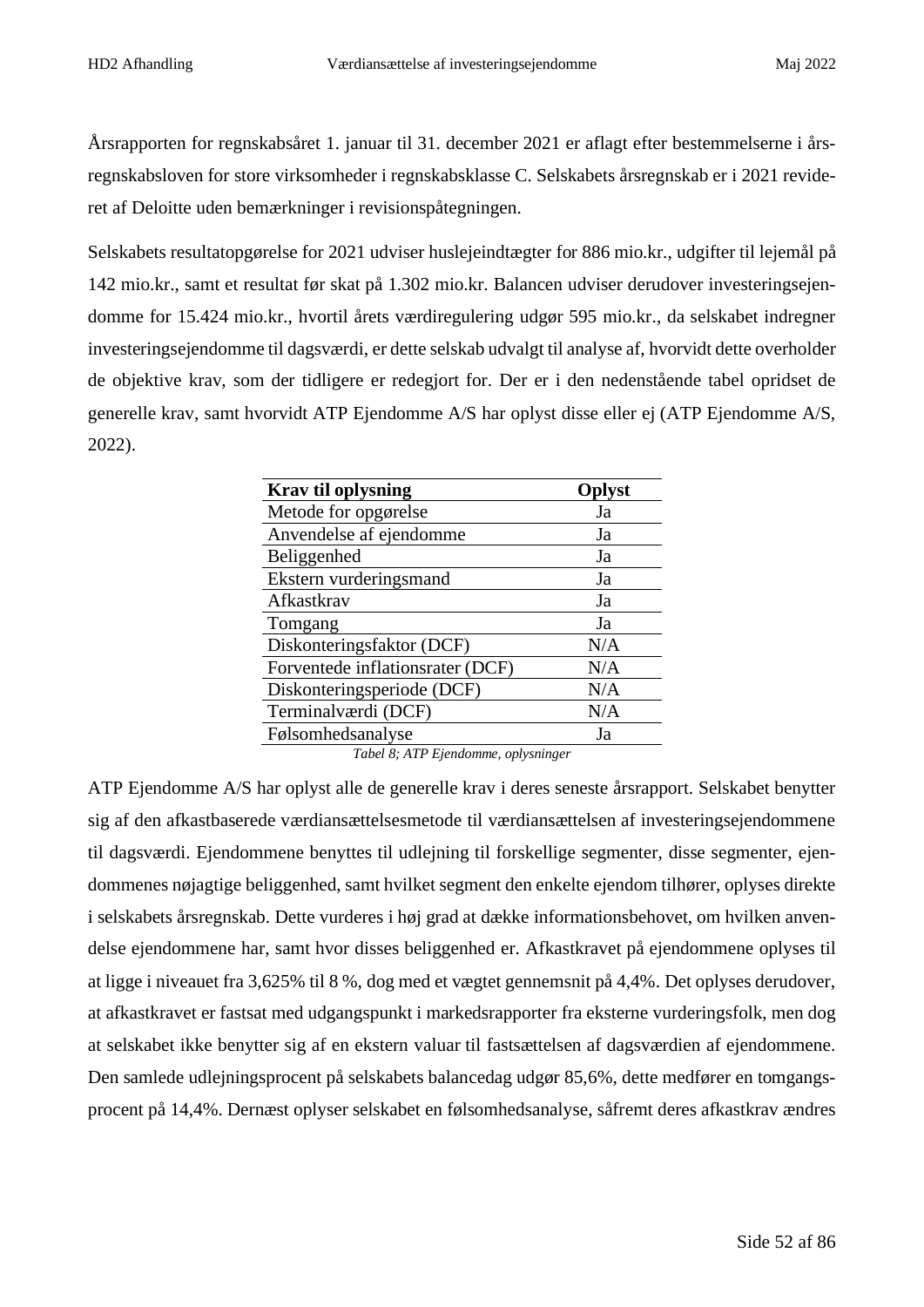med +0,25 procentpoint. Dette udsving i afkastgraden har en indvirkning på ejendommenes værdiansættelse på -816 mio.kr.

Der vil med baggrund i de ovenstående oplysninger på de grundlæggende faktorer, der er benyttet til fastlæggelsen af dagsværdien, foretages en beregning ud fra den afkastbaserede værdiansættelsesmodel. Denne beregning er foretaget nedenfor og er opstillet i t.kr.

| Huslejeindtægter                 | 886.000    |
|----------------------------------|------------|
| Tomgang, 14,4%                   | 127.584    |
| Ejendomsomkostninger             | $-142.000$ |
| Administrationsomkostninger      | $-72.000$  |
| Afgivne lejerabatter             | $-95.000$  |
| Netto lejeindtægter              | 704.584    |
| Afkastkrav                       | 4,40%      |
| Ejendommes beregnede bruttoværdi | 16.013.273 |
| Depositum                        | 146.000    |
| Ejendommes beregnede værdi       | 16.159.273 |
| Ejendommes værdi jf. årsrapport  | 15.424.000 |
| Forskelsværdi                    | -735.273   |
| Forskelsværdi i %                | $-5%$      |
| Tabel 9; Beregning ATP Ejendomme |            |

Det fremkommer af ovenstående beregning en forskelsværdi på -735 mio.kr., hvis man ud fra de i årsrapporten angivne oplysninger forsøger at regne sig frem til ejendommens dagsværdi. Der er i ovenstående beregning medtaget både administrationsomkostninger samt afgivne lejerabatter til forskel for de andre beregninger. Dette er grundet selskabets oplysninger i anvendt regnskabspraksis. Denne forskel udgør -5% af den samlede ejendomsportefølje jf. årsrapporten for ATP Ejendomme A/S, hvilket må antages at være en forskel for regnskabsbruger men ej væsentlig. Forskellen kan dog skyldes, at der i den af selskabet anvendte afkastmodel, er foretaget reguleringer til lejen, samt at der i den endelige værdi kan være yderligere korrigeret for forventede fremtidige vedligeholdelsesomkostninger.

Det kan for selskabet ATP Ejendomme A/S konkluderes, at selskabet overholder samtlige krav vedrørende oplysninger om centrale forudsætninger for værdiansættelsen af investeringsejendomme til dagsværdi. Det kan dog samtidigt vurderes, at det på baggrund af de givne oplysninger i årsrapporten kan være svært at komme frem til den samme værdi, som selskabet har indregnet sine investeringsejendomme til.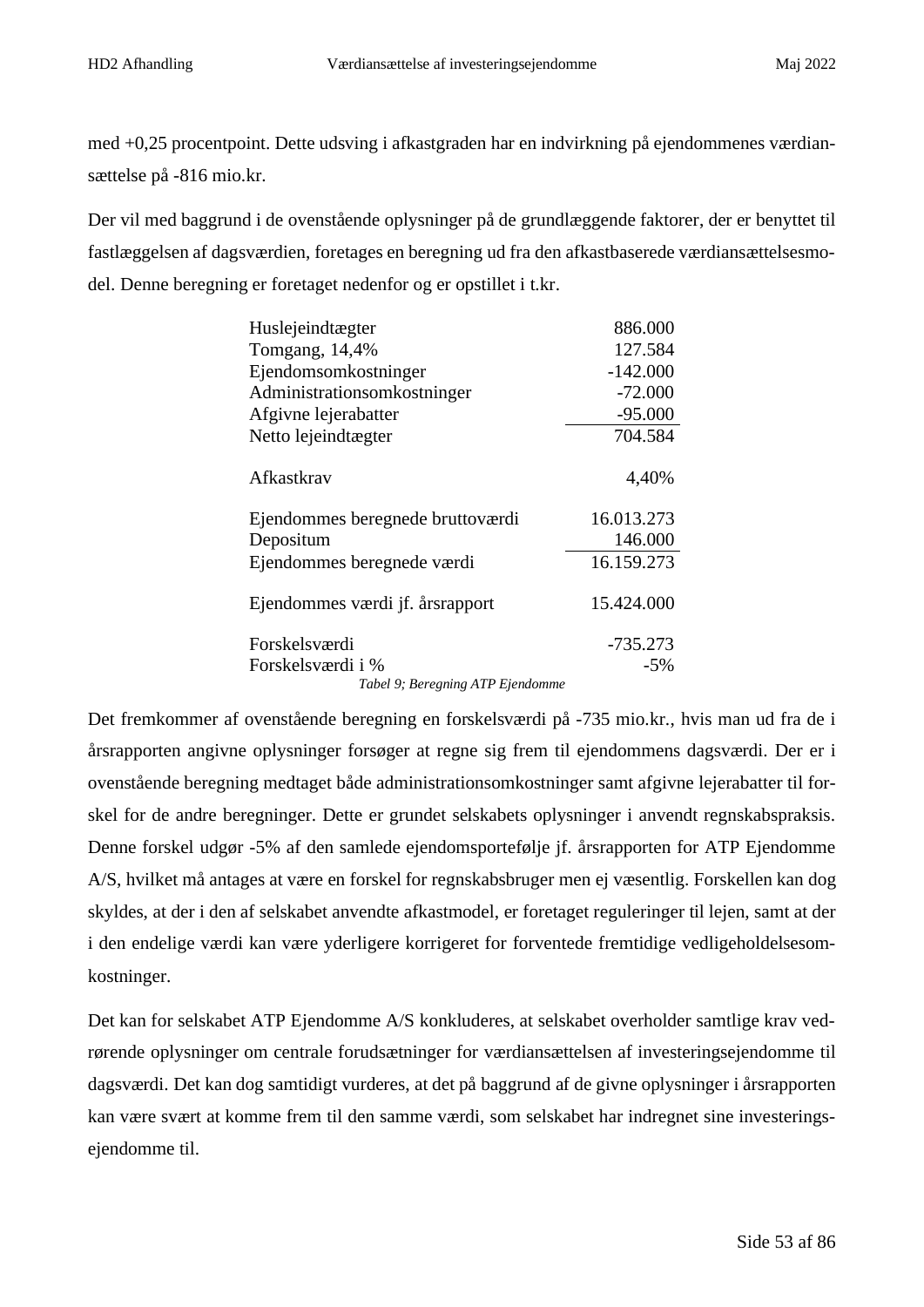## **10.4 Agat Ejendomme A/S**

Agat Ejendomme A/S er stiftet i 1974 og er børsnoteret på Nasdaq Copenhagen med fondskode DK0010258995. Selskabets ejerkreds bestemmes derfor ud fra, hvem som ejer aktierne ud fra salg og køb på Børsen. Selskabet har dog 3 betydelige ejere, som består af Strategic Investments A/S, Kirk og Thorsen Invest A/S og Dava 1 ApS (Agat Ejendomme A/S, 2021). Selskabets formål er at købe, opføre, sælge, udleje, formidle, investere i og rådgive om fast ejendom i ind- og udland. Selskabets ejendomsportefølje af investeringsejendomme består i øjeblikket hovedsageligt af shopping- og outletcentre i flere af store danske byer, som Frederikssund, Køge og Holbæk med flere, samt en ejendom i Polen. Årsrapporten for regnskabsåret 1. februar 2020 til 31. januar 2021 er aflagt i overensstemmelse med International Financial Reporting Standards (IFRS), samt danske oplysningskrav til årsrapporter for børsnoterede virksomheder, regnskabsklasse D. Der er imellem IFRS og årsregnskabsloven ingen særlige regler om investeringsejendomme, som adskiller sig væsentligt fra hinanden. Selskabets årsregnskab er i 2021 revideret af Deloitte uden bemærkninger i revisionspåtegningen.

Selskabets note til investeringsejendomme for koncernen udviser huslejeindtægter for 28,2 mio.kr., samt direkte driftsomkostninger på 9,6 mio.kr. Balancen udviser investeringsejendomme for 515 mio.kr., hvortil årets værdiregulering udgør -29,1 mio.kr., da selskabet indregner investeringsejendomme til dagsværdi, er dette selskab udvalgt til analyse af, hvorvidt dette overholder de objektive krav, som der tidligere er redegjort for. Der er i den nedenstående tabel opridset de generelle krav, samt hvorvidt Agat Ejendomme A/S har oplyst disse eller ej.

| <b>Krav til oplysning</b>        | Oplyst |
|----------------------------------|--------|
| Metode for opgørelse             | Ja     |
| Anvendelse af ejendomme          | Ja     |
| Beliggenhed                      | Ja     |
| Ekstern vurderingsmand           | Nej    |
| Afkastkrav                       | Ja     |
| Tomgang                          | Ja     |
| Diskonteringsrente (DCF)         | Nej    |
| Forventede inflationsrater (DCF) | Nei    |
| Diskonteringsperiode (DCF)       | Ja     |
| Terminalværdi (DCF)              | Nei    |
| Følsomhedsanalyse                | Ja     |

#### *Tabel 10; Agat Ejendomme, oplysninger*

Selskabet har oplyst 7 af 11 generelle krav i deres årsregnskab. Selskabet benytter sig af en discounted cashlow-model til fastsættelsen af dagsværdien af investeringsejendommene, der er i koncernens besiddelse. Ejendommene benyttes primært til erhverv indeholdende shopping- og outletcentre i flere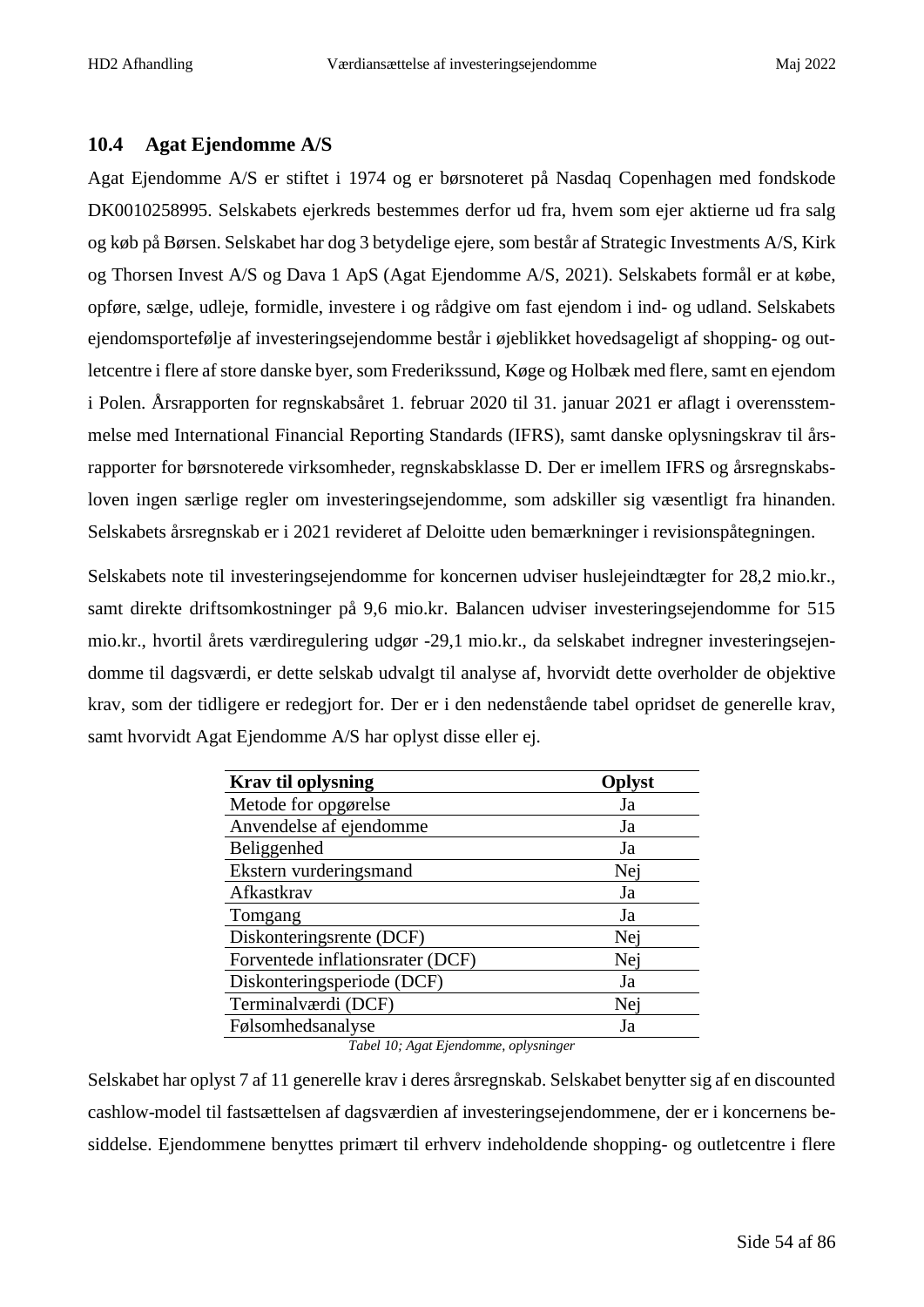af store danske byer. Det vurderes med disse oplysninger, at kravet om anvendelse af ejendommen samt beliggenhed også opfyldes. Selskabet oplyser, at afkastkravet er forskelligt på ejendommene mellem 4,25-6%, selskabet oplyser dog ikke, hvorvidt dette er fastsat af en ekstern vurderingsperson eller ej. Agat Ejendomme A/S oplyser endvidere, hvor meget af erhvervsejendommene der er udlejet pr. 31. januar 2021, både særskilt pr. ejendom, men altså også som vægtet gennemsnit. Dette er oplyst til 93%, hvorfor tomgangen må forudsættes at udgøre 7%. De yderligere centrale forudsætninger som medgår i DCF-modellen, er diskonteringsrente, forventede inflationsrater, diskonteringsperiode og terminalværdien. Her har Agat Ejendomme kun oplyst, at den benyttede diskonteringsperiode forløber over 10 år. Det må altså herudfra vurderes, at de andre oplysninger ville være væsentlige for regnskabsbruger, som det også vil blive yderligere belyst i genberegningen. Dernæst oplyser selskabet en følsomhedsanalyse, såfremt deres afkastkrav ændres med +0,25 procentpoint. Dette udsving i afkastgraden har en indvirkning på ejendommenes værdiansættelse på –21,8 mio.kr.

Der vil med baggrund i de ovenstående oplysninger på de grundlæggende faktorer, der er benyttet til fastlæggelsen af dagsværdien, foretages en beregning ud fra DCF-modellen. Denne beregning er foretaget nedenfor og er opstillet i t.kr. Det er ved denne beregning forudsat, at diskonteringsrenten er lig afkastkravet og de forventede inflationsrater dermed er fastsat til 0, da selskabet ej har oplyst herom i årsregnskabet, hvorfor de både kan være medtaget i beregningen eller ej, og dermed udgør en ej identificerbar faktor. Selskabet har ikke oplyst et vægtet afkastkrav, hvorfor dette forudsættes til 5,1% ud fra niveauet nævnt ovenfor. Dette giver dog udfordringer for regnskabsbruger, der ikke direkte kan aflede det vægtede gennemsnit, hvorfor den nedenstående beregning kunne være faldet anderledes ud, såfremt det vægtede gennemsnit var oplyst.

|                                   | År 1 | Ar <sub>2</sub> | År 3   | År 4   | År 5        | År 6        | År 7        | År 8        | År 9        | År 10       |             | Terminal periode |
|-----------------------------------|------|-----------------|--------|--------|-------------|-------------|-------------|-------------|-------------|-------------|-------------|------------------|
| <b>Estimeret</b> inflation        |      | 0               | 0      | 0      | $\mathbf 0$ | $\mathbf 0$ | $\mathbf 0$ | $\mathbf 0$ | $\mathbf 0$ | $\mathbf 0$ | $\mathbf 0$ | $\mathbf{0}$     |
| Husleje indtægter                 |      | 28.200          | 28.200 | 28.200 | 28.200      | 28.200      | 28.200      | 28.200      | 28.200      | 28.200      | 28.200      | 28.200           |
| Tomgangsleje                      |      | 1.974           | 1.974  | 1.974  | 1.974       | 1.974       | 1.974       | 1.974       | 1.974       | 1.974       | 1.974       | 1.974            |
| Nettoleje                         |      | 30.174          | 30.174 | 30.174 | 30.174      | 30.174      | 30.174      | 30.174      | 30.174      | 30.174      | 30.174      | 30.174           |
| Driftsomkostninger i alt          |      | 9.600           | 9.600  | 9.600  | 9.600       | 9.600       | 9.600       | 9.600       | 9.600       | 9.600       | 9.600       | 9.600            |
| Driftsoverskud                    |      | 20.574          | 20.574 | 20.574 | 20.574      | 20.574      | 20.574      | 20.574      | 20.574      | 20.574      | 20.574      | 20.574           |
| Ejendommens cashflow              |      | 20.574          | 20.574 | 20.574 | 20.574      | 20.574      | 20.574      | 20.574      | 20.574      | 20.574      | 20.574      | 20.574           |
| Diskonteringsfaktor               |      | 0.95            | 0,90   | 0,86   | 0,82        | 0,78        | 0,74        | 0,70        | 0,67        | 0,64        | 0,61        |                  |
| Nutisværdi af pengestrømme        |      | 19.571          | 18.617 | 17.709 | 16.846      | 16.025      | 15.243      | 14.500      | 13.793      | 13.121      | 12.481      |                  |
| Terminalværdi                     |      |                 |        |        |             |             |             |             |             |             |             | 401.444          |
| Forretningskrav                   |      | 5,1%            |        |        |             |             |             |             |             |             |             |                  |
| Diskonteringsrente                |      | 5,1%            |        |        |             |             |             |             |             |             |             |                  |
| Sum af nutidsværdi af pengestømme |      | 157.907         |        |        |             |             |             |             |             |             |             |                  |
| Nutidsværdi af terminalværdi      |      | 243.537         |        |        |             |             |             |             |             |             |             |                  |
| Værdi af ejendommen               |      | 401.444         |        |        |             |             |             |             |             |             |             |                  |
| Ejendommes værdi jf. årsrapport   |      | 515.000         |        |        |             |             |             |             |             |             |             |                  |
| Forskelsværdi                     |      | 113.556         |        |        |             |             |             |             |             |             |             |                  |
| Forskelsværdi i %                 |      | 22%             |        |        |             |             |             |             |             |             |             |                  |

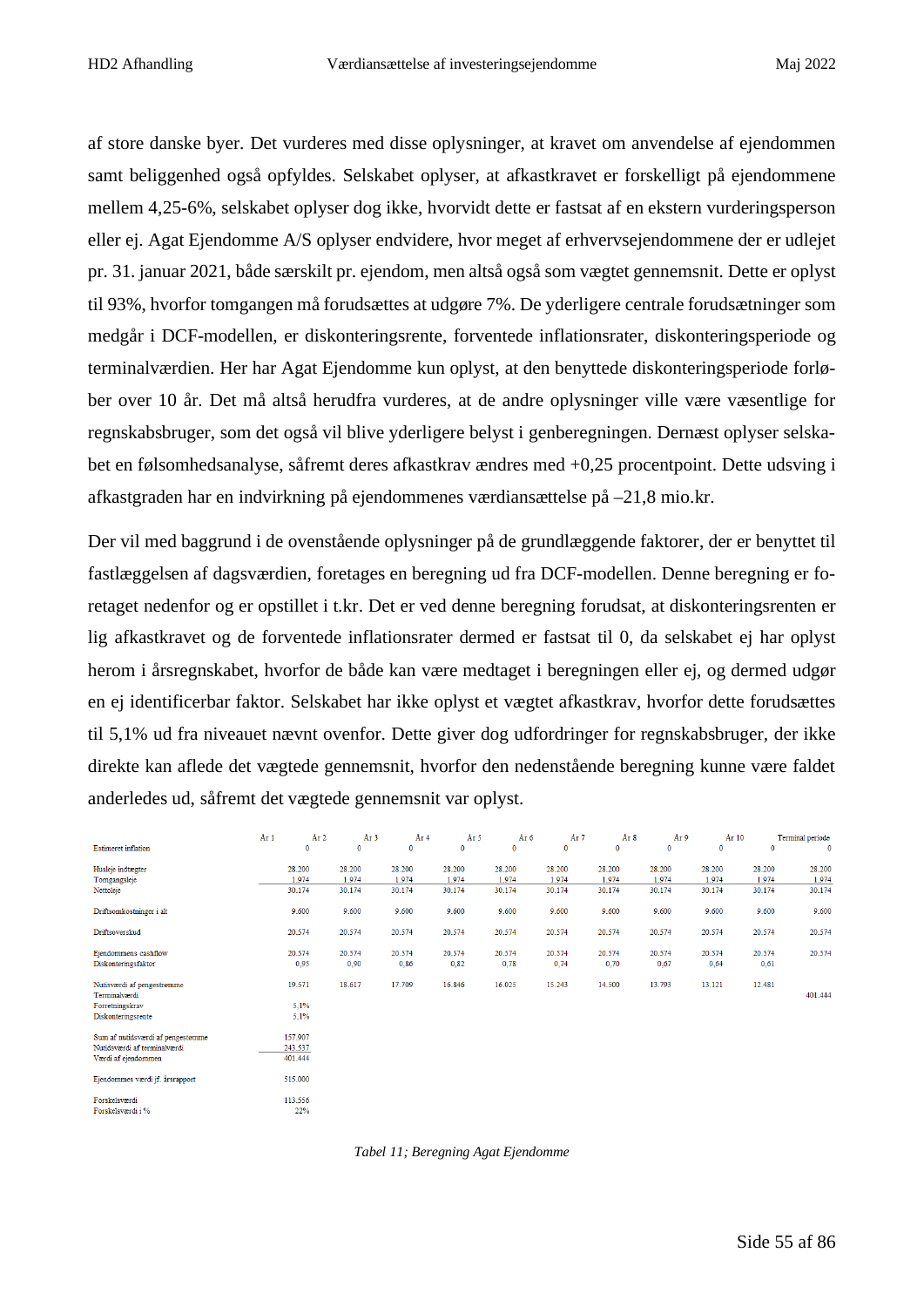Såfremt man ud fra de i årsrapporten angivne oplysninger forsøger at regne sig frem til ejendommenes dagsværdi, fremkommer der en forskelsværdi på 114 mio.kr. Denne forskel udgør 22% af den samlede ejendomsportefølje jf. Agat ejendomme A/S' årsrapport for 2020/21, hvilket må antages at være en væsentlig forskel for regnskabsbruger. Baggrunden til denne forskelsværdi kan dog ligge i, at der i DCF-modellen er en del yderligere behov for informationer til værdiansættelsen, og dermed må de faktorer, som ej er oplyst i årsrapporten, have en væsentlig indflydelse på beregningen af værdiansættelsen til dagsværdi. Agat Ejendomme oplyser endvidere, at en del af ejendommene har en omsætningsbestemt husleje for butikkerne, som lejer sig ind. Dette kan herudover også have stor indvirkning på værdiansættelsen af ejendommen.

Det kan for selskabet Agat Ejendomme A/S konkluderes, at selskabet ikke overholder samtlige krav vedrørende oplysninger om centrale forudsætninger for værdiansættelsen af investeringsejendomme til dagsværdi. Det kan i forlængelse heraf endvidere vurderes, at det på baggrund af de så afgivne oplysninger i årsrapporten er udfordrende at komme frem til den samme værdi, som selskabet har indregnet sine investeringsejendomme til.

## **10.5 Parken Sport og Entertainment A/S**

Parken Sport og Entertainment A/S er stiftet i 1991 og er børsnoteret på Nasdaq Copenhagen med fondskode DK0010237643 (Parken Sport og Entertainment A/S, 2021). Selskabets ejerkreds bestemmes derfor ud fra, hvem som ejer aktierne ud fra salg og køb på Børsen. Selskabet har dog 3 betydelige ejere, som består af KPS Invest A/S, Seier Capital A/S og ES – Parken ApS, der tilsammen ejer 72,91% af selskabet. Selskabets formål er at drive professionel idræt, primært fodbold og dermed forbundet virksomhed, herunder handel, service og investering, der naturligt kan foretages i forening med professionel idræt. Hertil kommer også at tilbyde ydelser indenfor oplevelsesindustrien, samt anden aktivitet. Formålet med investeringer i ejendomme er at opnå afkast af den investerede kapital i form af løbende driftsafkast ved udlejning og/eller kapitalgevinst ved videresalg. Selskabets ejendomme består af 4 kontortårne, som er opført i tilknytning til Parken i København. Årsrapporten for regnskabsåret 1. januar til 31. december 2020 er aflagt i overensstemmelse med International Financial Reporting Standards (IFRS), samt danske oplysningskrav til årsrapporter for børsnoterede virksomheder, regnskabsklasse D. Der er imellem IFRS og årsregnskabsloven ingen særlige regler om investeringsejendomme, som adskiller sig væsentligt fra hinanden. Selskabets årsregnskab er i 2020 revideret af PricewaterhouseCoopers uden bemærkninger i revisionspåtegningen.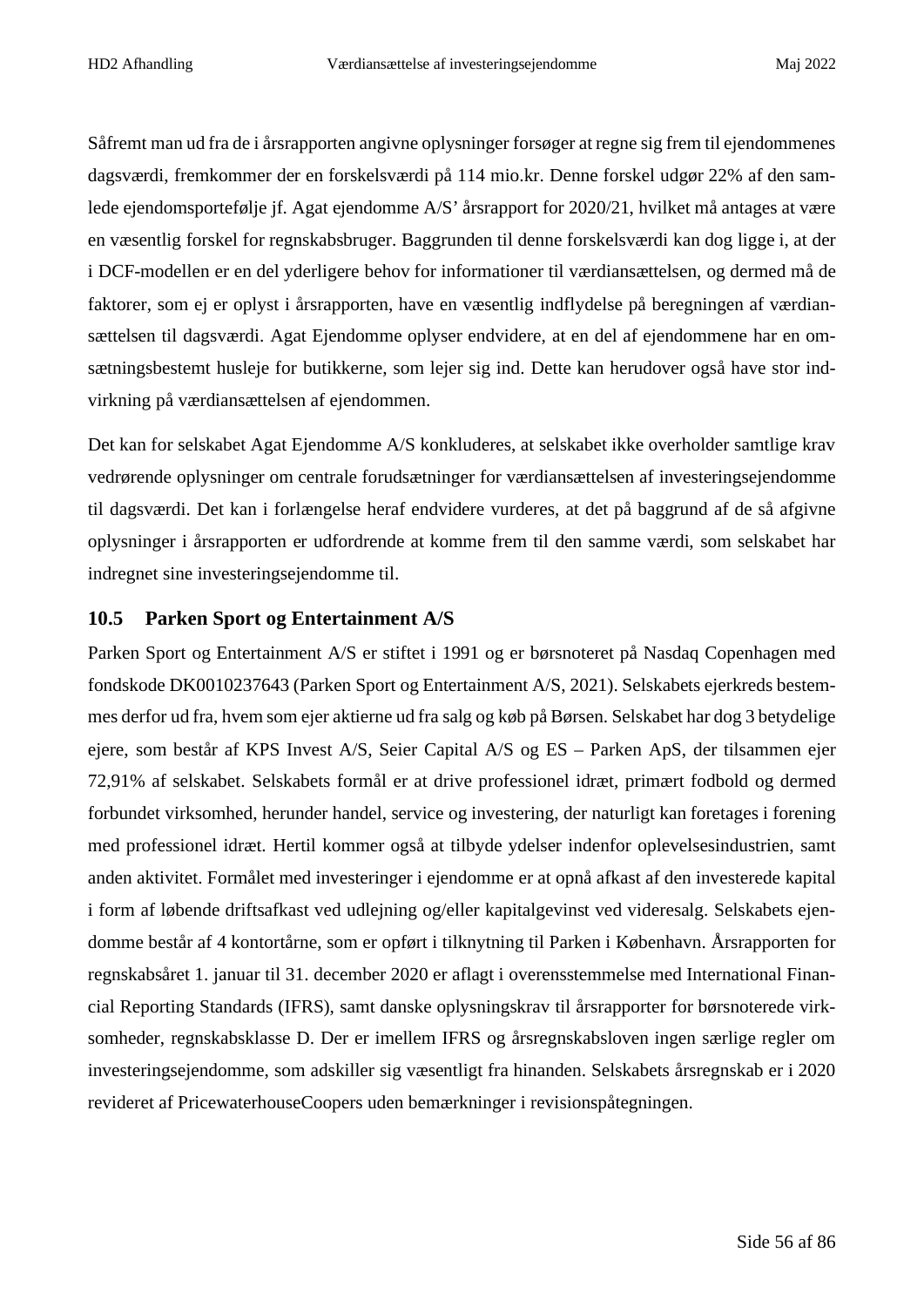Selskabets segmentoplysninger, udviser for koncernen huslejeindtægter for 46,9 mio.kr., samt direkte driftsomkostninger på 5,8 mio.kr. vedrørende investeringsejendommene. Selskabets note til investeringsejendomme for koncernen udviser investeringsejendomme for 627 mio.kr., hvortil årets dagsværdireguleringer udgør 11,1 mio.kr., da selskabet indregner investeringsejendomme til dagsværdi, er dette selskab udvalgt til analyse af, hvorvidt dette overholder de objektive krav, som der tidligere er redegjort for. Der er i den nedenstående tabel opridset de generelle krav, samt hvorvidt Parken Sport og Entertainment A/S har oplyst disse eller ej.

| <b>Krav til oplysning</b>        | Oplyst |
|----------------------------------|--------|
| Metode for opgørelse             | Ja     |
| Anvendelse af ejendomme          | Ja     |
| Beliggenhed                      | Ja     |
| Ekstern vurderingsmand           | Ja     |
| Afkastkrav                       | Ja     |
| Tomgang                          | Ja     |
| Diskonteringsrente (DCF)         | Nej    |
| Forventede inflationsrater (DCF) | Ja     |
| Diskonteringsperiode (DCF)       | Ja     |
| Terminalværdi (DCF)              | Nej    |
| Følsomhedsanalyse                | Ja     |

*Tabel 12; Parken Sport og Entertainment, oplysninger*

Selskabet har oplyst 9 af 11 generelle krav i deres årsregnskab. Selskabet benytter sig af en DCFmodel til fastsættelsen af dagsværdien af investeringsejendommene, der er i koncernens besiddelse. De 4 ejendomme benyttes udelukkende til kontorejendomme, som er opført i tilknytning til Parken i København. Det vurderes med disse oplysninger, at kravet om anvendelse af ejendommen samt beliggenhed også opfyldes. Selskabet oplyser, at afkastkravet er fastsat til 4,75%, med baggrund i en ekstern vurdering. Selskabet oplyser endvidere, at der ikke er benyttet en ekstern valuar til værdiansættelsen af ejendommene til dagsværdi pr. 31. december 2020.

Parken Sport og Entertainment oplyser endvidere, at selskabet forventer en tomgang på 6% i de løbende år, sammen med en forventet gennemsnitlig lejeindtægt på 1.385 pr. m2. Selskabet oplyser i samme note, at der ved brug af DCF-modellen ikke er medtaget inflationskorrigerede pengestrømme samt afkastkrav, hvorfor den forventede inflationsrate må forudsættes at udgøre 0%. Selskabet har benyttet en diskonteringsperiode på 40 år, som er perioden frem til hjemfaldspligten, der forekommer i år 2060. De yderligere centrale forudsætninger, som medgår i DCF-modellen, er diskonteringsrente og terminalværdien. Disse oplysninger er ej givet af Parken Sport og Entertainment. Disse er dog oplysninger, som vil kunne bruges af regnskabsbruger.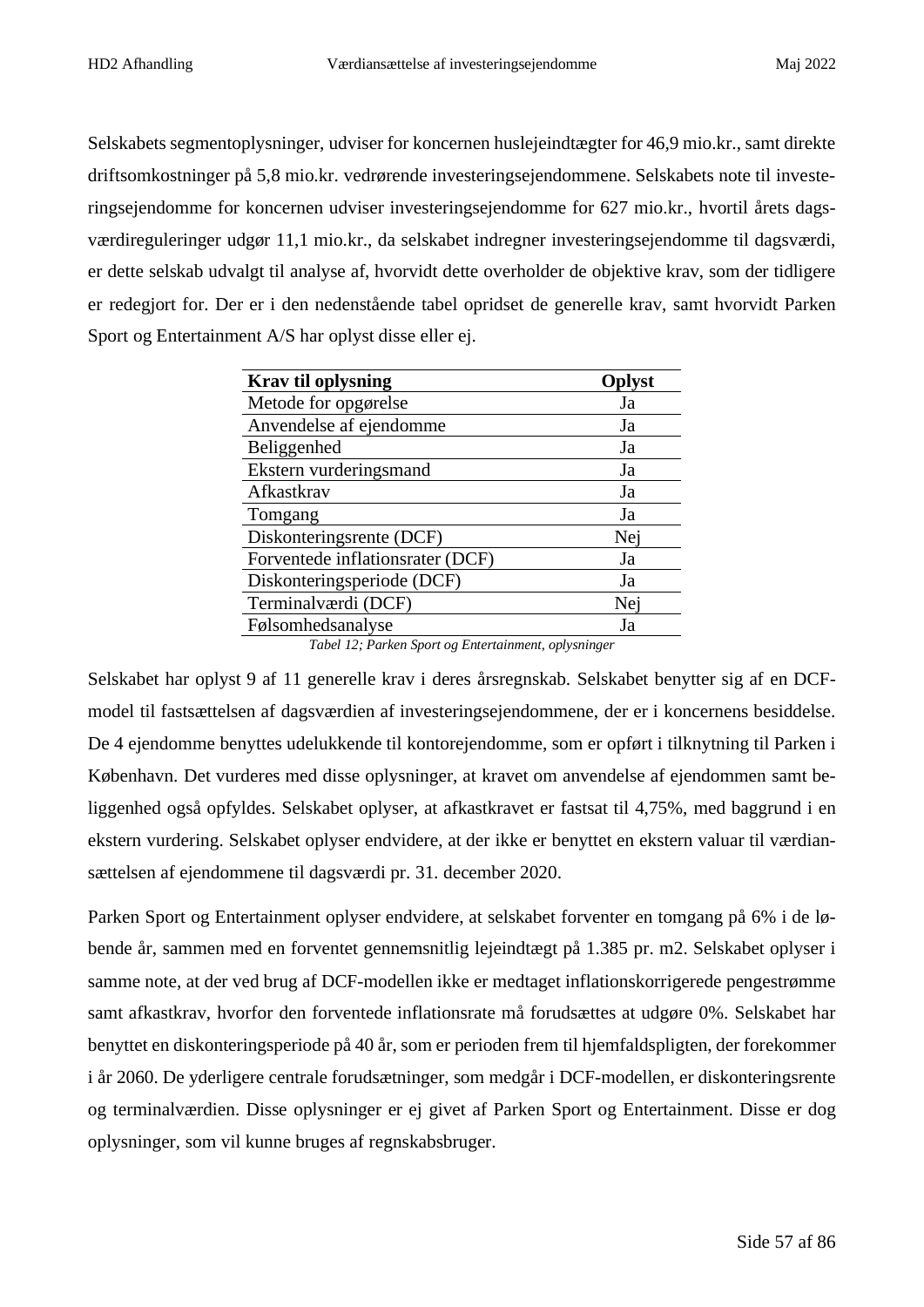Dernæst oplyser selskabet en følsomhedsanalyse på både afkastprocent, tomgang og lejeindtægt. Denne følsomhedsanalyse er oplyst i årsregnskabet med følgende; "*Ved en stigning i afkastprocenten på 0,5 % point vil ejendommenes dagsværdi falde med 42 mio.kr. (2019: 37 mio.kr.). Omvendt vil et fald i afkastprocenten på 0,5 % medføre en stigning i dagsværdien på 47 mio.kr. (2019: 41 mio.kr.). Ved en stigning i tomgangen på 1 % vil ejendommenes dagsværdi falde med 7 mio.kr. (2019: 7 mio.kr.). Omvendt vil et fald i tomgangen på 1 % medføre en stigning i dagsværdien på 7 mio.kr. (2019: 7 mio.kr.). En ændring i den gennemsnitlige lejeindtægt pr. m² på kr. 10 vil medføre en ændring i ejendommenes dagsværdi på 5 mio.kr. (2019: 5 mio.kr.)."*. Dette vurderes til at være en følsomhedsanalyse, som giver regnskabsbruger en god forståelse af følsomheden på flere parametre, som er brugbare for regnskabsbrugeren.

Der vil med baggrund i de ovenstående oplysninger på de grundlæggende faktorer, der er benyttet til fastlæggelsen af dagsværdien, foretages en beregning ud fra DCF-modellen. Denne beregning er foretaget nedenfor og er opstillet i t.kr. Det er ved denne beregning forudsat, at diskonteringsrenten er lig afkastkravet, og de forventede inflationsrater dermed er 0.

| <b>Estimeret</b> inflation                                                                                 | År 1 | Ar <sub>2</sub><br>$\mathbf 0$             | År 3<br>$\mathbf 0$ | År 4<br>$\bullet$ | År 5<br>$\bullet$ | År 6<br>$\mathbf{0}$ | År 7<br>$\mathbf{0}$ | År 8<br>$\mathbf{0}$ | År 9<br>$\mathbf{0}$ | År 10<br>$\mathbf{0}$ | År 40<br>$\mathbf{0}$ | 0              | Terminal periode<br>$\mathbf{0}$ |
|------------------------------------------------------------------------------------------------------------|------|--------------------------------------------|---------------------|-------------------|-------------------|----------------------|----------------------|----------------------|----------------------|-----------------------|-----------------------|----------------|----------------------------------|
| Nettoleje                                                                                                  |      | 44.506                                     | 44.506              | 44.506            | 44.506            | 44.506               | 44.506               | 44.506               | 44.506               | 44.506                | 44.506                | 44.506         | 44.506                           |
| Driftsomkostninger i alt                                                                                   |      | 8.470                                      | 8.470               | 8.470             | 8.470             | 8,470                | 8.470                | 8,470                | 8.470                | 8.470                 | 8,470                 | 8,470          | 8.470                            |
| Driftsoverskud                                                                                             |      | 36.035                                     | 36.035              | 36.035            | 36.035            | 36.035               | 36.035               | 36.035               | 36.035               | 36.035                | 36.035                | 36.035         | 36.035                           |
| Ejendommens cashflow<br>Diskonteringsfaktor                                                                |      | 36.035<br>0,95                             | 36.035<br>0,91      | 36.035<br>0,87    | 36.035<br>0,83    | 36.035<br>0,79       | 36.035<br>0,76       | 36.035<br>0,72       | 36.035<br>0,69       | 36.035<br>0,66        | 36.035<br>0,63        | 36.035<br>0,16 | 36.035                           |
| Nutisværdi af pengestrømme<br>Terminalværdi<br>Forretningskrav<br>Diskonteringsrente                       |      | 34.401<br>4,8%<br>4,8%                     | 32.841              | 31.352            | 29.930            | 28.573               | 27.277               | 26.041               | 24.860               | 23.732                | 22.656                | 5.631          | 758.637                          |
| Sum af nutidsværdi af pengestømme<br>Nutidsværdi af terminalværdi<br>Hjemfaldspligt<br>Værdi af ejendommen |      | 640.095<br>118.542<br>$-49.900$<br>708.737 |                     |                   |                   |                      |                      |                      |                      |                       |                       |                |                                  |
| Ejendommes værdi jf. årsrapport                                                                            |      | 626.951                                    |                     |                   |                   |                      |                      |                      |                      |                       |                       |                |                                  |
| Forskelsværdi<br>Forskelsværdi i %                                                                         |      | $-81.786$<br>$-13%$                        |                     |                   |                   |                      |                      |                      |                      |                       |                       |                |                                  |

#### *Tabel 13; Beregning Parken Sport og Entertainment*

Såfremt man ud fra de i årsrapporten angivne oplysninger forsøger at regne sig frem til ejendommenes dagsværdi, fremkommer der en forskelsværdi på -82 mio.kr. Denne forskel udgør -13% af den samlede ejendomsportefølje jf. Parken Sport og Entertainment A/S' årsrapport for 2020, hvilket må antages at være en væsentlig forskel for regnskabsbruger. Selskabet oplyser i noten til investeringsejendomme, at såfremt et eller flere af kontortårnene sælges separat, effektueres offentlige afgifter, som vil medføre en forøgelse af driftsomkostningerne. Dette oplyses til at være indregnet i værdiansættelsen, hvorfor dette vil kunne påvirke, at den ovenstående forskelsværdi er negativ i forholdet mellem de to værdier.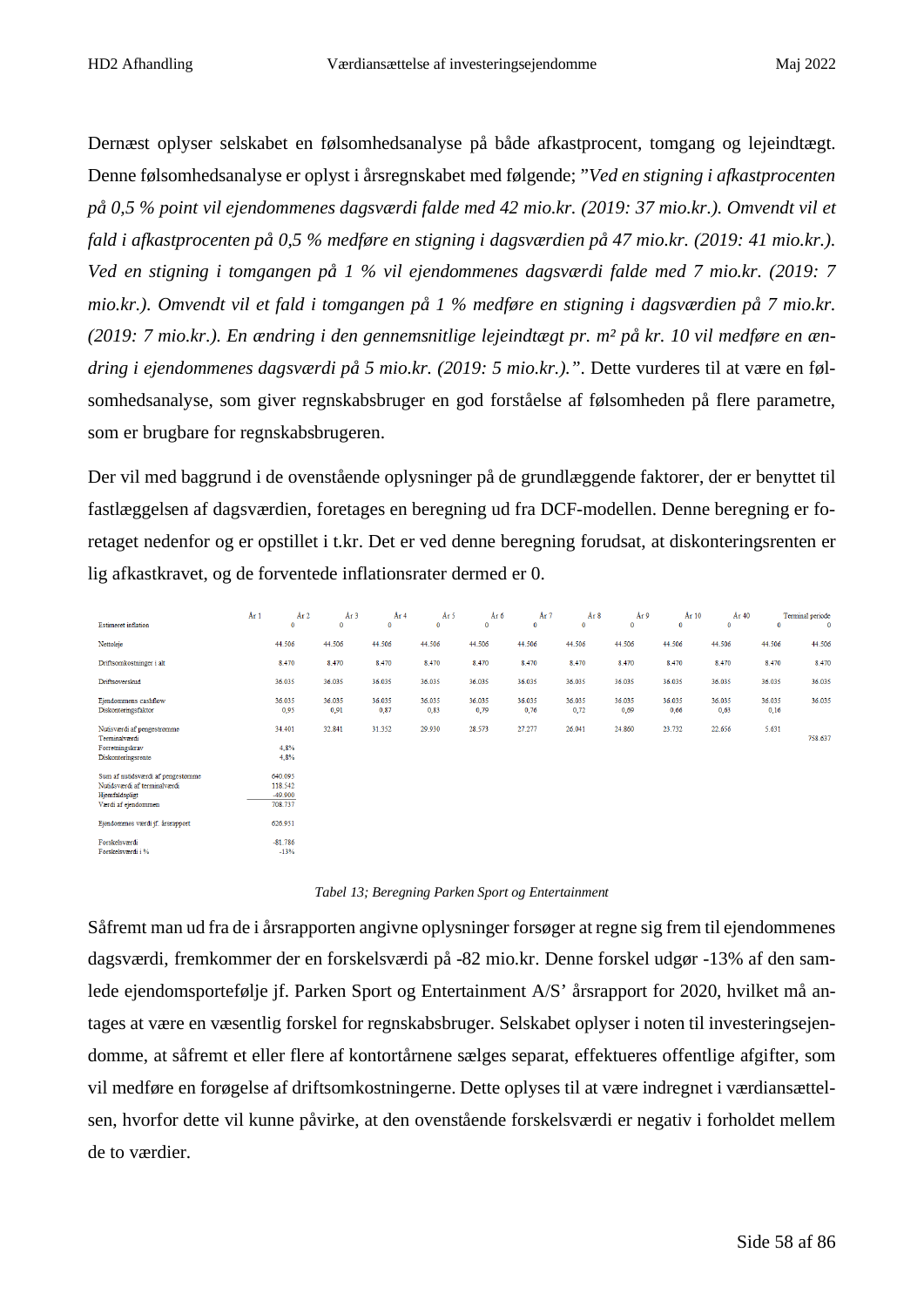Det kan for selskabet konkluderes, at de ikke overholder samtlige krav vedrørende oplysninger om centrale forudsætninger for værdiansættelsen af investeringsejendomme til dagsværdi. Det kan i forlængelse heraf endvidere vurderes, at det på baggrund af de så afgivne oplysninger i årsrapporten er udfordrende at komme frem til den samme værdi, som selskabet har indregnet sine investeringsejendomme til. Der er dog mange informationer til regnskabsbruger, som giver et godt indblik i værdiansættelsen af ejendommene, samt hvor følsomme disse er for ændring i underliggende faktorer med videre.

## **10.6 Danica Ejendomsselskab ApS**

Danica Ejendomsselskab ApS er grundlagt i 1915 og er ejet 100% af DANICA PENSION, LIVS-FORSIKRINGS-AKTIESELSKAB. *"Selskabets formål er at opføre, eje og drive fast ejendom samt udøve naturlig virksomhed knyttet hertil."* (Danica Ejendomsselskab ApS, 2022) Selskabet investerer i ejendomme primært Storkøbenhavn og de andre større byer i Danmark. Selskabets ejendomsportefølje i drift består af tre kategorier nemlig; Detail og shopping centre, erhvervsejendomme og boligejendomme. Årsrapporten for regnskabsåret 1. januar til 31. december 2021 er aflagt efter bestemmelserne i årsregnskabsloven for store virksomheder i regnskabsklasse C. Selskabets årsregnskab er i 2021 revideret af Deloitte uden bemærkninger i revisionspåtegningen.

Selskabets resultatopgørelse for 2021 udviser huslejeindtægter for 819 mio.kr., udgifter til lejemål på 269 mio.kr., samt et resultat før skat på 953 mio.kr. Balancen udviser derudover investeringsejendomme for 17.544 mio.kr., hvortil årets værdiregulering udgør 23 mio.kr., da selskabet indregner investeringsejendomme til dagsværdi, er dette selskab udvalgt til analyse af, hvorvidt dette overholder de objektive krav, som der tidligere er redegjort for. Der er i den nedenstående tabel opridset de generelle krav, samt hvorvidt Danica Ejendomsselskab ApS har oplyst disse eller ej.

| <b>Krav til oplysning</b>        | Oplyst |
|----------------------------------|--------|
| Metode for opgørelse             | Ja     |
| Anvendelse af ejendomme          | Ja     |
| Beliggenhed                      | Ja     |
| Ekstern vurderingsmand           | Ja     |
| Afkastkrav                       | Ja     |
| Tomgang                          | Ja     |
| Diskonteringsrente (DCF)         | Nej    |
| Forventede inflationsrater (DCF) | Ja     |
| Diskonteringsperiode (DCF)       | Nej    |
| Terminalværdi (DCF)              | Nei    |
| Følsomhedsanalyse                | Ja     |

*Tabel 14; Danica Ejendomsselskab ApS, oplysninger*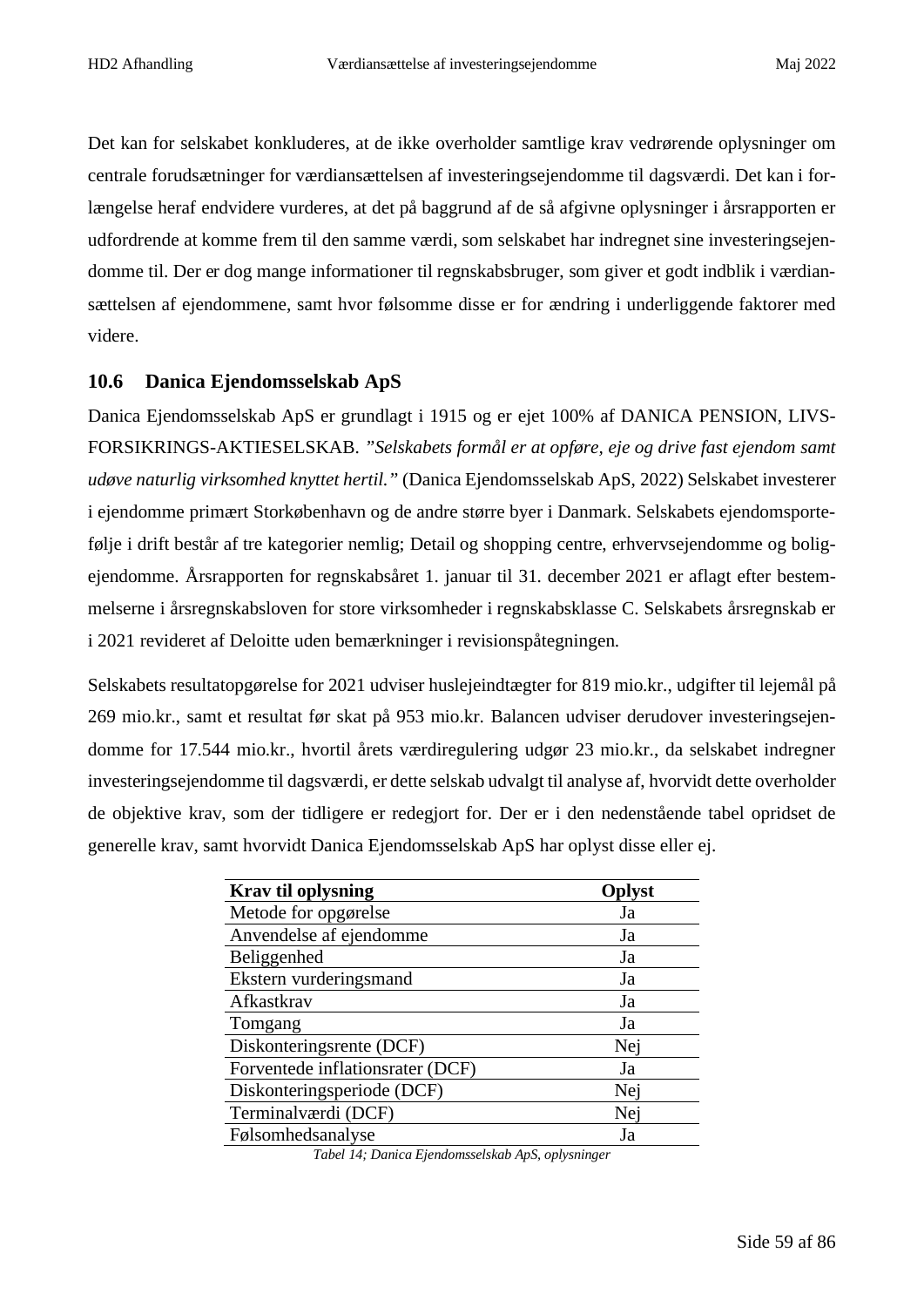Selskabet har oplyst 8 af 11 generelle krav i deres årsregnskab. Selskabet benytter sig af en DCFmodel til fastsættelsen af dagsværdien af investeringsejendommene, der er i selskabets portefølje. Selskabets ejendomme er spredt i Storkøbenhavn samt i andre større danske byer. Ejendommene benyttes til detail, erhverv og bolig. Det vurderes med disse oplysninger, at kravet om anvendelse af ejendommen samt beliggenhed også opfyldes. Selskabet oplyser, at afkastkravet er ligger i niveauet 3,48% til 8%, denne forventning til afkastkravet modtages halvårligt af eksterne vurderingsmænd. Der er i årsrapporten oplyst, at de direkte ejede ejendomme pr. statusdagen d. 31. december har en udlejningsprocent på 91,3%, hvorfor tomgangen på dette tidspunkt må forudsættes at udgøre 8,7%. Dernæst oplyser Danica Ejendomsselskab i deres anvendt regnskabspraksis, at den langsigtede forventede inflation udgør 2%. De yderligere centrale forudsætninger, som medgår i DCF-modellen, er diskonteringsrente, diskonteringsperiode og terminalværdien. Disse oplysninger er ikke medtaget i årsrapporten. Disse oplysninger, specielt diskonteringsperioden, må vurderes at være væsentlige for regnskabsbruger.

Dernæst oplyser selskabet en følsomhedsanalyse på både tomgang og lånerente i forhold til årets resultat, samt på lejeniveauet og afkastkravet i forhold til investeringsejendommenes værdi. Denne følsomhedsanalyse er oplyst i årsregnskabet med følgende;

Risikoen i porteføljen af direkte ejede ejendomme er følgende:

| Effekt på årsresultatet, mio. kr.                         |         |
|-----------------------------------------------------------|---------|
| En stigning på fem procent i den gennemsnitlige tomgang   | -6      |
| En stigning på en procent i den gennemsnitlige lånerente  | -8      |
| Effekt på aktivernes værdi, mio. kr.                      |         |
| Et fald på fem procent, i det gennemsnitlige lejeniveau   | $-754$  |
| En stigning på en procent i det gennemsnitlige afkastkrav | $-2147$ |

*Figur 2; Følsomhed, Danica Ejendomsselskab, (Danica Ejendomsselskab ApS, 2022)*

Dette vurderes til at være en følsomhedsanalyse, som giver regnskabsbruger en god forståelse af følsomheden på flere parametre, som er brugbare for regnskabsbrugeren.

Der vil med baggrund i de ovenstående oplysninger på de grundlæggende faktorer, der er benyttet til fastlæggelsen af dagsværdien, foretages en beregning ud fra DCF-modellen. Denne beregning er foretaget nedenfor og er opstillet i t.kr. Det er ved denne beregning forudsat, at diskonteringsrenten er lig afkastkravet tillagt de forventede inflationsrater. Diskonteringsperioden er heller ikke oplyst,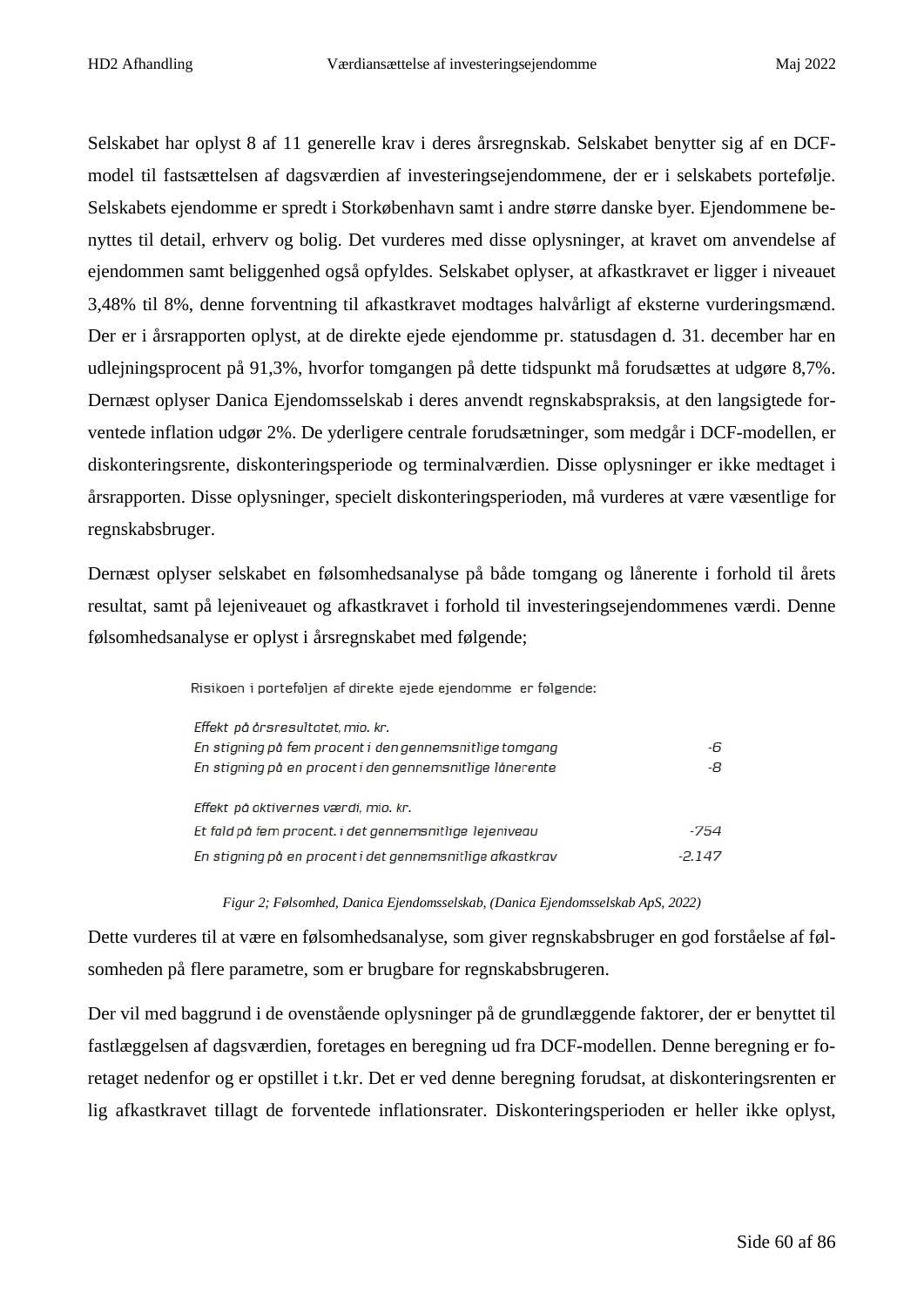hvorfor denne i nedenstående forsøg på genberegning forudsættes til 10 år. Selskabet har endvidere ikke oplyst en vægtet afkastgrad, hvorfor denne er fastsat til 5%, ud fra niveauet.

|                                   | År 1 | Ar <sub>2</sub> |         | Ar <sub>3</sub> | År 4    | Ar 5    | Ar <sub>6</sub> | År 7      | Ar 8      | Ar <sub>9</sub> | År 10     | Terminal periode |
|-----------------------------------|------|-----------------|---------|-----------------|---------|---------|-----------------|-----------|-----------|-----------------|-----------|------------------|
| <b>Estimeret</b> inflation        |      | $\bullet$       | 2,00%   | 2,00%           | 2,00%   | 2,00%   | 2,00%           | 2,00%     | 2,00%     | 2,00%           | 2.00%     | 2,00%            |
| Nettoleje                         |      | 890.253         | 908.058 | 926.219         | 944.744 | 963.638 | 982.911         | 1.002.569 | 1.022.621 | 1.043.073       | 1.063.935 | 1.085.213        |
| Driftsomkostninger i alt          |      | 269,000         | 274.380 | 279.868         | 285.465 | 291.174 | 296.998         | 302.938   | 308.996   | 315.176         | 321.480   | 327.909          |
| Driftsoverskud                    |      | 621.253         | 633.678 | 646.352         | 659.279 | 672.464 | 685.914         | 699.632   | 713.624   | 727.897         | 742.455   | 757.304          |
| Ejendommens cashflow              |      | 621.253         | 633.678 | 646.352         | 659.279 | 672.464 | 685.914         | 699.632   | 713.624   | 727.897         | 742.455   | 757.304          |
| Diskonteringsfaktor               |      | 0,93            | 0,87    | 0,82            | 0,76    | 0,71    | 0,67            | 0,62      | 0,58      | 0,54            | 0,51      |                  |
| Nutisværdi af pengestrømme        |      | 580.610         | 553.479 | 527.615         | 502.961 | 479.458 | 457.053         | 435.696   | 415.336   | 395.928         | 377.426   |                  |
| Terminalværdi                     |      |                 |         |                 |         |         |                 |           |           |                 |           | 15.146.079       |
| Forretningskrav                   |      | 5,0%            |         |                 |         |         |                 |           |           |                 |           |                  |
| Diskonteringsrente                |      | 7.0%            |         |                 |         |         |                 |           |           |                 |           |                  |
| Sum af nutidsværdi af pengestømme |      | 4.725.562       |         |                 |         |         |                 |           |           |                 |           |                  |
| Nutidsværdi af terminalværdi      |      | 7.699.498       |         |                 |         |         |                 |           |           |                 |           |                  |
| Værdi af ejendommen               |      | 12.425.060      |         |                 |         |         |                 |           |           |                 |           |                  |
| Ejendommes værdi jf. årsrapport   |      | 17.544.000      |         |                 |         |         |                 |           |           |                 |           |                  |
| Forskelsværdi                     |      | 5.118.940       |         |                 |         |         |                 |           |           |                 |           |                  |
| Forskelsværdi i %                 |      | 29%             |         |                 |         |         |                 |           |           |                 |           |                  |

#### *Tabel 15; Beregning Danica Ejendomsselskab*

Såfremt man ud fra de i årsrapporten angivne oplysninger forsøger at regne sig frem til ejendommenes dagsværdi, fremkommer der en forskelsværdi på 5.119 mio.kr. Denne forskel udgør 29% af den samlede ejendomsportefølje jf. selskabets årsrapport for 2021, hvilket må antages at være en væsentlig forskel for regnskabsbruger. Selskabet oplyser endvidere, at en del af ejendommene har en omsætningsbestemt husleje for butikkerne, som lejer sig ind. Dette kan herudover også have stor indvirkning på værdiansættelsen af ejendommen. Herudover er der mangel på oplysninger i forhold til værdiansættelsen af ejendommene, hvorfor dette også gør det mindre gennemsigtigt at efterregne selskabets ejendomsværdier.

Det kan for selskabet konkluderes, at de ikke overholder samtlige krav vedrørende oplysninger om centrale forudsætninger for værdiansættelsen af investeringsejendomme til dagsværdi. Det kan i forlængelse heraf endvidere vurderes, at det på baggrund af de så afgivne oplysninger i årsrapporten er udfordrende at komme frem til den samme værdi, som selskabet har indregnet sine investeringsejendomme til.

## **10.7 Delkonklusion**

Der er i den ovenstående analyse stor forskel på, hvor gode selskaberne er til at medtage de relevante oplysninger samt hvor stor en forskel, der bliver beregnet ved et forsøg på genberegning af ejendomsværdierne. Dette vil blive diskuteret yderligere senere i projektet, da der stilles spørgsmål ved væsentligheden af de centrale forudsætninger, samt hvorvidt der er forskel på revisionsselskaberne.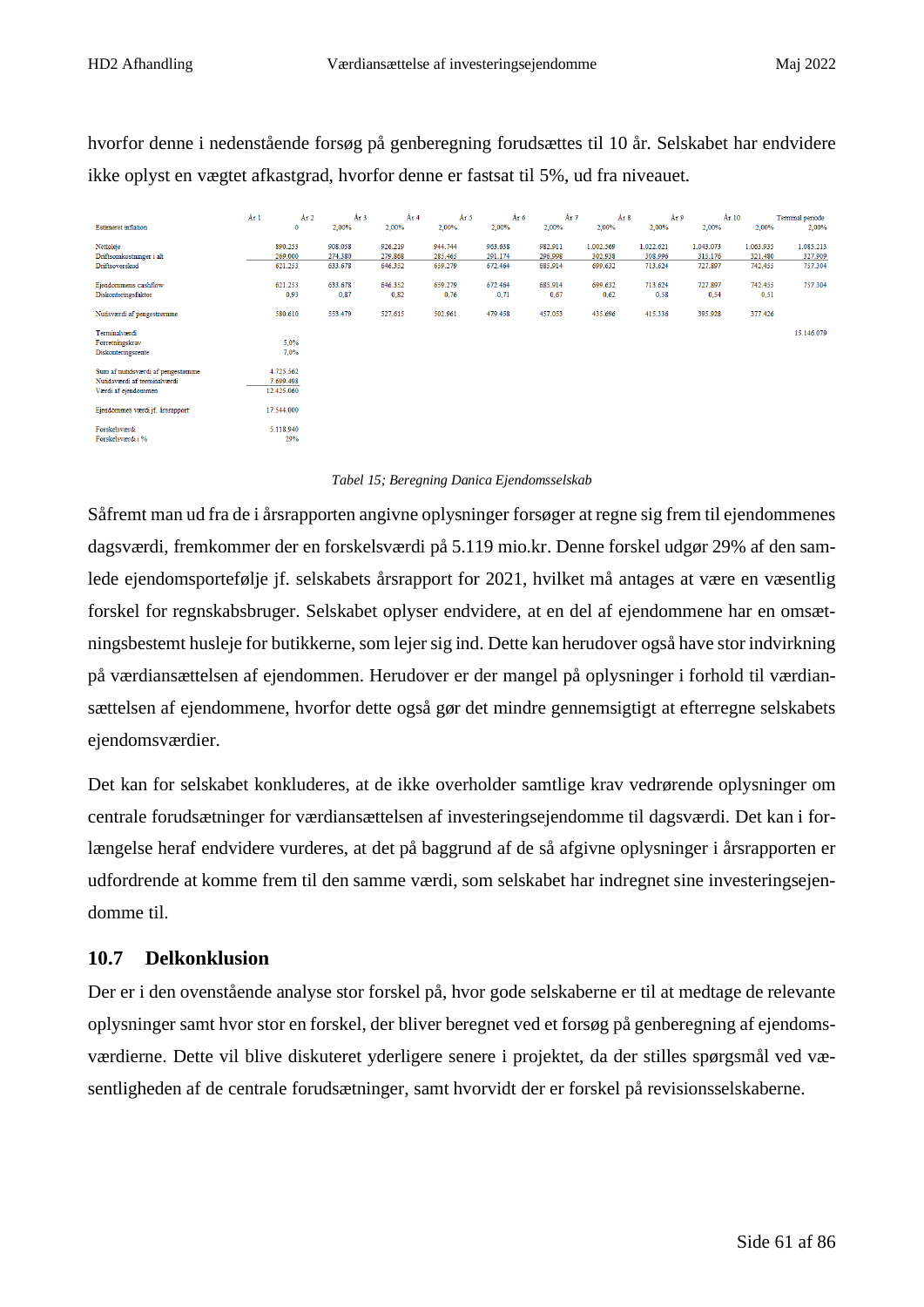## **11 Er der forskel på revisionshusene?**

Der er som tidligere nævnt i projektet forskel på hvilke oplysninger, som PwC, EY og Deloitte mener, er centrale forudsætninger, og hvad der hermed skal oplyses i årsregnskabet. Der er herudover benævnt hvilke risici, der kan være ved valg af revisor. Det er derfor relevant at undersøge, om der for de mindre revisionshuse er samme standarder som ved de større revisionshuse, eller hvorvidt der er en væsentlig forskel, som kan have betydning for regnskabsbruger?

Det er i forlængelse heraf interessant, hvorvidt der er forskel på hvor stor en del af de centrale forudsætninger, som der oplyses i de analyserede virksomheder. Fordelingen imellem den afkastbaserede model og DCF-modellen er således, at der klart oplyses den største del af de fastsatte krav ved den afkastbaserede model. Her oplyses henholdsvis for C.W. Obel Ejendomme A/S 100% af oplysningskravene, Knud Højgaards Fond 86% af oplysningskravene og ATP Ejendomme A/S 100% af oplysningskravene. Dernæst er der for de selskaber, som benytter DCF-modellen oplyst for Agat Ejendomme A/S 64% af oplysningskravene, Parken Sport og Entertainment A/S 82% af oplysningskravene og for Danica Ejendomsselskab ApS 73% af oplysningskravene. Der er ved den afkastbaserede model tale om, at PricewaterhouseCoopers og Deloitte er de bedste i forhold til oplysning af samtlige krav, hvorimod EY kun har oplyst 6 ud af 7 krav. Det er derudover ved benyttelsen af DCF-modellen således, at PricewaterhouseCoopers er de, som oplyser det meste med 9 ud af de 11 krav, hvorimod Deloitte ligger med henholdsvis 7 og 8 ud af de 11 krav. Der er ud fra dette altså ikke nogen af revisionshusene, som ligger klart foran de andre i mellem de 3 største revisionsfirmaer i verden (Vastila, 2021). Men hvad så med de mindre revisionshuse? Medtager de samme grad af oplysninger, eller bliver denne formindsket? Det er ved de mindre revisionshuse forventningen, at der ikke er samme grad af interne retningslinjer samt informationsdeling på tværs af landet eller i branchegrupper, hvorfor det forventes, at disse er mindre gode til at medtage oplysninger i årsregnskabet.

Der er til analyse heraf udvalgt to større selskaber med investeringsejendomme indregnet til dagsværdi, der testet for, hvorvidt selskaberne oplyser, det de skal, samt hvilke revisorer der har påtegnet årsregnskabet.

#### **11.1 Rent Estate A/S**

Rent Estate A/S er stiftet i 1999 og er 100% ejet af Rent Estate Holding ApS, der er familie ejet af Frank Buch-Andersen, og sønnerne Emil og Simon Buch-Andersen. Selskabets formål er at drive udlejning af ejendomme og dermed beslægtet virksomhed. Koncernen investerer i ejendomme til flere formål på det meste af Sjælland. Årsrapporten for regnskabsåret 1. juli 2020 til 30. juni 2021 er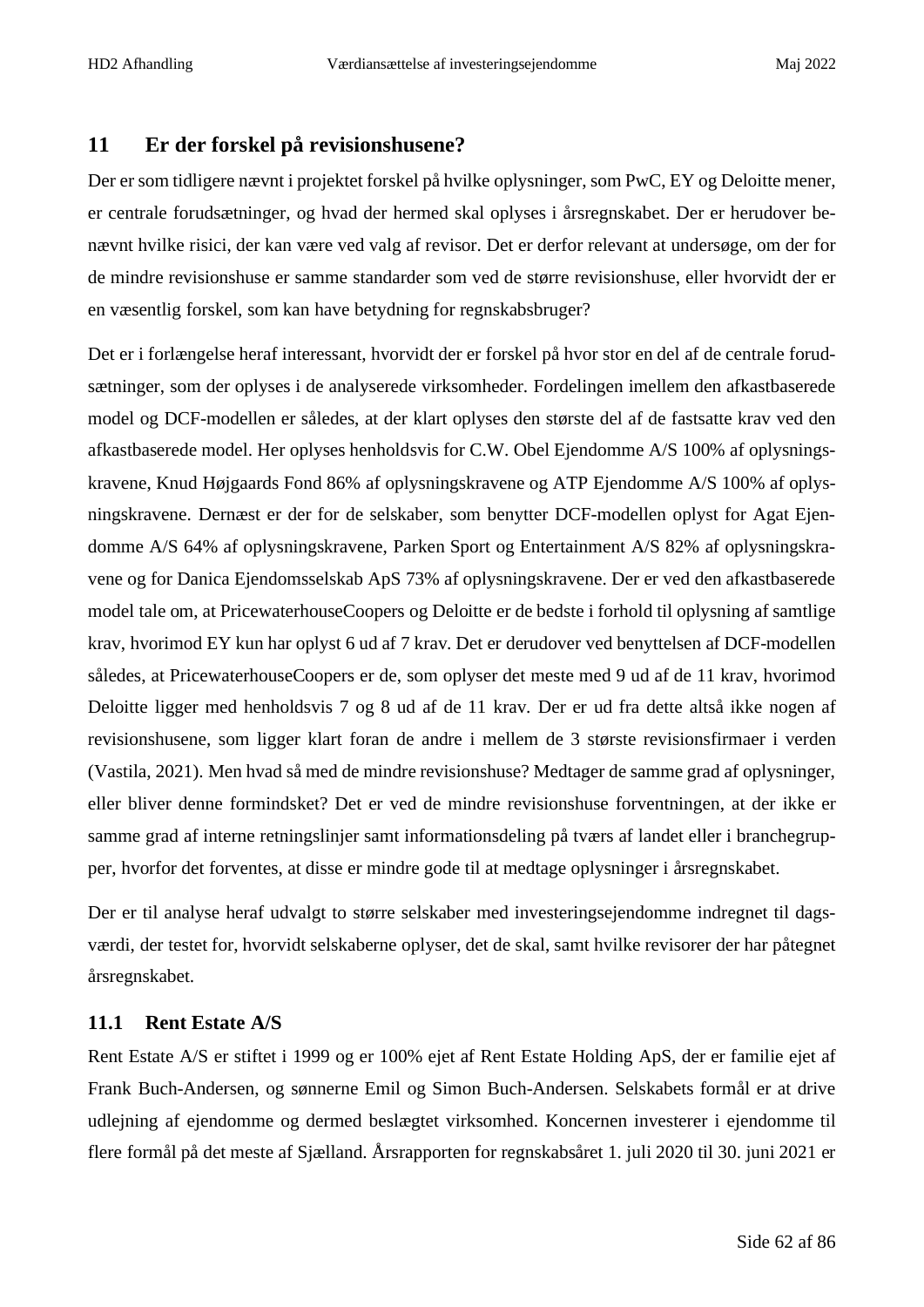aflagt efter bestemmelserne i årsregnskabslovens for regnskabsklasse B virksomheder. Selskabets årsrapport for 2020/21 er revideret af Revisionsfirmaet Svend Dørffer Registreret Revisionsanpartsselskab uden bemærkninger i revisionspåtegningen. Selskabet er udvalgt på baggrund af, at de pr. 30. juni 2020 havde investeringsejendomme for 737 mio.kr. i balancen samtidig med, at de har tilvalgt revision hos et mindre revisionsfirma, der ikke fremgår af listen over de største revisionsfirmaer i Danmark (Vastila, 2021), hvorfor forventningen vil være, at årsregnskabet indeholder en mindre andel af oplysningskravene end de tidligere analyserede virksomheder.

Koncernens resultatopgørelse udviser huslejeindtægter for 52 mio.kr., samt et resultat for året på 128 mio.kr. Balancen udviser derudover investeringsejendomme for 737 mio.kr., hvortil årets værdiregulering udgør 114 mio.kr. Der er i den nedenstående tabel opridset de generelle krav i årsregnskabsloven, samt hvorvidt Rent Estate A/S har oplyst disse eller ej.

| <b>Krav til oplysning</b>        | Oplyst |
|----------------------------------|--------|
| Metode for opgørelse             | Ja     |
| Anvendelse af ejendomme          | Ja     |
| Beliggenhed                      | Ja     |
| Ekstern vurderingsmand           | Nej    |
| Afkastkrav                       | Ja     |
| Tomgang                          | Ja     |
| Diskonteringsfaktor (DCF)        | N/A    |
| Forventede inflationsrater (DCF) | N/A    |
| Diskonteringsperiode (DCF)       | N/A    |
| Terminalværdi (DCF)              | N/A    |
| Følsomhedsanalyse                | Nei    |

*Tabel 16; Rent Estate, oplysninger*

Koncernen har oplyst 5 ud af de 7 de generelle krav i årsregnskabsloven i deres årsregnskab. Koncernen benytter sig af den afkastbaserede værdiansættelsesmetode til fastsættelsen af dagsværdien af investeringsejendommene, der er i koncernens besiddelse (Rent Estate A/S, 2021). Ejendommene benyttes til både erhverv og bolig. Under erhverv benyttes disse til detail, lager, kontor og værksted fordelt på det meste af Sjælland. Det vurderes med disse oplysninger, at kravet om anvendelse af ejendommen samt beliggenhed også opfyldes. Selskabet oplyser, at afkastkravet er forskelligt på ejendommene, men at det vægtede gennemsnit udgør 7,49%. Selskabet oplyser ikke, hvorvidt dette afkastkrav er fastsat af en ekstern vurderingsperson eller ej. Rent Estate A/S oplyser endvidere hvor meget af erhvervsejendommene, der er i tomgang pr. 30. juni 2021. Dette er oplyst til 7,7%. Det sidste oplysningspunkt er en følsomhedsanalyse, der dog ikke er medtaget for selskabet, hvorfor det er svært at aflæse hvordan bestemte ændringer vil medføre ændringer i indregninger af dagsværdier.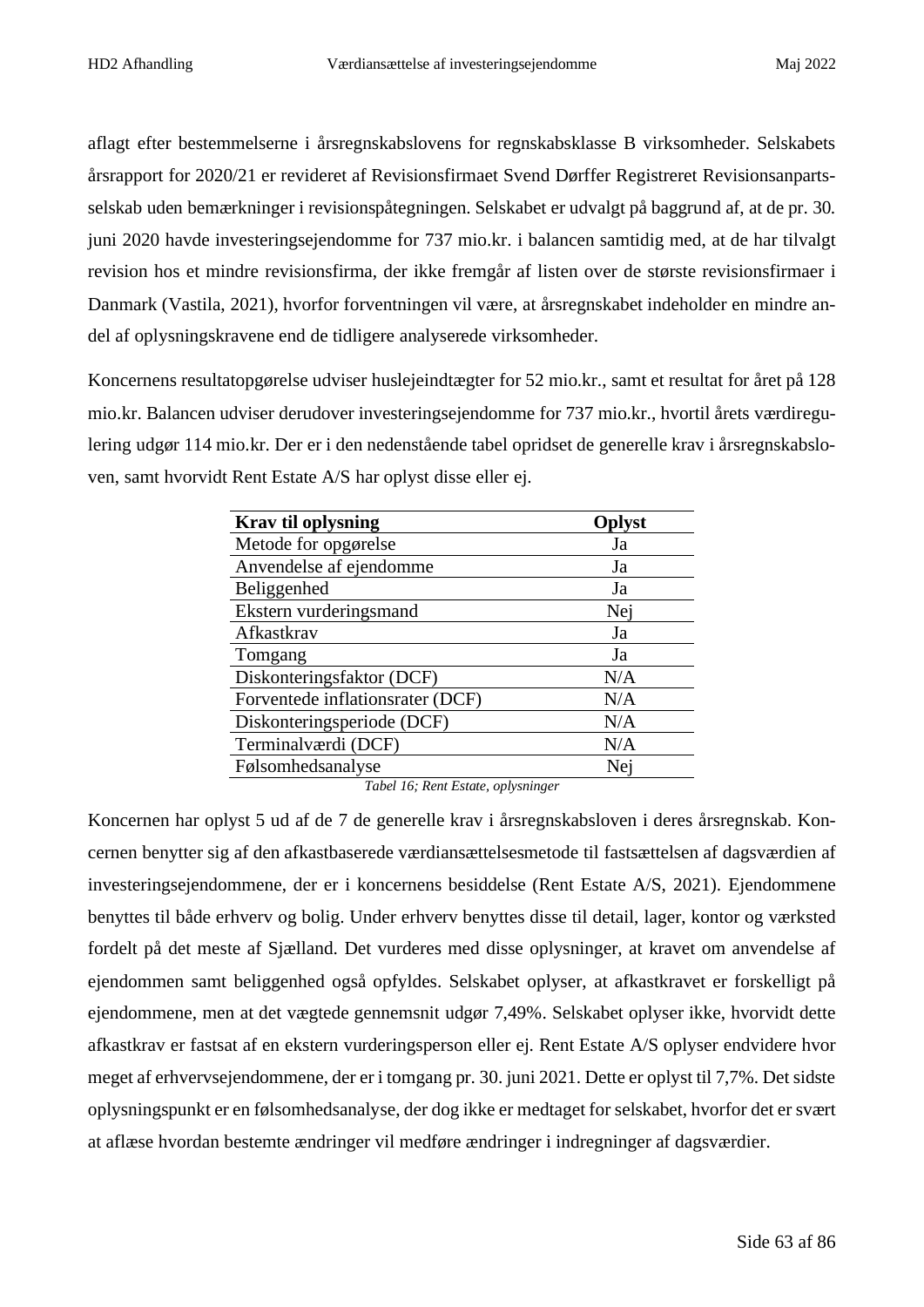Rent Estate A/S har oplyst 5 ud af 7 krav og dermed 71% af oplysningskravene, dette er dog mindre end de allerede analyserede virksomheder, som også benytter den afkastbaserede metode til værdiansættelsen af investeringsejendomme.

## **11.2 Escot Fast Ejendom A/S**

Escot Fast Ejendom A/S er stiftet i 1998 og er familie ejet 100% af Knud Orla Nielsen og sønnen Christian Søndergaard Breck Nielsen. Selskabets formål er at udleje og administrere fast ejendom. Selskabet investerer i ejendomme i det meste af Danmark til benyttelse til forskellige formål, herunder kontor, lager, produktion, detailbutik, håndværkerbutik, showroom og klinikker (Escot, 2022). Årsrapporten for regnskabsåret 1. januar 2020 til 31. januar 2020 er aflagt efter bestemmelserne i årsregnskabslovens for regnskabsklasse B virksomheder. Selskabets årsrapport for 2020 er revideret af Burholt Revision uden bemærkninger i revisionspåtegningen. Selskabet er udvalgt på baggrund af, at de pr. 31. december 2021 havde investeringsejendomme for 759 mio.kr. i balancen samtidig med, at de har tilvalgt revision hos et mindre revisionsfirma, der ikke fremgår af listen over de største revisionsfirmaer i Danmark (Vastila, 2021), hvorfor forventningen vil være, at årsregnskabet indeholder en mindre andel af oplysningskravene end de tidligere analyserede virksomheder.

Selskabets resultatopgørelse udviser en bruttofortjeneste på 86 mio.kr., samt et resultat i 2020 på 55 mio.kr. Balancen udviser derudover investeringsejendomme for 759 mio.kr., hvortil årets værdiregulering ikke fremgår i resultatopgørelsen. Der er i den nedenstående tabel opridset de generelle krav i årsregnskabsloven, samt hvorvidt Escot Fast Ejendom A/S har oplyst disse eller ej.

| <b>Krav til oplysning</b>        | Oplyst |
|----------------------------------|--------|
| Metode for opgørelse             | Ja     |
| Anvendelse af ejendomme          | Nej    |
| Beliggenhed                      | Nej    |
| Ekstern vurderingsmand           | Nej    |
| Afkastkrav                       | Ja     |
| Tomgang                          | Nei    |
| Diskonteringsfaktor (DCF)        | N/A    |
| Forventede inflationsrater (DCF) | N/A    |
| Diskonteringsperiode (DCF)       | N/A    |
| Terminalværdi (DCF)              | N/A    |
| Følsomhedsanalyse                | Nei    |

*Tabel 17; Escot Ejendomme, oplysninger*

Selskabet har altså opfyldt 2 af de 7 generelle krav i deres årsregnskab. Selskabet benytter sig af den afkastbaserede værdiansættelsesmetode til fastsættelsen af dagsværdien af investeringsejendommene, der er i selskabets besiddelse (Escot Fast Ejendom A/S, 2021). Der er i årsregnskabet ikke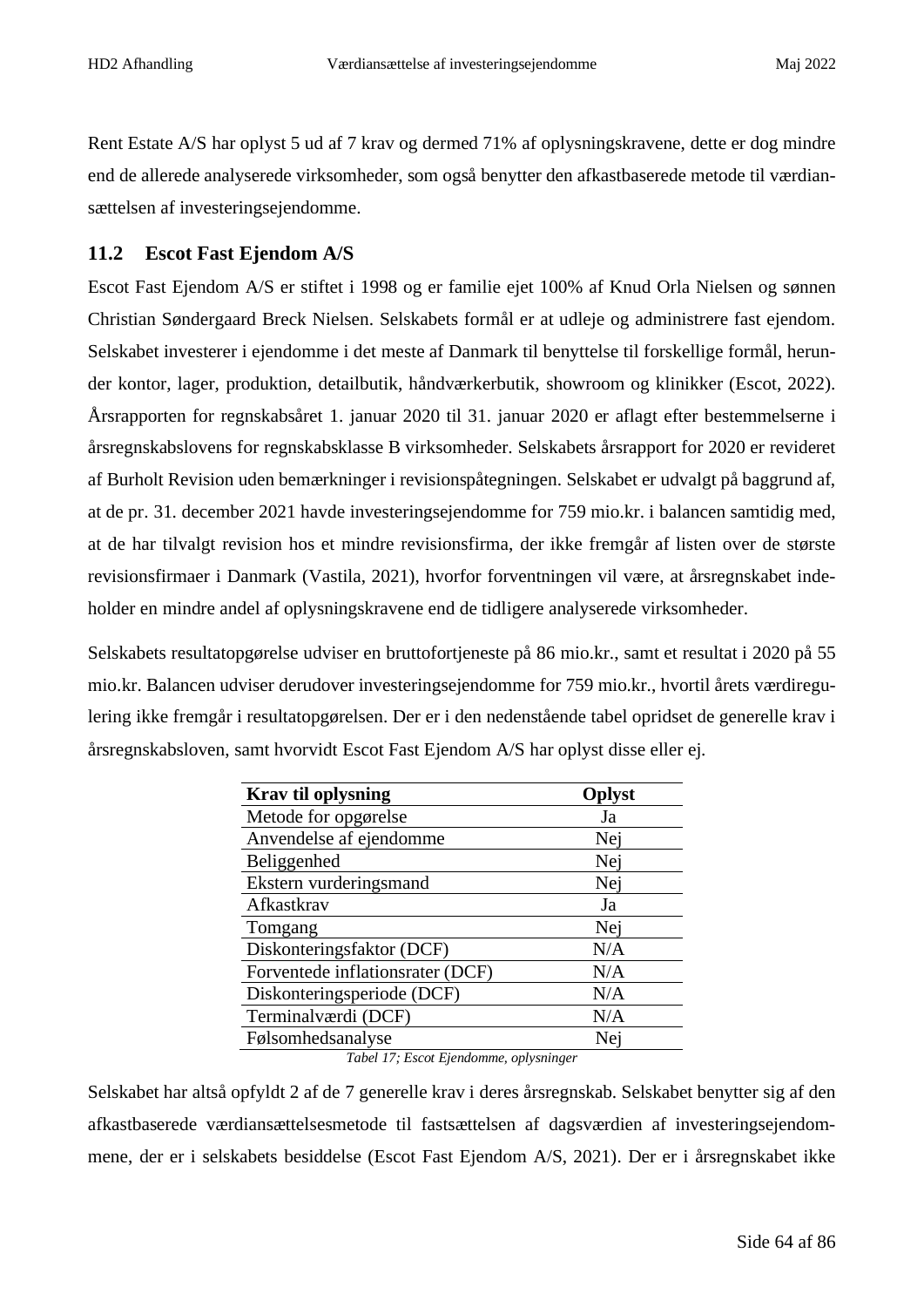oplyst, hvad investeringsejendommene benyttes til, samt hvor disse er beliggende. Selskabet har dog oplyst et afkastkrav, der ligger i intervallet mellem 5,2% - 9,8%. Det er dog ikke oplyst, hvorvidt dette afkastkrav er fastsat af ledelsen, eller om der er benyttet en ekstern vurderingsmand til denne fastsættelse. Selskabet oplyser endvidere ikke den nuværende tomgangsprocent, og ej heller hvor stor udlejningsprocenten er. Der er herudover heller ikke oplyst en følsomhedsanalyse, der for regnskabsbruger kunne give indblik i, hvordan og hvilke ting der kunne give et større udsving i ejendomsværdierne.

Escot Fast Ejendom A/S har kun oplyst 2 ud af 7 krav og dermed 29% af oplysningskravene. Dette er væsentligt mindre end de allerede analyserede virksomheder, som også benytter den afkastbaserede metode til værdiansættelsen af investeringsejendomme. Det kan endvidere benævnes, at dette selskab ej heller oplyser årets værdiregulering af investeringsejendomme på en særskilt linje i årsregnskabet, hvorfor denne værdiregulering jf. årsregnskabsloven § 58 a punkt 2 ikke fremkommer direkte af årsregnskabet.

De to udvalgte selskaber med revisorer fra et mindre revisionsselskab har altså en mindre oplysningsprocent trods betydelige ejendomsværdier på begge over 700 mio.kr. Det kan her altså diskuteres, hvorvidt der er tale om, at dette skyldes valget af revisor eller ledelsen. Det kan på den ene side være grundet, at revisorerne ikke er opdateret tilstrækkeligt på de nyeste regler, eller ikke har samme interne retningslinjer, som de større revisionshuse. Det kan på den anden side blot være, at deres fortolkning af årsregnskabsloven ligger i en lavere grad, og dermed ikke fortolker den til den samme grad af oplysninger. Der er dog også i de to udvalgte årsrapporter en væsentlig forskel på oplysningsniveauet, selvom at begge selskaber har omtrent samme størrelse. Der er for Burholt Revision kigget længere ned i, om de ovenstående oplysninger ved Escot Fast Ejendom A/S er et enkelt tilfælde for lav oplysningsgrad, eller om dette er et kendetegn for flere årsrapporter. Det kan her konkluderes, at der er tale om flere årsrapporter med samme oplysningsgrad som den udvalgte. Denne mangel på oplysninger om centrale forudsætninger vil kunne have en stor påvirkning på regnskabsbruger, som kan risikere, at ville have truffet en anden beslutning på baggrund af regnskabet, såfremt der var medtaget flere oplysninger.

Det kan endvidere også diskuteres, hvorvidt denne stikprøve er af en sådanne størrelse, at der kan konkluderes på, hvorvidt de mindre revisionshuse har færre krav end de større revisionshuse. Dette ville aldrig kunne konkluderes sikkert ud fra en så smal udvælgelse, men det ville kunne konkluderes,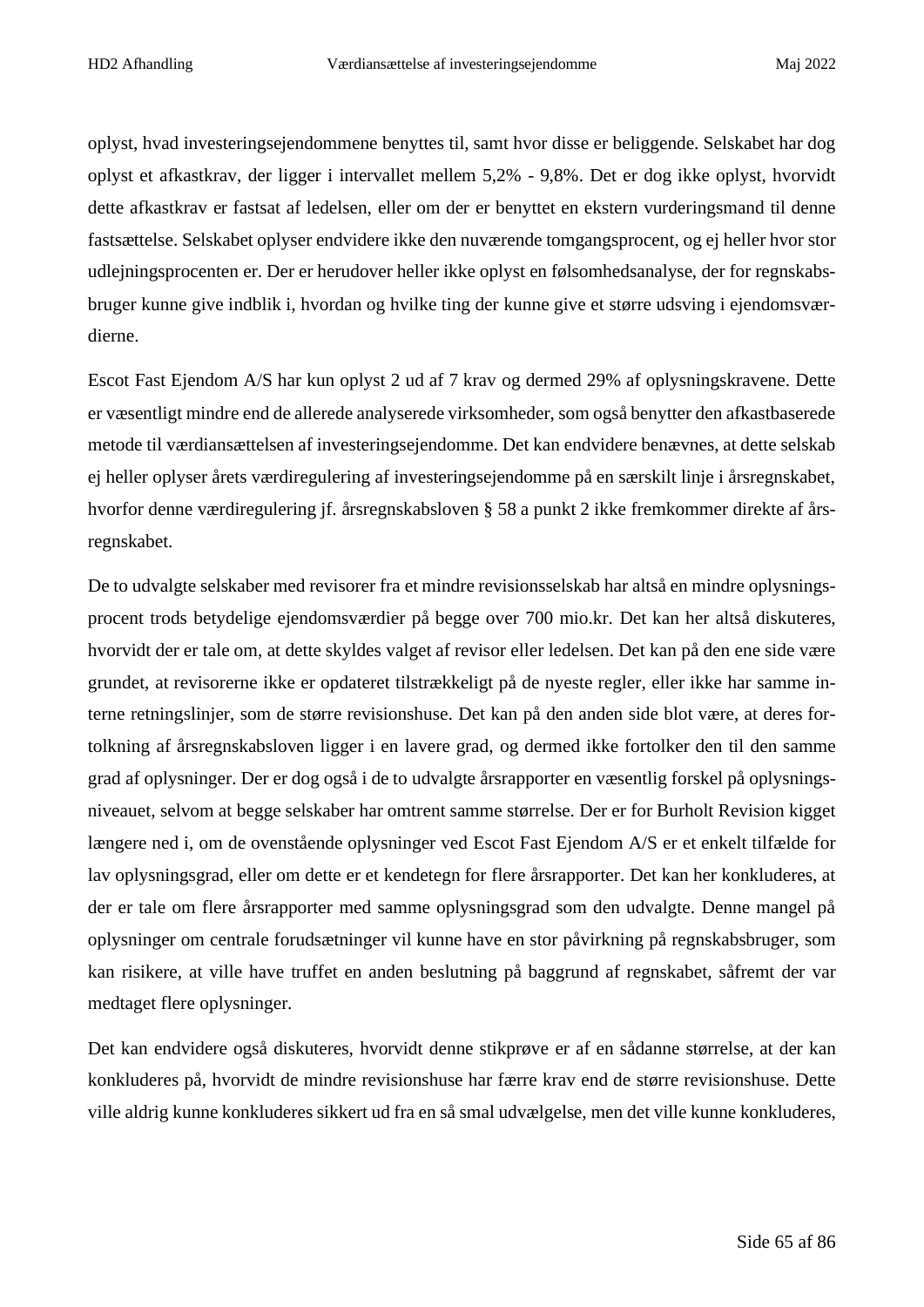at der er en tendens til, at de mindre revisionshuse ej har medtaget så mange oplysninger, som de største revisionsselskaber.

## **11.3 Risici ved valg af revisor**

De ovenstående nævnte forskelle på mindre og større revisionsselskaber leder videre til spørgsmålet om, hvorvidt der er en yderligere risiko ved valget af revisor. De centrale forudsætninger udgør som tidligere nævnt et fortolkningsgrundlag, som revisor og virksomhed træffer i samarbejde. Dette fortolkningsgrundlag skaber en risiko for regnskabsbrugeren, da det ikke nødvendigvis vil være ens fra virksomhed til virksomhed samt fra det ene revisionshus til et andet. Det skaber derfor en diskussion om, hvad man som regnskabsbruger kan forvente, og hvilke risici der er for regnskabsbrugeren. I den nedenstående diskussion vil nogle af de væsentlige risici blive omtalt og redegjort for.

De centrale forudsætninger er defineret på baggrund af et fortolkningsgrundlag af revisor og virksomhedens ledelse, hvorfor dette har stor indflydelse for regnskabsbrugeren og virksomhedens valg af revisor. Dette skyldes, at det er forskelligt fra det ene revisionshus til det andet, hvilke oplysninger i de centrale forudsætninger, der anses som fyldestgørende. De store revisionshuse har interne retningslinjer for, hvad de anser som fyldestgørende oplysninger i årsregnskabet om de centrale forudsætninger, hvorfor deres årsregnskaber er sammenlignelige internt. Dette betyder dog ikke, at retningslinjerne er ens mellem de store revisionshuse. Dette kan derfor skabe grundlag for, at regnskabsbrugeren foretrækker et revisionshus fremfor et andet afhængig af de interne retningslinjer for de givne oplysninger i de centrale forudsætninger. Derudover må det antages, at de større revisionshuse udarbejder flere regnskaber omkring investeringsejendomme end de mindre revisionshuse, hvorfor de sætter barrieren for, hvad der bør oplyses i de centrale forudsætninger, for at lovens bestemmelse om det retvisende billede opfyldes. Dette skyldes, at de store revisionshuse påtegner årsregnskaber, som både opfylder årsregnskabslovens bestemmelser samt de interne retningslinjer. Det må derfor antages, at de store revisionshuse er sværere at påvirke sammenlignet med et mindre revisionshus, da et mindre revisionshus ikke har interne retningslinjer at opfylde, men derimod kun årsregnskabslovens bestemmelser. Det kan dermed også have indflydelse for virksomheden i forhold til valg af revisor. Da det er et fortolkningsgrundlag, har virksomheden mulighed for at vælge revisor ud fra, hvilken revisor, der er villig til at imødekomme deres hensigter. Der er derfor risiko for, at oplysningerne ikke er objektive og fyldestgørende. Denne risiko ville alt andet lige kunne formindskes markant, hvis der var klare retningslinjer i årsregnskabsloven, som var ens for alle virksomheder, der har investeringsejendomme og aflægger årsregnskab efter årsregnskabslovens bestemmelser.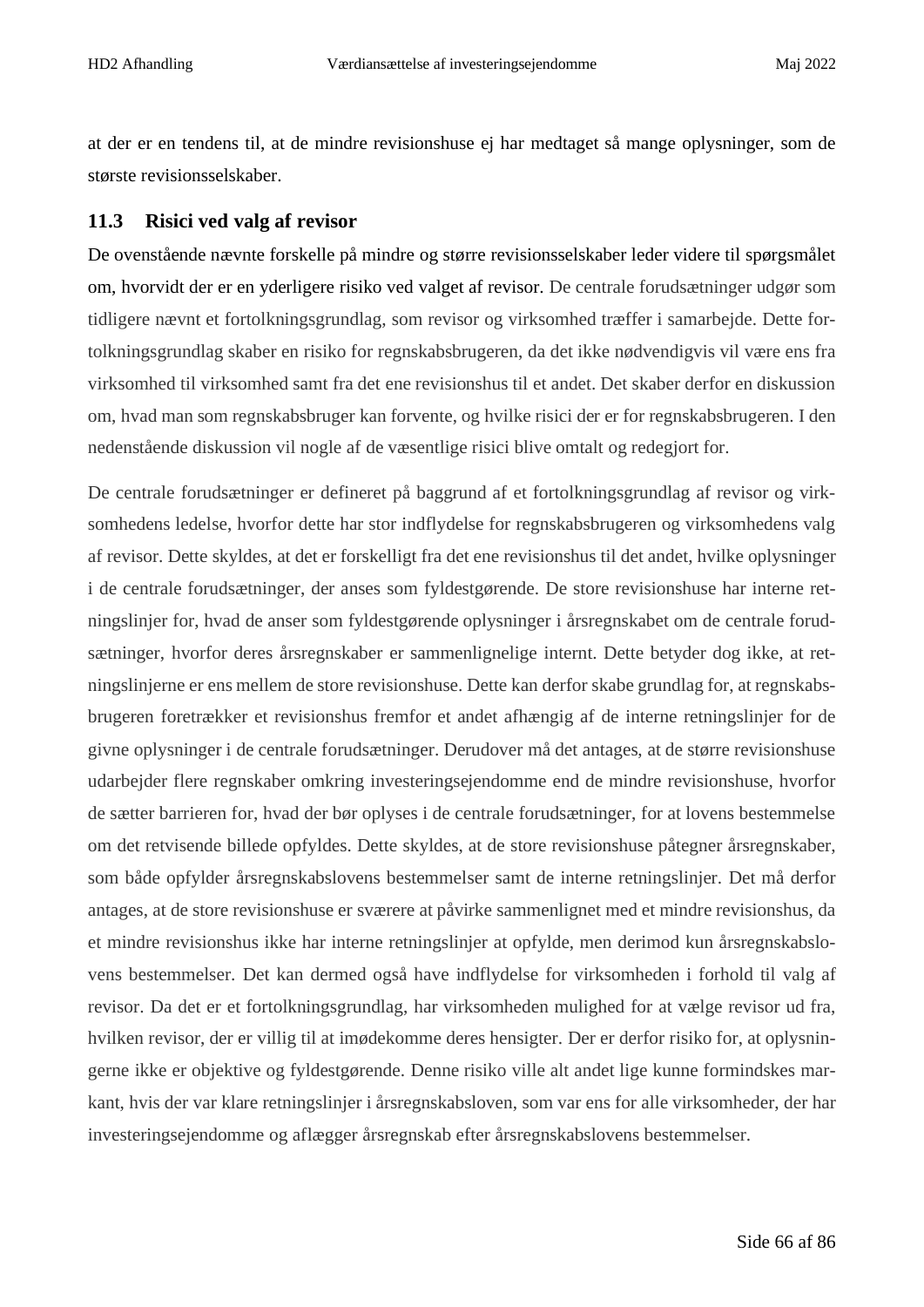# **11.4 Delkonklusion**

Der er ved gennemgangen af de to mindre revisionsselskaber opdaget en tendens til, at disse medtager færre oplysninger end de større revisionsselskaber. Dette vil endvidere kunne have en indvirkning på, at der kan ligge en større risiko ved valg af revisor, såfremt det generelle billede af revisionsselskaberne er, at de større er bedre til at sikre, hvorvidt selskaberne oplyser de korrekte forudsætninger, og oplyser regnskabsbruger med de, som de skal bruge for at kunne træffe de rigtige beslutninger på baggrund af regnskabet, hvilket resulterer i det retvisende billede af selskabernes aktiviteter.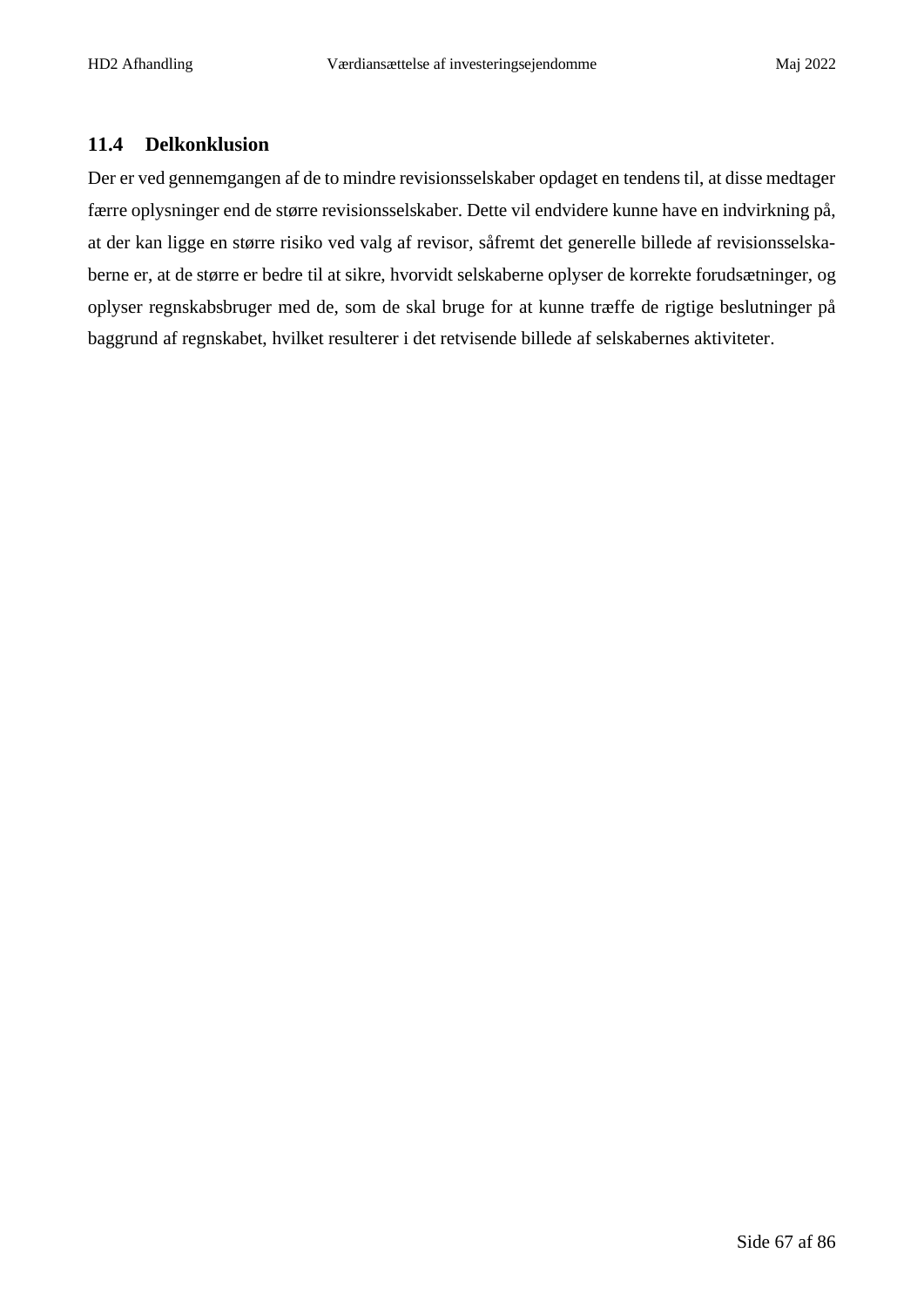# **12 De centrale forudsætningers væsentlighed**

Der er fastsat lovkrav vedrørende oplysninger om de centrale forudsætninger i årsregnskabsloven §58a, stk. 2. Det fremgår dog ikke heraf hvilke oplysninger, der udgør de centrale forudsætninger, hvorfor dette er et fortolkningsgrundlag, som revisor og virksomhed træffer i samarbejde. Det udleder derfor en diskussion om, hvorvidt det er relevant for regnskabsbrugeren og det retvisende billede, når der ikke er lovbestemte krav om hvilke oplysninger, der bør gives vedrørende de centrale forudsætninger. Når der i loven ej er fastsatte krav for hvilke oplysninger, der udgør de centrale forudsætninger – hvilken gavn udgør disse oplysninger om centrale forudsætninger så for regnskabsbruger?

## **12.1 Regnskabsbruger**

De centrale forudsætninger bør være til gavn for regnskabsbrugeren og det retvisende billede, da det er formålet med virksomhedens aflæggelse af årsregnskabet. Det er derfor essentielt at diskutere, hvem regnskabsbrugeren er for en typisk virksomhed med investeringsejendomme. Der vil kunne være mange regnskabsbrugere for en virksomhed med investeringsejendomme, heriblandt investorer, som har investeret sine penge mod forventning om fremtidigt afkast fra virksomheden. Banker, kreditforeninger og andre långivere, der har finansieret virksomhedens ejendomme med forventning om fremtidige renteindtægter heraf. Helt eller delvis ejede koncerninterne virksomheder, der er koncernforbundet med virksomheden, hvor interne aftaler forventes overholdt. Lejere, der har en interesse i virksomhedens økonomiske forhold. Kreditorer, der foretager handelsaftaler med virksomheden, der forventer, at få betaling for den leverede ydelse eller service. Offentlige instanser, som Erhvervsstyrelsen og skat, der har en forventning om det retvisende billede i forhold til regnskabsaflæggelsen og virksomhedens skatteforhold. Det kan derfor vurderes, at der er en lang række forskellige regnskabsbrugere, som forventer et retvisende billede af virksomhedens regnskab.

## **12.2 Det retvisende billede**

Hvordan sikres det retvisende billede af virksomhedens regnskab, hvis regnskabsbruger ikke kan efterregne dagsværdierne ud fra de givne oplysninger i årsregnskabet og heriblandt de centrale forudsætninger. Derudover er det også undrende, at virksomheden skal bruge tid på at beregne og indsamle informationer til disse oplysninger, hvis det gøres halvhjertet og ikke er til gavn for regnskabsbrugeren alligevel. Det vil derfor kunne diskuteres, hvorvidt dette er i overensstemmelse med årsregnskabslovens grundlæggende forudsætninger jf. §13, hvor det herudover fremgår, at årsrapporten skal udarbejdes på en klar og overskuelig måde, for at sikre en vis klarhed. Dertil kan spørgsmålet rejses med hvor stor grad af klarhed, som der bliver givet, hvis ikke der kan efterregnes dagsværdier på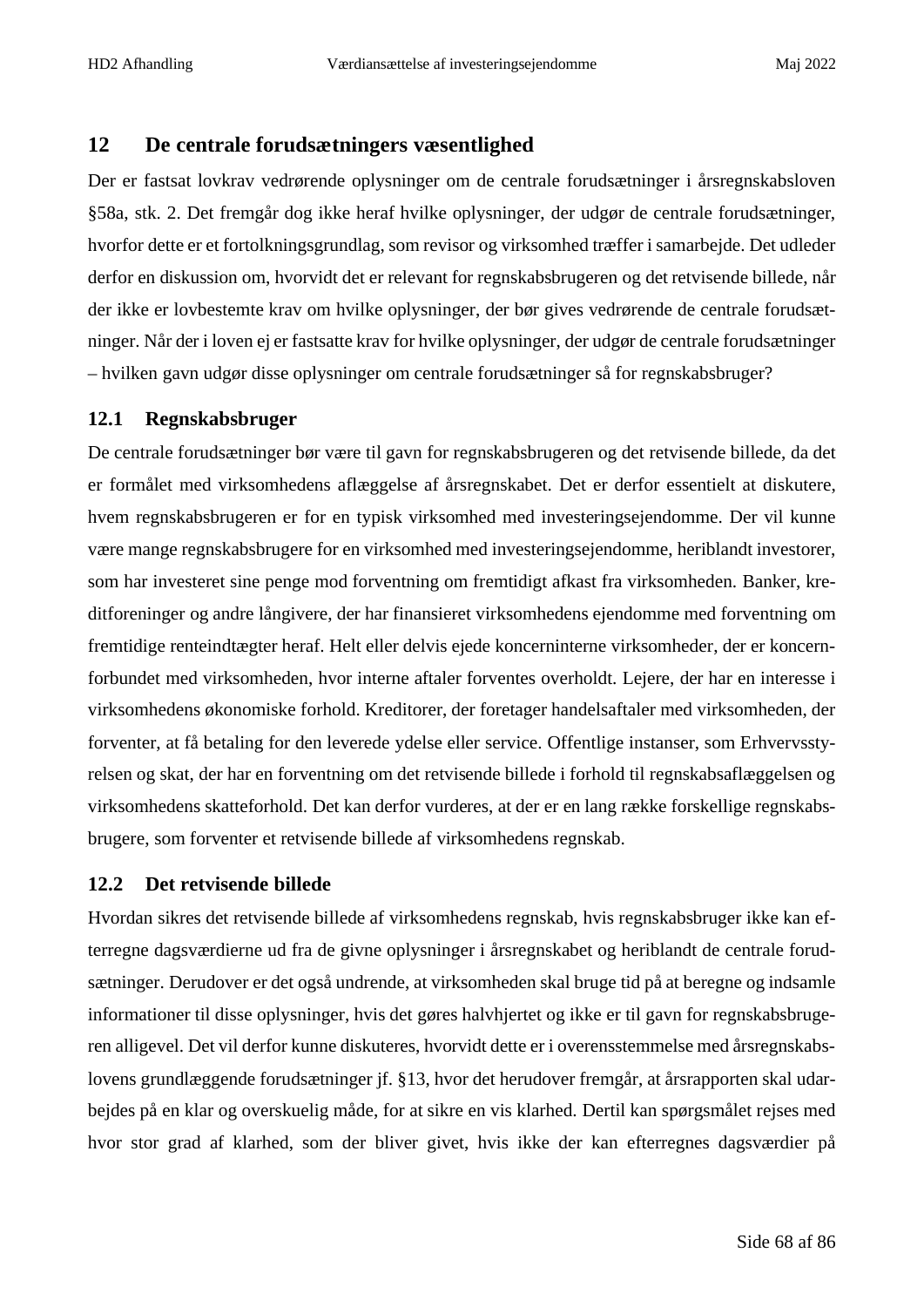investeringsejendommene ud fra de oplysninger, som gives i årsregnskabet. Det kan dog på den anden side diskuteres, hvor meget klarhed der skal gives til regnskabsbruger – der vil vel også på et tidspunkt blive afgivet for mange oplysninger, og dermed ville selskaberne kunne miste noget konkurrencedygtighed? Såfremt man af regnskabet ville kunne genberegne ejendomsværdien 100%, hvad ville rationalet for ikke at have afgivet for mange oplysninger til sine konkurrenter så være? Det er en grænse for oplysninger, som er svær at kende, da man på den ene side som regnskabsbruger kan få for lidt oplysninger, men at der på den anden side kan blive afgivet for mange og dermed skade selskabet. Hvad er så bedst? Klarhed eller konkurrencedygtighed og hvordan rammer man et niveau, som ligger i mellem, og dermed skaber klarhed uden at afgive konkurrencedygtighed?

## **12.3 Kvalitetskravet pålidelighed**

Når de centrale forudsætninger ikke er overskuelige, men er væsentlige for regnskabsbrugeren i forhold til værdiansættelsen af virksomhedens investeringsejendomme, skal regnskabsbruger så sætte sin lid til at virksomheden, Erhvervsstyrelsen og revisionsselskabet bag regnskabsaflæggelsen har udarbejdet fyldestgørende dokumentation bag værdiansættelsen, så ejendommen fremgår i regnskabet til den rigtige dagsværdi? Det er her specielt vigtigt, at sikre pålidelighed for regnskabsbrugeren, så regnskabsværdierne ikke består af usikkerheder og forkerte oplysninger. Derudover fremgår det også af årsregnskabslovens kvalitetskrav til regnskabsinformation jf. §12, stk. 3, at oplysningerne i årsregnskabet i rimeligt omfang kan efterprøves i forhold til pålidelighed. Årsrapporten må derfor ikke indeholde urealistiske og usandsynlige forhold, som kan forvride regnskabsbrugerens indtryk af virksomheden (EY, 2021/22).

## **12.4 Delkonklusion**

Det kan diskuteres, hvorvidt oplysningerne vedrørende de centrale forudsætninger er væsentlige for regnskabsbrugerne på nuværende tidspunkt, hvor der ikke er lovbestemte krav om relevante oplysninger. De centrale forudsætninger bør være til gavn for de benævnte regnskabsbrugere, men det kan diskuteres, hvorvidt oplysningerne i de centrale forudsætninger er udarbejdet på en klar og overskuelig måde, samt hvorvidt alle relevante forhold indgår i årsregnskabet, når værdiansættelsen af investeringsejendommene ikke kan efterregnes.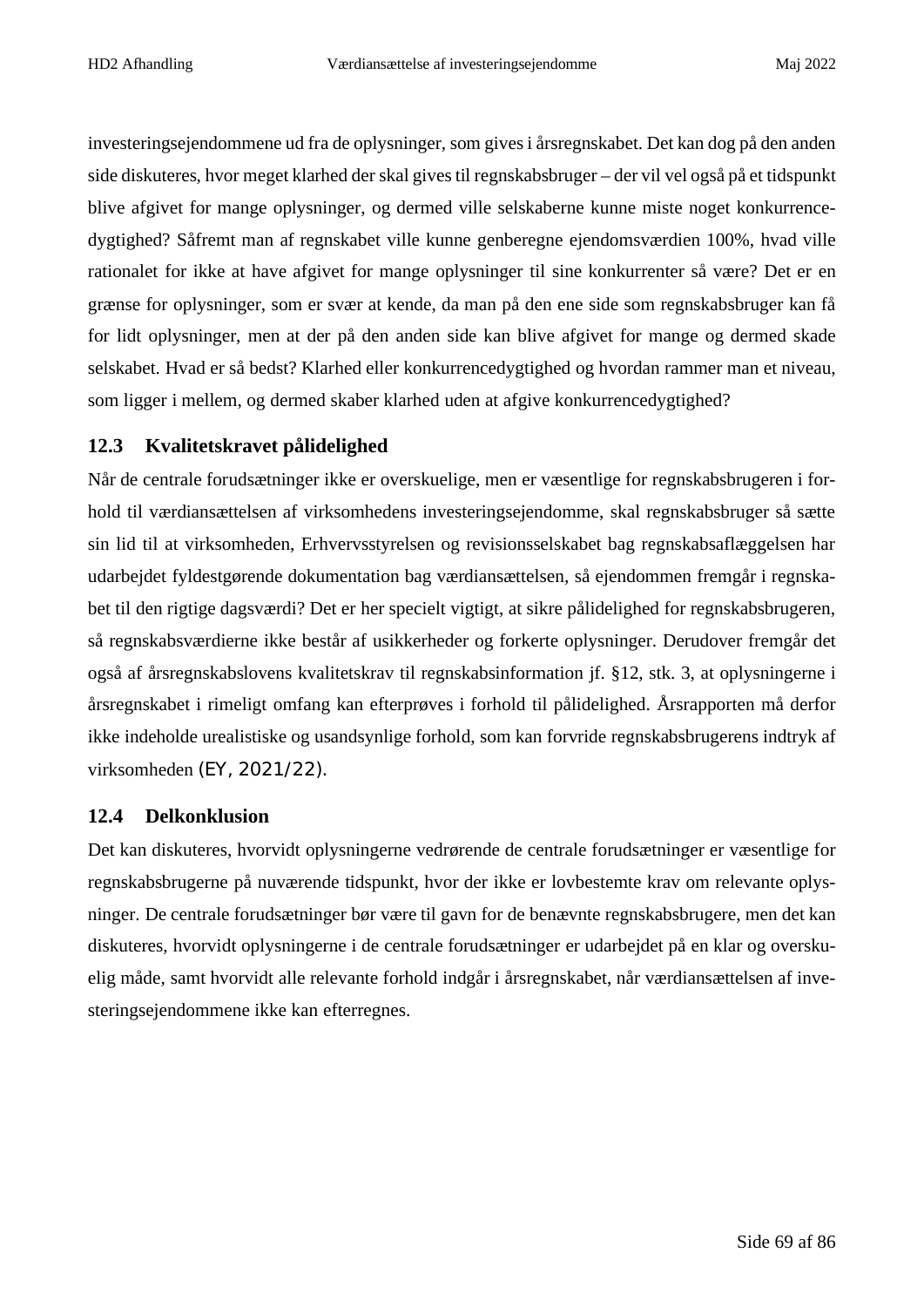## **13 Risici for regnskabsbruger**

De centrale forudsætninger udgør som tidligere nævnt et fortolkningsgrundlag, som revisor og virksomhed træffer i samarbejde. Dette fortolkningsgrundlag skaber en risiko for regnskabsbrugeren, da det ikke nødvendigvis vil være ens fra virksomhed til virksomhed samt fra det ene revisionshus til et andet. Det skaber derfor en diskussion om, hvad man som regnskabsbruger kan forvente, og hvilke risici der er for regnskabsbrugeren. Det kan ud fra den tidligere analyse af virksomhedernes oplysninger i årsregnskabet diskuteres, hvorvidt de opgivne centrale forudsætninger i virksomhedernes årsrapport er fyldestgørende, hvorfor det kan være vanskeligt at efterregne virksomhedens værdiansættelse af investeringsejendomme. Det er derfor relevant at diskutere, hvorvidt det retvisende billede er opfyldt, da værdiansættelsen tydeligvis er påvirket af en række særlige forhold, som ikke nødvendigvis benævnes eller defineres med en værdi i årsregnskabet. Derudover er der en lang række andre faktorer, som regnskabsbrugeren også skal være opmærksom på, da det ikke nødvendigvis er beskrevet som særlige forhold. I den nedenstående diskussion vil nogle af de væsentlige risici blive diskuteret og vurderet omkring, hvorvidt om disse kan give større gennemsigtighed for regnskabsbruger i forhold til risici ved investeringsejendomme.

#### **13.1 Udlejningsprocent/Tomgang**

Udlejningsprocenten fremgår under virksomhedens centrale forudsætninger, hvilket analysen omkring udvælgelse af virksomheder i praksis også illustrerer. Derudfra er det forudsat, at den resterende procentdel skyldes tomgang. Det fremgår dog ikke af årsregnskaberne, hvorvidt denne tomgang skyldes renovering, dårlig stand, manglende lejere, dårlig forretning eller lignende. Det kan dog diskuteres, hvorvidt dette er en væsentlig oplysning for regnskabsbrugeren eller ej. Det antages dog, at graden af væsentligheden er defineret ud fra, hvor stor udlejningsprocenten er historisk set. Hvis udlejningsprocenten historisk set er høj, er væsentligheden lav, hvorimod hvis udlejningsprocenten historisk set er lav er væsentligheden af, hvad der ligger til årsag for tomgangen høj. Derudover er det også væsentligt for regnskabsbrugeren, hvorvidt tomgangen skyldes fx renovering af investeringsejendommen eller manglende lejere. Manglende lejere er alt andet lige mere væsentligt en renovering, hvis det skyldes, at nogle af investeringsejendommens beboelsesejendomme er i så dårlig stand, at de ikke kan udlejes, hvorfor det må forventes, at der ikke vil kunne findes fremtidige lejere uden større vedligeholdelsesomkostninger eller en gennemgribende renovering. Dette vil ikke nødvendigvis fremgå af årsregnskabet, hvis der er andre beboelsesejendomme, der generelt har et stabil cash-flow. Manglende lejere vil alt andet lige være en væsentlig oplysning for regnskabsbrugeren, da tomgangen ikke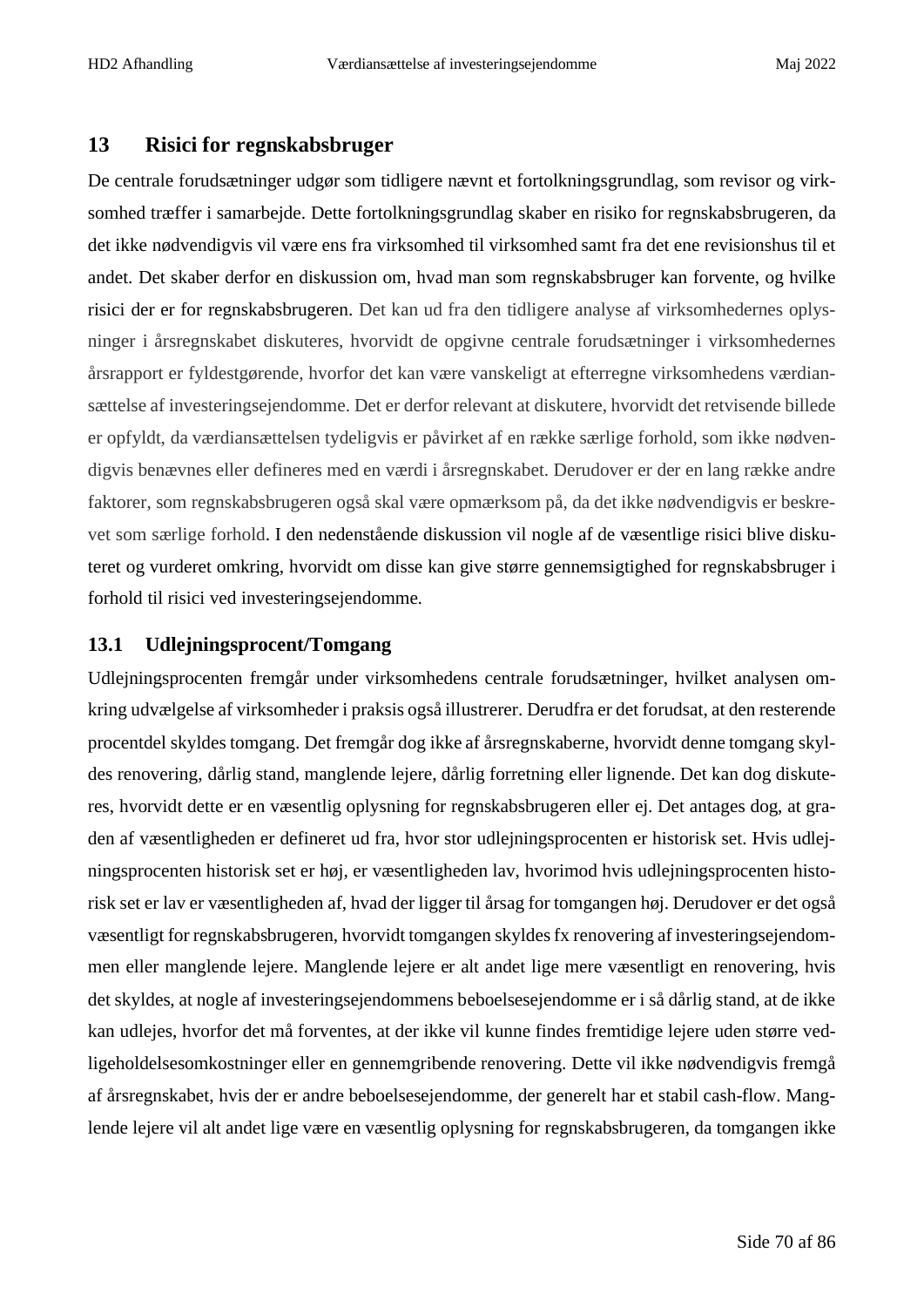vil ændres uden en indsats fra virksomheden, som kræver yderligere omkostninger, hvorimod en renovering typisk vil have en deadline uden yderligere indsats fra virksomheden.

# **13.2 Dårlige lejere**

Regnskabsbrugeren kan også være opmærksom på risikoen af dårlige lejere ved investeringsejendomme, der består af beboelsesejendomme. Det vil fremgå af "hensættelse til tab af debitorer", hvis virksomheden har mange dårlige lejere, der ikke betaler sin husleje, der efterfølgende vil blive afskrevet. Investeringsejendomme til beboelse består typisk af mange lejemål, hvor der kan være nogle dårlige lejere indimellem, som ikke er i stand til at betale. Det vil typisk ikke kunne svare sig for virksomheden at indkræve pengene, da der typisk er flere omkostninger forbundet hermed sammenlignet med tabet af huslejeindtægten. Det er derfor en god ide af regnskabsbrugeren at være opmærksom på størrelsen af debitorer hensat til tab, da dette ville kunne skabe et indblik i, hvorvidt der er en større risiko ved lejere.

## **13.3 Låne risiko**

Regnskabsbrugeren kan også være opmærksom på finansieringen af investeringsejendommene, da disse kan være finansieret på mange måder som fx kreditforeningslån, banklån, mellemregning med privatpersoner eller datterselskaber, der alle skaber risici på hver sin måde og af forskellige størrelser. Umiddelbart er det meget essentielt, hvorvidt lånoptagelsen er foretaget internt eller eksternt, samt hvorvidt det er afdragsfrit lån. Interne lån med privatpersoner eller koncernforbundne virksomheder bør være fastsat på markedsvilkår, men dette vil ikke altid fremgå af årsregnskabet. Det vil dog fremgå af årsregnskabet, hvorvidt der afdrages på lånet, samt om der er store udsving i de finansielle poster. Det vil derfor være en mindre risiko for regnskabsbrugerne, hvis lånoptagelsen er foretaget eksternt, da disse lån ikke vil være påvirket af interne hensigter, som koncernforbundne mellemregninger kan bære præg af. Derudover er det også essentielt for regnskabsbrugeren, hvorvidt virksomheden er i stand til at betale afdrag ud fra investeringsejendommens egen cash-flow, så virksomheden ikke er afhængig af ekstern finansiering eller koncerninterne pengestrømme. Endvidere vil det også være væsentligt for regnskabsbrugeren, om der er store udsving i de finansielle forpligtelser. Det finansielle marked har haft lave renter længe, hvorfor det har været relativt stabilt. Den seneste tid har det finansielle marked dog set nogle større udsving i renterne, hvorfor der vil være en større risiko ved variable renter, som er stigende. Virksomheden skal derfor have frie likvider til at afdække det stigende renteniveau, der er ved et variabelt lån.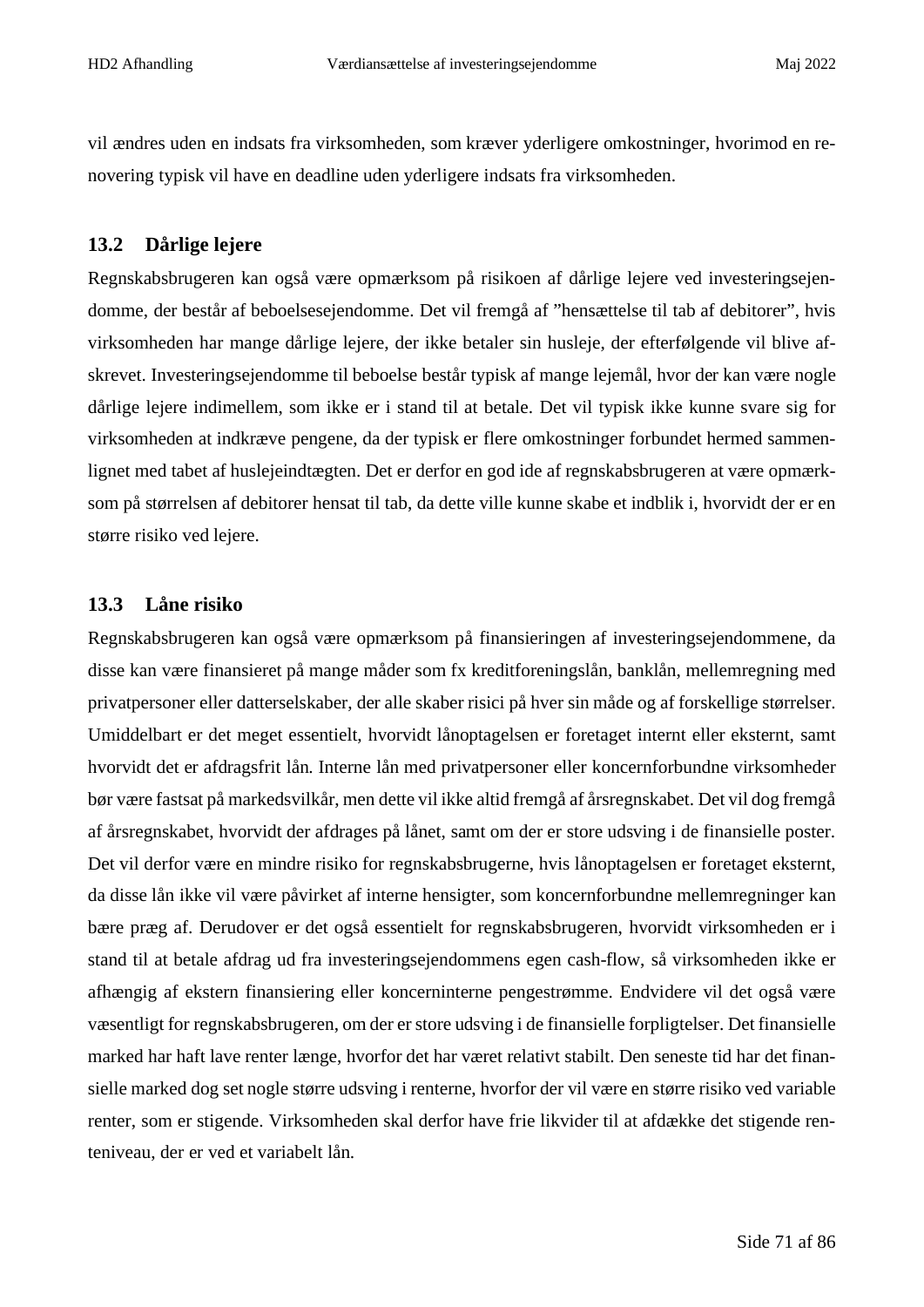#### **13.4 Forsikringsgrundlag**

Det kan også være relevant for regnskabsbrugeren, hvorvidt virksomheden har tegnet de rette forsikringer, så de er dækket ved uforudsete skader. Dette vil ikke være nemt at aflede ud fra årsregnskabet, da forsikringsudgifter typisk vil være en del af en større omkostningsgruppe, som for eksempel andre eksterne omkostninger. Regnskabsbrugeren kan dog være opmærksom på, om der er store udsving i andre eksterne omkostninger, da disse typisk vil være meget stabile ved investeringsejendomme med forbehold for vedligeholdelsesomkostninger. Større vedligeholdelsesomkostninger vil dog typisk fremgå af de centrale forudsætninger, hvorfor regnskabsbrugeren kan finde oplysninger om dette i årsregnskabet.

#### **13.5 Delkonklusion**

De ovenstående forhold danner grundlag for diskussionen om de mange forhold en regnskabsbruger skal være opmærksom på i forhold til årsregnskabets oplysninger, som ikke nødvendigvis fremgår af noten vedrørende de centrale forudsætninger, men derimod er afledt af de forskellige regnskabsposter. Der er mange væsentlige forudsætninger og oplysninger, der fremgår af virksomhedens årsregnskab, som regnskabsbrugeren typisk vil finde relevant, heriblandt udlejningsprocent, hensættelse til tab af debitorer og hvorvidt finansiering er foretaget eksternt eller internt samt afdragsfrihed og renteudsving. Der er mindst lige så mange væsentlige forudsætninger, som en regnskabsbruger ikke har mulighed for at gennemskue i årsregnskabet som fx årsag til tomgang, forsikringsgrundlag samt lånevilkår i forhold til markedsvilkår og renteniveau. Det er derfor vigtigt, at regnskabsbrugeren har kendskab til regnskab samt hvilke regnskabsposter, der også kan give et indblik i de særlige forhold, som indgår i beregningen af dagsværdiansættelsen.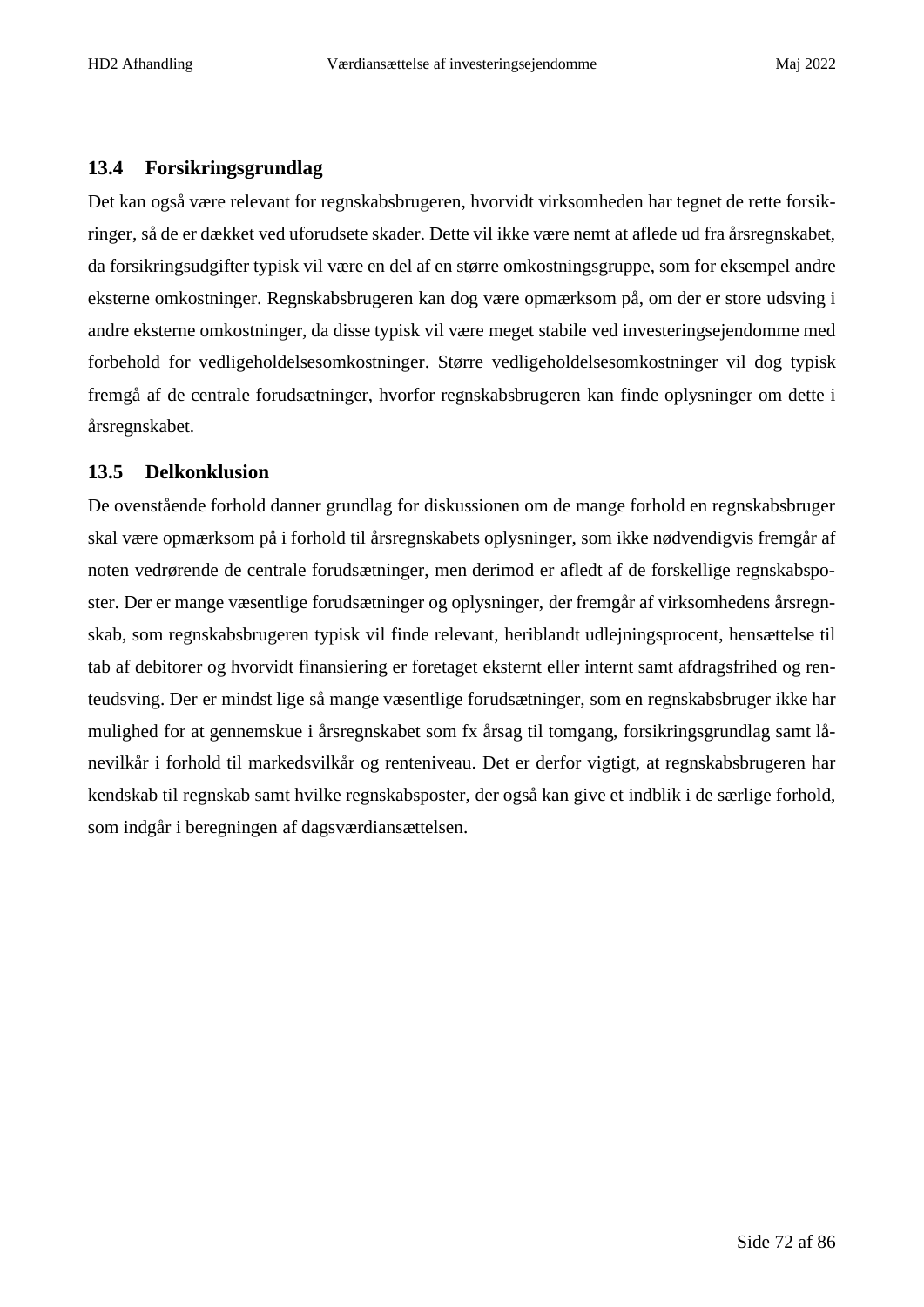### **14 Fokus hos Erhvervsstyrelsen?**

Det er tidligere i projektet diskuteret, hvorvidt der er forskelle på revisionshusene, samt hvad væsentligheden er af oplysningerne og om de andre risici, der kan være for regnskabsbruger. Disse diskussioner og vurderinger leder hen til spørgsmålet om, hvorvidt de nye oplysningskrav og de centrale forudsætninger er et fokus hos Erhvervsstyrelsen eller ej.

Der er som benævnt i de senere år fremkommet flere oplysningskrav i årsregnskabsloven. Den seneste tilføjelse er årsregnskabsloven §58 a. Det fremgår af denne lov, at der for hver kategori af aktiver eller forpligtelser som måles til dagsværdi skal oplyses følgende: 1) dagsværdien ultimo regnskabsåret, 2) ændringer af dagsværdien, der er indregnet direkte i resultatopgørelsen og 3) ændringer, der er indregnet i dagsværdireserven under egenkapitalen (Danske Love, 2022). Det fremkommer endvidere i stk. 2 at aktiver og forpligtelser som ikke måles på et grundlag af observationer på et aktivt marked, sal der oplyses om de centrale forudsætninger, der er anvendt ved beregningen. Disse nye krav i årsregnskabsloven vil forventes at medføre et større fokus fra Erhvervsstyrelsen om, hvorvidt disse overholdes – ellers bør der stilles spørgsmålstegn ved, hvorfor denne tilføjelse i årsregnskabsloven er blevet foretaget. Det vil derfor i det kommende afsnit, bliver undersøgt hvor Erhvervsstyrelsens fokus ligger.

Erhvervsstyrelsen har ved den digitale indberetning opsat flere automatiske kontroller på forskellige regnskabsposter (Erhvervsstyrelsen, 2022) . Der er her også opsat flere automatiske kontroller på investeringsejendomme, som vil udvise fejl og/eller mangler på kontroller opsat af Erhvervsstyrelsen. Disse kontroller indeholder følgende, hvor FRM-nummeret er udtryk for den fejlmeddelelse, som vil udkomme hos Erhvervsstyrelsen:

- *"FRM03: Der er angivet regnskabstal for ejendomme uden en anvendt regnskabspraksis"*
- *"FRM04: Der er angivet en anvendt regnskabspraksis for ejendomme og ingen regnskabstal"*
- *"FRM08: Anvendt regnskabspraksis for ejendomme skal tydeligt fremgå"*
- *"FRM09a: Ejendomme indregnes til dagsværdi, men der er ikke oplyst om dagsværdireguleringer"*
- *"FRM09b: Ejendomme indregnes til dagsværdi, men der oplyses om værdireguleringer på egenkapitalen"*
- *"FRM10a: Ejendomme indregnes til kostpris, men der oplyses om dagsværdireguleringer"*
- *"FRM10b: Der er ikke foretaget afskrivninger på ejendomme"*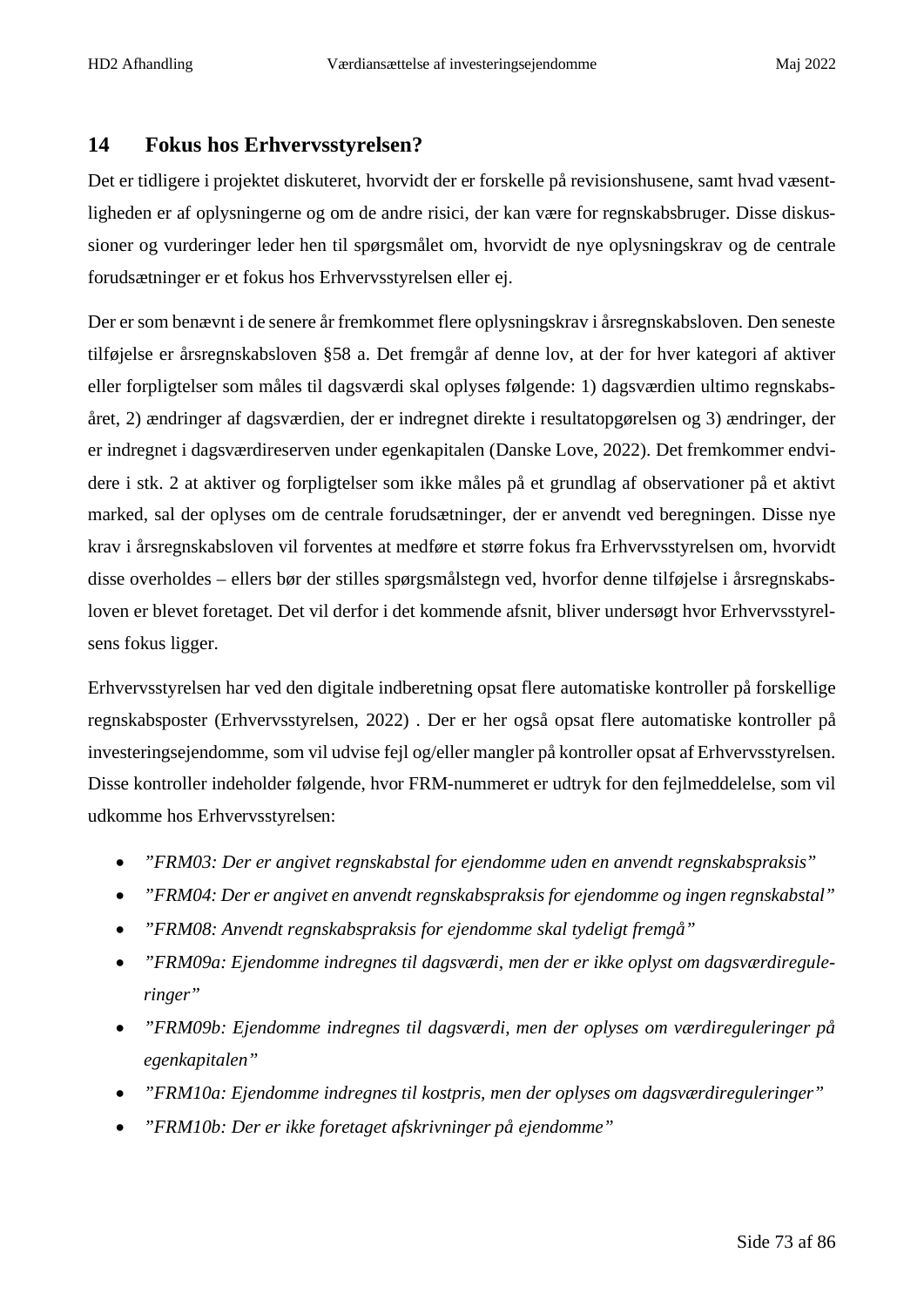De ovenstående kontroller i den digitale indberetning af årsrapporten berører, hvorvidt der er oplyst om anvendt regnskabspraksis ved nogen eller ingen regnskabsværdier for ejendomme, samt at afsnittet vedrørende ejendomme skal fremgå tydeligt af regnskabspraksis. Dernæst ligger endvidere kontroller på, hvorvidt der er indregnet dagsværdireguleringer eller ej, samt om der er værdireguleringer på egenkapitalen. De ovenstående fejlmeddelelser vil ved de enkelte tilfælde komme ud til Erhvervsstyrelsens gennemgang, hvorefter det er op til den enkelte medarbejder, om denne fejl/mangel vil skulle undersøges yderligere og i så fald, hvad der vil skulle foretages. Disse kontroller vil vurderes til at kunne foretage kontrol af, hvorvidt virksomheder med investeringsejendomme får oplyst kravene beskrevet i årsregnskabsloven §58 a, punkt 1-3, som der er tidligere nævnt ovenfor. Det vurderes i forlængelse heraf, at Erhvervsstyrelsen må have opsat disse kontroller til brug for en generel kontrol af dagsværdier, som må skyldes, at der ligger et fokus på opfyldelsen af årsregnskabsloven §58a, punkt 1-3 hos Erhvervsstyrelsen.

Det ovenstående leder herefter hen til spørgsmål om, hvorvidt Erhvervsstyrelsen så har fokus på oplysninger om de centrale forudsætninger ved værdiansættelsen på dagsværdier. De centrale forudsætninger er ej defineret af Erhvervsstyrelsen, som det tidligere er nævnt i projektet. De centrale forudsætninger er altså i større grad påvirket af revisorerne og ledelsens subjektive holdninger til, hvad der klassificeres som værende en del af de centrale forudsætninger. Der er i Erhvervsstyrelsens oversigt over forretningsregler, altså oplistningen af hvilke kontroller, som er opsat, ikke medtaget oplysninger om, hvordan de kontrollerer, at oplysningskravet i §58a, stk. 2 bliver overholdt. Det er ud fra dette altså ikke til at vurdere, hvordan eller hvorvidt dette er et fokusområde for Erhvervsstyrelsen. Det er herfor undersøgt, hvorvidt der er nogle afgørelser eller domme på manglende overholdelse af oplysningskravet om de centrale forudsætninger, samt hvilke oplysninger der herunder er fokus på.

Finanstilsynets hjemmeside oplister regnskabskontrol og de tilhørende afgørelser, der er på afgørelser vedrørende ejendomme 21 styks, fordelt på årrækken fra 2006 til 2020. Der er heraf 2 af nyere dato i henholdsvis 2019 og 2020, som påtaler ejendomme og dagsværdi regulering heraf.

I sagen fra 2019 er der tale om en regnskabskontrolsag vedrørende årsrapporten for 2017 for selskabet Cemat A/S, CVR-nr. 24 93 28 18 (Finanstilsynet, 2019). Selskabet aflægger årsrapport efter IFRS, som er godkendt af EU, samt de yderligere danske oplysningskrav til årsrapporter for børsnoterede virksomheder. Årsregnskabet samt koncernregnskabet er revideret af BDO Statsautoriseret Revisionsaktieselskab med en revisionspåtegning, der er uden bemærkninger. Denne afgørelse påbyder flere forskellige forhold, men af relevans til projektet belyses her de punkter, som vedrører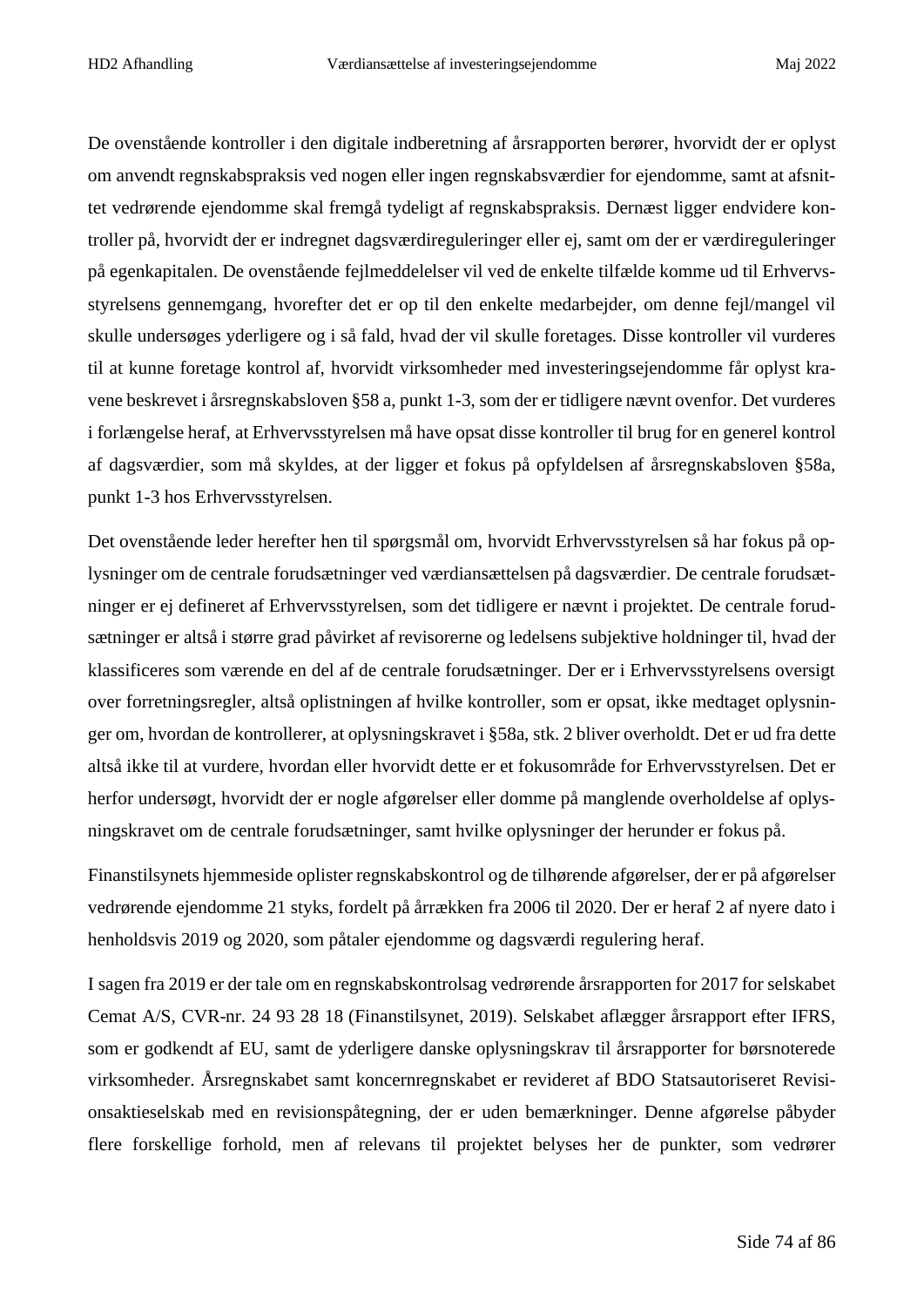investeringsejendomme. Erhvervsstyrelsen har i afgørelsen lagt vægt på nedenstående forhold, som ikke er medtaget korrekt i årsrapporten:

- 1. Der er medtaget forkert eller ej fyldestgørende regnskabspraksis for investeringsejendomme.
- 2. Der er ikke medtaget væsentlige forudsætninger ved opgørelsen af dagsværdien, herunder lægges specielt vægt på afkastkravet.
- 3. Der er medtaget forkert oplysning om hvilket dagsværdiniveau som ejendommene medgår i.

Disse forhold har Erhvervsstyrelsen vurderet som væsentlige, og at der herefter skulle oplyses korrigerende information til selskabets årsrapport.

Der er i sagen fra 2020 tale om en regnskabskontrolsag vedrørende årsrapporten for 2018 for selskabet Copenhagen Capital A/S, CVR-nr. 30 73 17 35 (Finanstilsynet, 2020). Selskabet aflægger årsrapport efter IFRS, som er godkendt af EU, samt de yderligere danske oplysningskrav til årsrapporter for børsnoterede virksomheder. Årsregnskabet samt koncernregnskabet er revideret af KPMG Statsautoriseret Revisionspartnerselskab med en revisionspåtegning, der er uden bemærkninger. Denne afgørelse påbyder forskellige forhold, men af relevans til projektet belyses her de punkter, som vedrører investeringsejendomme. Erhvervsstyrelsen har i afgørelsen lagt vægt på nedenstående forhold, som ikke er medtaget korrekt i årsrapporten:

- 1. Selskabet har oplyst afkastkrav som en del ledelsesberetningen, hvortil Erhvervsstyrelsen mener at dette afkastkrav skal oplyses som en del af årsregnskabet og eller koncernregnskabet, og dermed ikke gives udelukkende uden for regnskabet.
- 2. Selskabet har endvidere oplyst afkastkravet som den eneste forudsætning, hvor Erhvervsstyrelsen påtaler at der efter styrelsens vurdering ville skulle oplyses om den forventede indtjening fra ejendommene, da opgørelsen af investeringsejendommenes værdi vil være afhængige af dette skøn.

Selskabet har efter offentliggørelsen af årsrapporten for 2018, offentliggjort en delårsrapport hvortil selskabet har oplyst om yderligere forudsætninger til værdiansættelsen af investeringsejendommene, hvortil Erhvervsstyrelsen har vurderet dette tilstrækkeligt.

Det kan vurderes på baggrund af disse afgørelser, at Erhvervsstyrelsen haft fokus på alle aspekter af indregningen af investeringsejendomme og herunder overholdelsen af de centrale forudsætninger. Det kan dog diskuteres, hvor stort fokus der er hos Erhvervsstyrelsen i og med, der ingen nyere afgørelser er, samt hvor meget som Erhvervsstyrelsen vurderer til at være en del af de centrale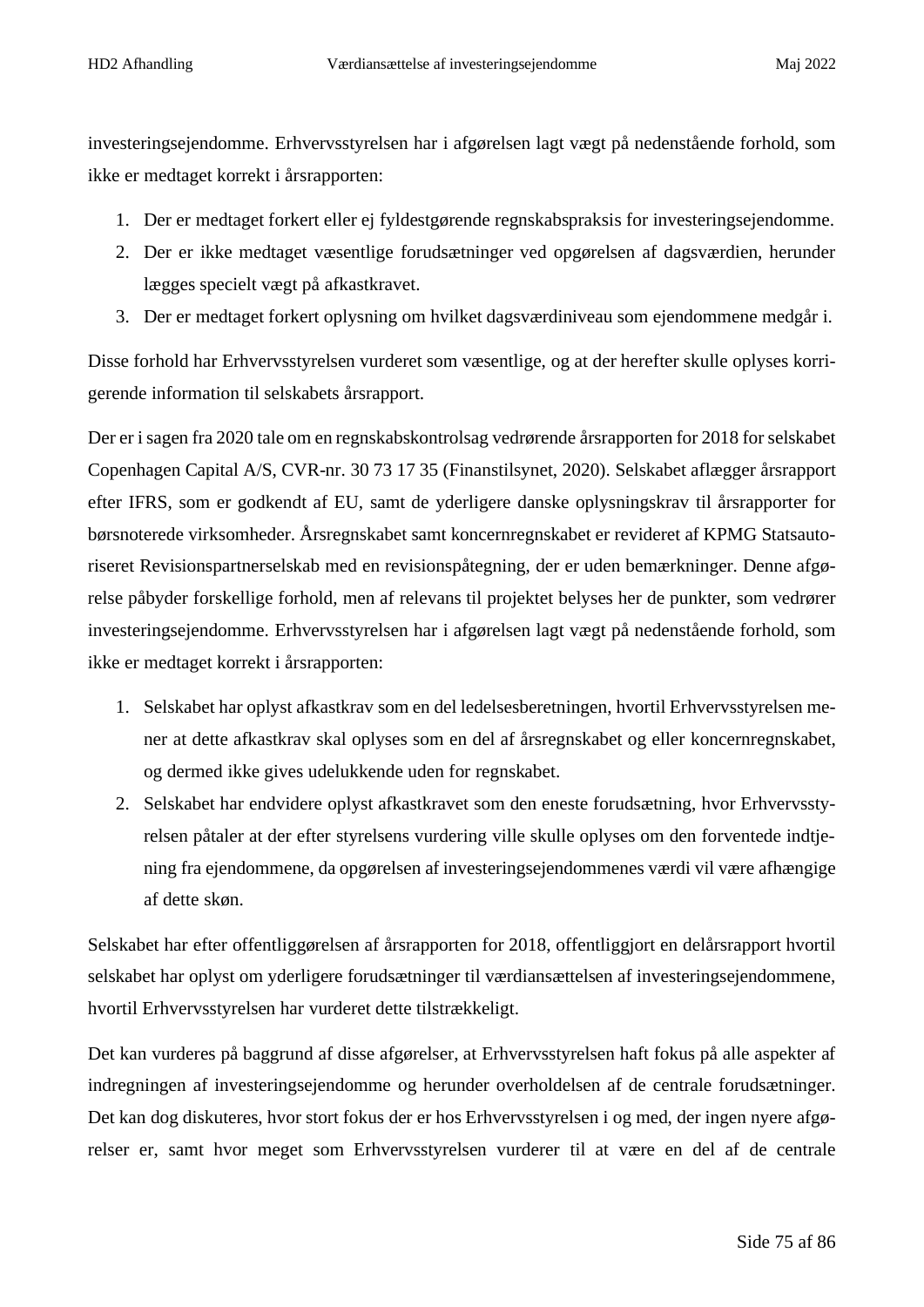forudsætninger. Det vil ud fra de i projektet udvalgte årsrapporter kunne vurderes, at der burde ligge flere afgørelser på manglende oplysninger på baggrund af hvor mange af disse, der mangler oplysninger. Derudover er de to ovenstående afgørelser kommet som led i Erhvervsstyrelsens regnskabskontrol med børsnoterede selskaber, hvorfor der i begge afgørelser er flere forhold, der er undersøgt, og dermed er regnskaberne ikke af, hvad der fremgår udtaget som direkte led i et fokus på investeringsejendomme. Såfremt Erhvervsstyrelsen havde et øget fokus på dagsværdier efter den nye tilføjelse til årsregnskabsloven og oplysningskravene heri, ville det kunne diskuteres, hvorvidt der så burde ligge nogle nyere afgørelser med udgangspunkt i 2020 regnskaberne. Denne kvalitetskontrol er dog stadig igangværende, hvilket kan ligge til grund for, at der endnu ikke er nogle afgørelser.

Det kan endvidere diskuteres, hvorvidt Erhvervsstyrelsens automatiske kontroller kunne udvides og dermed give en yderligere kontrol med årsrapporterne. Det kunne implementeres i disse kontroller, at såfremt der er investeringsejendomme, med en værdiregulering på +/- 10% af ultimo dagsværdien skulle gennemlæses for test af, hvorvidt oplysningskravene overholdes. Det kunne på den anden side være selskaber med investeringsejendomme over et bestemt beløb, som ville skulle udtages, sådan at Erhvervsstyrelsen rammer nogle af de store selskaber, hvor man vil forvente, at der tilhørende ville være et revisionshus af en vis størrelse tilvalgt. Erhvervsstyrelsen ville herved kunne ramme større selskaber og samtidig præge revisionshusene i en retning af, hvad de ligger som retningslinjer for væsentlige og/eller centrale forudsætninger. Dette ville dog for Erhvervsstyrelsen medfører en yderligere arbejdsbyrde, men samtidig vil de fleste af sådanne kontroller kunne opsættes automatisk, hvorfor det vil vurderes at skabe et generelt mere retvisende billede.

Det kan herudover både ses fordele og ulemper ved udarbejdelsen af et notat fra Erhvervsstyrelsen, som opridser hvilke forudsætninger, som de mener, vil være centrale samt hvornår disse er på et observerbart marked eller ej. Dette ville for selskaber med investeringsejendomme give en hjælpende hånd til, hvilke oplysninger der bør medtages. Det vil dog samtidig tage tid og ressourcer fra Erhvervsstyrelsen at udarbejde dette notat – er denne tid så brugt bedre andet sted? Dette er et punkt, som er svært at vurdere udefra og uden væsentlig indsigt i Erhvervsstyrelsen. Det vil med et sådanne notat dog vurderes at være en væsentlig hjælp for selskaber, men også revisorerne da der lige nu er flere forskellige holdninger blandt revisionshusene, om hvad der bør oplyses. Samtidigt vil de større revisionshuse have en væsentlig fordel i In-House faglige afdelinger eller branchegrupper på tværs af landet, der kan hjælpe til med en fastsættelse af centrale forudsætninger. Dette vil for de mindre revisionshuse vurderes at være en større udfordring, da man typisk ikke har de samme muligheder som i de større revisionshuse. Erhvervsstyrelsen ville dog ved udarbejdelsen af et sådanne notat blive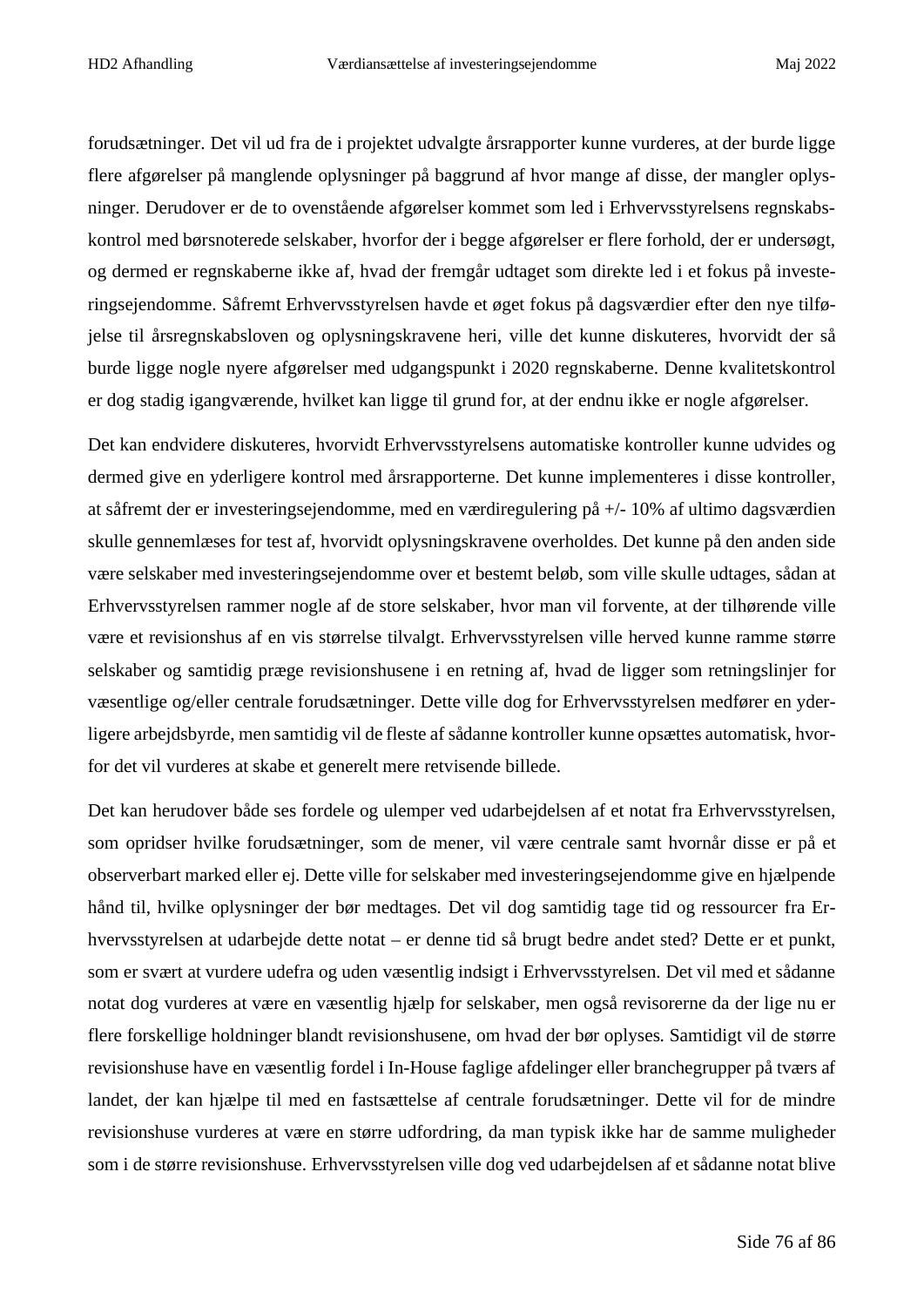pålagt formentligt mere arbejde, da udarbejdelsen er en ting, men der ville således også skulle foretages kontrol af, hvorvidt de centrale forudsætninger, der er nævnt i et sådant notat, bliver overholdt. Det vil dog vurderes som en hjælp til alle parter, såfremt Erhvervsstyrelsen udarbejdede sådanne notat, således revisorer, selskaber men også regnskabsbrugere ville have de samme mere specifikke retningslinjer at indordne sig efter.

Fokusset hos Erhvervsstyrelsen kunne endvidere have lagt mere fast, såfremt de havde medtaget en kontrol af dagsværdier og oplysninger herom i deres temabaserede kvalitetskontroller for 2021-2022. Dette ville for Erhvervsstyrelsen udadtil give et billede af, at denne tilføjelse i årsregnskabsloven er vigtig og er noget som bliver kontrolleret. Denne kontrol ville med fordel kunne udvælges på baggrund af de automatiske kontroller, hvorfor udvælgelsen af selskaberne ville kunne blive automatiserede og dermed skabe et bedre overblik for Erhvervsstyrelsen. Der er dog i forvejen fastsat flere temabaserede kvalitetskontroller, som også har stor relevans i øjeblikket, og dermed kan give en større værdiskabelse for regnskabsbruger (Erhvervsstyrelsen, 2020). Det fremgår endvidere af notatet om temabaserede kvalitetskontroller, at revision af investeringsejendomme målt til dagsværdi er et muligt emne over de kommende 2-5 år, hvorfor dette stadig vurderes at have noget fokus hos Erhvervsstyrelsen.

Der kan herudover dog allerede være implementerede fokusområder hos Erhvervsstyrelsen som indeholder dagsværdier eller andre forhold i forhold til investeringsejendomme, som blot ikke er offentlige og dermed ikke er fremsøgningsmulige for selskaber og andre interessenter. Dette ville ikke kunne udelukkes, men det vurderes dog stadig, at der i såfald burde ligge flere afgørelser på investeringsejendomme eller dagsværdier, såfremt at Erhvervsstyrelsen er enige med de større revisionshuse om, hvad der burde medgå i de centrale forudsætninger.

#### **14.1 Delkonklusion**

Der er mange fordele og ulemper ved enten at fastsætte nogle centrale forudsætninger og dermed vejlede de, som kunne have behov for dette. Det er samtidigt svært at fastsætte disse oplysningskrav på tværs af samtlige modeller til værdiansættelse af dagsværdien og størrelsen af virksomheder. Størrelsen af fokusset hos Erhvervsstyrelsen er ikke helt gennemsigtigt, hvorfor det er svært at vurdere, hvor meget de har af fokus på de nyere oplysningskrav. Det vurderes dog, at der er nogen fokus herpå, men samtidig også at dette godt kunne være større.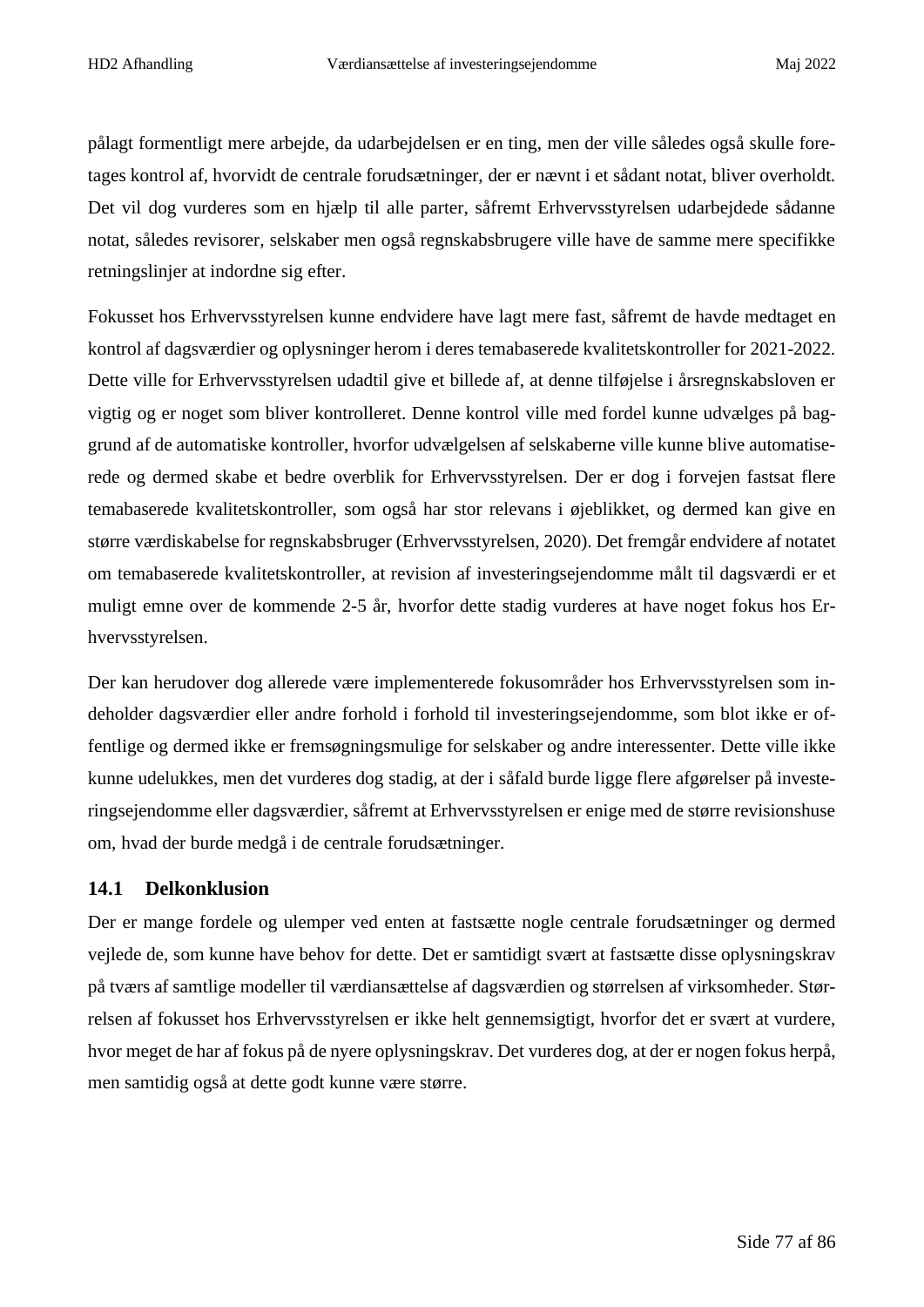#### **15 Konklusion**

Der er ved regnskabsaflæggelse efter årsregnskabslovens bestemmelser krav til indregning og måling for virksomheder, der er i besiddelse af investeringsejendomme. Disse krav er defineret ud fra årsregnskabsloven §37 vedrørende indregning til dagsværdi. Investeringsejendomme, der er indregnet til dagsværdi ud fra årsregnskabsloven §37 er omfattet af de lovbestemte oplysningskrav, der fremgår af årsregnskabsloven §58a. Derudover skal disse virksomheder oplyse de centrale forudsætninger, som er anvendt ved beregningen af kapitalværdien jf. årsregnskabsloven §58a, stk. 2. Investeringsejendomme er typisk indregnet efter kapitalværdien, som beregnes på baggrund af en DCF-model eller en afkastbaseret model, hvorfor oplysningerne vedrørende de centrale forudsætninger er særligt relevant for virksomheder med investeringsejendomme, da de faktorer som medgår i modellerne oftest ikke er ud fra et observerbart marked.

Værdiansættelsen af investeringsejendomme beregnes hovedsageligt ud fra to metoder, som er DCFmetoden og den afkastbaserede metode. Virksomheden skal derfor foretage et valg mellem disse metoder, hvilket kan træffes på baggrund af de underliggende faktorer, som skal benyttes i metoderne. Metoderne skal helst understøttes af observerbare input, hvilket ikke altid er muligt for virksomheden, hvorfor der i stor grad anvendes skøn. Valg af værdiansættelsesmetode bør derfor nøje overvejes ud fra detaljeringsgraden af de input, metoderne kræver, samt hvilke informationer, der er tilgængelige for virksomheden. Nogle faktorer i metoderne relaterer sig til ejendommen, mens andre dannes på baggrund af makroøkonomiske data. Det er derfor essentielt, at disse faktorer udarbejdes på baggrund af grundige analyser af både markedet og investeringsejendommen. Disse analyser kan foretages på baggrund af historiske data, kontraktuelle forhold, markedsrapporter udarbejdet af tredjemand og lignende. Det er vigtigt, at de inkluderede informationer er så objektive som muligt, for at skabe den mest valide data til metoden, som dermed vil udlede den mest præcise værdiansættelse, der danner det retvisende billede af virksomhedens økonomiske stilling, hvilket danner grundlag for det rette informationsniveau til regnskabsbrugeren. Disse faktorer kan ikke udarbejdes uden virksomhedens forventninger til fremtiden, hvorfor dette medfører usikkerheder i den anvendte værdiansættelsesmetode. Usikkerheden bunder i, at disse informationer ikke kan indhentes på baggrund af observerbare data og derfor vil kunne bære præg af subjektivitet.

Årsrapporten udarbejdes til fordel for regnskabsbrugeren, hvorfor det er essentielt at informationsbehovet jf. årsregnskabsloven §12 er tilstrækkeligt, så regnskabsbrugeren har de rette forudsætninger til at udgøre et egnet grundlag til støtte for regnskabsbrugeren typiske økonomiske og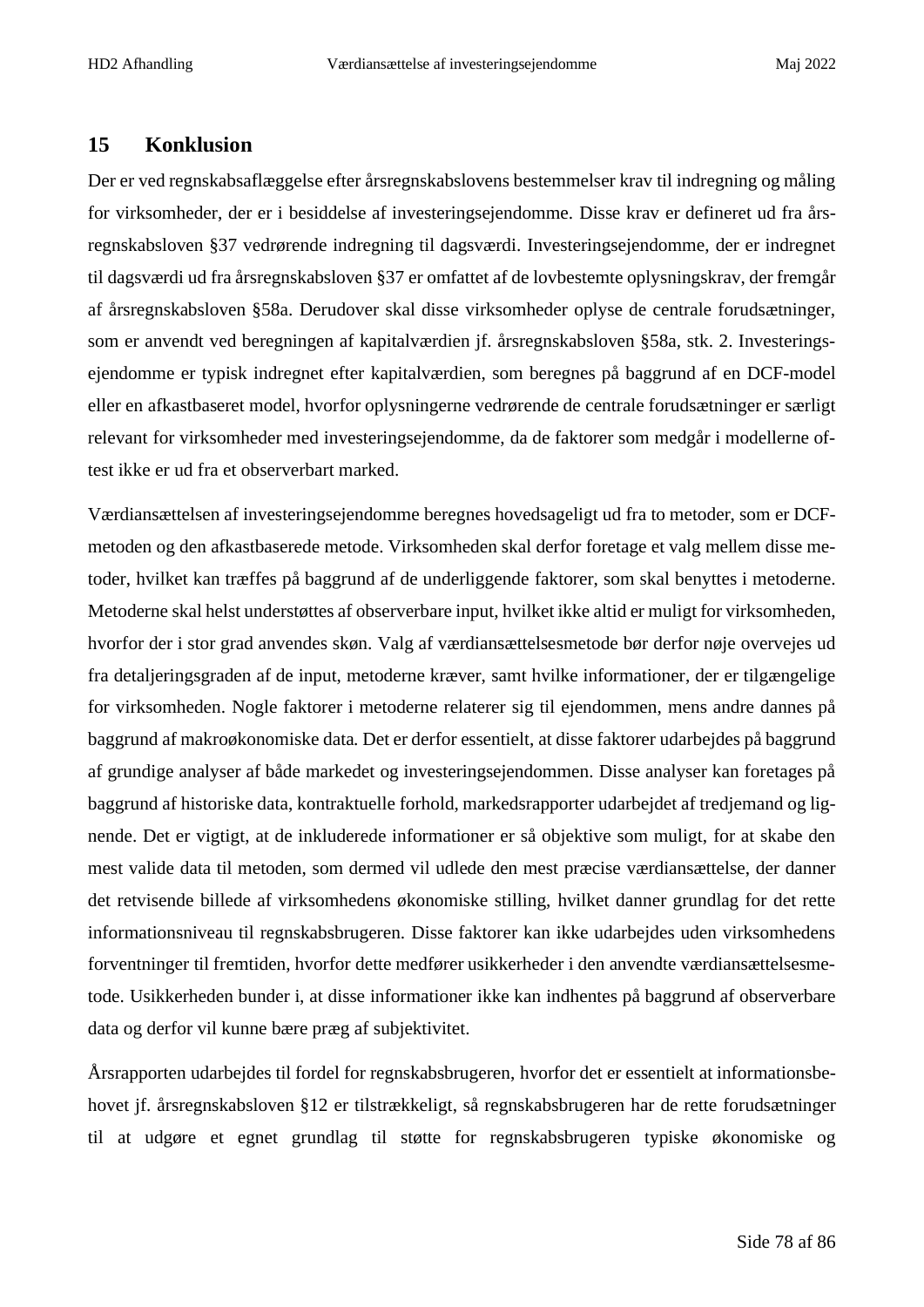virksomhedspolitiske beslutninger om virksomheden. Det kan ud fra diskussionerne i projektet konkluderes, at de almindelige lovbestemte oplysningskrav samt beskrivelsen af de centrale forudsætninger for virksomhedens beregning af dagsværdien udgør en væsentlig oplysning til brug for regnskabsbrugerens vurdering af virksomhedens investeringsejendomme. Det er derfor væsentligt, at virksomheden har udarbejdet en fyldestgørende beskrivelse af de centrale forudsætninger, så regnskabsbruger har mulighed for eventuelt at efterregne dagsværdierne herudfra uden væsentlige udsving. Dette vil give regnskabsbrugeren mulighed for at vurdere, hvorvidt regnskabsbrugeren er enig i de anvendte forudsætninger, eller om regnskabsbrugeren finder disse optimistiske eller pessimistiske.

Det kan dermed overordnet konkluderes, at udfordringerne ved værdiansættelse af investeringsejendomme bunder i de underliggende faktorer, der benyttes i de værdiansættelsesmetoder virksomheden kan anvende til fastsættelse af dagsværdien. Kravene i årsregnskabsloven er specielt tvetydige, da oplysningerne vedrørende de centrale forudsætninger ikke er defineret af lov. De er endvidere fortolket forskelligt fra revisionsselskab til revisionsselskab, og ej heller konkretiserede af Erhvervsstyrelsen. De centrale forudsætninger har dog en væsentlig indflydelse på informationsbehovet for regnskabsbrugeren.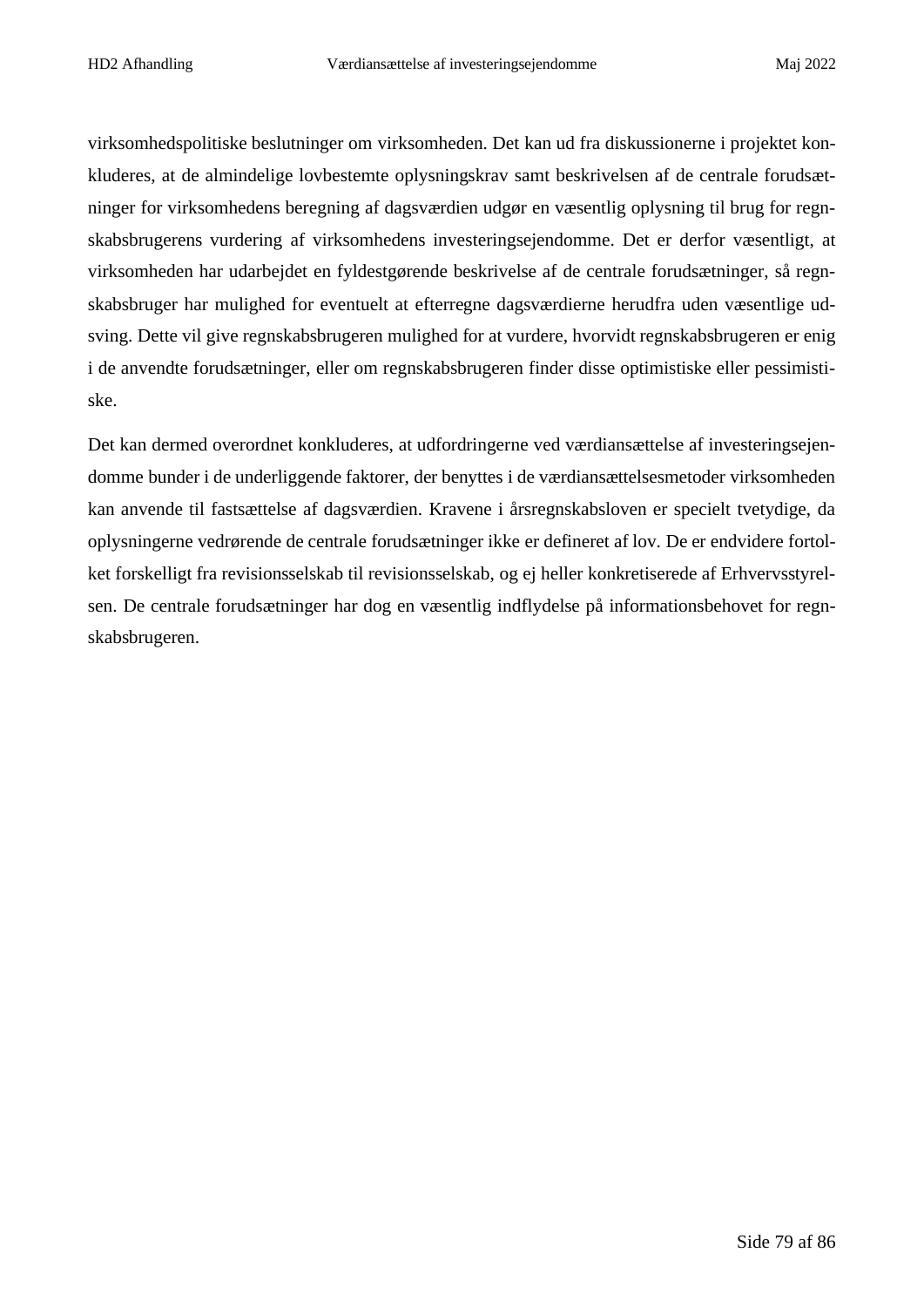### **16 Perspektivering**

Erhvervs- og Selskabsstyrelsen udarbejdede et notat i 2009, hvor styrelsen i årene før havde haft fokus på den regnskabsmæssige behandling af investeringsejendomme, både erhvervsejendomme og boligejendomme. Baggrunden for dette notat var, at finanskrisen medførte en usikkerhed på boligmarkedet, og tendensen har været faldende værdier, som gerne skulle afspejles i regnskaberne. Samtidig var der indikationer på, at ejendomme i visse tilfælde kunne være betydeligt overvurderede i regnskaberne i forhold til den værdi, de skulle have haft ved en korrekt anvendelse af regnskabsreglerne. Der blev foretaget en række undersøgelser, hvor styrelsen er blevet opmærksom på nogle forholde, som var decideret i strid med lovgivningen. Notatet blev dermed udarbejdet for at gøre opmærksom på disse forholde, så det retvisende billede igen kunne træde i kræft i de situationer, hvor det blev konstateret, at enkelte virksomheder havde bevæget sig på kanten af loven eller decideret på den forkerte side. I forbindelse med denne tendens i finanskrisen skete der præcisering af oplysningskravene i årsregnskabet ved ændring i oplysningskravene vedrørende oplysninger om indregning og måling af investeringsejendomme. Dette blev præciseret ved lov nr. 516 af 17. juni 2008. Ændringen blev gennemført ved, at der blev tilføjet et nyt krav i årsregnskabsloven §53, stk. 2, nr. 1, litra b. Det fremgår heraf tydeligt, at der skal gives oplysninger om forudsætninger for den valgte beregningsmetode ved måling af investeringsaktiver til dagsværdi i henhold til årsregnskabsloven §38. Ændringen af årsregnskabsloven trådte i kraft for regnskabsår, som startede 1. september 2008 eller senere. Ændringen kan dog anvendes for tidligere regnskabsår. Der er dog som nævnt kun tale om en præcisering af de generelle bestemmelser i årsregnskabsloven §53, stk. 2 (Erhvervsstyrelsen, 2009).

Ligesom finanskrisen medførte en usikkerhed på boligmarkedet, så har covid-19 pandemien også haft en afledt effekt på boligmarkedet. Prisstigningerne på boligmarkedet har gennem det seneste år været på højde med årene op til finanskrisen. Markedsværdien er dermed høj på mange ejendomme, hvilket har medført, at ejendomme, der er indregnet til dagsværdi, har høje værdier i de eksterne regnskaber. De kraftige boligprisstigninger kan medføre en hurtig acceleration i kreditvæksten og øger risikoen for efterfølgende store udsving på boligmarkedet, hvilket gør dagsværdierne usikre (Nationalbanken, 2021). Dette kan derfor resultere i den tidligere problemstilling fra 2009, hvor der var der indikationer på, at ejendomme i visse tilfælde kunne være betydeligt overvurderede i regnskaberne i forhold til den værdi, de skulle have haft ved en korrekt anvendelse af regnskabsreglerne.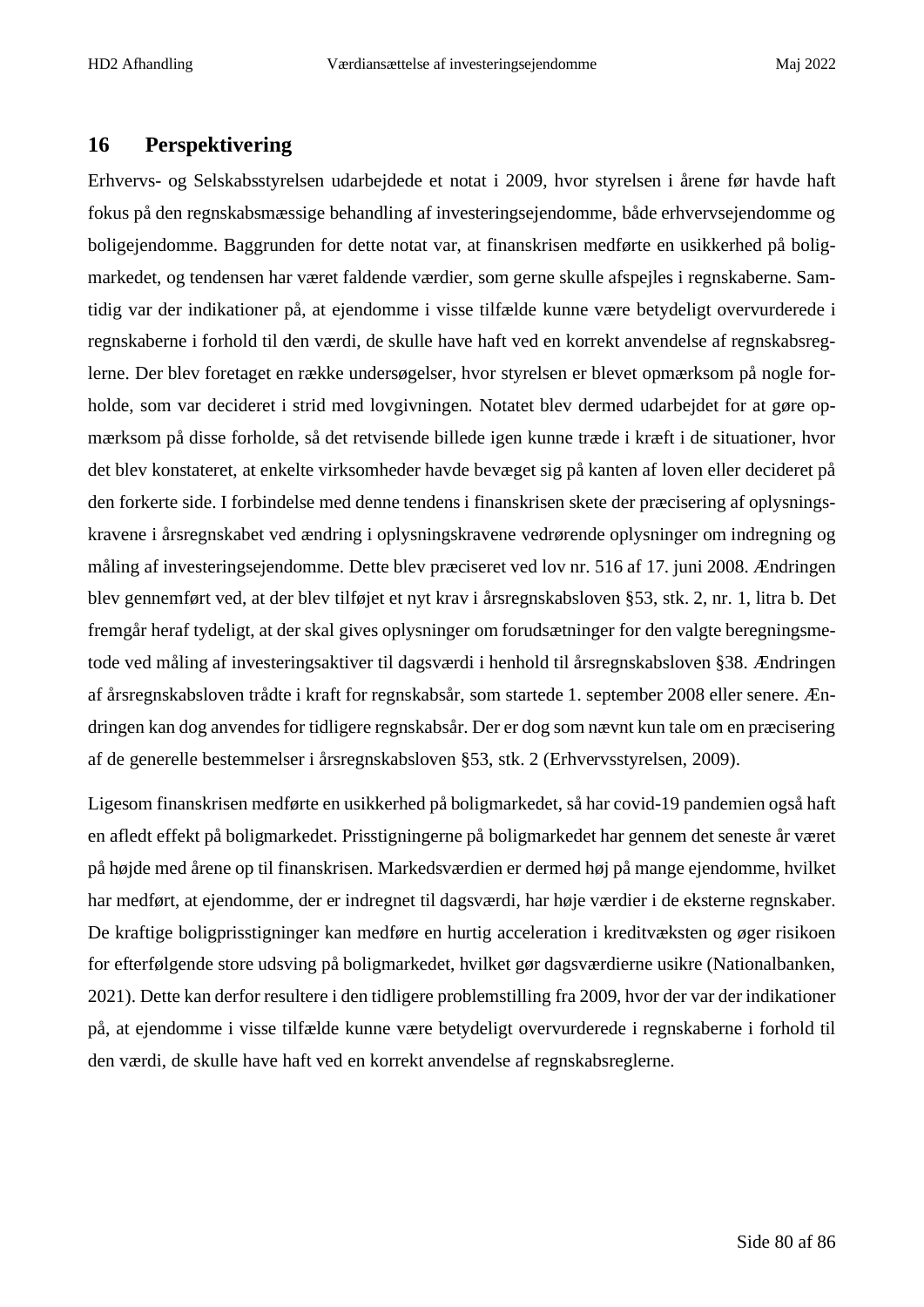## **17 Figurfortegnelse**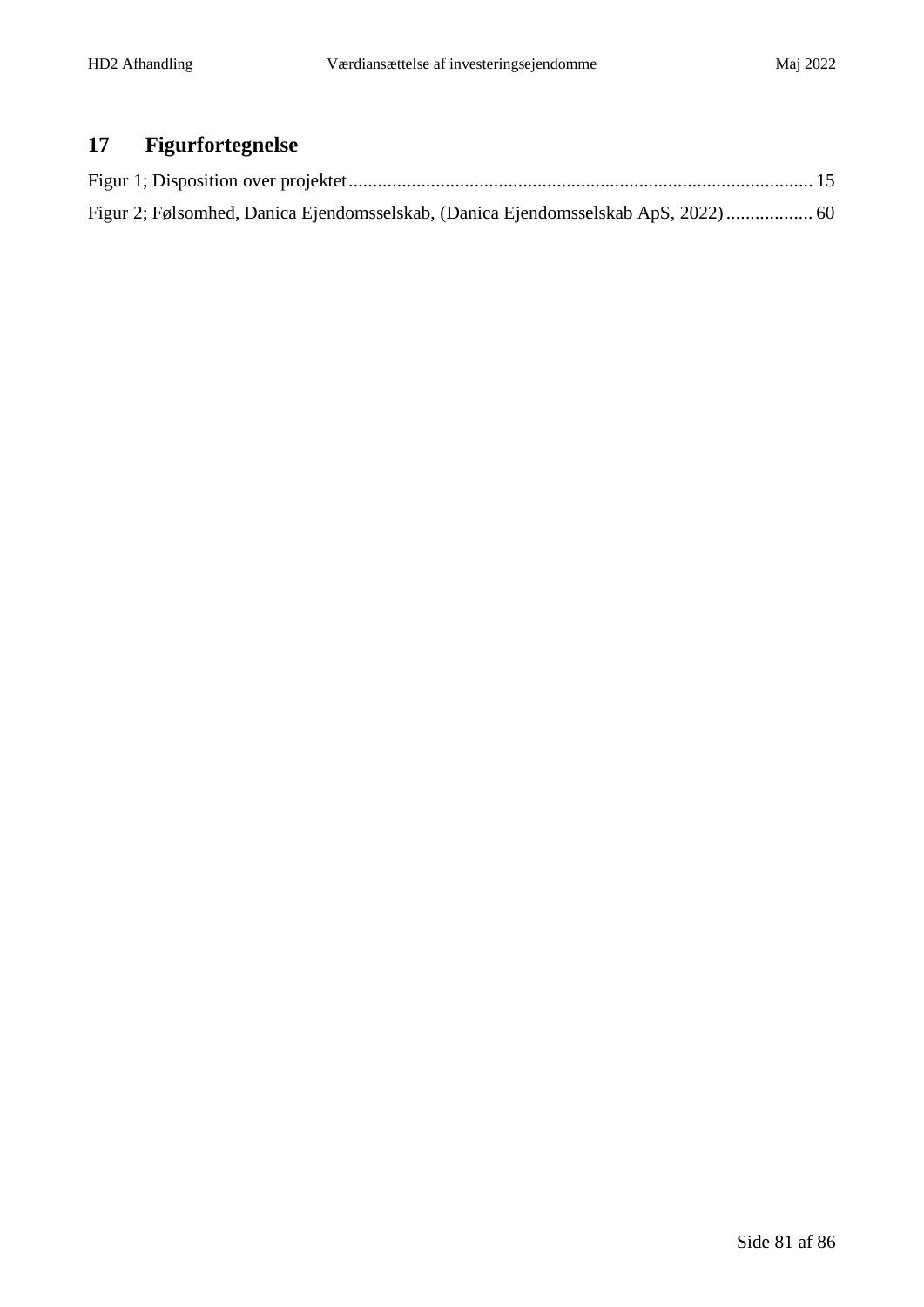# **18 Tabelfortegnelse**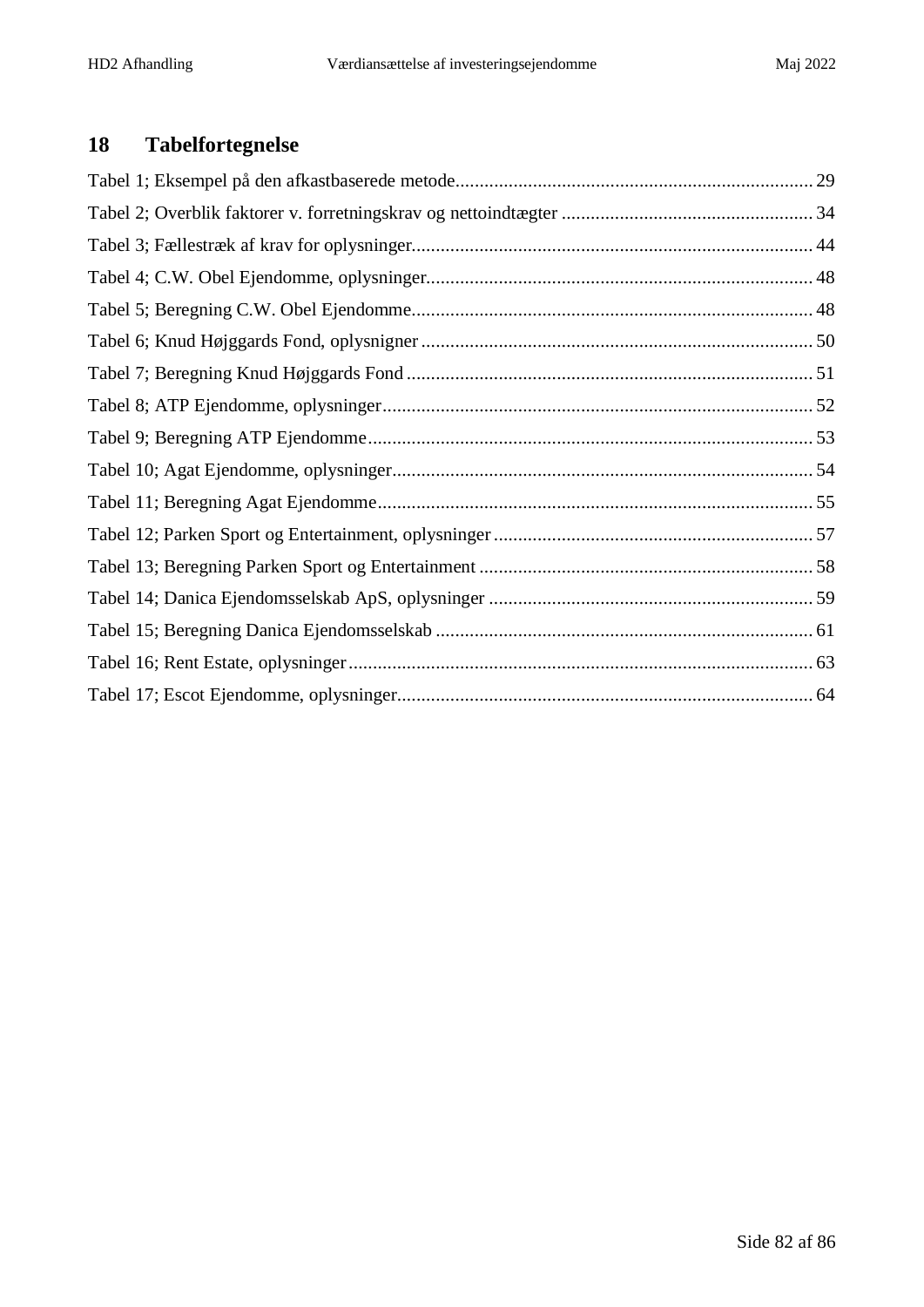#### **19 Bibliografi**

Agat Ejendomme A/S. (2021). *Årsrapport 2020/21.* Aalborg: CVR.

Arhus Universitet. (14. April 2022). *Metodeguiden.* Hentet fra www.metodeguiden.au.dk: https://metodeguiden.au.dk/kvalitativ-og-kvantitativ-forskning/

ATP Ejendomme A/S. (2022). *Årsrapport 2021.* København K: CVR.

- BDO. (3. Marts 2020). *Depechen-artikel: Notekrav ved indregning af investeringsejendomme til dagsværdi.* Hentet fra ww.bdo.dk: https://www.bdo.dk/da-dk/faglig-info/depechen/depechenartikler-2020/notekrav-ved-indregning-af-investeringsejendomme-til-dagsvaerdi
- BDO. (3. Marts 2020). *Depechen-artikel: Notekrav ved indregning af investeringsejendomme til dagsværdi.* Hentet fra www.bdo.dk: https://www.bdo.dk/da-dk/fagliginfo/depechen/depechen-artikler-2020/notekrav-ved-indregning-af-investeringsejendommetil-dagsvaerdi
- BDO. (27. Maj 2020). *Depechen-artikel: Værdiansættelse af investeringsejendomme til dagsværdi.* Hentet fra www.bdo.dk: https://www.bdo.dk/da-dk/faglig-info/depechen/depechen-artikler-2020/vaerdiansaettelse-af-investeringsejendomme-til-dagsvaerdi
- C.W. Obel Ejendomme A/S. (2022). *Årsrapport 2021.* København K: CVR.
- CVR. (2022). *ATP Ejendomme A/S*. Hentet fra www.cvr.dk: https://datacvr.virk.dk/enhed/virksomhed/17261649?fritekst=ATP%2520Ejendomme&sideI ndex=0&size=10
- CVR. (2022). *C.W. OBEL EJENDOMME A/S*. Hentet fra www.cvr.dk: https://datacvr.virk.dk/enhed/virksomhed/17933884?fritekst=C.W.%2520Obel%2520Ejend omme&sideIndex=0&size=10

Danica Ejendomsselskab ApS. (2022). *Årsrapport 2021.* København K: CVR.

- Dansk Erhverv. (3. Maj 2021). *Aldrig har danskerne haft så stor en opsparing hos bankerne*. Hentet fra Dansk Erhverv: https://www.danskerhverv.dk/presse-ognyheder/nyheder/2021/maj/aldrig-har-danskerne-haft-sa-stor-en-opsparing-hos-bankerne/
- Danske Love. (2022). *Årsregnskabsloven § 58 a.* Hentet fra www.danskelove.dk: https://danskelove.dk/%C3%A5rsregnskabsloven/58a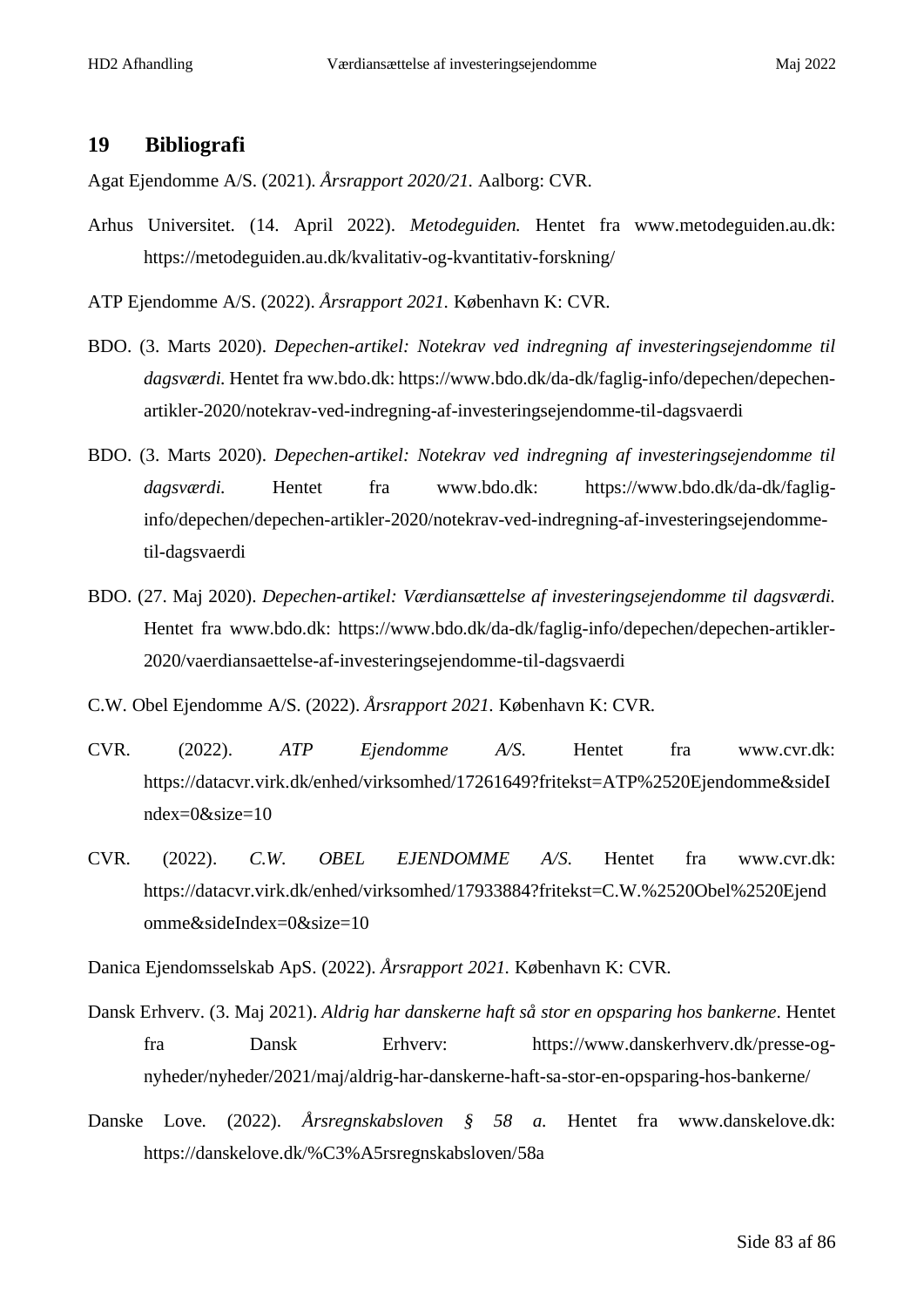- Danske love. (30. Marts 2022). *Årsregnskabsloven §67 a.* Hentet fra www.danskelove.dk: https://danskelove.dk/%C3%A5rsregnskabsloven/67a
- Darmer, P., Jordansen, B., Madsen, J. A., & Thomsen, J. (2010). *Paradigmer i praksis.* København: Handelshøjskolens forlag.
- Deloitte. (5. December 2017). *Investeringsejendomme Oplysninger i årsrapporten.* Hentet fra www.deloitte.com: https://www2.deloitte.com/content/dam/Deloitte/dk/Documents/audit/Downloads/aarl-tema-14-investeringsejendomme.pdf
- Ejendom Danmark. (25. Marts 2021). *Værdiansættelse af investeringsejendomme.* Hentet fra Ejd.dk: https://ejd.dk/app/uploads/2021/03/Slides\_mar21.pdf
- Erhvervsstyrelsen. (3. april 2009). *Måling (værdiansættelse) af ejendomme.* Hentet fra Erhvervsstyrelsen.dk: https://erhvervsstyrelsen.dk/vejledning-maaling-vaerdiansaettelse-afejendomme
- Erhvervsstyrelsen. (3. April 2009). *Måling (værdiansættelse) af ejendomme.* Hentet fra www.erhvervsstyrelsen.dk: https://erhvervsstyrelsen.dk/vejledning-maalingvaerdiansaettelse-afejendomme#:~:text=En%20anden%20metode%20til%20m%C3%A5ling,forhold%20for%2 0den%20enkelte%20ejendom
- Erhvervsstyrelsen. (September 2020). *Temabaserede kvalitetskontroller.* Hentet fra www.erhvervsstyrelsen.dk: https://erhvervsstyrelsen.dk/sites/default/files/2020- 09/Liste%20med%20emner%20til%20temabaserede%20kvalitetskontroller.pdf

Erhvervsstyrelsen. (Marts 2022). *Kontroller af forretningsregler ved indsendelse af digitale årsrapporter.* Hentet fra ww.erhvervsstyrelsen.dk: https://erhvervsstyrelsen.dk/sites/default/files/2022- 03/Oversigt%20over%20Forretningsregler%20ved%20indsendelse%20af%20digitale%20% C3%A5rsrapporter%202022\_marts\_version2.1\_0.pdf

- Escot. (2022). *Forside, udlejning og udvikling af fast ejendom*. Hentet fra www.escot.dk: https://www.escot.dk/
- Escot Fast Ejendom A/S. (2021). *Årsrapport 2020.* Sulsted: CVR.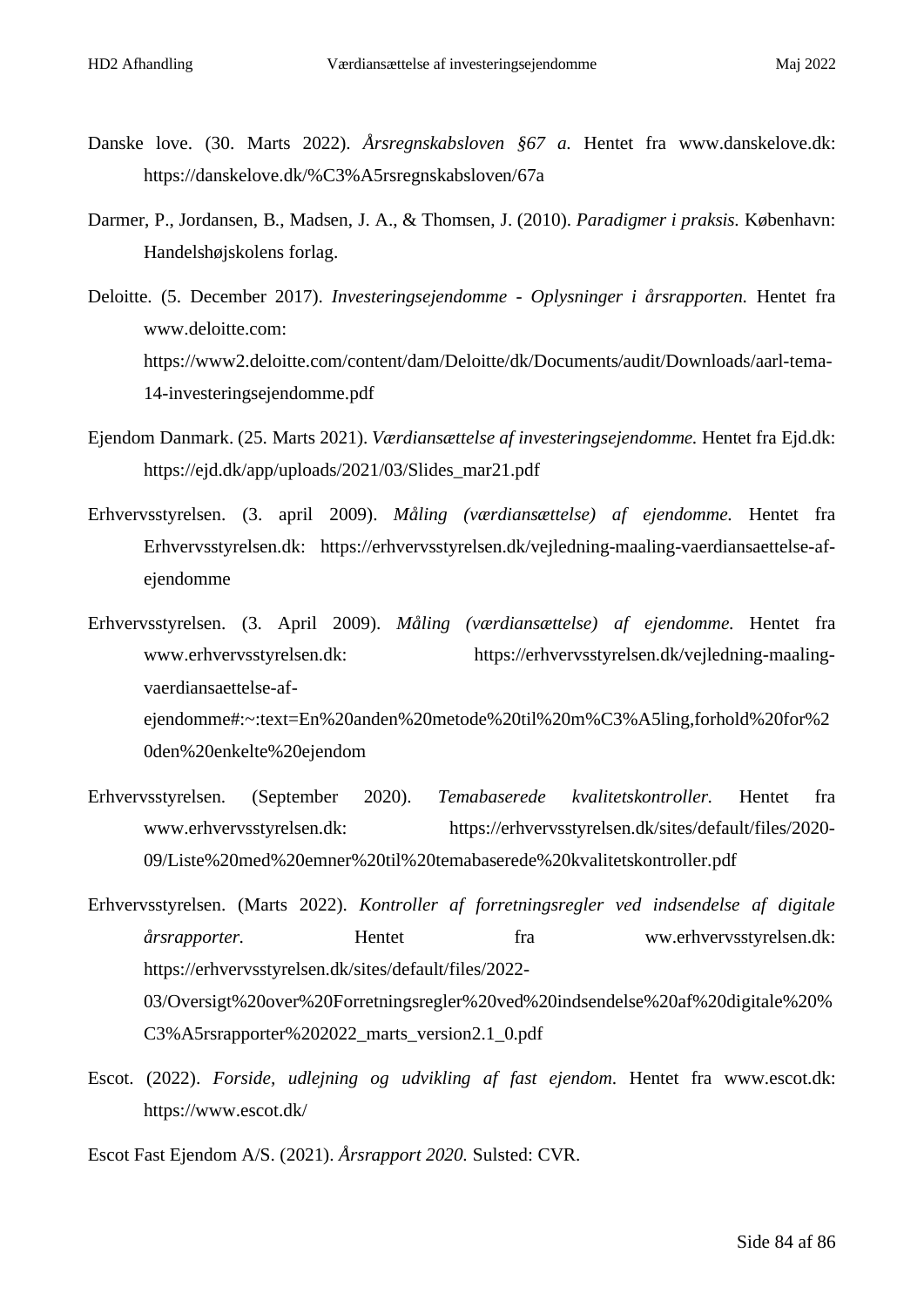- EY. (2021/22). Dagsværdimåling. I EY, *Indsigt i årsregnskabsloven 2021/22* (s. 81-95). Danmark: EY.
- EY. (2021/22). Grundlæggende krav til årsrapporten. I EY, *Indsigt i årsregnskabsloven 2021/22* (s. 58-80). Danmark: EY.
- EY. (2022). Dagsværdimåling. I EY, *Indsigt i årsregnskabsloven 2021/22* (s. 81-95). København: EY.
- EY. (2022). Dagsværdimåling. I EY, *Indsigt i årsregnskabsloven 2021/22* (s. 81-95). København: EY.
- EY. (2022). Generelt om balancen. I EY, *Indsigt i årsregnskabsloven 2021/22* (s. 256-266). København: EY.
- EY. (2022). Grundlæggende krav til årsrapporten. I EY, *Indsigt i årsregnskabskiven 2021/22* (s. 58- 80). København: EY.
- EY. (2022). Immaterielle aktiver. I EY, *Indsigt i årsregnskabsloven 2021/22* (s. 267-288). København: EY.
- EY. (2022). Investeringsejendomme. I EY, *Indsigt i årsregnskabsloven 2021/22* (s. 305-318). København: EY.
- EY. (2022). Investeringsejendomme. I EY, *Indsigt i årsregnskabsloven 2021/22* (s. 305-318). København: EY.
- EY. (2022). Materielle aktiver. I EY, *Indsigt i årsregnskabsloven 2021/22* (s. 289-304). København: EY.
- Finanstilsynet. (7. Januar 2019). *Regnskabskontrolsag vedrørende årsrapporten for regnskabsåret 2017 for Cmeat A/S, CVR-nr. 24 93 28 18.* Hentet fra www.finanstilsynet.dk: https://www.finanstilsynet.dk/Tilsyn/Regnskabskontrol/2019/Cemat-070118
- Finanstilsynet. (2. Januar 2020). *Resumé af afgørelse om påbud/påtale til Copenhagen Capital A/S vedrørende årsrapporten for 2018.* Hentet fra www.finanstilsynet.dk: https://www.finanstilsynet.dk/Tilsyn/Regnskabskontrol/2020/Copenhagen\_capital\_020120

Knud Højgaards Fond. (2021). *Årsrapport 2020.* Gentofte: CVR.